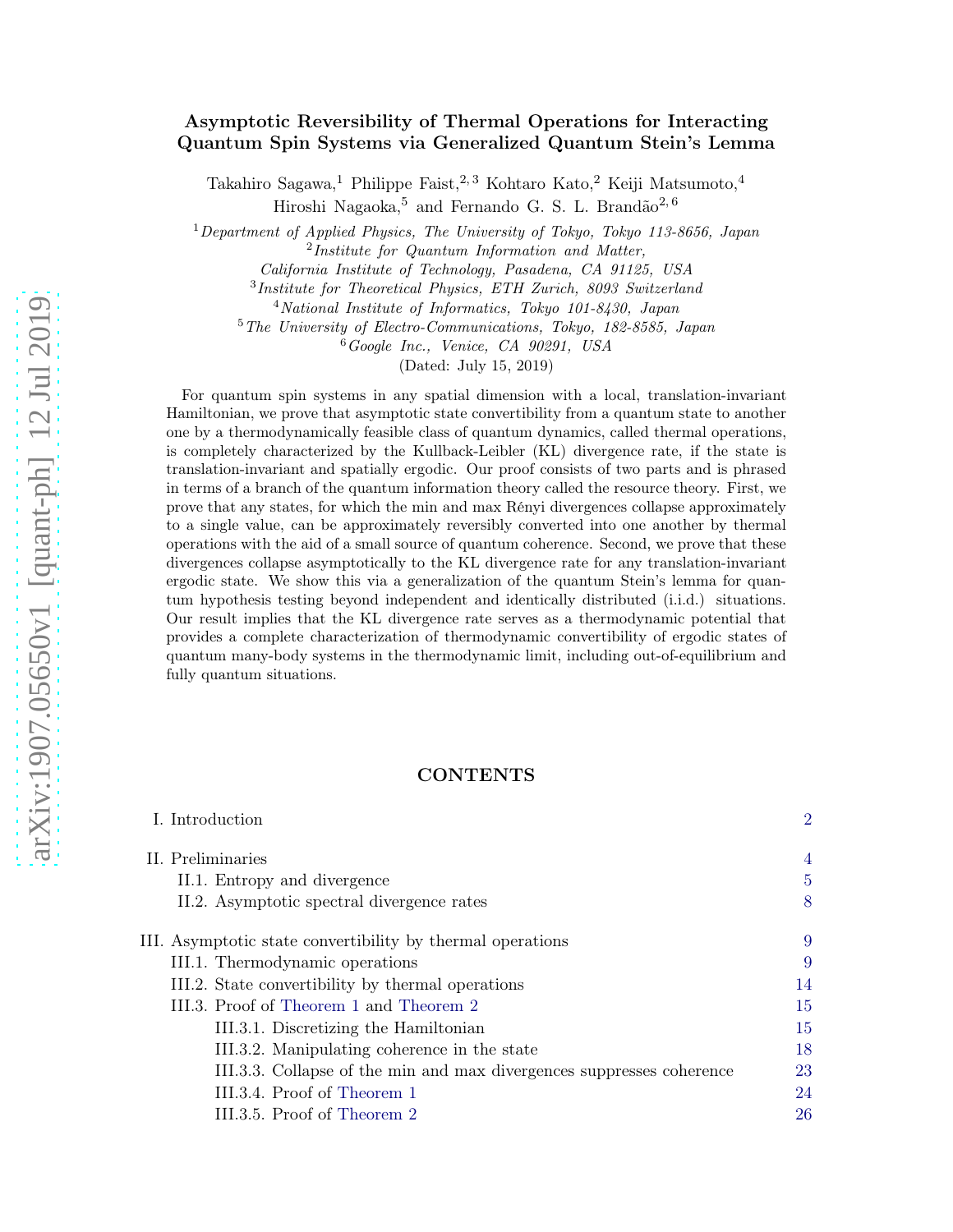| IV. Collapse of the min and max divergences for ergodic states relative to local Gibbs |    |
|----------------------------------------------------------------------------------------|----|
| states                                                                                 | 27 |
| IV.1. A sufficient condition for quantum Stein's lemma                                 | 28 |
| IV.2. Formulation of ergodic states and local Gibbs states                             | 30 |
| IV.3. Generalized Stein's lemma for ergodic states relative to local Gibbs states      | 31 |
| IV.4. Remarks on ergodicity, mixtures, and the KL divergence                           | 34 |
| IV.4.1. The mixing property                                                            | 34 |
| IV.4.2. Mixtures of ergodic states                                                     | 34 |
| IV.4.3. The role of the KL divergence for the thermodynamic potential                  | 35 |
| V. Discussion                                                                          | 36 |
| Acknowledgments                                                                        | 38 |
| A. General technical lemmas                                                            | 38 |
| B. Properties of our thermodynamic framework and convertibility proof for              |    |
| Gibbs-preserving maps                                                                  | 42 |
|                                                                                        |    |
| C. $C^*$ -algebra formulation                                                          | 48 |
| D. An alternative proof of Theorem 4                                                   | 52 |
| E. The classical case                                                                  | 54 |
| References                                                                             | 57 |

## <span id="page-1-0"></span>I. INTRODUCTION

Reversibility and irreversibility of dynamics in classical and quantum physics, especially in thermodynamics, is characterized thanks to the concept of entropy. It is a salient feature of macroscopic equilibrium thermodynamics that entropy does not only have the nondecreasing property but also provides a complete characterization of convertibility between thermal equilibrium states [\[1\]](#page-56-1), which is represented by the second law of thermodynamics. Lieb and Yngvason constructed an axiomatic formulation of this phenomenology, and within their mathematical framework, rigorously proved that entropy provides a necessary and sufficient condition for state conversion, and furthermore, that such an entropy function is essentially unique [\[2\]](#page-57-0).

The connection between microscopic information entropy and thermodynamic entropy has been extensively studied both in terms of statistical mechanics [\[3](#page-57-1), [4](#page-57-2)] and the thermodynamic resource theory [\[5,](#page-57-3) [6](#page-57-4)]. In the latter formalism which we adopt in this article, so-called one-shot entropy measures have provided tools to quantify resource costs of physical operations in quantum information settings including quantum thermodynamics [\[5](#page-57-3)[–16](#page-57-5)].

Our understanding of the macroscopic behavior of the entropy has been sharpened by fundamental theorems proving asymptotic equipartition properties (AEP). Rougly speaking, an AEP states that in the long sequence limit of a stochastic process, some relevant quantities concentrate to definite values. For instance, the Shannon-McMillan theorem states that an ergodic process satisfies an AEP with the Shannon entropy rate [\[17](#page-57-6), [18\]](#page-57-7). This has been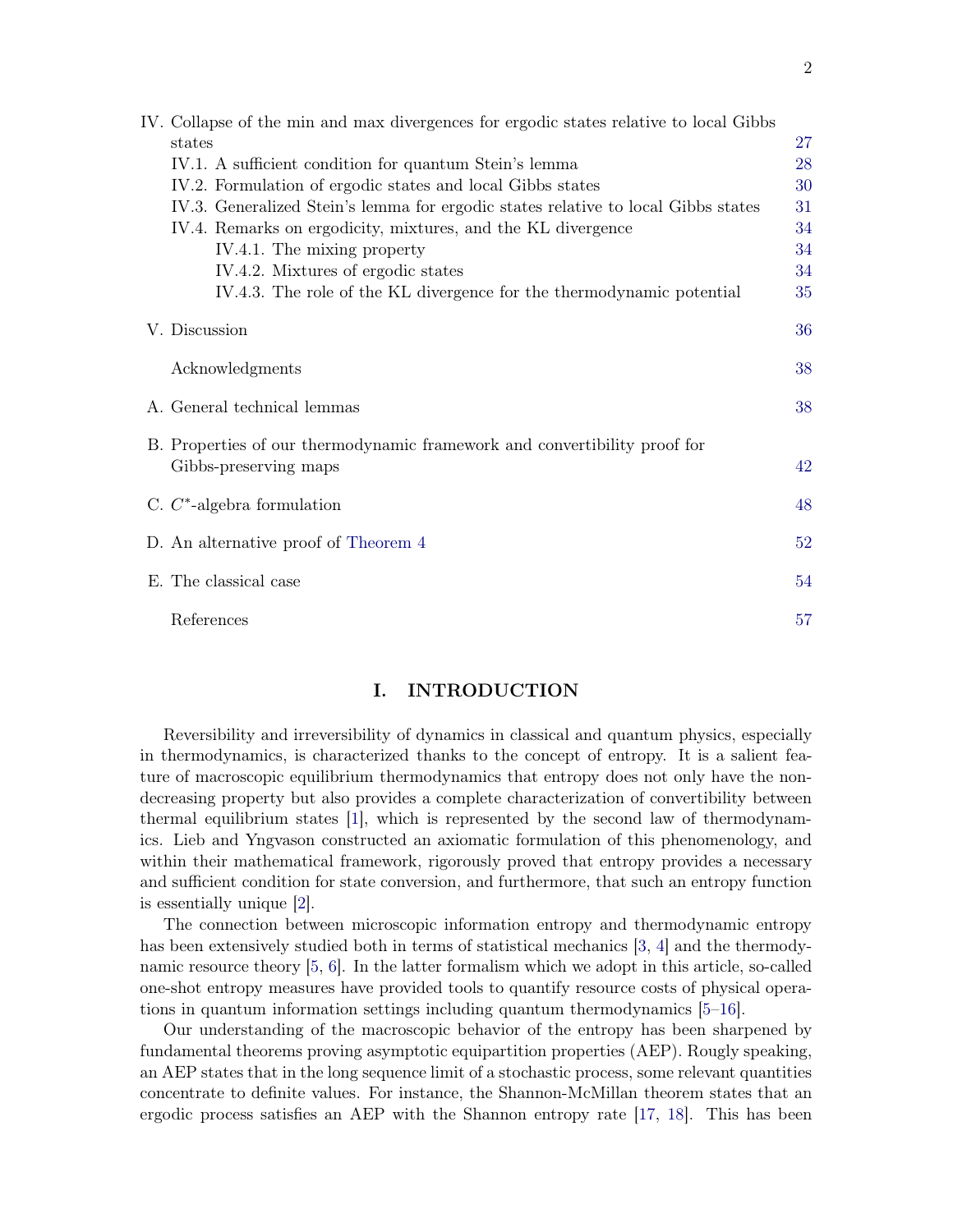generalized to a stronger form known as the Shannon-McMillan-Breiman theorem as well as to a relative version for an ergodic process with respect to a Markov process [\[19\]](#page-57-8). A quantum version of the Shannon-McMillan theorem proves a similar AEP for quantum ergodic processes with the von Neumann entropy rate [\[20](#page-57-9)[–22](#page-57-10)].

Closely related to AEP theorems is Stein's lemma, which relates the asymptotic error rate of hypothesis testing for distinguishing two quantum states to the KL divergence rate. Classically, Stein's lemma is a straightforward consequence of the relative AEP. However, its quantum counterpart is more involved [\[23](#page-58-0)[–27](#page-58-1)]. Hiai and Petz [\[23](#page-58-0)] first addressed the quantum Stein's lemma and provided a partial proof for a completely ergodic quantum state with respect to an i.i.d. state. The proof of the quantum Stein's lemma was completed for the case where both states are i.i.d. by Ogawa and Nagaoka [\[24](#page-58-2)], by proving the strong converse of the Hiai-Petz theorem for that case. A more general form of the quantum Stein's lemma for an ergodic state with respect to an i.i.d. state was proved in Ref. [\[25](#page-58-3)], which is regarded as a quantum analog of the relative AEP.

In this work, we go beyond the non-interacting or i.i.d. regime, and investigate an entropy function that provides a thermodynamic characterization of physically relevant, interacting many-body quantum systems. We consider quantum spin systems on the lattice  $\mathbb{Z}^d$  with an arbitrary number  $d$  of spatial dimensions. Under certain general conditions, we rigorously prove that the necessary and sufficient condition for asymptotic state conversion from one ergodic state to another state by thermodynamically feasible quantum dynamics, called thermal operations [\[7](#page-57-11)], is characterized by the Kullback-Leibler (KL) divergence rate of the state relative to the Gibbs state. The KL divergence rate is shown to determine the work cost for state transformations, and thus plays a role of the proper thermodynamic potential. Our central assumptions are that (i) the quantum state is translation-invariant and spatially ergodic and (ii) the Hamiltonian is translation-invariant and local. Physically, the assumption (i) implies that a quantum state does not exhibit any macroscopic fluctuations if one looks at translation-invariant observables [\[18](#page-57-7), [28](#page-58-4)[–31](#page-58-5)], and the assumption (ii) guarantees the sound thermodynamic limit of the Gibbs state. Importantly, a spatially ergodic state in contrast to a temporarily ergodic state  $-$  is not necessarily a thermal equilibrium state, and thus our result is applicable to out-of-equilibrium situations.

To achieve an operationally robust notion of a thermodynamic potential, we resort to the resource theory of thermal operations. The resource theory of thermal operations is an established model for thermodynamics in the quantum regime [\[5](#page-57-3), [7](#page-57-11), [10,](#page-57-12) [32](#page-58-6)]. This approach allows us to study the thermodynamic behavior of arbitrary quantum states in a way that inherently accounts for the fluctuations in the work requirement of state transformations. This model for thermodynamics is tightly related to measures of information introduced in quantum information theory based on the quantum Rényi divergences [\[33\]](#page-58-7). Two quantities in particular, the Rényi-0 divergence (or min-divergence) and Rényi-∞ divergence (or max-divergence), play a special role in determining the work requirement of state transformations [\[14,](#page-57-13) [34](#page-58-8)]. For instance, the work that can be extracted from any state that is block-diagonal in the energy eigenspaces is given by the Rényi-0 divergence. For our main result, we consider the asymptotic version of these quantities for large system sizes, which corresponds to the thermodynamic limit. The asymptotic min and max Rényi divergences are also called the upper and lower spectral divergence rates in the theory of information spectrum, and we will use both terms interchangeably in this paper [\[35](#page-58-9)[–42\]](#page-58-10).

Main result. Our main result is that ergodic states can be reversibly interconverted into one another in the resource theory of thermal operations in the thermodynamic limit.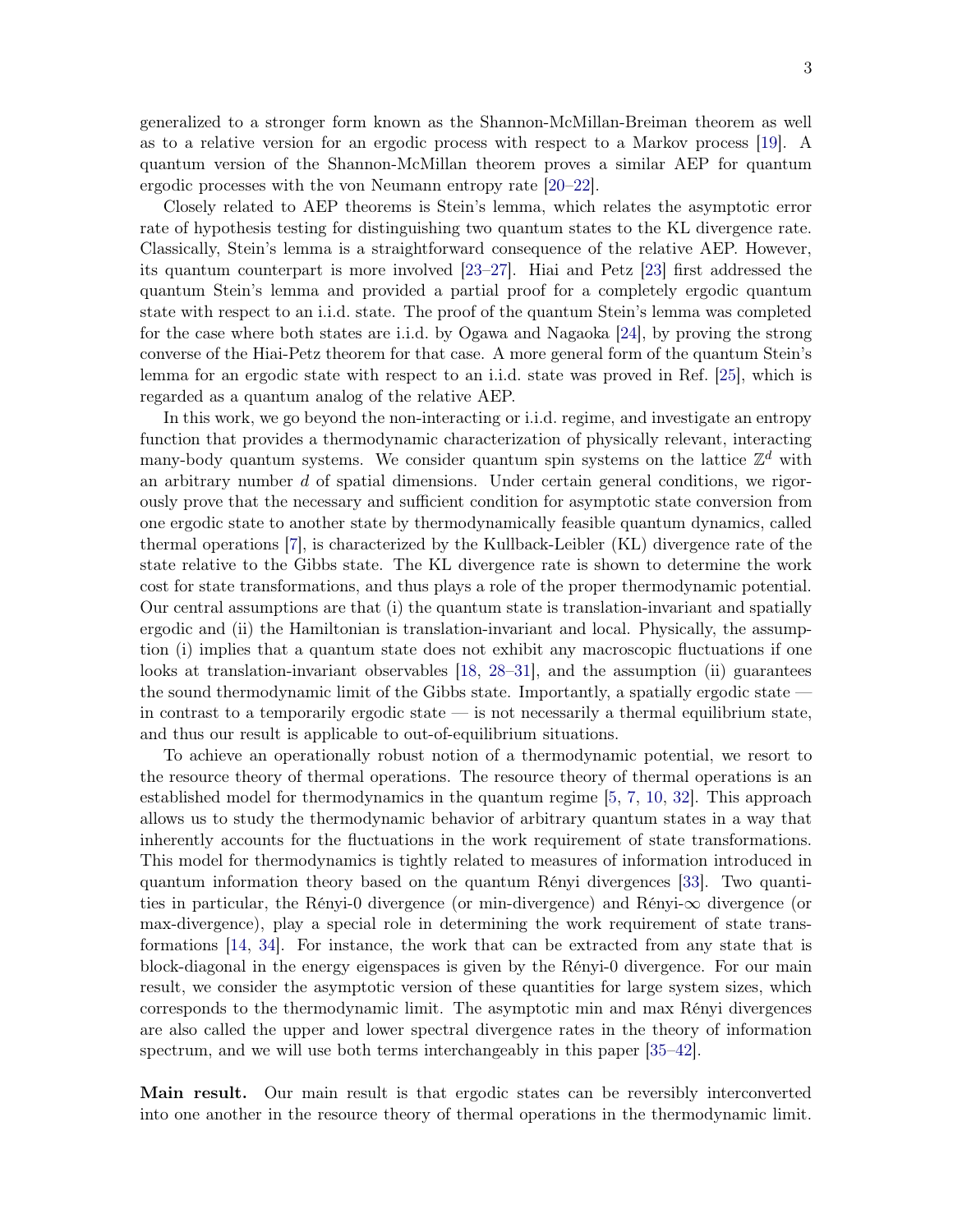Roughly speaking, if the Hamiltonian is local and translation invariant, then there exists a thermodynamic potential  $F(\rho)$  that is defined for all translation invariant and ergodic states  $\rho$  on a lattice of d spatial dimensions with the following property: For any two translation invariant and ergodic states  $\rho, \rho'$ , there exists a thermal operation that can carry out the transformation  $\rho \to \rho'$  by investing work at a rate of  $F(\rho') - F(\rho)$  per subsystem and that uses a negligible amount of coherence per subsystem. Furthermore,  $F(\rho)$  is given by the KL divergence rate between  $\rho$  and the Gibbs state  $\sigma$  of the Hamiltonian, divided by the temperature of the heat bath.

Our main result is proved in the following two steps. They are discussed in [Section III](#page-8-0) and [Section IV,](#page-26-0) where the main theorems are [Theorem 2](#page-13-2) and [Theorem 3,](#page-31-0) respectively. Both of them can be of independent interest.

First, we prove that any state for which the min and max Rényi divergences coincide approximately [\[43](#page-58-11), [44\]](#page-58-12) can approximately be converted reversibly to and from the Gibbs state by thermal operations, using a small source of quantum coherence [\[45](#page-59-0)]. In this case, the resource theory becomes reversible, i.e., the work required for a state transformation is equal to the negative work required for the reverse transformation. In consequence, if these divergences coincide to a single value in the asymptotic limit, then it defines a thermodynamic potential that completely characterizes the possible state transformations in the fully quantum regime. This is a result that applies broadly to the resource theory of thermal operations in general settings, even for states that are non-classical, i.e., that are not block-diagonal in the energy basis. This intermediate result, which is independent of the assumptions (i) and (ii), can be of independent interest.

Second, we prove that the min and max Rényi divergences indeed collapse to the KL divergence rate under the assumptions (i) and (ii). To this end, we prove a generalization of the quantum Stein's lemma to the setting with (i) and (ii). The main idea of our proof, inspired by Refs. [\[25](#page-58-3), [27](#page-58-1)], is to construct typical projectors that are adapted to the assumptions (i) and (ii). Our formulation uses semidefinite programming to simplify some parts of the proof.

Structure of the paper. In [Section II,](#page-3-0) we introduce preliminary definitions and notation, including the relevant divergences and entropy measures. In [Section III,](#page-8-0) we introduce our thermodynamic framework of thermal operations, giving a rigorous meaning to the work cost of a transformation from one state to another, and prove our first main theorem on asymptotic thermal operations [\(Theorem 2\)](#page-13-2). In [Section IV,](#page-26-0) we rigorously formulate ergodicity, and prove our second main theorem on the generalized quantum Stein's lemma [\(Theorem 3\)](#page-31-0). We conclude with remarks and an outlook in [Section V.](#page-35-0) In the appendices, we remark on some technical lemmas, Gibbs-preserving maps, a more rigorous approach to ergodicity formulated using  $C^*$ -algebras, an alternative proof of our second main theorem for the one dimensional case, and purely classical implications of our results.

## <span id="page-3-0"></span>II. PRELIMINARIES

Consider a Hilbert space  $\mathscr H$  of finite dimension D, and let  $\mathcal S(\mathscr H)$  be the set of density operators (quantum states) on  $\mathscr{H}$ , satisfying  $\hat{\rho} \geq 0$  and  $tr[\hat{\rho}] = 1$  for  $\hat{\rho} \in \mathcal{S}(\mathscr{H})$ . We also define the set of *subnormalized states*, which we denote by  $S_{\leq}(\mathcal{H})$ , and which is the set of all operators  $\hat{\rho} \geq 0$  that satisfy  $tr[\hat{\rho}] \leq 1$ . For two Hilbert spaces  $\mathscr{H}_A$  and  $\mathscr{H}_B$  representing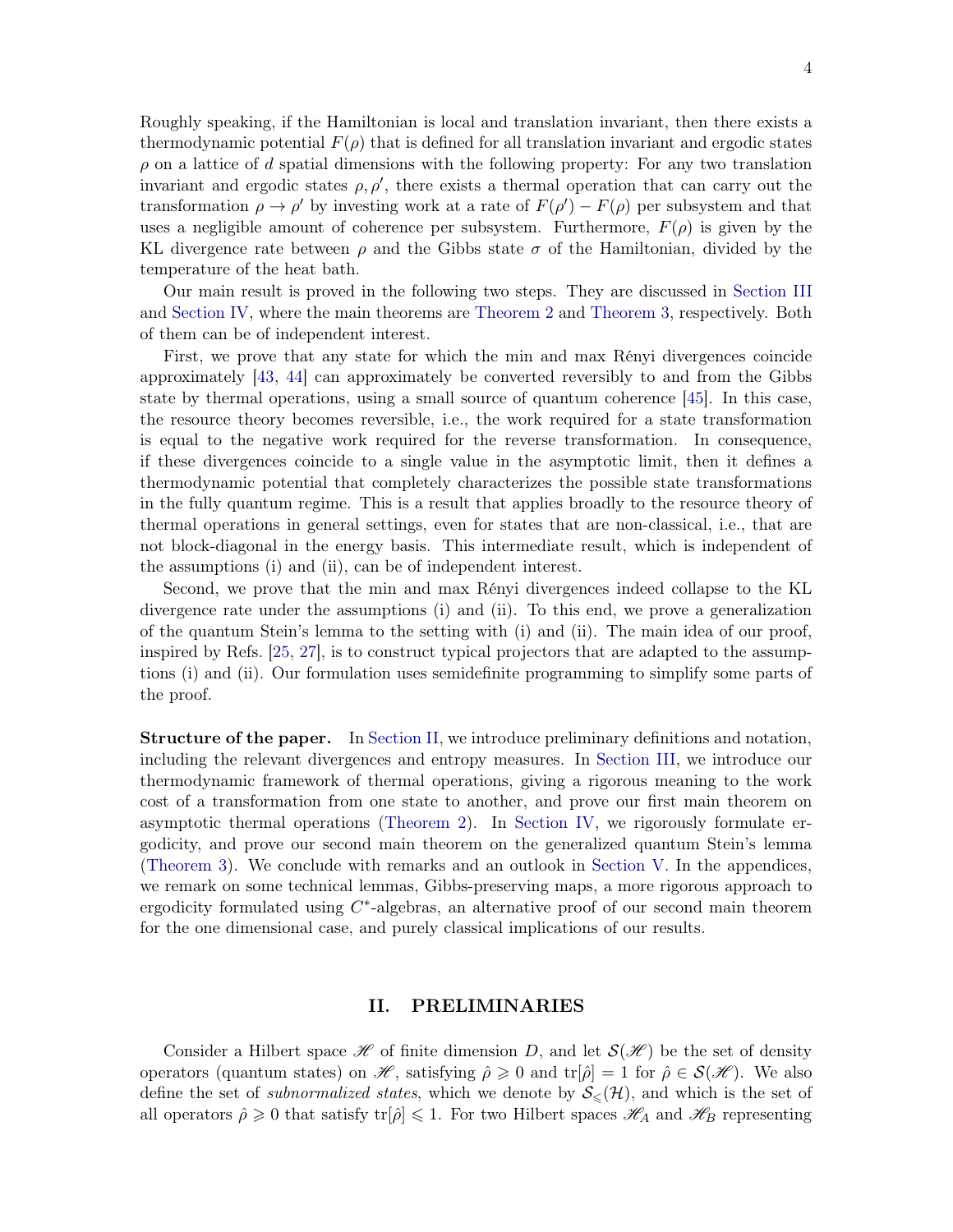systems A and B, we write  $A \simeq B$  when the Hilbert spaces are isomorphic; by convention, the identity mapping  $A \to B$  maps the canonical basis of A onto the canonical basis of B.

The set of quantum states carries a natural metric given by the *trace distance* [\[46](#page-59-1)], defined as  $D(\hat{\rho}, \hat{\rho}') = (1/2) ||\hat{\rho} - \hat{\rho}'||_1$  for any  $\hat{\rho}, \hat{\rho}' \in \mathcal{S}(\mathcal{H})$ , where  $\|\cdot\|_1$  is the Schatten 1-norm. This metric can be extended to subnormalized states  $\hat{\rho}, \hat{\rho}' \in \mathcal{S}_{\leq}(\mathcal{H})$  as the *generalized trace* distance [\[47](#page-59-2), [48\]](#page-59-3), defined as

$$
D(\hat{\rho}, \hat{\rho}') = \frac{1}{2} ||\hat{\rho} - \hat{\rho}'||_1 + \frac{1}{2} |\text{tr}(\hat{\rho}) - \text{tr}(\hat{\rho}')|.
$$
 (1)

We also define the *fidelity* [\[46](#page-59-1)] as  $F(\hat{X}, \hat{Y}) = ||\hat{X}^{1/2}\hat{Y}^{1/2}||_1$  for any  $\hat{X}, \hat{Y} \ge 0$ .

### <span id="page-4-0"></span>II.1. Entropy and divergence

Thermodynamic properties of microscopic quantum systems can be described using entropy measures that generalize the usual Shannon or von Neumann entropy to the so-called "one-shot" regime [\[43,](#page-58-11) [44](#page-58-12), [48](#page-59-3)]. More specifically, in the presence of thermodynamic reservoirs, we need to consider a family of relative entropies, or *divergences*. For  $\hat{\rho} \in \mathcal{S}_{\leq}(\mathscr{H})$  and  $\hat{\sigma} \geq 0$ , the KL divergence (Rényi-1 divergence) is defined as:

$$
S_1(\hat{\rho} \parallel \hat{\sigma}) = \text{tr}[\hat{\rho} \ln \hat{\rho} - \hat{\rho} \ln \hat{\sigma}]. \tag{2}
$$

Throughout this paper, we assume that the first argument of the divergences considered (here  $\hat{\rho}$ ) lies within the support of the second argument (here  $\hat{\sigma}$ ). This assumption is physically justified when  $\hat{\sigma}$  is a Gibbs state, which necessarily has full rank. The min divergence (Rényi-0 divergence), or the min relative entropy, is defined as

$$
S_0(\hat{\rho} \parallel \hat{\sigma}) = -\ln \text{tr}[\hat{P}_\rho \hat{\sigma}], \qquad (3)
$$

where  $\hat{P}_{\rho}$  is the projection onto the support of  $\hat{\rho}$ . We also define an alternative measure of the min divergence (Rényi-1/2 divergence) as

$$
S_{1/2}(\hat{\rho} \|\hat{\sigma}) = -\ln \|\hat{\rho}^{1/2} \hat{\sigma}^{1/2}\|_{1}^{2} , \qquad (4)
$$

Finally, the max divergence (Rényi- $\infty$  divergence), or the max relative entropy, is defined as

$$
S_{\infty}(\hat{\rho} \|\hat{\sigma}) = \ln \left\| \hat{\sigma}^{-1/2} \hat{\rho} \hat{\sigma}^{-1/2} \right\|_{\infty} = \ln \min_{\hat{\rho} \le \lambda \hat{\sigma}} \lambda , \qquad (5)
$$

where  $\|\cdot\|_{\infty}$  is the operator norm.

These quantities are special cases of the  $\hat{\rm R}$ ényi- $\alpha$  divergences. Here, we avoid technicalities and issues in the general definitions of the quantum Rényi divergences caused by the noncommutativity of the arguments [\[44](#page-58-12), [49,](#page-59-4) [50](#page-59-5)], by focusing on the quantities above which are sufficient for our purposes. These divergences satisfy

$$
-\ln \operatorname{tr}(\hat{\sigma}) \leqslant S_0(\hat{\rho} \, \|\, \hat{\sigma}) \leqslant S_{1/2}(\hat{\rho} \, \|\, \hat{\sigma}) \leqslant S_1(\hat{\rho} \, \|\, \hat{\sigma}) \leqslant S_{\infty}(\hat{\rho} \, \|\, \hat{\sigma}) \; . \tag{6}
$$

From these divergences we can define corresponding entropy measures as the divergence with respect to the identity operator  $\hat{I}$ : For  $\alpha = 0, 1/2, 1, \infty$  we define

<span id="page-4-1"></span>
$$
S_{\alpha}(\hat{\rho}) := -S_{\alpha}(\hat{\rho} \parallel \hat{I}) \tag{7}
$$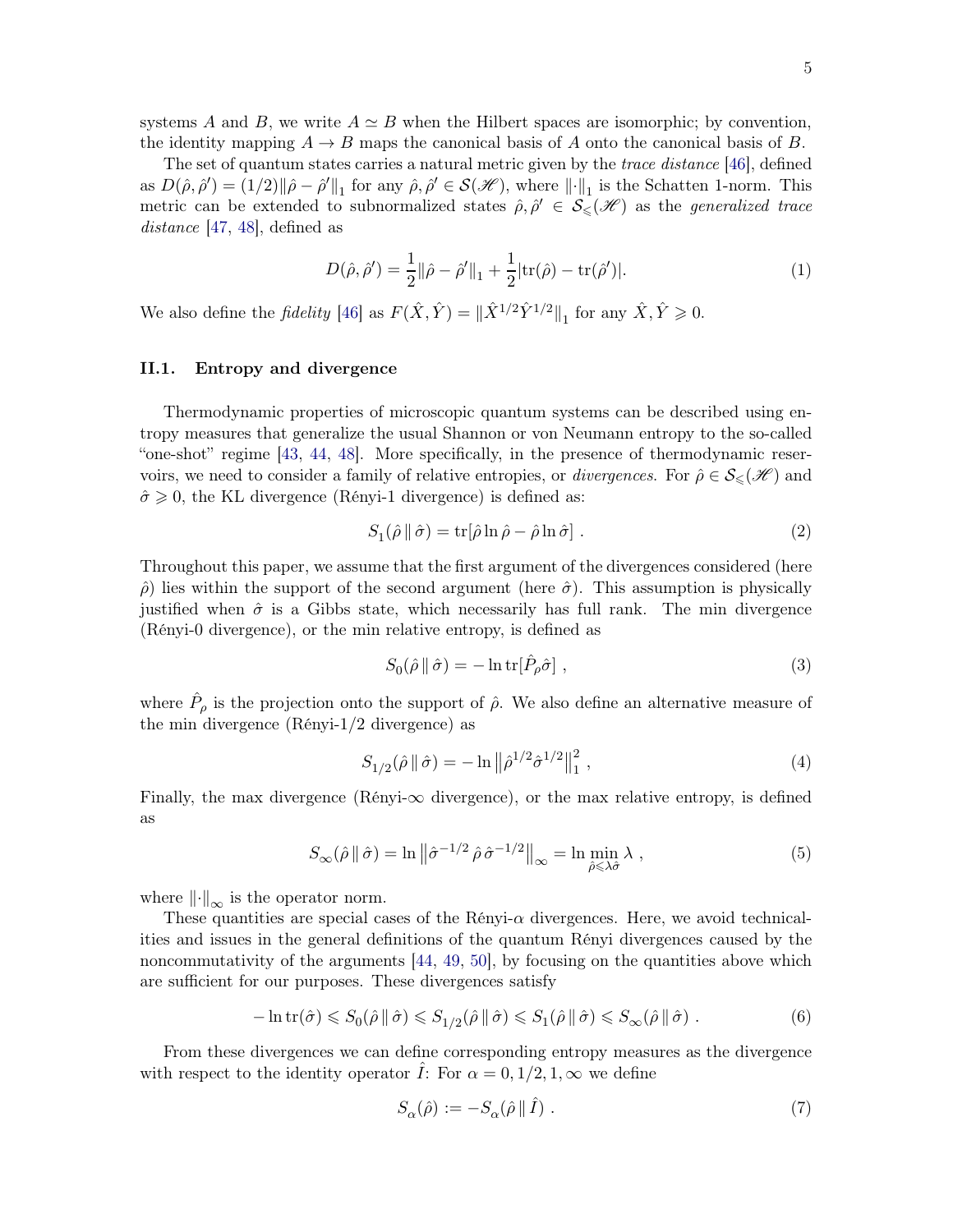We note the following explicit forms of the von Neumann entropy (Rényi-1 entropy)  $S_1(\hat{\rho})$ , the max entropy (Rényi-0 entropy)  $S_0(\hat{\rho})$ , and the min entropy (Rényi- $\infty$  entropy)  $S_{\infty}(\hat{\rho})$ ,

$$
S_1(\hat{\rho}) = -\operatorname{tr}[\hat{\rho}\ln\hat{\rho}]; \qquad S_0(\hat{\rho}) = \ln \operatorname{rank}(\hat{\rho}); \qquad S_\infty(\hat{\rho}) = -\ln \|\hat{\rho}\|_\infty. \qquad (8)
$$

The entropies are ordered as

$$
0 \leq S_{\infty}(\hat{\rho}) \leq S_1(\hat{\rho}) \leq S_0(\hat{\rho}) \leq \ln(D) \tag{9}
$$

These divergences satisfy the data processing inequality, i.e., they are monotonous under the action of a completely-positive (CP) and trace-preserving (TP) map  $E$ :

<span id="page-5-1"></span>
$$
S_{\alpha}(\hat{\rho} \parallel \hat{\sigma}) \geqslant S_{\alpha}(E(\hat{\rho}) \parallel E(\hat{\sigma})) . \tag{10}
$$

For  $\alpha = 0, 1$ , see for example Lemma 7 of Ref. [\[39](#page-58-13)]. The case of  $\alpha = 1$  is equivalent to the strong subadditivity of the von Neumann entropy [\[46](#page-59-1), [51](#page-59-6)]. Consequently, the entropies do not decrease under the action of a CPTP map E that is unital, i.e.,  $E(\hat{I}) = \hat{I}$ ,

$$
S_{\alpha}(\hat{\rho}) \leqslant S_{\alpha}(E(\hat{\rho})) \tag{11}
$$

A useful property of these divergences is a monotonicity property for the semidefinite ordering of the second argument: If  $\sigma \leq \sigma'$ , then for each  $\alpha = 0, 1/2, 1, \infty$ ,

<span id="page-5-4"></span><span id="page-5-0"></span>
$$
S_{\alpha}(\hat{\rho} \parallel \hat{\sigma}') \leqslant S_{\alpha}(\hat{\rho} \parallel \hat{\sigma}) \tag{12}
$$

The divergences obey a scaling property in the second argument. For  $\alpha = 0, 1/2, 1, \infty$ , we have for any  $a > 0$ ,

$$
S_{\alpha}(\hat{\rho} \parallel a\hat{\sigma}) = S_{\alpha}(\hat{\rho} \parallel \hat{\sigma}) - \ln(a) . \qquad (13)
$$

Under tensor product states, the divergences become additive. For  $\alpha = 0, 1/2, 1, \infty$ , we have for any  $\hat{\rho} \in \mathcal{S}_{\leq}(\mathcal{H}), \hat{\rho}' \in \mathcal{S}_{\leq}(\mathcal{H}'), \hat{\sigma} \geq 0, \hat{\sigma}' \geq 0$ ,

$$
S_{\alpha}(\hat{\rho}\otimes\hat{\rho}'\,\|\,\hat{\sigma}\otimes\hat{\sigma}') = S_{\alpha}(\hat{\rho}\,\|\,\hat{\sigma}) + S_{\alpha}(\hat{\rho}'\,\|\,\hat{\sigma}') . \tag{14}
$$

To ensure that the operational quantities represented by these entropies and divergences do not significantly depend on events that only appear with vanishingly small probability, we "smoothe" these entropies and divergences over a ball of states that are close to the original state [\[39](#page-58-13), [43](#page-58-11)]. First, we define the  $\varepsilon$ -ball of states around a subnormalized state  $\hat{\rho} \in \mathcal{S}_{\leq}(\mathscr{H})$ as

$$
B^{\varepsilon}(\hat{\rho}) := \{ \hat{\tau} \in \mathcal{S}_{\leqslant}(\mathcal{H}) : D(\hat{\tau}, \hat{\rho}) \leqslant \varepsilon \} . \tag{15}
$$

**Definition 1** (Smooth divergences [\[39](#page-58-13)]). The smooth divergences are defined as follows,

$$
S_{\infty}^{\varepsilon}(\hat{\rho} \|\hat{\sigma}) := \min_{\hat{\tau} \in B^{\varepsilon}(\hat{\rho})} S_{\infty}(\hat{\tau} \|\hat{\sigma}) ; \qquad (16a)
$$

<span id="page-5-3"></span><span id="page-5-2"></span>
$$
S_0^{\varepsilon}(\hat{\rho} \|\hat{\sigma}) := \max_{\hat{\tau} \in B^{\varepsilon}(\hat{\rho})} S_0(\hat{\tau} \|\hat{\sigma}) ; \qquad (16b)
$$

$$
S_{1/2}^{\varepsilon}(\hat{\rho} \parallel \hat{\sigma}) := \max_{\hat{\tau} \in B^{\varepsilon}(\hat{\rho})} S_{1/2}(\hat{\tau} \parallel \hat{\sigma}) . \tag{16c}
$$

The smooth entropies are defined correspondingly as

$$
S_0^{\varepsilon}(\hat{\rho}) := -S_0^{\varepsilon}(\hat{\rho} \|\hat{I}) ; \qquad S_{\infty}^{\varepsilon}(\hat{\rho}) := -S_{\infty}^{\varepsilon}(\hat{\rho} \|\hat{I}) . \qquad (17)
$$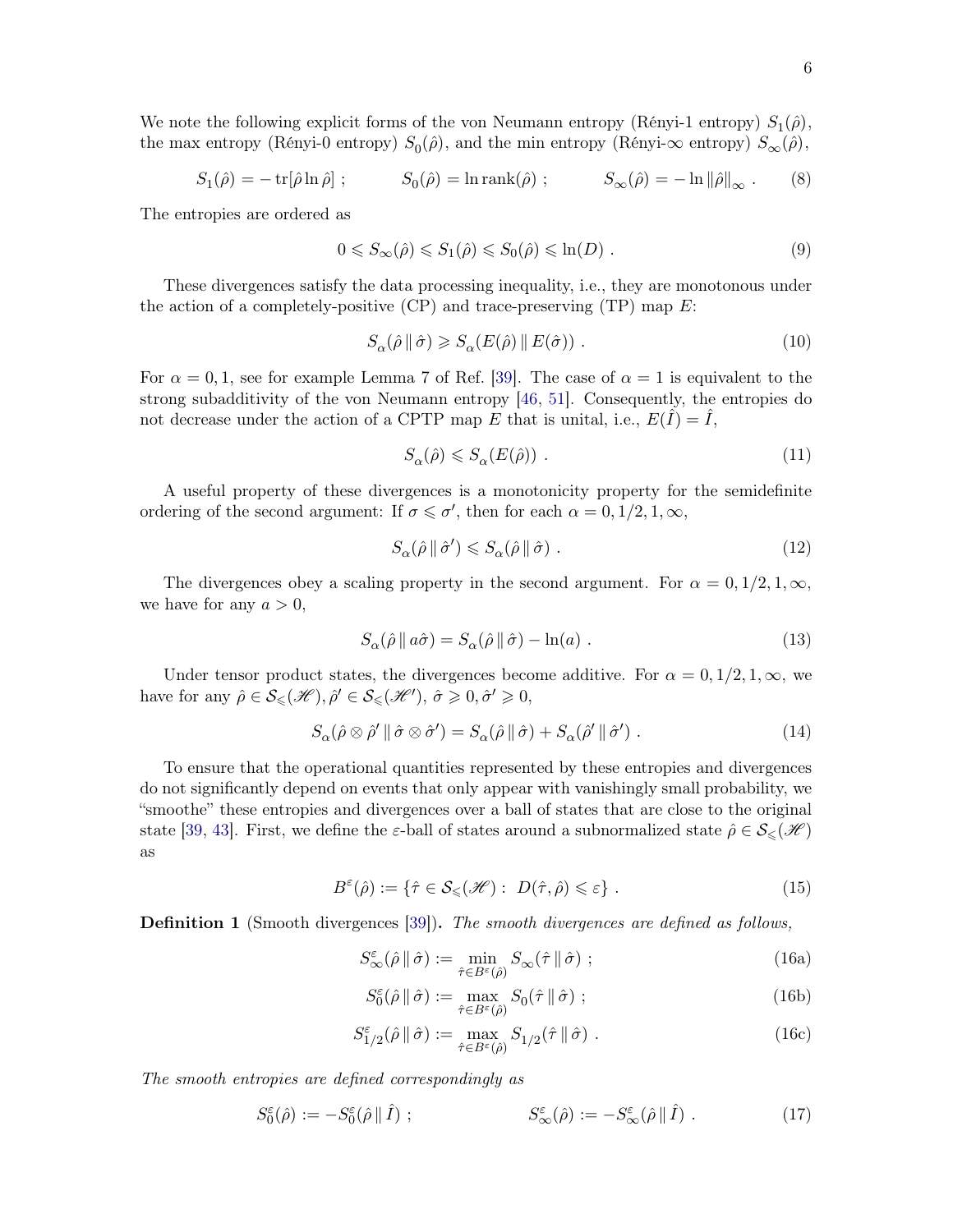We introduce a further convenient divergence (relative entropy) that is based on hypothesis testing [\[13](#page-57-14), [52,](#page-59-7) [53\]](#page-59-8). This divergence allows to interpolate between the min- and max-divergences in a different fashion than the Rényi entropies, along with a simple formulation and a collection of useful properties. For a subnormalized state  $\hat{\rho} \in \mathcal{S}_{\leq}(\mathscr{H})$  and any  $\hat{\sigma} \geq 0$ , we define for any  $0 < \eta \leq 1$ ,

$$
S_{\mathrm{H}}^{\eta}(\hat{\rho} \, \| \, \hat{\sigma}) := -\ln \left( \eta^{-1} \min_{0 \leq \hat{Q} \leq \hat{I}, \ \mathrm{tr}[\hat{\rho} \hat{Q}] \geq \eta} \mathrm{tr}[\hat{\sigma} \hat{Q}] \right) \ . \tag{18}
$$

The hypothesis testing divergence owes its name to the fact that if  $\hat{\rho}, \hat{\sigma}$  are two quantum states,  $\eta \exp(-S_H^{\eta})$  $H(\hat{\rho} \parallel \hat{\sigma})$  represents the probability of mistakenly reporting  $\hat{\rho}$  in a hypothesis test between the two states, if we carry out a strategy that mistakenly reports  $\hat{\sigma}$  with probability at most  $1 - \eta$ .

The hypothesis testing divergence satisfies the data processing inequality [\[54\]](#page-59-9): for any  $CP$  and trace-nonincreasing map  $E$ , the hypothesis testing divergence is monotonic,

$$
S_{\mathrm{H}}^{\eta}(\hat{\rho} \parallel \hat{\sigma}) \geqslant S_{\mathrm{H}}^{\eta}(E(\hat{\rho}) \parallel E(\hat{\sigma})) . \tag{19}
$$

The hypothesis testing entropy also obeys a scaling property in the second argument: For any subnormalized state  $\hat{\rho}$ , for any  $\hat{\sigma} \geq 0$ , and for any  $0 < \eta \leq 1$ ,

$$
S_{\rm H}^{\eta}(\hat{\rho} \parallel a\hat{\sigma}) = S_{\rm H}^{\eta}(\hat{\rho} \parallel \hat{\sigma}) - \ln(a) , \qquad (20)
$$

as can be directly seen from [\(18\).](#page-56-2) Also, for any  $\hat{\sigma}, \hat{\sigma}' \geq 0$  for which  $\hat{\sigma} \leq \hat{\sigma}'$ , the hypothesis testing entropy satisfies

$$
S_{\rm H}^{\eta}(\hat{\rho} \|\hat{\sigma}') \leqslant S_{\rm H}^{\eta}(\hat{\rho} \|\hat{\sigma}) \tag{21}
$$

for any subnormalized state  $\hat{\rho}$  and for any  $0 < \eta \leq 1$ . Furthermore, if  $D(\hat{\rho}', \hat{\rho}) \leq \varepsilon$ , then  $\hat{\rho}' \geq \hat{\rho} - \Delta$  for some  $\Delta \geq 0$  with  $\text{tr}(\Delta) \leq \varepsilon$  and hence for any  $0 < \eta \leq 1 - \varepsilon$ ,

$$
S_{\mathrm{H}}^{\eta+\varepsilon}(\hat{\rho} \|\hat{\sigma}) \leqslant S_{\mathrm{H}}^{\eta}(\hat{\rho}' \|\hat{\sigma}) + \ln\left(\frac{\eta+\varepsilon}{\eta}\right). \tag{22}
$$

A useful property of the hypothesis testing divergence is that it interpolates between the min and max divergences, which are approximately recovered in the regimes  $\eta \simeq 0$  and  $\eta \simeq 1$ , respectively [\[53](#page-59-8)]:

<span id="page-6-0"></span>Proposition 1. For  $0 < \varepsilon < 1/2$ ,

$$
S_{\mathrm{H}}^{1-\varepsilon^{2}/6}(\hat{\rho} \|\hat{\sigma}) - \ln\left(\frac{1-\varepsilon^{2}/6}{\varepsilon^{2}/6}\right) \leqslant S_{0}^{\varepsilon}(\hat{\rho} \|\hat{\sigma}) \leqslant S_{\mathrm{H}}^{1-\varepsilon}(\hat{\rho} \|\hat{\sigma}) - \ln(1-\varepsilon) ; \tag{23a}
$$

$$
S_{\rm H}^{2\varepsilon}(\hat{\rho} \, \| \, \hat{\sigma}) - \ln(2) \leqslant S_{\infty}^{\varepsilon}(\hat{\rho} \, \| \, \hat{\sigma}) \leqslant S_{\rm H}^{\varepsilon^2/2}(\hat{\rho} \, \| \, \hat{\sigma}) \; . \tag{23b}
$$

*Proof.* The proof of [\[13](#page-57-14), Lemma 40] carries through even for the slightly different smoothing of  $S_0$  and  $S_{\infty}$ , except for the upper bound on  $S_{\infty}$ . There, we may apply [\[53](#page-59-8), Proposition 4.1] directly.

<span id="page-6-1"></span>Finally, we note a pair of inequalities which establishes the approximate equivalence of the two kinds of min-divergences [\[44](#page-58-12), [53\]](#page-59-8).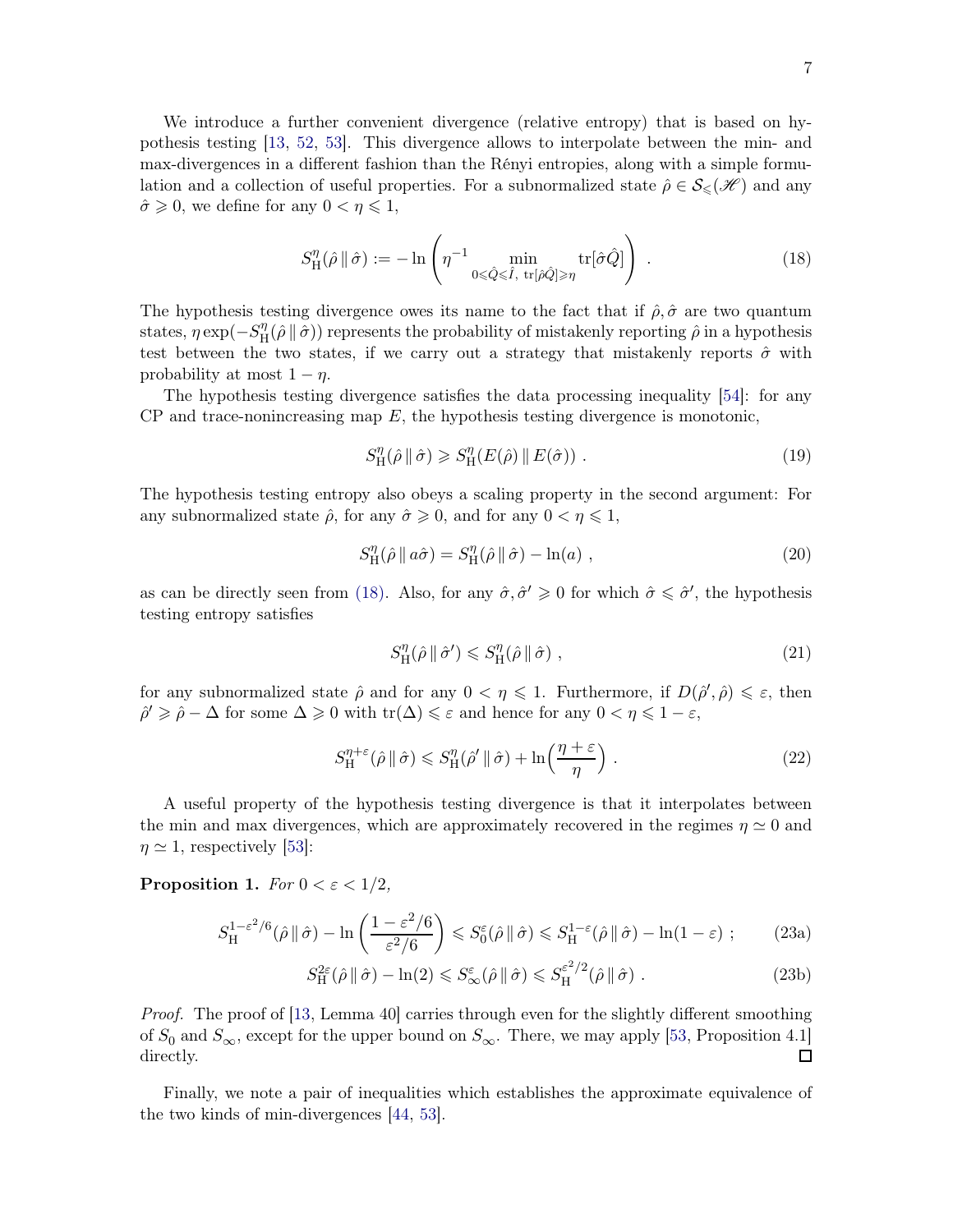**Proposition 2.** For any  $\varepsilon > 0$ ,

$$
S_{1/2}^{2\varepsilon}(\hat{\rho} \|\hat{\sigma}) \geq S_0^{2\varepsilon}(\hat{\rho} \|\hat{\sigma}) \geq S_{1/2}^{\varepsilon}(\hat{\rho} \|\hat{\sigma}) - 6\ln\left(\frac{3}{\varepsilon}\right) . \tag{24}
$$

*Proof.* The first inequality follows because of [\(6\).](#page-4-1) For the second inequality, let  $\hat{\rho}' \in B^{\varepsilon}(\hat{\rho})$ such that  $S^{\varepsilon}_{1/2}(\hat{\rho} \|\hat{\sigma}) = S_{1/2}(\hat{\rho}' \|\hat{\sigma})$ . Then from [\[53](#page-59-8), Proposition 4.2], we have  $S_{1/2}(\hat{\rho}' \|\hat{\sigma}) \leq$  $S^{1-\varepsilon'}_{\rm H}$  $\int_H^{1-\varepsilon'} (\hat{\rho}' \|\hat{\sigma}) - \ln(\varepsilon'^2)$  for any  $\varepsilon' > 0$ ; choosing  $\varepsilon' = \varepsilon^2/6$  and using [Proposition 1,](#page-6-0) we find  $S_{1/2}(\hat{\rho} \mid \hat{\sigma}) \leq S_0^{\varepsilon}(\hat{\rho} \mid \hat{\sigma}) + \ln[(1 - \varepsilon')/\varepsilon'] - \ln(\varepsilon'^2)$ . The claim follows by noting that  $S_0^{\varepsilon}(\hat{\rho}^{\prime} \parallel \hat{\sigma}) \leq S_0^{2\varepsilon}(\hat{\rho} \parallel \hat{\sigma})$  along with  $(1 - \varepsilon^{\prime})/(\varepsilon^{\prime 3}) \leq (\delta \varepsilon^{-2})^3 \leq (3\varepsilon^{-1})^6$ .  $\Box$ 

#### <span id="page-7-0"></span>II.2. Asymptotic spectral divergence rates

In statistical mechanics one is often interested in the thermodynamic limit, where the behavior of the system as it becomes arbitrarily large often no longer depends on microscopic details. The action of taking the thermodynamic limit is formalized by considering a sequence of states  $\widehat{P} := {\widehat{\rho}}_n\}_{n \in \mathbb{N}}$ , where  $\widehat{\rho}_n$  is a quantum state on  $\mathscr{H}^{\otimes n}$ .

The von Neumann entropy rate is defined as

$$
S_1(\widehat{P}) := \lim_{n \to \infty} \frac{1}{n} S_1(\widehat{\rho}_n) , \qquad (25)
$$

and the KL divergence rate with respect to the sequence of positive operators  $\hat{\Sigma} := {\hat{\sigma}_n}_{n \in \mathbb{N}}$ is defined as

$$
S_1(\widehat{P} \parallel \widehat{\Sigma}) := \lim_{n \to \infty} \frac{1}{n} S_1(\widehat{\rho}_n \parallel \widehat{\sigma}_n) . \tag{26}
$$

We note that these limits do not necessarily exist in general.

<span id="page-7-3"></span>We now introduce the spectral divergence rates, which are natural extensions of the min and max divergences to the thermodynamic limit.

**Definition 2** (Spectral divergence rates). Let  $\hat{P} = \{\hat{\rho}_n\}$  be a sequence of states and let  $\widehat{\Sigma} = {\sigma_n}$  be a sequence of positive operators. We define the upper spectral divergence rate,

$$
\overline{S}(\widehat{P} \parallel \widehat{\Sigma}) := \lim_{\varepsilon \to +0} \limsup_{n \to \infty} \frac{1}{n} S_{\infty}^{\varepsilon}(\widehat{\rho}_n \parallel \widehat{\sigma}_n) , \qquad (27)
$$

and the lower spectral divergence rate,

<span id="page-7-2"></span><span id="page-7-1"></span>
$$
\underline{S}(\widehat{P} \parallel \widehat{\Sigma}) := \lim_{\varepsilon \to +0} \liminf_{n \to \infty} \frac{1}{n} S_0^{\varepsilon}(\hat{\rho}_n \parallel \hat{\sigma}_n) . \tag{28}
$$

These quantities have been introduced in Ref. [\[37](#page-58-14)] in an equivalent but different expression:

$$
\overline{S}(\widehat{P} \|\widehat{\Sigma}) = \inf \left\{ a : \limsup_{n \to \infty} \text{tr}[\text{Proj}\{\widehat{\rho}_n - e^{na}\widehat{\sigma}_n \geqslant 0\} \,\widehat{\rho}_n] = 0 \right\} ,\tag{29a}
$$

$$
\underline{S}(\widehat{P} \|\widehat{\Sigma}) = \sup \left\{ a : \liminf_{n \to \infty} \text{tr}[\text{Proj}\{\widehat{\rho}_n - e^{na}\widehat{\sigma}_n \geq 0\} \,\widehat{\rho}_n] = 1 \right\} ,\tag{29b}
$$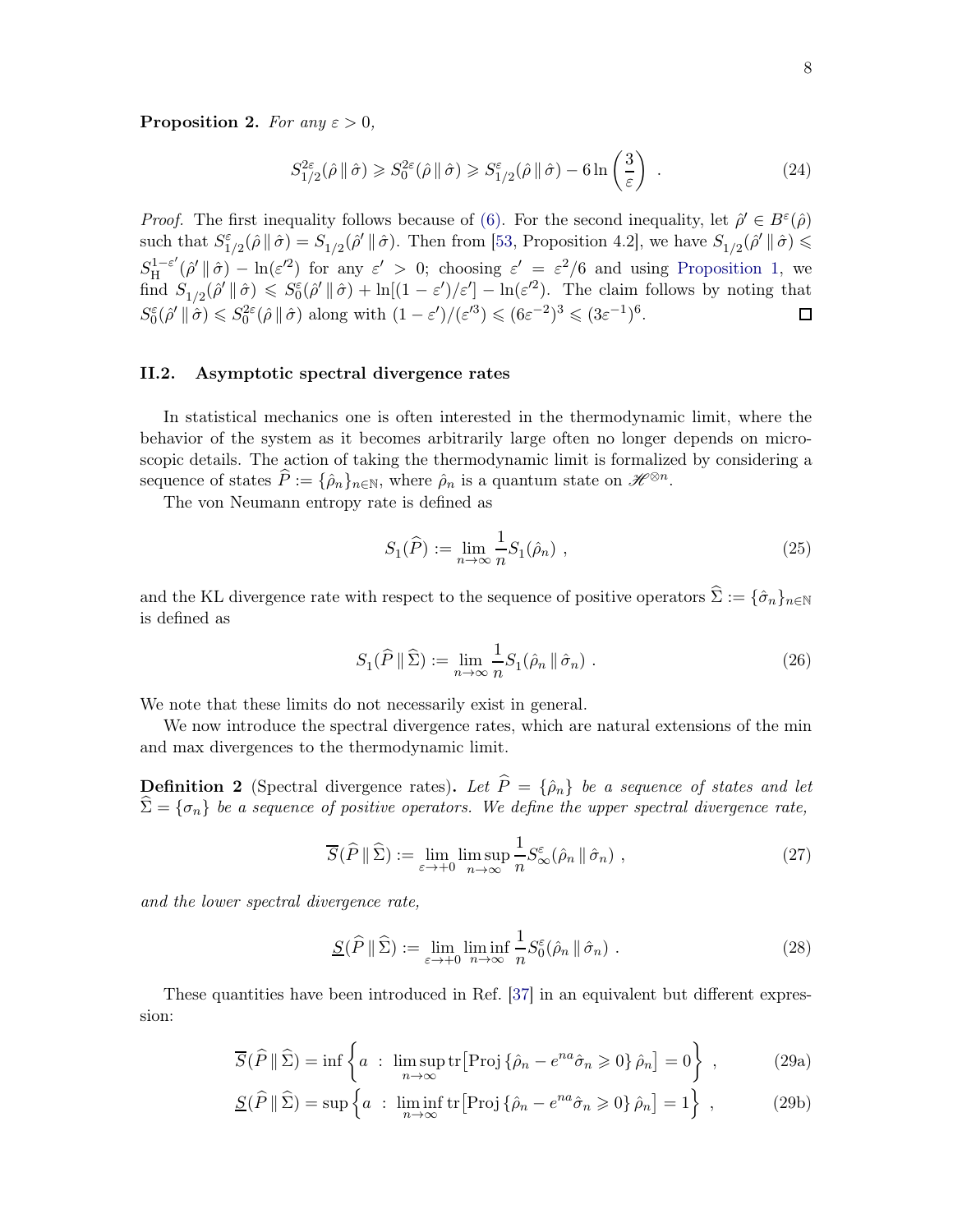where Proj $\{\hat{X}\geq 0\}$  represents the projector onto the eigenspaces of  $\hat{X}$  corresponding to nonnegative eigenvalues. The equivalence of these two definitions has been proved in Theorems 2 and 3 of Ref. [\[39](#page-58-13)]. We note that

<span id="page-8-3"></span>
$$
\underline{S}(\widehat{P} \|\widehat{\Sigma}) \leqslant \overline{S}(\widehat{P} \|\widehat{\Sigma}) . \tag{30}
$$

As a special case, we introduce the lower and the upper spectral entropy rates, which are respectively given by

$$
\underline{S}(\widehat{P}) := -\overline{S}(\widehat{P} \|\widehat{\mathbf{ID}}) ; \qquad \overline{S}(\widehat{P}) := -\underline{S}(\widehat{P} \|\widehat{\mathbf{ID}}) , \qquad (31)
$$

where  $\widehat{ID} := \{\widehat{I}^{\otimes n}\}_{n \in \mathbb{N}}$  is the sequence consisting of identity operators on  $\mathscr{H}^{\otimes n}$ .

We can also define the hypothesis testing divergence rate

$$
S_{\mathrm{H}}^{\eta}(\widehat{P} \|\widehat{\Sigma}) := \lim_{n \to \infty} \frac{1}{n} S_{\mathrm{H}}^{\eta}(\widehat{\rho}_n \|\widehat{\sigma}_n), \qquad (32)
$$

noting that the limit does not necessarily exist. From [Proposition 1,](#page-6-0) in general,  $S_{\rm H}^{\varepsilon}(\hat{\rho} \|\hat{\sigma})$ and  $S_H^{1-\epsilon}(\hat{\rho} \|\hat{\sigma})$  respectively give the same lower and upper spectral divergence rates as those given by  $S^{\varepsilon}_{\infty}(\hat{\rho} \|\hat{\sigma})$  and  $S^{\varepsilon}_{0}(\hat{\rho} \|\hat{\sigma})$ :

<span id="page-8-2"></span>
$$
\lim_{\varepsilon \to +0} \limsup_{n \to \infty} \frac{1}{n} S_{\mathcal{H}}^{\varepsilon}(\hat{\rho}_n \, \| \, \hat{\sigma}_n) = \overline{S}(\hat{P} \, \| \, \hat{\Sigma}) \;, \tag{33a}
$$

$$
\lim_{\varepsilon \to +0} \liminf_{n \to \infty} \frac{1}{n} S_H^{1-\varepsilon}(\hat{\rho}_n \, \| \, \hat{\sigma}_n) = \underline{S}(\widehat{P} \, \| \, \widehat{\Sigma}) \; . \tag{33b}
$$

# <span id="page-8-0"></span>III. ASYMPTOTIC STATE CONVERTIBILITY BY THERMAL OPERATIONS

In this section, we formulate thermal operations and prove our first main theorem on asymptotic state convertibility [\(Theorem 2\)](#page-13-2). Importantly, in the microscopic regime, state transformations are not reversible in general, not even approximately. For general states  $\hat{\rho}, \hat{\rho}',$  it might happen that  $\hat{\rho}$  can be approximately converted to  $\hat{\rho}'$  with work extraction w, but that an approximate transformation from  $\hat{\rho}'$  to  $\hat{\rho}$  requires much more work than w [\[9\]](#page-57-15).

Then we can ask the question, under which conditions is reversibility restored? This is an important question, because reversibility implies that the optimal work cost derives from a potential, which in turn means that macroscopic thermodynamic behavior is restored. Here, we consider in fact a marginally stronger property. Under which conditions is a state reversibly convertible to the thermal state? Clearly, any two states that have this property can reversibly be converted into one another. This slightly stronger statement ensures that the thermodynamic potential is well defined for the thermal state itself, a desirable feature that allows the thermal state to take on the role of a "reference state."

#### <span id="page-8-1"></span>III.1. Thermodynamic operations

We now introduce our thermodynamic framework. The simple model we introduce captures the relevant features of thermodynamics at the microscopic scale, while providing a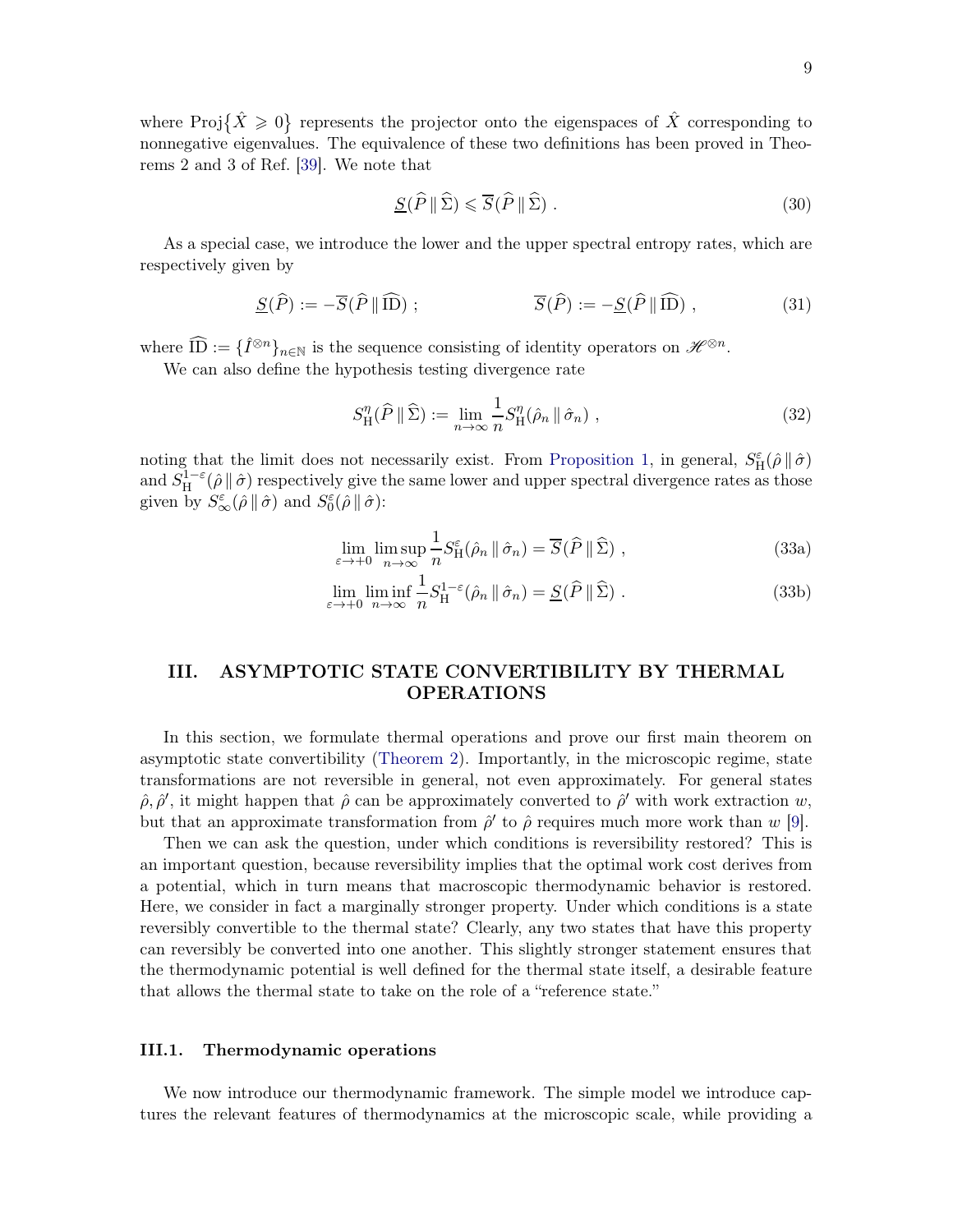simple, abstract, and general formalism for analyzing the resource cost of transforming one quantum state into another [\[5\]](#page-57-3).

The goal is the following. Given a system S, and two states  $\hat{\rho}_S$ ,  $\hat{\rho}'_S$ , we would like to quantify the resources required in order to convert  $\rho_S$  to  $\rho_S'$  in some reasonable thermodynamic model. The resource theory of thermal operations is an established model that is particularly useful in such a context. It specifies the set of transformations that can be carried out for free, without the involvement of external resources such as thermodynamic work. In the model of thermal operations, one is allowed to carry out for free any unitary on the system and a heat bath at fixed background temperature, as long as the unitary commutes with the overall noninteracting Hamiltonian of the system and the bath.

Definition 3 (Thermal Operation). Consider systems S, S' with corresponding Hamiltonians  $\hat{H}_S$ ,  $\hat{H}'_{S'}$ . Then a CP and trace-nonincreasing map  $\Phi_{S \to S'}^{[TO]}(\cdot)$  is a thermal operation at inverse temperature  $\beta > 0$  if it can be written as

<span id="page-9-0"></span>
$$
\Phi_{S \to S'}^{[TO]}(\cdot) = \text{tr}_B \left[ \hat{V}_{SB \to S'B} \left( (\cdot) \otimes \frac{e^{-\beta \hat{H}_B}}{\text{tr}(e^{-\beta \hat{H}_B})} \right) \hat{V}_{SB \gets S'B}^{\dagger} \right], \qquad (34)
$$

for some ancilla system B of finite dimension with some corresponding Hamiltonian  $\hat{H}_B$ , and for some partial isometry  $\hat{V}_{SB\to S'B}$  such that  $\hat{V}_{SB\to S'B}(\hat{H}_S + \hat{H}_B) = (\hat{H}'_{S'} + \hat{H}_B) \hat{V}_{SB\to S'B}.$ If there exists a thermal operation that maps  $\hat{\rho}_S$  to  $\hat{\rho}'_{S'}$ , we write  $(\hat{\rho}_S, \hat{H}_S) \longrightarrow (\hat{\rho}'_{S'}, \hat{H}'_S)$ .

We may omit the Hamiltonians if they are clear from context.

Furthermore, a process that is achieved in the limit of processes of the form [\(34\)](#page-9-0) with arbitrarily large but finite bath systems, is also called a thermal operation.

The last condition is required to enable processes that decrease the rank of the input state, for instance, a process consisting of Landauer erasure of a single bit compensated by a suitable energy shift [\[9](#page-57-15)].

An operator  $\hat{V}$  is a partial isometry if it is an isometry on its support, or equivalently if  $\hat{V}^{\dagger}\hat{V}$  and  $\hat{V}\hat{V}^{\dagger}$  are projectors. We allow  $\hat{V}$  in the definition above to be a partial isometry instead of a unitary as considered in Refs. [\[7,](#page-57-11) [9,](#page-57-15) [10\]](#page-57-12) because they are more convenient when considering input and output systems of different dimension. Physically, this corresponds to specifying only a part of the process happening on an input subspace. Importantly, any partial isometry that conserves energy can be dilated to a full unitary that conserves energy on a larger system [\[55\]](#page-59-10). We prove a corresponding statement for the present situation as [Proposition 13](#page-41-1) in [Appendix B.](#page-41-0)

There are no known general conditions under which state transformations are possible with thermal operations in the quantum regime. For semiclassical states, i.e. states that are block-diagonal in energy, such conditions are provided in the form of thermomajorization, a generalization of matrix majorization [\[9](#page-57-15)].

Now we introduce an alternative model known as Gibbs-preserving maps. This model has a simple technical formulation which makes it more convenient to prove some properties. Because any thermal operation is in particular a Gibbs-preserving map, all properties obeyed by Gibbs-preserving maps are inherited by thermal operations. As for thermal operations, it is technically more convenient to consider trace-nonincreasing maps; furthermore we allow these maps to be Gibbs-sub-preserving in the sense of the following definition.

**Definition 4** (Gibbs-sub-preserving map). Consider systems  $S, S'$  with corresponding Hamiltonians  $\hat{H}_S$ ,  $\hat{H}'_{S'}$ . Then a CP and trace-nonincreasing map  $\Phi_{S \to S'}^{[\text{GPM}]}(\cdot)$  is said to be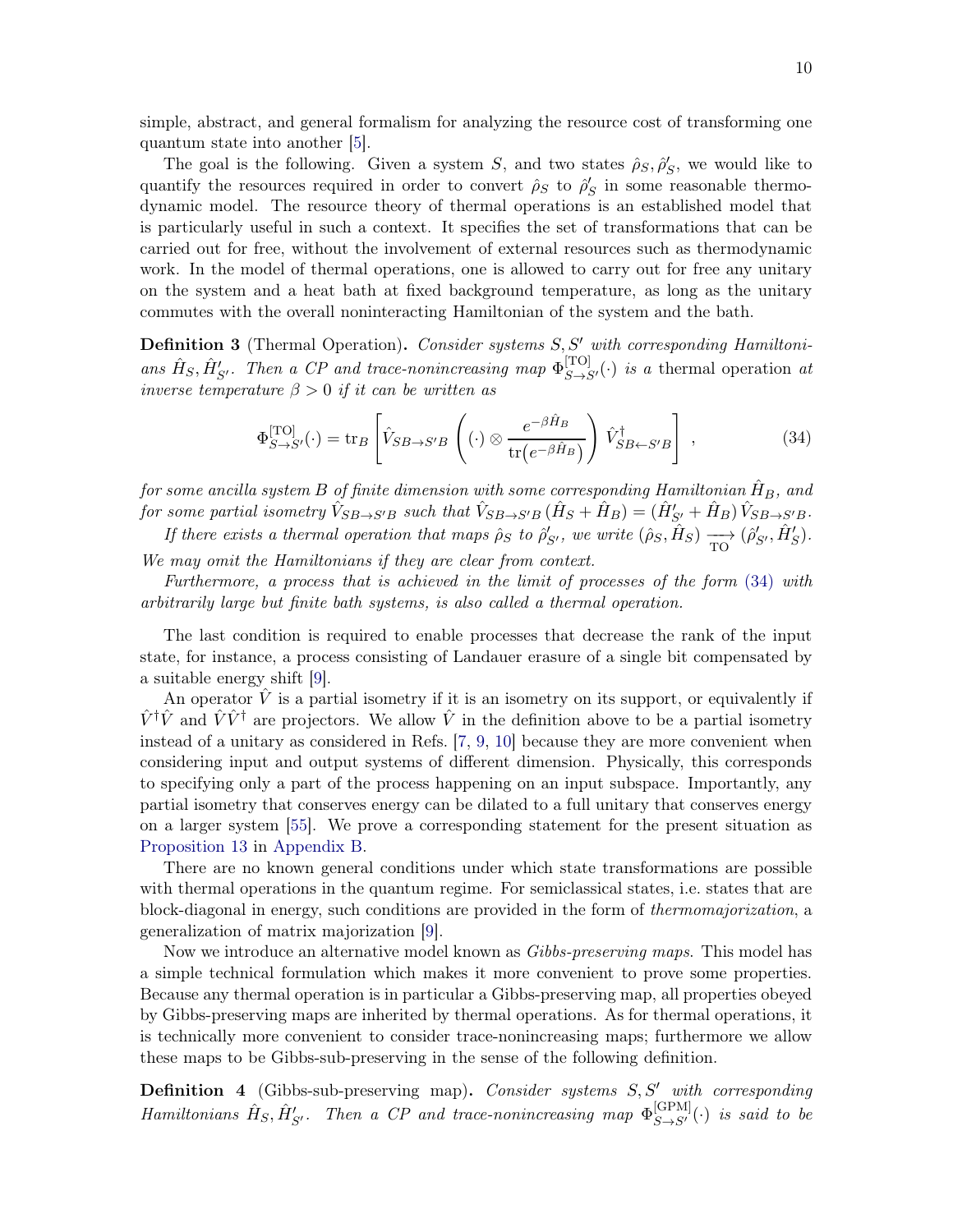a Gibbs-sub-preserving map for some fixed inverse temperature  $\beta$  if

$$
\Phi_{S \to S'}^{[\text{GPM}]} \left( e^{-\beta \hat{H}_S} \right) \leqslant e^{-\beta \hat{H}'_{S'}} . \tag{35}
$$

When there exists a Gibbs-sub-preserving map that maps  $\hat{\rho}_S$  to  $\hat{\rho}'_S$ , we write  $(\hat{\rho}_S; \hat{H}_S) \longrightarrow$  $(\hat{\rho}_{S'}'; \hat{H}_{S'}')$ . We may omit the Hamiltonians if they are clear from context.

We note that any Gibbs-sub-preserving map can be dilated into a fully trace-preserving map on a larger system which furthermore has the thermal state as a fixed point [\[13](#page-57-14), Proposition 2].

<span id="page-10-0"></span>Lemma 1. Any thermal operation is also a Gibbs-sub-preserving map.

*Proof.* A thermal operation  $\Phi_{S \to S'}^{[TO]}$  can be written in the form [\(34\).](#page-9-0) We abbreviate  $\hat{V}_{SB \to S'B}$ as  $\hat{V}$ . Then with  $Z_B = \text{tr}(e^{-\beta \hat{H}_B})$ , we have

$$
\Phi_{S \to S'}^{\text{[TO]}}(e^{-\beta \hat{H}_S}) = Z_B^{-1} \, \text{tr}_B \big[ \hat{V} e^{-\beta (\hat{H}_S + \hat{H}_B)} \hat{V}^{\dagger} \big] = Z_B^{-1} \, \text{tr}_B \big[ e^{-\beta \hat{V} (\hat{H}_S + \hat{H}_B) \hat{V}^{\dagger}} \big] \leqslant e^{-\beta \hat{H}'_{S'}}, \tag{36}
$$

where we have invoked [Proposition 12](#page-41-2) to see that  $\hat{V}^{\dagger}\hat{V}$  commutes with  $\hat{H}_{S} + \hat{H}_{B}$  (for the second equality) and that  $\hat{V}\hat{V}^{\dagger}$  commutes with  $\hat{H}'_{S'} + \hat{H}_B$  (for the final inequality).

While any thermal operation is a Gibbs-sub-preserving map as shown in [Lemma 1,](#page-10-0) the converse is not true [\[56](#page-59-11)]. A notable difference between thermal operations and Gibbspreserving maps is the way the two models handle coherent superpositions of energy states. Thermal operations cannot create any coherent superpositions of energy levels because they commute with time evolution. However, there exist Gibbs-preserving maps that can generate coherent superpositions of energy levels [\[56\]](#page-59-11).

The divergences defined above play an important role in our thermodynamic framework as they are monotones under thermodynamic transformations. In the following, we exploit the scaling property [\(13\)](#page-5-0) of the divergences to write the expression  $S_{\alpha}(\hat{\rho}_S \parallel e^{-\beta \hat{H}_S}/Z_S)$  –  $\ln(Z_S) = S_\alpha(\hat{\rho}_S \, \| \, e^{-\beta \hat{H}_S})$  more compactly by absorbing the system free energy into the divergence term.

<span id="page-10-1"></span>Proposition 3 (Monotonicity of divergences [\[9](#page-57-15), [10](#page-57-12), [13](#page-57-14), [44](#page-58-12)]). Consider systems S, S' with corresponding Hamiltonians  $\hat{H}_S$ ,  $\hat{H}'_{S'}$ . If  $\hat{\rho}_S$ ,  $\hat{\rho}'_{S'}$  are (normalized) quantum states that satisfy  $\hat{\rho}_S \longrightarrow \hat{\rho}'_{S'}$ , where  $*$  stands for either TO or GPM, then

$$
S_{\alpha}(\hat{\rho}_S \parallel e^{-\beta \hat{H}_S}) \geq S_{\alpha}(\hat{\rho}'_{S'} \parallel e^{-\beta \hat{H}'_{S'}}); \quad \text{and} \quad S_{\mathcal{H}}^{\eta}(\hat{\rho}_S \parallel e^{-\beta \hat{H}_S}) \geq S_{\mathcal{H}}^{\eta}(\hat{\rho}'_{S'} \parallel e^{-\beta \hat{H}'_{S'}}), \quad (37)
$$

where  $\alpha$  may be any of 0, 1/2, 1, or  $\infty$  and where  $0 < \eta \leq 1$ .

The proof of [Proposition 3](#page-10-1) is essentially an application of the data processing inequality [\(10\).](#page-5-1) The full proof requires a dilation of the trace-nonincreasing map into a tracepreserving one, and it is presented in [Appendix B.](#page-41-0)

Now that we have specified the free operations, we need to specify how we can provide resources for thermodynamic operations that are not free, or how we can extract such resources from states.

Thermodynamic work can be provided with the help of an external work storage system, often called a "battery." This can be any system which starts in a definite energy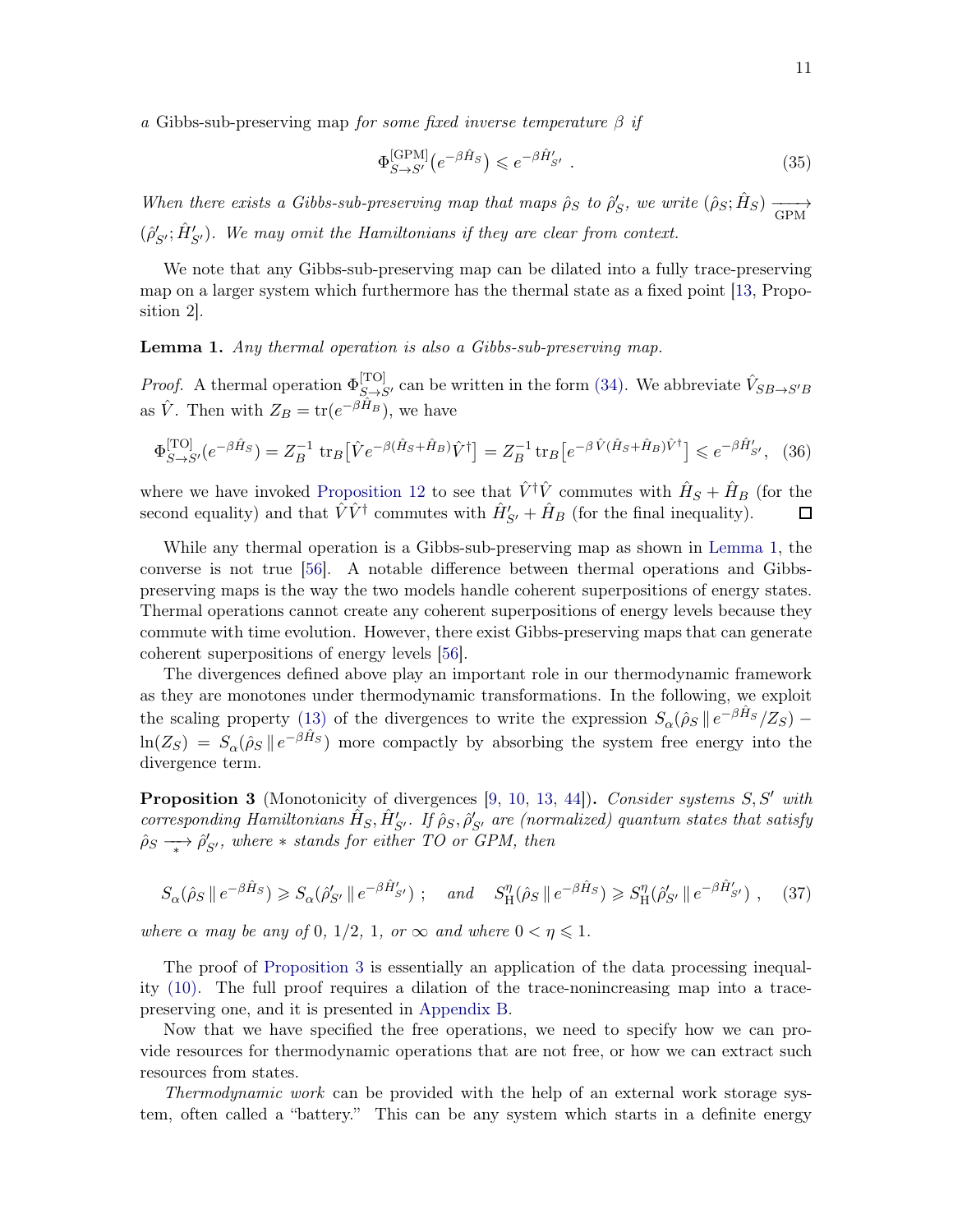level and finishes in a different energy level; the difference in energy is then the amount of work furnished or extracted. In fact, a large collection of different battery models are equivalent [\[10](#page-57-12), [13\]](#page-57-14).

Thermal operations necessarily commute with the free time evolution, as can be seen from [\(34\).](#page-9-0) This means that it is impossible to create any state that has a coherent superposition of energy levels, even with an arbitrary amount of work, without access to another resource that provides coherence [\[45\]](#page-59-0). Coherence is thus a valuable resource that should be accounted for  $[45, 57-60]$  $[45, 57-60]$  $[45, 57-60]$ . Here, we adopt a rudimentary, ad hoc model. We suppose that we have access to an additional system  $C$  initialized into a pure state of our choosing. Crucially, we assume that the range of energy values that can be stored into the system C is bounded by some parameter  $\eta$ , i.e.,  $||H_C||_{\infty} \leq \eta$  where  $H_C$  is the Hamiltonian of C. The system C must be restored to a state that is close to a pure state. The bound on the norm of the Hamiltonian forbids any embezzlement of work of more than of the order of  $\eta$  [\[10\]](#page-57-12). The requirement that the final state on C is close to a pure state is necessary because there is no constraint on the dimensionality of  $C$ ; with a suitable highly degenerate system, starting from a pure state and finishing in the maximally mixed state would allow to extract an arbitrary amount of work that is not controlled by  $\eta$ .

This crude model for accounting for coherence suffices for our purposes, as the protocols we construct only require an ancilla system C with a parameter  $\eta$  that is negligibly small compared to the overall work cost of the transformation. Note that this scheme differs from catalysis [\[10](#page-57-12), [61,](#page-59-14) [62](#page-59-15)] as we do not require the final state to be related in any way to the initial state.

<span id="page-11-0"></span>**Definition 5** (Work/coherence-assisted process). Consider systems S, S' with corresponding Hamiltonians  $\hat{H}_S$ ,  $\hat{H}'_{S'}$  and let  $*$  stand for TO or GPM. We say that a CP and tracenonincreasing map  $\Phi_{S\rightarrow S'}$  is a  $(w, \eta)$ -work/coherence-assisted  $*$  operation, if there exist systems  $W, C, W', C'$  with respective Hamiltonians  $\hat{H}_W, \hat{H}_C, \hat{H}_{W'}, \hat{H}_{C'}$  satisfying  $\|\hat{H}_C\|_{\infty} \leq \eta$ ,  $\|\hat{H}_{C'}\|_{\infty} \leqslant \eta$ , and if there exist two energy eigenstates  $|E\rangle_W$ ,  $|E'\rangle_W$ , of  $\hat{H}_W$ ,  $\hat{H}_W$ , respectively whose energies E and E' satisfy  $E - E' = w$ , and if there exist two pure states  $|\zeta\rangle_C, |\zeta'\rangle_{C'}$ , and if there exists a  $*$  operation  $\tilde{\Phi}_{SCW \to S'C'W'}^{[*]}$ , such that

<span id="page-11-1"></span>
$$
\Phi_{S \to S'}(\hat{\rho}_S) = \text{tr}_{C'W'} \Big[ |E'\rangle \langle E'|_{W'} \otimes |\zeta'\rangle \langle \zeta'|_{C'} \, \tilde{\Phi}_{SCW \to S'C'W'}^{[*]} \Big(\hat{\rho}_S \otimes |E\rangle \langle E|_W \otimes |\zeta\rangle \langle \zeta|_C \Big) \Big] \tag{38}
$$

Here, we allow infinite-dimensional Hilbert spaces for  $C$  and  $C'$  for technical reasons related to how to construct  $|\zeta\rangle_C$  states.

A  $(w, \eta)$ -work/coherence-assisted thermal operation is thus simply a free process that is assisted by ancillas that provide an amount of work w and an "amount of coherence" that is at most  $\eta$ . If w is negative, then this measures the amount of work that is extracted by the process.

Definition 6 (Approximate thermodynamic process using work and coherence). Consider systems  $S, S'$  with Hamiltonians  $\hat{H}_S, \hat{H}'_{S'}$  and let  $*$  stand for TO or GPM. We say that the state  $\hat{\rho}_S$  is  $(w, \eta, \varepsilon)$ -transformable into  $\hat{\rho}'_{S'}$  by a  $*$  process, which we denote by  $(\hat{\rho}_S; \hat{H}_S) \xrightarrow{w,\eta,\varepsilon} (\hat{\rho}'_S; \hat{H}'_{S'})$ , if there exists a  $(w, \eta)$ -work/coherence-assisted \* process  $\Phi_{S\to S'}$ such that  $D(\Phi_{S\to S'}(\hat{\rho}_S), \hat{\rho}'_S) \leq \varepsilon$ . We may omit the Hamiltonians if they are clear from context.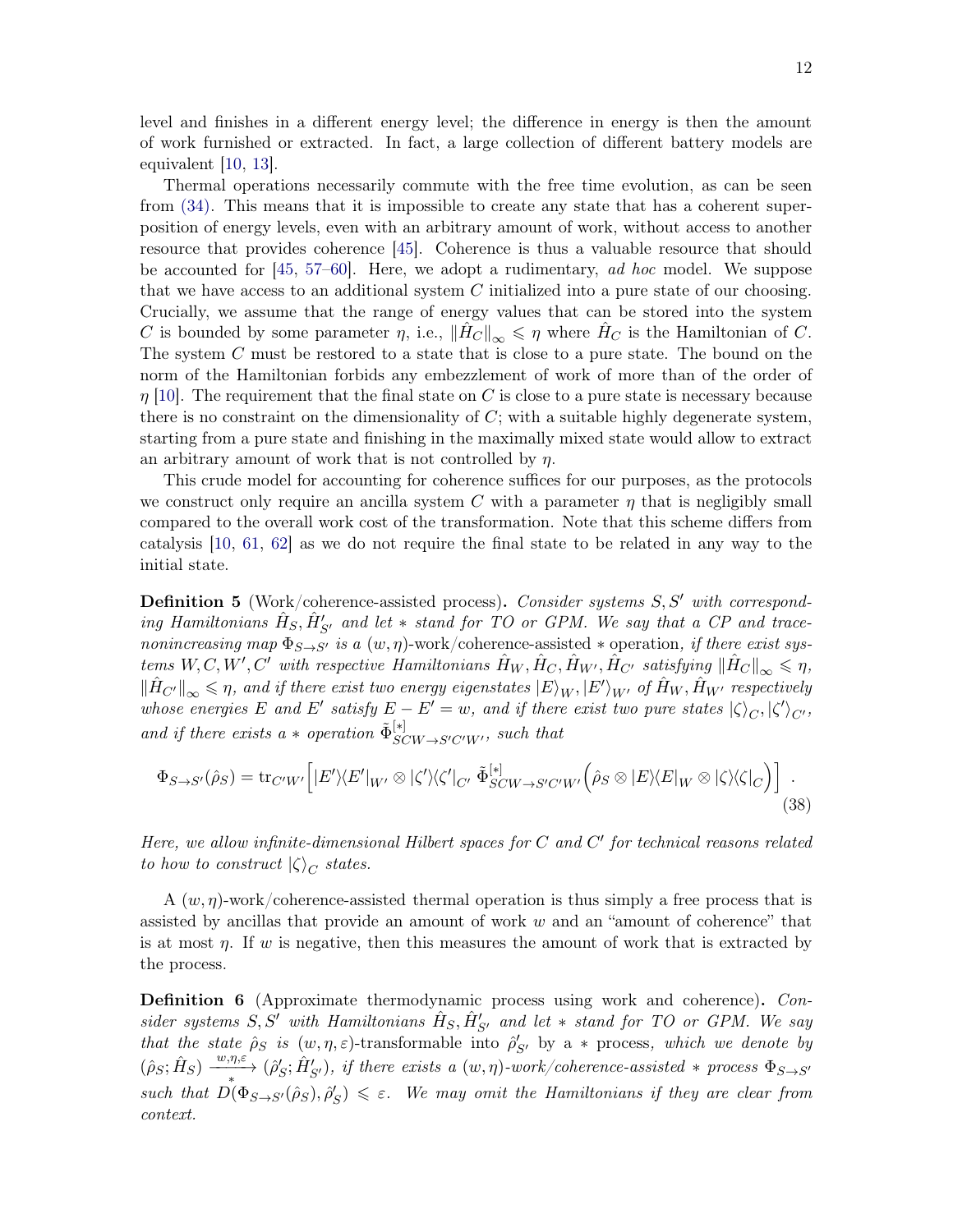<span id="page-12-0"></span>The hypothesis testing divergence is a relatively good (quasi) monotone under assisted thermodynamic operations: It can only decrease, except for correction terms that depend on  $w, \eta, \varepsilon$ . Because the proof is not particularly insightful, we defer it to [Appendix B.](#page-41-0)

Proposition 4 (Quasi-monotonicity of the hypothesis testing divergence under resource-assisted transformations). Consider systems  $S, S'$  with respective Hamiltonians  $\hat{H}_S, \hat{H}'_{S'}$ . For a quantum state  $\hat{\rho}_S$  and a subnormalized state  $\hat{\rho}'_{S'}$ , suppose  $\hat{\rho}_S \xrightarrow{\langle w, \eta, \varepsilon \rangle} \hat{\rho}'_{S'}$ , where  $\ast$  stands for TO or GPM. Then for any  $0 < \xi \leq 1 - \varepsilon$ ,

$$
S_{\rm H}^{\xi}(\hat{\rho}_S \parallel e^{-\beta \hat{H}_S}) + \beta(w+2\eta) + \ln\left(\frac{\xi+\varepsilon}{\xi}\right) \geqslant S_{\rm H}^{\xi+\varepsilon}(\hat{\rho}'_{S'} \parallel e^{-\beta \hat{H}'_{S'}}). \tag{39}
$$

<span id="page-12-1"></span>Finally, we define asymptotic transformations. These are transformations in the thermodynamic limit for which we are interested in the work cost rate, and which use only a sublinear amount of coherence.

**Definition 7** (Asymptotic thermodynamic process). Consider two sequences of states  $\hat{P} =$  $\{\hat{\rho}_n\}$  and  $\widehat{P}' = \{\hat{\rho}'_n\}$  and two sequences of Hamiltonians  $\widehat{\mathcal{H}} = \{\hat{H}_n\}, \widehat{\mathcal{H}}' = \{\hat{H}'_n\}$ . Let  $*$  stand for TO or GPM. We say that P can be asymptotically transformed into P' by an asymptotic ∗ process at a work rate w, which we denote by  $(\widehat{P}, \widehat{\mathcal{H}}) \xrightarrow{w} (\widehat{P}', \widehat{\mathcal{H}}')$ , if there exists sequences

 $w_n, \eta_n, \varepsilon_n$  such that  $\hat{\rho}_n \xrightarrow{w_n, \eta_n, \varepsilon_n} \hat{\rho}'_n$  for all n and such that

$$
\lim_{n \to \infty} \frac{w_n}{n} = w \; ; \qquad \lim_{n \to \infty} \frac{\eta_n}{n} = 0 \; ; \qquad \text{and} \qquad \lim_{n \to \infty} \varepsilon_n = 0 \; . \tag{40}
$$

The spectral rates are monotones under asymptotic transformations:

**Proposition 5** (Monotonicity of spectral rates [\[40](#page-58-15)]). Consider two sequences of states  $\hat{P} =$  $\{\hat{\rho}_n\}$  and  $\hat{P}' = \{\hat{\rho}'_n\}$  and two sequences of Hamiltonians  $\hat{\mathcal{H}} = \{\hat{H}_n\}$ ,  $\hat{\mathcal{H}}' = \{\hat{H}'_n\}$ . Define the sequences of Gibbs weight operators  $\hat{\Sigma} = \{e^{-\beta \hat{H}_n}\}\$  and  $\hat{\Sigma}' = \{e^{-\beta \hat{H}'_n}\}\$ . Let  $w \in \mathbb{R}$  be such that  $\widehat{P} \stackrel{w}{\longrightarrow} \widehat{P}'$  where  $*$  may stand for either TO or GPM. Then

$$
\underline{S}(\widehat{P} \|\widehat{\Sigma}) + \beta w \ge \underline{S}(\widehat{P}' \|\widehat{\Sigma}') ; \qquad \text{and} \qquad \overline{S}(\widehat{P} \|\widehat{\Sigma}) + \beta w \ge \overline{S}(\widehat{P}' \|\widehat{\Sigma}') . \tag{41}
$$

Proof. This follows by applying [Proposition 4](#page-12-0) and taking the asymptotic limit using the expressions [\(33\)](#page-8-2) of the asymptotic divergences. П

The monotonicity of the spectral rates implies that if a transformation is reversible at a given work cost rate, then that rate is necessarily optimal:

**Proposition 6.** Consider two sequences of states  $P = {\hat{\rho}_n}$  and  $P' = {\hat{\rho}'_n}$  and two sequences of Gibbs weight operators  $\hat{\Sigma} = \{e^{-\beta \hat{H}_n}\}\$  and  $\hat{\Sigma}' = \{e^{-\beta \hat{H}'_n}\}\$ . Then if  $w \in \mathbb{R}$  is such that  $\hat{\rho} \stackrel{w}{\longrightarrow} \hat{\rho}'$  and  $\hat{\rho}' \stackrel{-w}{\longrightarrow} \hat{\rho}$ , then for all  $w' < w$ ,  $\hat{\rho} \stackrel{w}{\longrightarrow}$  $\frac{w}{\sqrt{k}}$   $\hat{\rho}'$ .

This is an expression of the second law of thermodynamics, or Kelvin's principle, which states that one cannot extract a positive amount of work from a single heat bath by a cyclic protocol.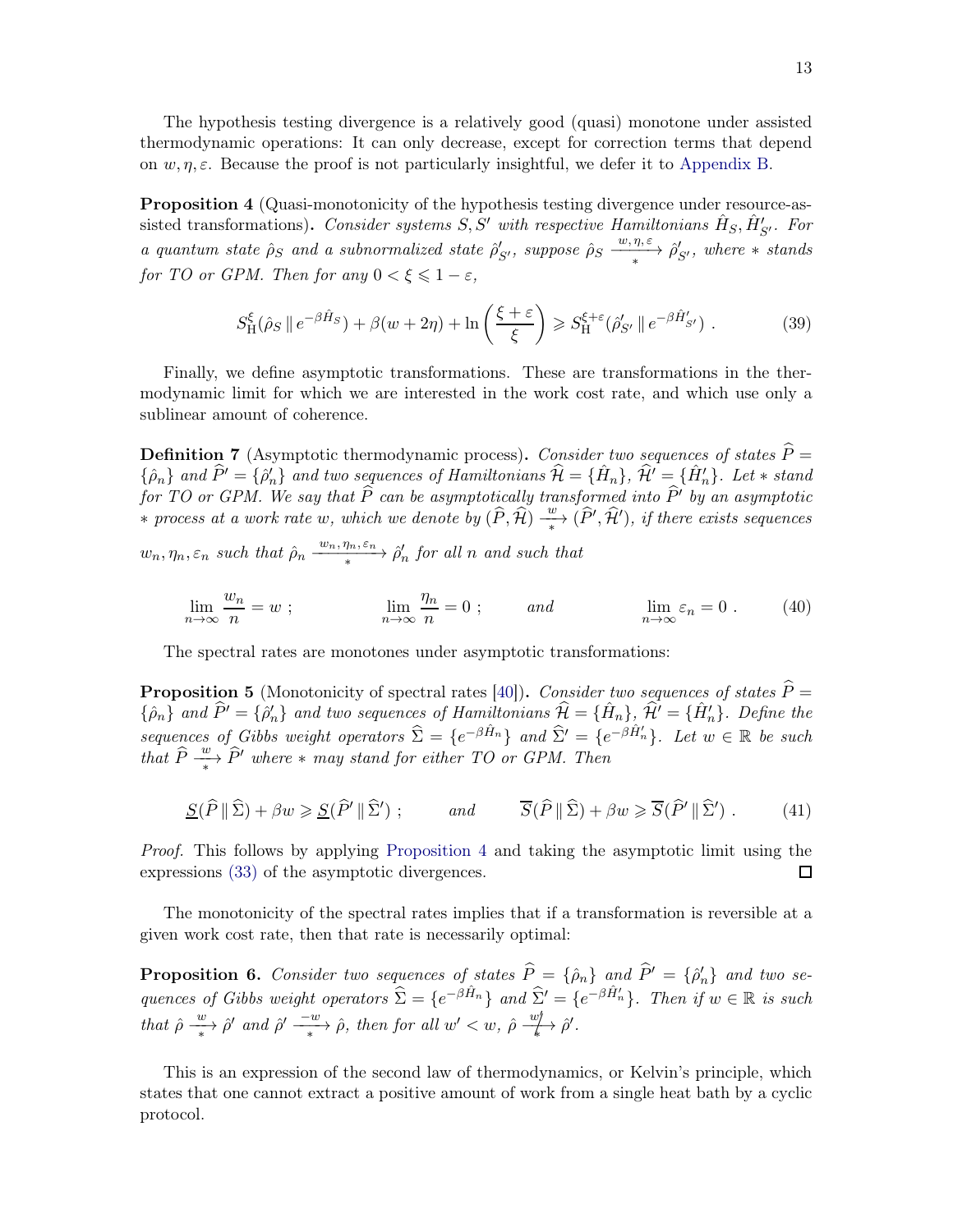#### <span id="page-13-0"></span>III.2. State convertibility by thermal operations

We now describe our main theorem for state convertibility by thermal operations. We first derive a sufficient condition for state conversion which is applicable to non-asymptotic cases. We then take the asymptotic limit and obtain a necessary and sufficient condition for asymptotic state conversion. The proofs of these theorems will be provided in the next subsection because of their technical nature.

First, we provide a new sufficient criterion for when a general non-semiclassical state can be approximately reversibly converted to the thermal state using thermal operations. Because thermal operations cannot create superpositions of energy eigenstates, arbitrary state transformations generally require a source of coherence. Here, we show that for any state whose min- and max-divergences are close, only a small source of coherence is needed to carry out a transformation to Gibbs state.

<span id="page-13-1"></span>**Theorem 1.** Let  $\hat{\rho}$  be any quantum state on a system with Hamiltonian H<sub>i</sub>, and denote by  $\Delta(\hat{H})$  the spectral range of  $\hat{H}$ , i.e., the difference between the maximum and minimum eigenvalue of  $\hat{H}$ . Let  $\hat{\gamma}'' = 1$  be the trivial thermal state on a trivial system with Hilbert space C with Hamiltonian  $\hat{H}'' = 0$ . Let  $0 \le \varepsilon < 1/100$ . Suppose that there exists  $S \in \mathbb{R}$  and  $\Delta > 0$  such that

$$
S_{\infty}^{\varepsilon}(\rho \parallel e^{-\beta \hat{H}}) \leqslant S + \Delta \; ; \qquad \text{and} \qquad S_{0}^{\varepsilon}(\rho \parallel e^{-\beta \hat{H}}) \geqslant S - \Delta \; . \tag{42}
$$

Let  $\delta > 0$ ,  $q \geq 2$ , and  $m = \lceil \Delta(\hat{H})/\delta \rceil$ . Then we have

$$
\hat{\rho} \xrightarrow{w=\beta^{-1}(-S+\Delta)+\delta+\beta^{-1}\ln(2m^2(36/\varepsilon)^3), \quad \eta=3q^2\delta, \quad \bar{\varepsilon}=11\sqrt{\varepsilon}+2/q} \hat{\gamma}'' ,\n\tag{43}
$$

and

$$
w' = \beta^{-1}(S+\Delta) + \delta + \beta^{-1} \ln(2qm^3) + 16q(\Delta + \beta \delta + \log(2m))^2 / (\beta^2 \delta) ,
$$
  
\n
$$
\gamma'' = 32q^3(\Delta + \beta \delta + \log(2m))^2 / (\beta^2 \delta) ,
$$
  
\n
$$
\hat{\gamma}'' = \frac{\bar{\varepsilon}' = 10\sqrt{\varepsilon} + 7/(2q) + m^2 e^{-(\Delta + \delta + \ln(m))}}{\text{TO}} \hat{\rho} .
$$
\n(44)

[Theorem 1](#page-13-1) allows us to prove the emergence of a thermodynamic potential in the macroscopic regime. That is, there is a single quantity that characterizes exactly when a transformation by an asymptotic thermal operation is possible.

<span id="page-13-2"></span>**Theorem 2.** For sequences of states  $P = {\hat{\rho}_n}$ ,  $P' = {\hat{\rho}'_n}$  and sequences of Hamiltonians  $\hat{\mathcal{H}} = \{\hat{H}_n\}, \ \hat{\mathcal{H}}' = \{\hat{H}'_n\}.$  Suppose that the spectral rates collapse for these states into a single monotone, i.e.:

$$
\underline{S}(\widehat{P} \|\widehat{\Sigma}) = \overline{S}(\widehat{P} \|\widehat{\Sigma}) =: S(\widehat{P} \|\widehat{\Sigma}) ; \qquad \underline{S}(\widehat{P}' \|\widehat{\Sigma}') = \overline{S}(\widehat{P}' \|\widehat{\Sigma}') =: S(\widehat{P}' \|\widehat{\Sigma}') , \qquad (45)
$$

with the sequences  $\hat{\Sigma} = \{e^{-\beta \hat{H}_n}\}\$ and  $\hat{\Sigma}' = \{e^{-\beta \hat{H}'_n}\}\$ . Then

$$
\hat{P} \xrightarrow{\beta^{-1}[S(\hat{P}' \parallel \hat{\Sigma}') - S(\hat{P} \parallel \hat{\Sigma})]} \hat{P}'.
$$
\n(46)

Equivalently,  $P \longrightarrow P'$  if and only if  $S(P \| \Sigma) \geq S(P' \| \Sigma').$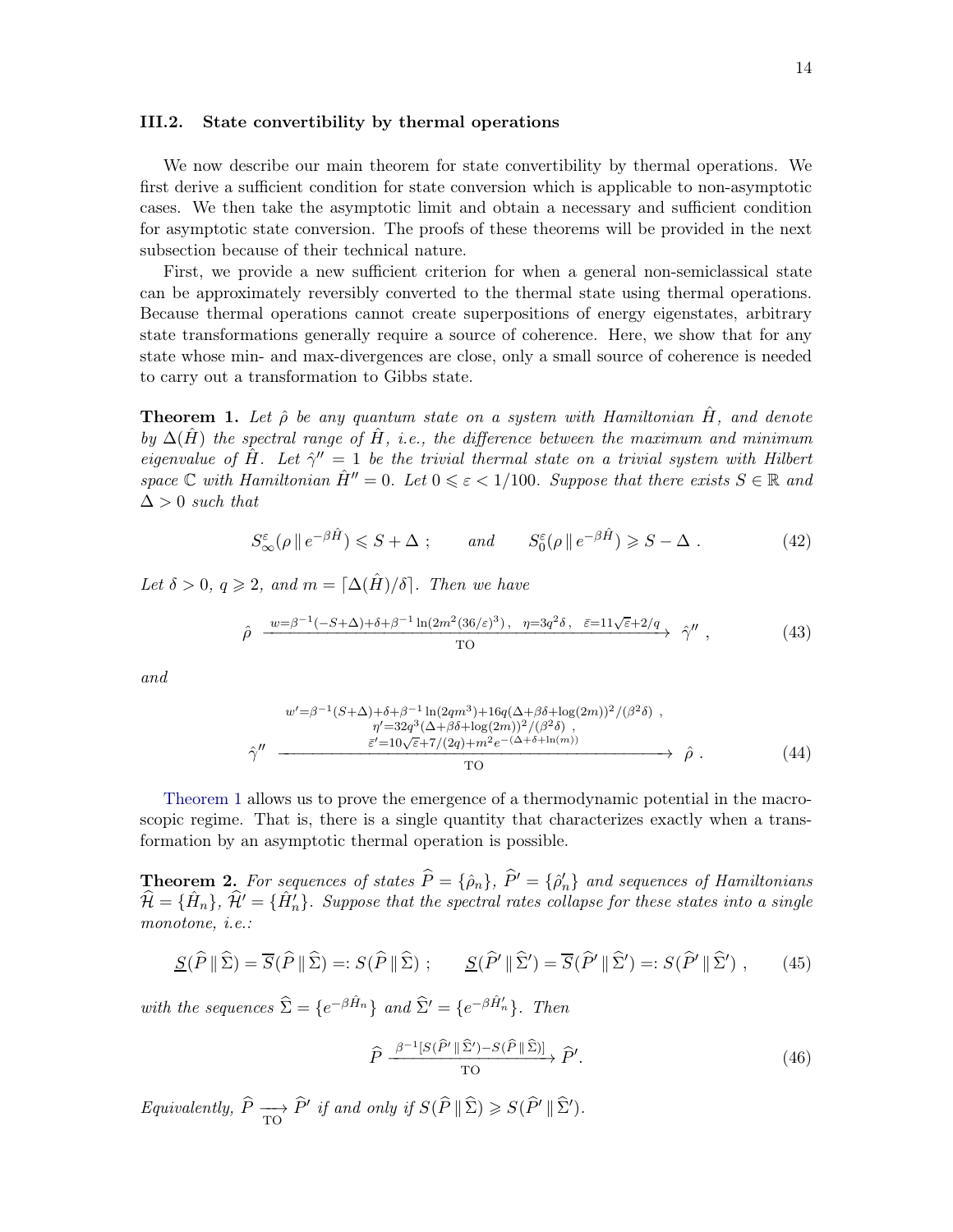Crucially, these theorems are applicable even if the state is fully quantum. On the other hand, if the state is semiclassical, i.e., if it is block-diagonal in the energy basis, then the condition for state convertibility in [Theorem 1](#page-13-1) reduces to the known conditions of Refs. [\[8,](#page-57-16) [9](#page-57-15)] in terms of state preparation and work distillation as characterized, e.g., by thermo-majorization. In such cases, no source of coherence is required..

Indeed, for semiclassical states, the min-divergence quantifies the amount of work that can be extracted from a state when transforming it to the thermal state and the maxdivergence quantifies the amount of work that is required to prepare the state out of the thermal state. If these divergences collapse, the state is reversibly convertible to and from the thermal states. For quantum states that are not semiclassical, the proof cannot proceed in the same way: Preparing a general state  $\hat{\rho}$  starting from the thermal state requires an external source of coherence, and thus the work requirement of state preparation cannot be given by the max-divergence in same way as for semiclassical states. For the proof of [Theorem 1](#page-13-1) we need the fact that the min and the max divergences collapse approximately in order to conclude that the state can be approximately reversibly transformed to and from the thermal state.

[Theorem 2](#page-13-2) generalizes and unifies several known situations. For i.i.d. states and Gibbspreserving maps, our theorem reproduces the results of Ref. [\[63](#page-59-16)]. In the case of a trivial Hamiltonian, we recover the results of Ref. [\[64\]](#page-59-17). Our theorem also provides a concrete application of the general results provided in Refs. [\[14](#page-57-13)[–16](#page-57-5)], in the context of the axiomatic thermodynamic framework of Lieb and Yngvason [\[2,](#page-57-0) [34](#page-58-8)].

We note that reversibility only applies to the leading order of the work cost rate and coherence rate. Consider two sequences of states  $P, P'$  that satisfy  $\underline{S}(P \parallel \Sigma) = S(P \parallel \Sigma) = \underline{S}(P \parallel \Sigma)$  $S(\widehat{P}' \| \widehat{\Sigma}) = \overline{S}(\widehat{P}' \| \widehat{\Sigma})$ [, which are asymptotically reversibly interconvertible thanks to](#page-13-2) Theorem 2. It is still in general necessary to invest a sublinear amount of work and coherence in the transformation  $\hat{P} \to \hat{P}'$  which cannot be recovered in general in the reverse transformation  $\hat{P}' \to \hat{P}$ . In our definition of an asymptotic transformation [\(Definition 7\)](#page-12-1) we deliberately allow sublinear work and coherence costs for this reason, noting that these quantities are negligible with respect to the overall work cost of the transformation.

#### <span id="page-14-0"></span>III.3. Proof of [Theorem 1](#page-13-1) and [Theorem 2](#page-13-2)

Here we provide the proof of [Theorem 1](#page-13-1) and its asymptotic counterpart, [Theorem 2.](#page-13-2) We procee[d in sequential steps through several lemmas:](#page-14-1) [Theorem 1](#page-13-1) is proved through Section III.3.1 to [Section III.3.4,](#page-23-0) and [Theorem 2](#page-13-2) is proved in [Section III.3.5.](#page-25-0) In order to simplify the notation and ease readability, we omit the hat symbols on operators in this subsection.

#### <span id="page-14-1"></span>III.3.1. Discretizing the Hamiltonian

The first simplification that we do is to change the Hamiltonian from  $H$  to a slightly different Hamiltonian  $H'$  where the eigenvalues are "coarse-grained" into blocks. That is, given  $\delta > 0$ , we subdivide the spectrum of H into  $m = \lceil \Delta(H)/\delta \rceil$  bins of width  $\delta$ , where  $\Delta(H)$  is the spectral range of H, and we then clamp all eigenvalues in the bin to a single value which is a multiple of  $\delta$ . This yields a Hamiltonian H' with  $[H, H'] = 0$  and  $\|H - H'\|_{\infty} \leq \delta$ . Furthermore, H' only has m distinct eigenvalues, which we denote by  $\{E_k\}$ ; let also  $\{P_k\}$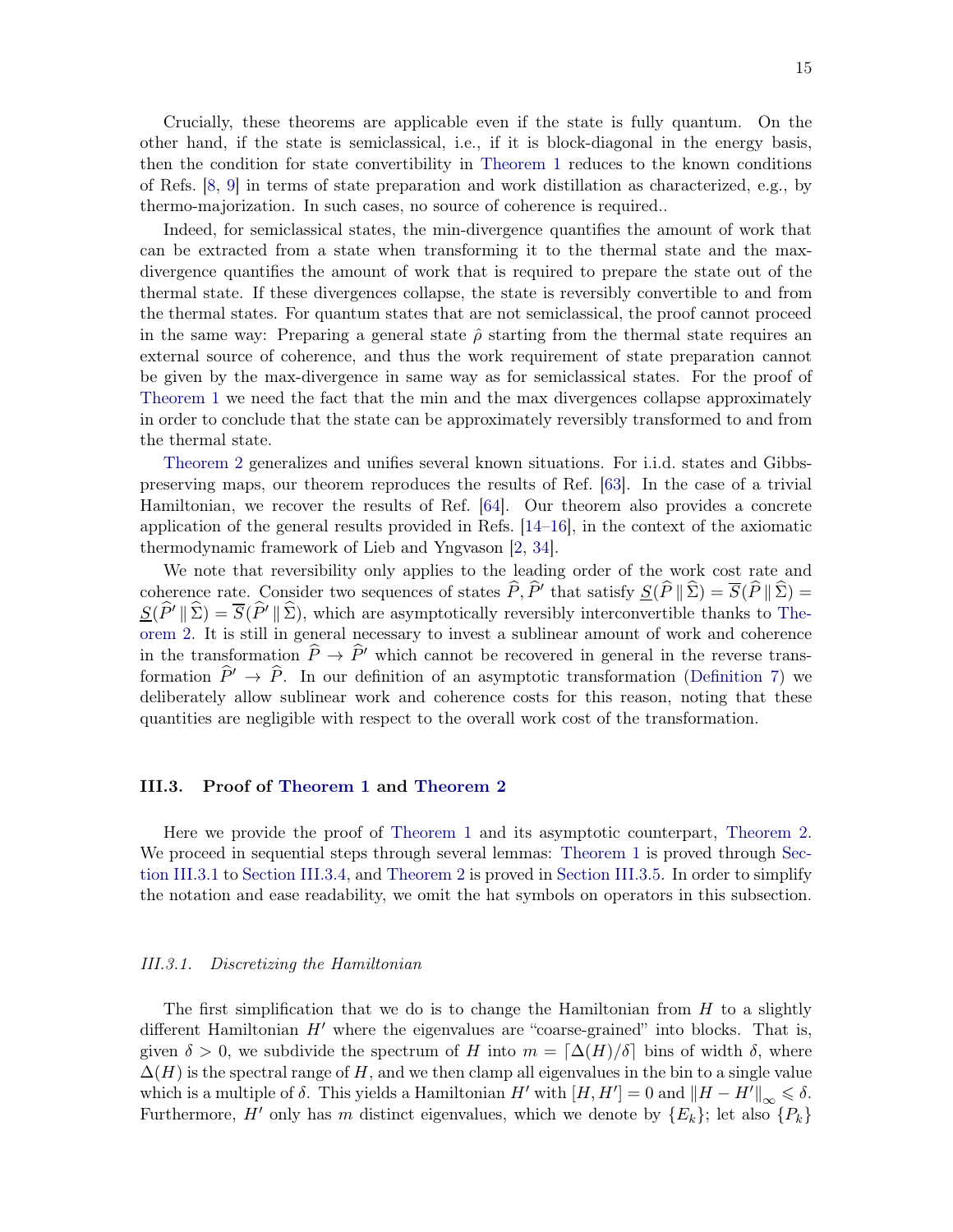denote the projectors onto the corresponding eigenspaces. We may thus write

<span id="page-15-0"></span>
$$
H' = \sum_{k=0}^{m-1} E_k P_k \t\t(47)
$$

with  $E_k = (k + k_0)\delta$  for some fixed  $k_0 \in \mathbb{Z}$ .

Physically, the transformation  $H \to H'$  can be done by turning on a perturbation of magnitude at most  $\delta$ . Furthermore, the perturbation commutes with the original Hamiltonian.

We note that  $e^{-\beta H} \leq e^{-\beta H' + \beta \delta}$  and  $e^{-\beta H'} \leq e^{-\beta H + \beta \delta}$ , where the operator inequalities hold because both sides commute with each other. This implies that, for any  $\rho$  and for any  $\varepsilon > 0$ , we have

$$
S_{1/2}^{\varepsilon}(\rho \parallel e^{-\beta H'}) \geqslant S_{1/2}^{\varepsilon}(\rho \parallel e^{-\beta H}) - \beta \delta ; \qquad (48)
$$

$$
S_{\infty}^{\varepsilon}(\rho \, \| \, e^{-\beta H'}) \leqslant S_{\infty}^{\varepsilon}(\rho \, \| \, e^{-\beta H}) + \beta \delta \; ; \tag{49}
$$

We also define the dephasing operation for any Hermitian operator  $X$  as a pinching in the energy blocks:

$$
\mathcal{D}_{H'}(X) = \sum_{k} P_k X P_k . \qquad (50)
$$

The following proposition asserts that this perturbation  $H_S \to H'_S$  can be carried out with a  $(0, (q^2+1)\delta)$ -work/coherence-assisted thermal operation, for any value of  $q > 0$  which impacts the accuracy of the process as  $1/q$ .

<span id="page-15-1"></span>**Proposition 7.** Consider a system S with Hamiltonian  $H_S$  and a copy  $S' \simeq S$  with a Hamiltonian  $H'_{S'}$ . Suppose that  $[H'_{S'}, \text{id}_{S \to S'}(H_S)] = 0$  and let  $\delta \geq 0$  such that  $\left\|\mathrm{id}_{S\to S'}(H_S)-H_{S'}^{p'}\right\|_{\infty}\leqslant \delta.$  Then for any  $q>0$  there exists a  $(0,(q^2+1)\delta)$ -work/coherence- $\lim_{n \to \infty}$   $\lim_{n \to \infty}$   $\lim_{n \to \infty}$   $\lim_{n \to \infty}$  such that for any state  $\rho_{SR}$  (with any reference system R), we have

$$
D(\rho_{SR}, \Phi_{S \to S'}(\rho_{SR})) \leq \frac{1}{q} . \tag{51}
$$

*Proof.* Let  $|k\rangle_S$  be a simultaneous eigenbasis of  $id_{S'\to S}(H'_{S'})$  and of  $H_S$ , and write  $|k\rangle_{S'} =$  $\mathrm{id}_{S\to S'}(|k\rangle_S)$ . Then  $H_S|k\rangle_S = E_k|k\rangle_S$  and  $H'_{S'}|k\rangle_{S'} = E'_k|k\rangle_{S'}$  for corresponding eigenvalues  $E_k$  and  $E'_k$  including multiplicities, i.e., the  $E_k$  (resp.  $E'_k$ ) need not be all different. The condition  $\|\mathrm{id}_{S\to S'}(H_S) - H'_{S'}\|_{\infty} \leq \delta$  implies that  $|E_k - E'_k| \leq \delta$ .

Let  $L := q^2 \delta$ . Let C, C' be a particle on the intervals  $[0, L]$ ,  $[-\delta, L + \delta]$  in  $\mathbb{R}$ , respectively, which are described by the Hilbert spaces  $L^2([0,L])$ ,  $L^2([-\delta, L + \delta])$ . There are natural embeddings  $L^2([0,L]) \subset L^2([-\delta, L + \delta]) \subset L^2(\mathbb{R})$ .

Let  $\chi_I(x)$  be the indicator function for a closed interval  $I \subset \mathbb{R}$ . We define the Hamiltonians of C and C' by  $H_C := x \chi_{[0,L]}(x)$  and  $H_{C'} := x \chi_{[-\delta, L+\delta]}(x)$ , which are regarded as self-adjoint operators acting on  $\dot{L}^2([0,L])$  and  $L^2([-\delta, L + \delta])$ , respectively. Obviously,  $\Vert H_C \Vert_{\infty} = L, \, \Vert H_{C'} \Vert_{\infty} = L + \delta.$ 

We also define the initial state of C by  $\zeta(x) := \chi_{[0,L]}(x)/\sqrt{L} \in L^2([0,L])$ . We can also regard  $\zeta(x)$  as an element of  $L^2([-\delta, L + \delta])$ , for which we use the same notation.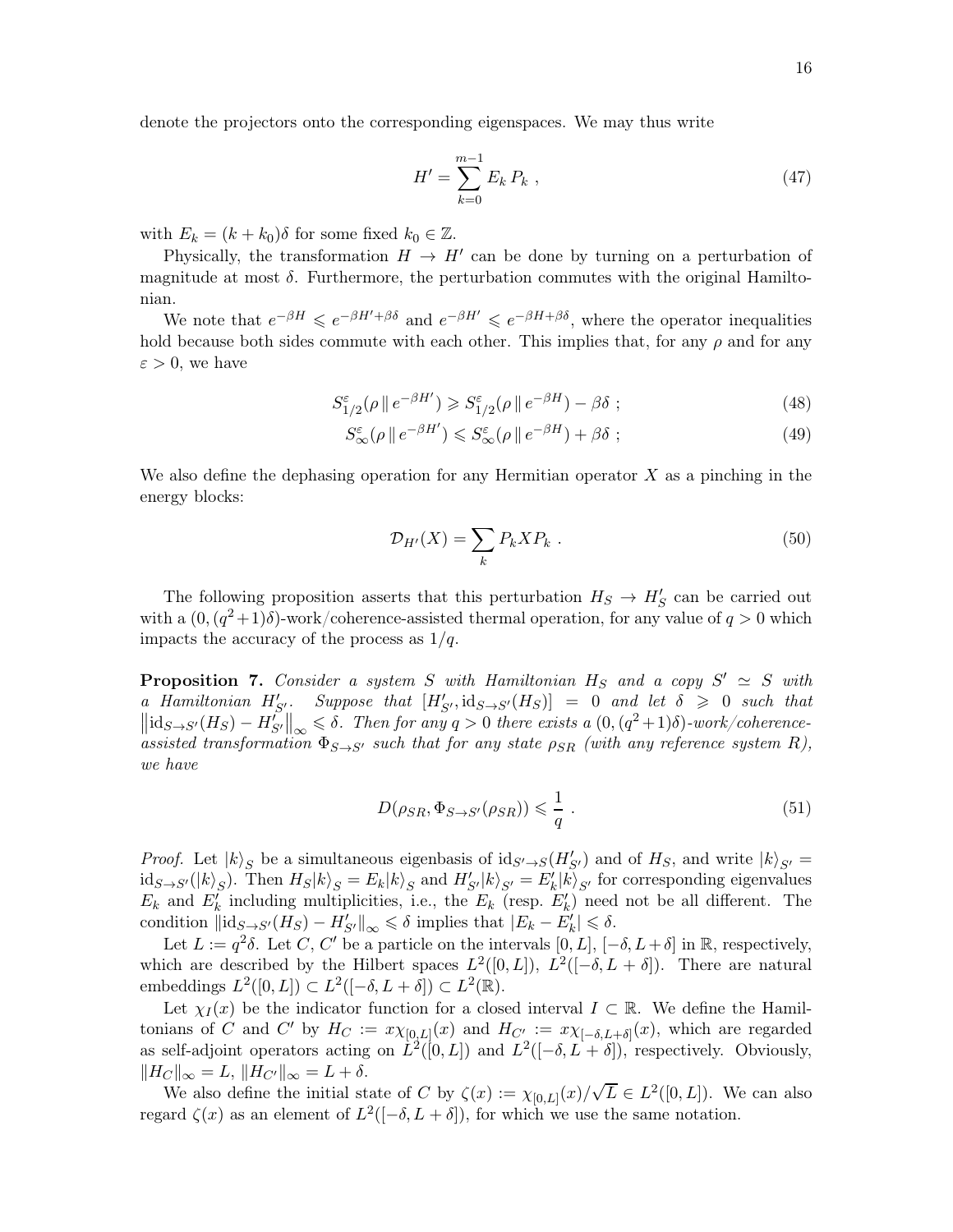For  $a \in \mathbb{R}$  with  $|a| \leq \delta$ , we define the translation operator  $V(a) : L^2([0,L]) \to L^2([-\delta, L+\delta])$ δ) by  $V(a)\varphi(x) := \varphi(x-a)$ . This is an isometry, where its adjoint  $V(a)^\dagger$  is defined on  $L^2([-\delta, L + \delta])$  by  $V(a)^\dagger \psi(x) = \chi_{[0,L]}(x) \psi(x+a)$  for  $\psi(x) \in L^2([-\delta, L + \delta])$ , because

$$
\int_{-\delta}^{L+\delta} \psi^*(x)\varphi(x-a)dx = \int_0^L \psi^*(x+a)\varphi(x)dx.
$$
 (52)

Now we define the isometry

$$
V_{SC \to S'C'} := \sum_{k} |k\rangle_{S'} \langle k|_{S} \otimes V(E_{k} - E'_{k}). \tag{53}
$$

We can show that  $V_{SC\to S'C'}(H_S + H_C) = (H'_{S'} + H_{C'})V_{SC\to S'C'}$  by acting with  $V_{SC\to S'C'}$ on  $|k\rangle_S \otimes \varphi(x)$  for any  $\varphi(x) \in L^2([0, L])$ . Then, we define the CP and trace-nonincreasing map

$$
\Phi_{S \to S'}(\cdot) := \text{tr}_{C'} \left[ |\zeta\rangle\langle\zeta| \, V_{SC \to S'C'} \left( (\cdot) \otimes |\zeta\rangle\langle\zeta| \right) V_{SC \gets S'C'}^{\dagger} \right] \,. \tag{54}
$$

By construction,  $\Phi_{S\to S'}$  is a  $(0, (q^2+1)\delta)$ -work/coherence-assisted thermal operation.

Let  $\rho_{SR}$  be any state with any reference system. Without loss of generality, assume that  $\rho_{SR}$  is in fact a pure state (or consider a larger reference system R; the statement will still hold because trace distance can only decrease under partial trace). We remark that the fidelity and the trace distance can be defined for infinite-dimensional and Hilbert spaces, and satisfy the same fundamental properties as in finite dimensions [\[65](#page-59-18), [66\]](#page-59-19). Then, with  $\rho_{S'R} = \text{id}_{S \to S'}(\rho_{SR}),$ 

$$
F^{2}(V_{SC \to S'C'}(|\rho\rangle_{SR} \otimes |\zeta\rangle), |\rho\rangle_{S'R} \otimes |\zeta\rangle)
$$
  
\n
$$
\geq \text{Re}\{(\langle\rho|_{S'R} \otimes \langle\zeta|) V_{SC \to S'C'}(|\rho\rangle_{SR} \otimes |\zeta\rangle)\}
$$
  
\n
$$
= \sum_{k} \text{Re}\{[\langle\rho|_{S'R}|k\rangle_{S'}\langle k|_{S}|\rho\rangle_{SR}]\langle\zeta|V(E_{k} - E'_{k})|\zeta\rangle\}
$$
  
\n
$$
= \sum_{k} \langle k|_{S}\rho_{S}|k\rangle_{S} \langle\zeta|V(E_{k} - E'_{k})|\zeta\rangle , \qquad (55)
$$

where the term on C is real because  $\zeta(x)$  is real. We can calculate for  $|a| \leq \delta$ 

<span id="page-16-0"></span>
$$
\langle \zeta | V(a) | \zeta \rangle = \int_{\mathbb{R}} dx \, \zeta(x) \, \zeta(x - a) \geq 1 - \frac{\delta}{L}.
$$
 (56)

Hence, since  $|E_k - E'_k| \le \delta$ ,

$$
(55) \geqslant \left(1 - \frac{\delta}{L}\right) \sum_{k} \langle k | \rho | k \rangle \geqslant 1 - \frac{\delta}{L} \ . \tag{57}
$$

Recalling that  $D(\rho, \rho') \leq \sqrt{1 - F^2(\rho, \rho')}$ , and that the fidelity can only increase under partial trace, we have

$$
D(\Phi_S(\rho_{SR}), \rho_{SR}) \leqslant \sqrt{\frac{\delta}{L}}.
$$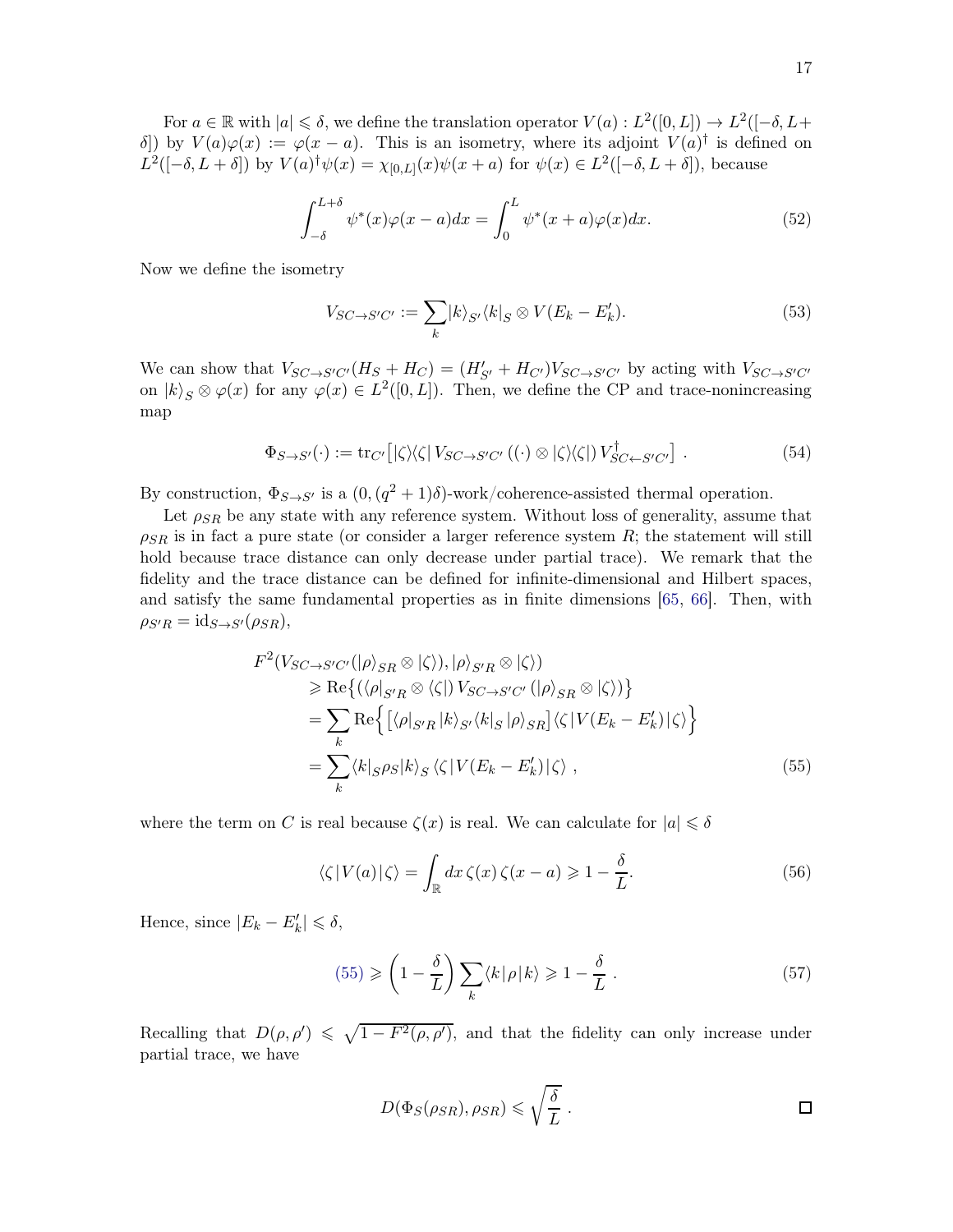#### <span id="page-17-0"></span>III.3.2. Manipulating coherence in the state

For any state  $\rho$  on any system with any Hamiltonian H, we can decompose  $\rho$  into modes of coherence [\[45\]](#page-59-0) as

<span id="page-17-1"></span>
$$
\rho = \sum_{\omega} \rho^{(\omega)} \tag{58}
$$

where  $\rho^{(\omega)}$  are general operators satisfying

$$
e^{-iHt}\rho^{(\omega)}e^{iHt} = e^{-i\omega t}\rho^{(\omega)}\,,\tag{59}
$$

for all t. The  $\rho^{(\omega)}$  are simply the off-diagonal elements of  $\rho$  that connect two energy levels that differ by  $\omega$ . For the Hamiltonian H' constructed in [\(47\),](#page-15-0) with only energies that are multiples of  $\delta$ , we have that the  $\omega$  in [\(58\)](#page-17-1) range over all possible differences of energies in H', i.e., over all multiples of  $\delta$ .

The following lemma states that if the large coherence modes in the state are suppressed, then it is possible to carry out the dephasing operation by mixing only a few differently time-evolved versions of  $\rho$ .

<span id="page-17-3"></span>**Lemma 2.** Let  $\rho$  be any state on any system with a Hamiltonian H' whose energies are multiples of  $\delta$  as in [\(47\)](#page-15-0). Let  $\rho^{(\omega)}$  denote the coherence modes in the decomposition of  $\rho$  as above. Let  $K' > 0$ . Suppose that there exists  $\xi > 0$  such that for all k with  $|k| \geq K'$  we have

<span id="page-17-2"></span>
$$
\left\| \rho^{(k\delta)} \right\|_1 \leqslant \xi \tag{60}
$$

Define

$$
\bar{\rho} = \frac{1}{K'} \sum_{n=0}^{K'-1} e^{-\frac{2\pi in}{K'\delta}H'} \rho e^{\frac{2\pi in}{K'\delta}H'}.
$$
\n(61)

Then, if m denotes the number of distinct eigenvalues of  $H'$ , we have that

$$
D(\bar{\rho}, \mathcal{D}_{H'}(\rho)) \leqslant \frac{1}{2}m\xi \tag{62}
$$

*Proof.* For any  $t > 0$ , we write

$$
\rho(t) = e^{-iH't} \rho e^{iH't} \tag{63}
$$

such that

$$
\bar{\rho} = \frac{1}{K'} \sum_{n=0}^{K'-1} \rho \left( \frac{2\pi n}{K'\delta} \right) \tag{64}
$$

Recall that  $\omega$  in the modes decomposition of  $\rho$  is a multiple of  $\delta$  and ranges over all offdiagonals of  $\rho$ ; i.e.,  $\omega = k\delta$  for  $k = -m+1, \ldots, m-1$ . Furthermore, we may split the sum over the modes as a sum over modes in  $k = -K' + 1, ..., K' - 1$  and a separate sum over the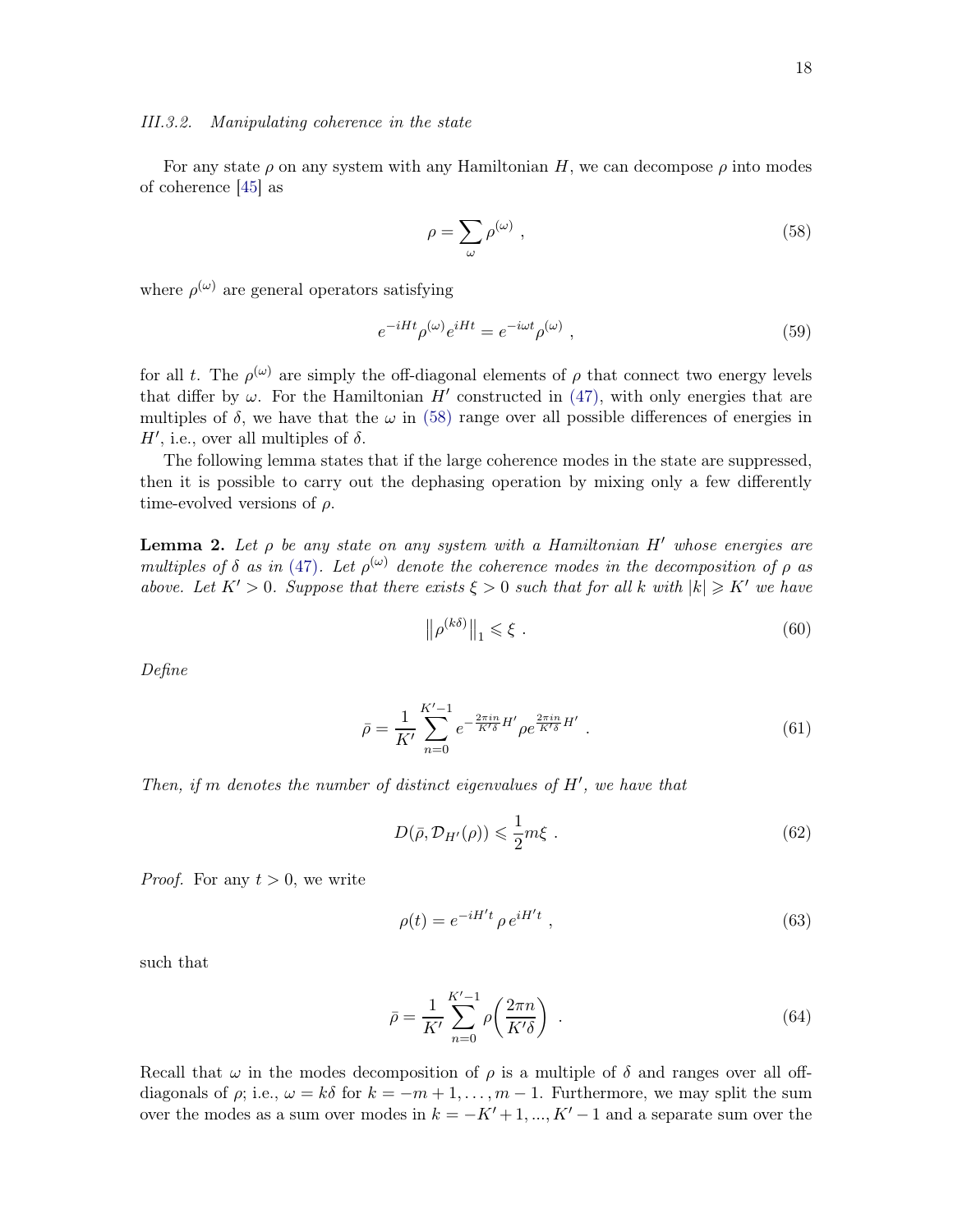higher order modes. We can thus calculate:

$$
\bar{\rho} = \frac{1}{K} \sum_{\omega} \sum_{n=0}^{K'-1} e^{-i\omega \frac{2\pi n}{K'\delta}} \rho^{(\omega)} \n= \frac{1}{K} \sum_{k=-K'+1}^{K'-1} \left( \sum_{n=0}^{K'-1} e^{-2\pi i \frac{nk}{K'}} \right) \rho^{(k\delta)} + \sum_{|k| \ge K'} \frac{1}{K} \sum_{n=0}^{K'-1} e^{-2\pi i \frac{nk}{K'}} \rho^{(k\delta)} \n= \frac{1}{K} \sum_{k=-K'+1}^{K'-1} \delta_{k,0} \rho^{(k\delta)} + \sum_{|k| \ge K'} \frac{1}{K} \sum_{n=0}^{K'-1} e^{-2\pi i \frac{nk}{K'}} \rho^{(k\delta)} \n= \mathcal{D}_{H'}(\rho) + G ,
$$
\n(65)

where we recall that  $\mathcal{D}_{H'}(\rho) = \rho^{(\omega=0)}$  and where we have defined G as the second sum in the before-to-last line. We can bound the norm of  $G$  as follows:

$$
||G||_1 \le \sum_{|k| \ge K'} \frac{1}{K} \sum_{n=0}^{K'-1} ||\rho^{(k\delta)}||_1 \le m\xi ,
$$
\n(66)

where  $m$  is a crude upper bound for the total number of terms in the first sum, and where each term  $\|\rho^{(k\delta)}\|_1$  is individually bounded thanks to the assumption [\(60\).](#page-17-2) We may conclude that  $\bar{\rho}$  and  $\mathcal{D}_{H'}(\rho)$  are close in trace distance:

$$
D(\bar{\rho}, \mathcal{D}_{H'}(\rho)) = \frac{1}{2} ||\bar{\rho} - \mathcal{D}_{H'}(\rho)||_1 \leq \frac{1}{2} m \xi . \qquad \Box
$$

Importantly, the min- and max-divergences are only known to quantify the extractable work and the work cost of formation for semiclassical states, i.e., those that commute with the Hamiltonian. For states that are not semiclassical, we need a more general statement. Here, we show a lemma that shows that the min- and max-divergences also accurately quantify the extractable work and the work cost of formation for general quantum states, as long as their large coherence modes are suppressed.

<span id="page-18-3"></span>**Lemma 3.** Let  $\rho$  be any quantum state on a system with a Hamiltonian H' whose energies are multiples of  $\delta$  as in [\(47\)](#page-15-0), and let  $c \geq \beta \delta$ . Let  $\hat{\gamma}'' = |0\rangle\langle 0|$  be the thermal state of a trivial system with Hamiltonian  $H'' = 0$  as in [Theorem 1.](#page-13-1) Suppose that there exists  $\xi' > 0$  such that for any  $k, k'$  with  $\beta |E_k - E_{k'}| \geqslant c$  we have

<span id="page-18-2"></span><span id="page-18-1"></span><span id="page-18-0"></span>
$$
\|P_k \,\rho \, P_{k'}\|_1 \leqslant \xi' \ . \tag{67}
$$

Then, for any  $\varepsilon' \geq m^2 \xi'$ , we have

$$
\rho \xrightarrow{\beta^{-1}[-S_{1/2}(\rho \parallel e^{-\beta H'}) + \ln(m(6/\varepsilon')^6)], 0, \varepsilon' \atop \text{TO}} \gamma''.
$$
\n(68)

Conversely, for any integer  $q > 0$ , we have

$$
\gamma'' \xrightarrow{\beta^{-1}S_{\infty}(\rho \|e^{-\beta H'}) + 4qc^2/(\beta^2 \delta) + \beta^{-1} \ln(qm^2), \ 4q(q^2+2)c^2/(\beta^2 \delta), \ 3/(2q) + m\xi'/2} \rho \ . \tag{69}
$$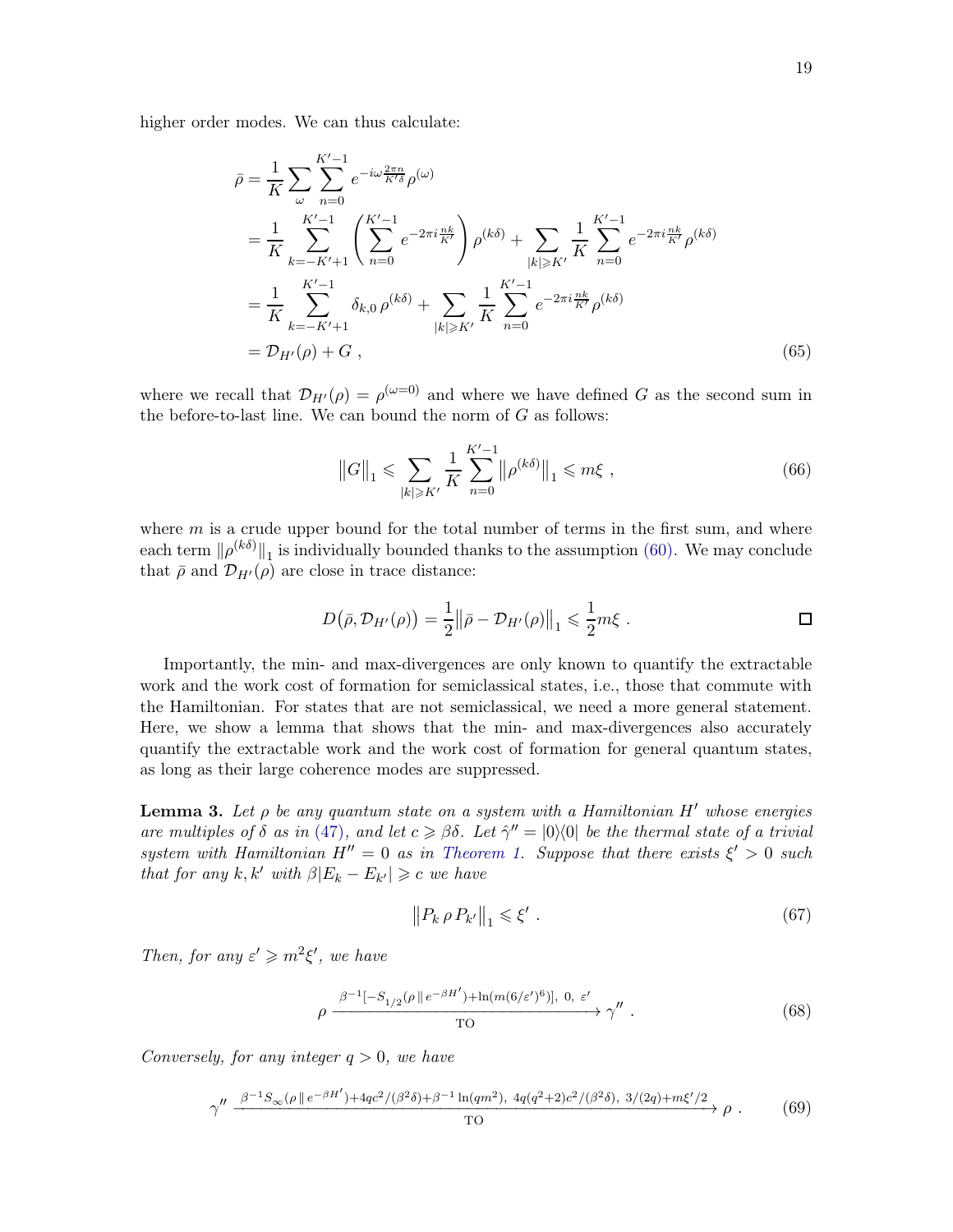*Proof.* First, note that [\(67\)](#page-18-0) asserts that the coherence modes  $\rho^{(\omega)}$  of  $\rho$  are small for large  $ω$ . More precisely: Let  $K = [c/(\beta \delta)],$  such that  $(|k - k'| ≥ K) ⇒ (\beta | E_k - E_{k'}| ≥ c)$ . Then for all  $\omega = k\delta$  such that  $|k| \geq K$ , we have

<span id="page-19-0"></span>
$$
\left\|\rho^{(\omega)}\right\|_{1} \leqslant m\,\xi'\,,\tag{70}
$$

because the coherence modes are simply the combination of all the blocks in the  $k$ -th offdiagonal of  $\rho$ , whose individual norm is bounded by our assumption [\(67\).](#page-18-0) We may invoke [Lemma 2](#page-17-3) to deduce that

$$
D(\bar{\rho}, \mathcal{D}_{H'}(\rho)) \leqslant \frac{1}{2}m^2 \xi' \,,\tag{71}
$$

where  $\bar{\rho}$  is defined in [Lemma 2](#page-17-3) with  $K' = K$  and  $\xi = m\xi'$ .

Work extraction from  $\rho$ . Now we construct a strategy to transform  $\rho$  into the trivial thermal state  $\gamma''$ . First, we decohere the state in the energy blocks, effecting the transformation  $\rho \rightarrow \mathcal{D}_{H'}(\rho)$  at no work nor coherence cost (this can be done by averaging over time, which is a thermal operation). Then we apply the incoherent work extraction protocol (Propo-sition 15 in [Appendix B\)](#page-41-0) to transform  $\mathcal{D}_{H'}(\rho) \to \gamma''$  with an error parameter  $\varepsilon' \geq m^2 \xi'$ , while extracting an amount of work equal to  $S_0^{\varepsilon'}$  $\int_0^{\varepsilon'} (\mathcal{D}_{H'}(\rho) \| e^{-\beta H'})$ , and at no coherence cost. Hence, we have  $\rho \frac{-\beta^{-1}S_0^{\varepsilon'}(\mathcal{D}_{H'}(\rho) || e^{-\beta H'})}{\pi \varepsilon}$ , 0,  $\varepsilon'$ 

 $\frac{1}{T}$   $\longrightarrow$   $\gamma''$ . Using [Proposition 2,](#page-6-1) observe that

$$
S_0^{\varepsilon'}(\mathcal{D}_{H'}(\rho) \| e^{-\beta H'}) \geq S_{1/2}^{\varepsilon'/2}(\mathcal{D}_{H'}(\rho) \| e^{-\beta H'}) - 6 \ln(3(\varepsilon'/2)^{-1})
$$
  

$$
\geq S_{1/2}(\bar{\rho} \| e^{-\beta H'}) - 6 \ln(6\varepsilon'^{-1}), \qquad (72)
$$

since  $\bar{\rho}$  is a candidate in the optimization that defines the smooth min-divergence. Then we invoke the property of the fidelity that  $F(A + B, C) \leq F(A, C) + F(B, C)$  (cf. [\[67](#page-59-20), Lemma 4.9]), to see that

$$
S_{1/2}(\bar{\rho} \parallel e^{-\beta H'}) = -2 \ln F(\bar{\rho}, e^{-\beta H'})
$$
  
\n
$$
\geq -2 \ln \sum_{n=0}^{K-1} F\left(\frac{1}{K} \rho\left(\frac{2\pi n}{K\delta}\right), e^{-\beta H'}\right)
$$
  
\n
$$
= -2 \ln \sum_{n=0}^{K-1} \frac{1}{\sqrt{K}} F\left(\rho, e^{-\beta H'}\right)
$$
  
\n
$$
= -\ln(K) + S_{1/2}(\rho \parallel e^{-\beta H'}) . \tag{73}
$$

With the crude bound  $K \leq m$  we finally see that

$$
S_0^{\varepsilon'}(\mathcal{D}_{H'}(\rho) \| e^{-\beta H'}) \geq S_{1/2}(\rho \| e^{-\beta H'}) - \ln(m(6/\varepsilon')^6), \qquad (74)
$$

which shows [\(68\).](#page-18-1)

Formation of the state  $\rho$ . We now devise a procedure to construct the state  $\rho$  starting from the trivial thermal state  $\gamma''$ . In the following, we refer to the system as S, and write  $\rho$ and  $H'$  as  $\rho_S$  and  $H'_S$ .

The full protocol consists in three steps. The strategy will be to prepare a completely incoherent state  $\mathcal{D}_{H'_{S}+H_{C}}(\rho_{S} \otimes \eta_{C})$  on the system S along with an ancilla system C in such a way that the system C serves as a reference frame that can be used to induce coherence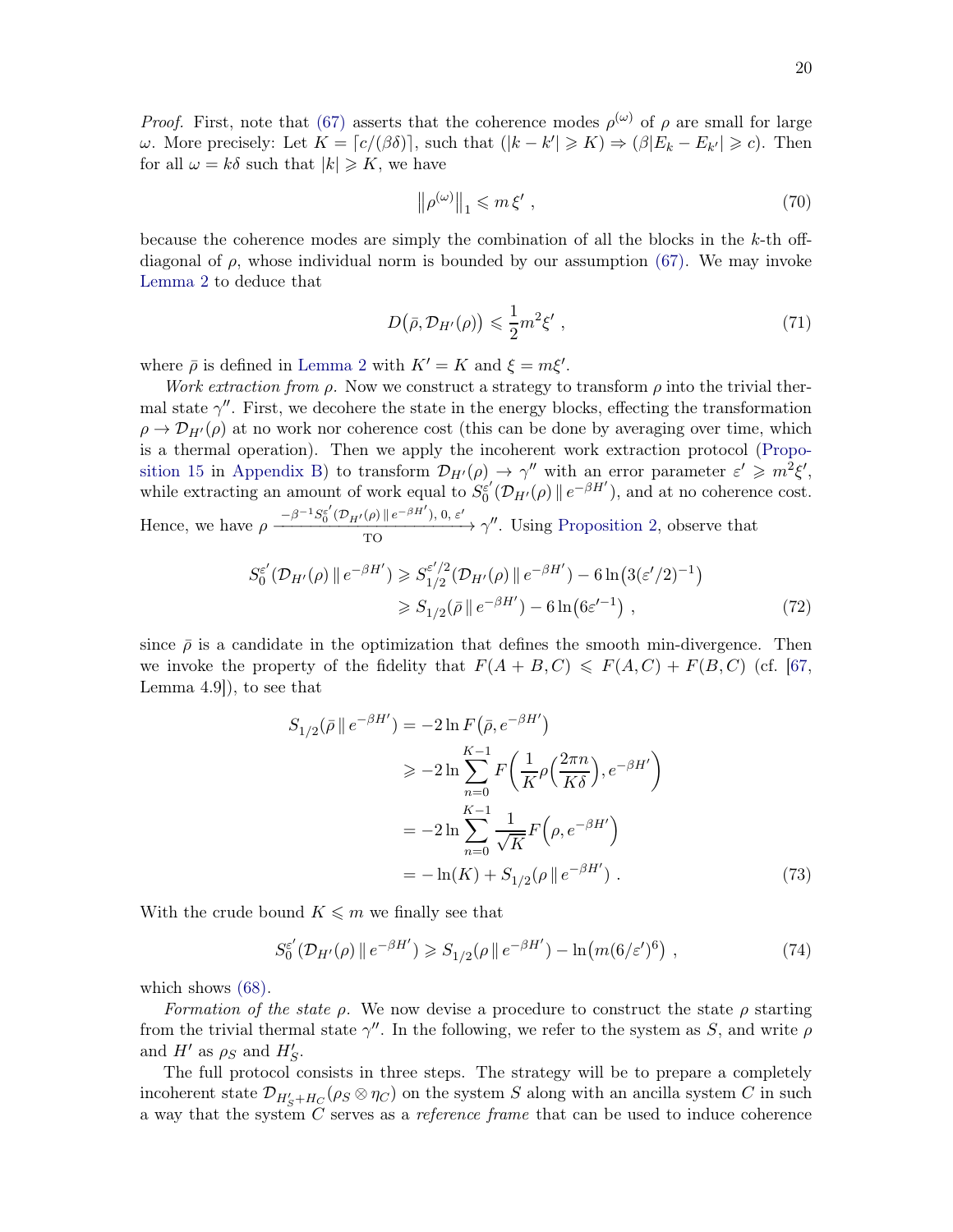in S. Then, in the second and third steps, we "externalize" the reference frame by using  $C$ to "induce" the necessary coherence modes in  $S$  [\[68\]](#page-60-0).

Let  $q > 0$  be an integer. Let C be an ancilla system of dimension  $d_C = qK^2$  and with a Hamiltonian consisting of evenly  $\delta$ -spaced levels, i.e.,  $H_C = \sum_{\ell=0}^{d_C-1} \ell \delta |\ell\rangle\langle \ell|_C$ . Define the state  $\eta_C = |\eta\rangle\langle\eta|_C$  by

<span id="page-20-0"></span>
$$
|\eta\rangle_C = \frac{1}{\sqrt{d_C}} \sum_{\ell=0}^{d_C - 1} |\ell\rangle_C . \tag{75}
$$

By  $\mathcal{D}_{H'_{S}+H_{C}}$  we will denote the joint dephasing operation on S and C, i.e., the dephasing in the common global energy eigenspaces of  $H'_{S} + H_{C}$ .

In the first step of the protocol, starting from the trivial thermal state on  $S \otimes C$ , we prepare the state  $\mathcal{D}_{H'_{S}+H_{C}}(\rho_{S} \otimes \eta_{C})$  at a cost given by the max-divergence

$$
S_{\infty}(\mathcal{D}_{H'_S+H_C}(\rho_S \otimes \eta_C) \| e^{-\beta (H'_S+H_C)}) . \tag{76}
$$

We can bound this as follows. The max-divergence can only decrease under the dephasing operation; we have  $e^{-\beta(H'_S+H_C)} = e^{-\beta H'_S} \otimes e^{-\beta H_C} \geq e^{-\beta d_C \delta} e^{-\beta H'_S} \otimes I_C$  because  $H_C \leq d_C \delta I_C$ with  $I_C$  being the identity operator of  $C$ ; finally, the max-divergence is additive for tensor product states. This gives us

$$
(76) \leq S_{\infty}(\rho_S \otimes \eta_C \parallel e^{-\beta(H'_S + H_C)})
$$
  
\n
$$
\leq S_{\infty}(\rho_S \otimes \eta_C \parallel e^{-\beta H'_S} \otimes I_C) + \beta d_C \delta
$$
  
\n
$$
= S_{\infty}(\rho_S \parallel e^{-\beta H'_S}) + \beta d_C \delta , \qquad (77)
$$

noting that  $S_{\infty}(\eta_C || I_C) = 0$  because  $\eta_C$  is a pure state. Therefore:

$$
\gamma'' \xrightarrow{\beta^{-1}S_{\infty}(\rho_S \parallel e^{-\beta H'_S}) + d_C \delta, 0, 0} \mathcal{D}_{H'_S + H_C}(\rho_S \otimes \eta_C) .
$$
 (Formation protocol, Step I)

The next steps are to "consume" C in order to induce  $\rho_S$  on the system S (we need to externalize the reference frame). This is done as follows.

In preparation for the further steps, we first note that if we post-select the reference frame in being in the state  $|\eta\rangle_C$ , then we induce the correct state on S, approximately. This is shown as follows:

$$
\langle \eta|_{C} \mathcal{D}_{H'_{S}+H_{C}}(\rho_{S} \otimes \eta_{C}) | \eta \rangle_{C} = \sum_{\omega,\omega'} \text{tr}_{C} \Big\{ \rho_{S}^{(\omega)} \otimes \left( \eta_{C}^{(-\omega)} \eta_{C}^{(\omega')} \right) \Big\} = \sum_{\omega} \text{tr} \big( \eta_{C}^{(-\omega)} \eta_{C}^{(\omega)} \big) \rho_{S}^{(\omega)} = \sum_{k} \frac{1}{d_{C}} \Big( 1 - \frac{|k|}{d_{C}} \Big) \rho_{S}^{(k\delta)} = \frac{1}{d_{C}} \left( \rho_{S} - \sum_{k} \frac{|k|}{d_{C}} \rho_{S}^{(k\delta)} \right) ,
$$
 (78)

where we used the fact that  $tr(A^{(\omega)}B^{(\omega')}) = 0$  unless  $\omega = -\omega'$ , and that  $tr(\eta_C^{(-k\delta)}\eta_C^{(k\delta)})$  $\binom{(k\delta)}{C} =$  $(d_C - |k|)/d_C^2$  since  $\eta_C^{(k\delta)}$  $C^{(k0)}$  is the matrix of all zeros except for the k-th off-diagonal in which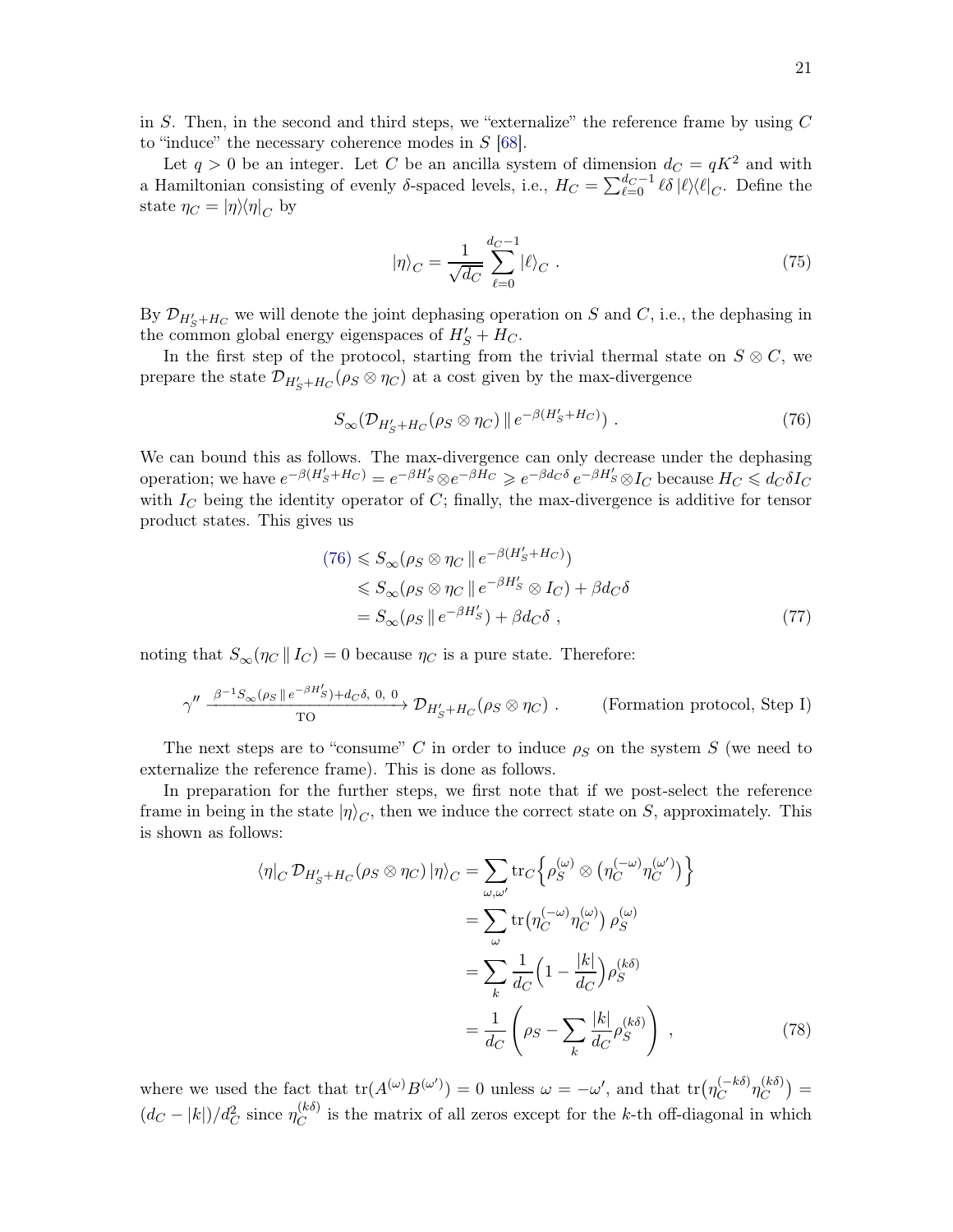all entries are equal to  $1/d<sub>C</sub>$ . Then

$$
\frac{1}{2} \left\| \rho_S - d_C \langle \eta \rangle_C \mathcal{D}_{H'_S + H_C}(\rho_S \otimes \eta_C) \left| \eta \rangle_C \right| \right\|_1 = \frac{1}{2} \left\| \sum_k \frac{|k|}{d_C} \rho_S^{(k\delta)} \right\|_1
$$
  

$$
\leq \frac{1}{2} \left\| \sum_{|k| < K} \frac{|k|}{d_C} \rho_S^{(k\delta)} \right\|_1 + \frac{1}{2} \sum_{|k| \geq K} \frac{|k|}{d_C} \|\rho_S^{(k\delta)}\|_1
$$
  

$$
\leq \frac{1}{2} \left\| \sum_{|k| < K} \frac{|k|}{d_C} \rho_S^{(k\delta)} \right\|_1 + \frac{1}{2} m^2 \xi', \tag{79}
$$

where in the last line we used [\(70\).](#page-19-0) Let  $M^{(K)}$  be the matrix in which the k-th off-diagonal is filled with the entries equal to |k|, up to the  $(K-1)$ -th off-diagonal, and the remaining matrix elements are zero. Then we note that

<span id="page-21-0"></span>
$$
\sum_{|k| < K} |k| \, \rho_S^{(k\delta)} = M^{(K)} \ast \rho_S \;, \tag{80}
$$

where  $A * B$  denotes the Hadamard (entry-wise) product. We note that  $||A * B||_1 \le$  $||A||_{\infty} ||B||_1$ , and that  $||M^{(K)}||_{\infty} \leq K^2$  (Suppl. Lemmas 3 and 4 of [\[57\]](#page-59-12), originally from [\[69\]](#page-60-1)). Hence,  $||M^{(K)} * \rho_S||_1 \leq K^2$  and we finally have

$$
\frac{1}{2} \left\| \rho_S - d_C \langle \eta |_C \mathcal{D}_{H'_S + H_C}(\rho_S \otimes \eta_C) | \eta \rangle_C \right\|_1 \leq \frac{K^2}{2d_C} + \frac{1}{2} m \xi' \leq \frac{1}{2q} + \frac{1}{2} m^2 \xi' . \tag{81}
$$

We also note that  $|\eta\rangle_C$  passes through orthogonal states for each time steps  $2\pi/(d_C\delta)$ . Actually, for  $n = 0, \ldots, d_C - 1$ , the set  $\{|n\rangle_C\}_n$  forms an orthonormal basis of C, where  $|n\rangle_C = e^{-i\frac{2\pi n}{d_C \delta}H_C}|\eta\rangle_C$ . Indeed,

$$
\langle \eta | e^{i \frac{2\pi n}{d_C \delta} H_C} e^{-i \frac{2\pi n'}{d_C \delta} H_C} | \eta \rangle_C = \frac{1}{d_C} \sum_{\ell, \ell'=0}^{d_C - 1} \langle \ell' | e^{i \frac{2\pi (n - n')}{d_C \delta} H_C} | \ell \rangle_C
$$

$$
= \frac{1}{d_C} \sum_{\ell=0}^{d_C - 1} e^{i \frac{2\pi (n - n')\ell}{d_C}} = \delta_{n, n'} . \tag{82}
$$

Step 2 of our protocol consists in flattening the Hamiltonian of  $C$  so that we can perform nontrivial unitaries without worrying about coherences. From the state  $\mathcal{D}_{H'_{S}+H_{C}}(\rho_{S} \otimes \eta_{C})$ with Hamiltonian  $H'_{S} + H_{C}$ , we "flatten" the Hamiltonian of the ancilla system C using [\[55](#page-59-10), Lemma 24 and consuming an additional ancilla C' of dimension  $d_C(q^2+2)$ , with the Hamiltonian  $H_{C''}$  being bounded as  $||H_{C'}|| \leq d_C(q^2+2)\delta$  and with the original state surviving up to precision  $1/q$ . That is, we achieve the following Hamiltonian transformation

$$
\left(\mathcal{D}_{H'_S+H_C}(\rho_S \otimes \eta_C); H'_S+H_C\right) \xrightarrow{\begin{subarray}{c} 0, d_C(q^2+2)\delta, 1/q \\ \text{TO} \end{subarray}} \left(\mathcal{D}_{H'_S+H_C}(\rho_S \otimes \eta_C); H'_S+(\Delta(H_C)/2)I_C\right).
$$
\n(Fromation protocol, Step II)

Finally, in Step 3 we carry out the following energy-conserving unitary controlled on the system  $C$ :

$$
U_{SC} = \sum_{n=0}^{d_C - 1} e^{i\frac{2\pi n}{d_C \delta} H_S'} \otimes |n\rangle\langle n|_C , \qquad (83)
$$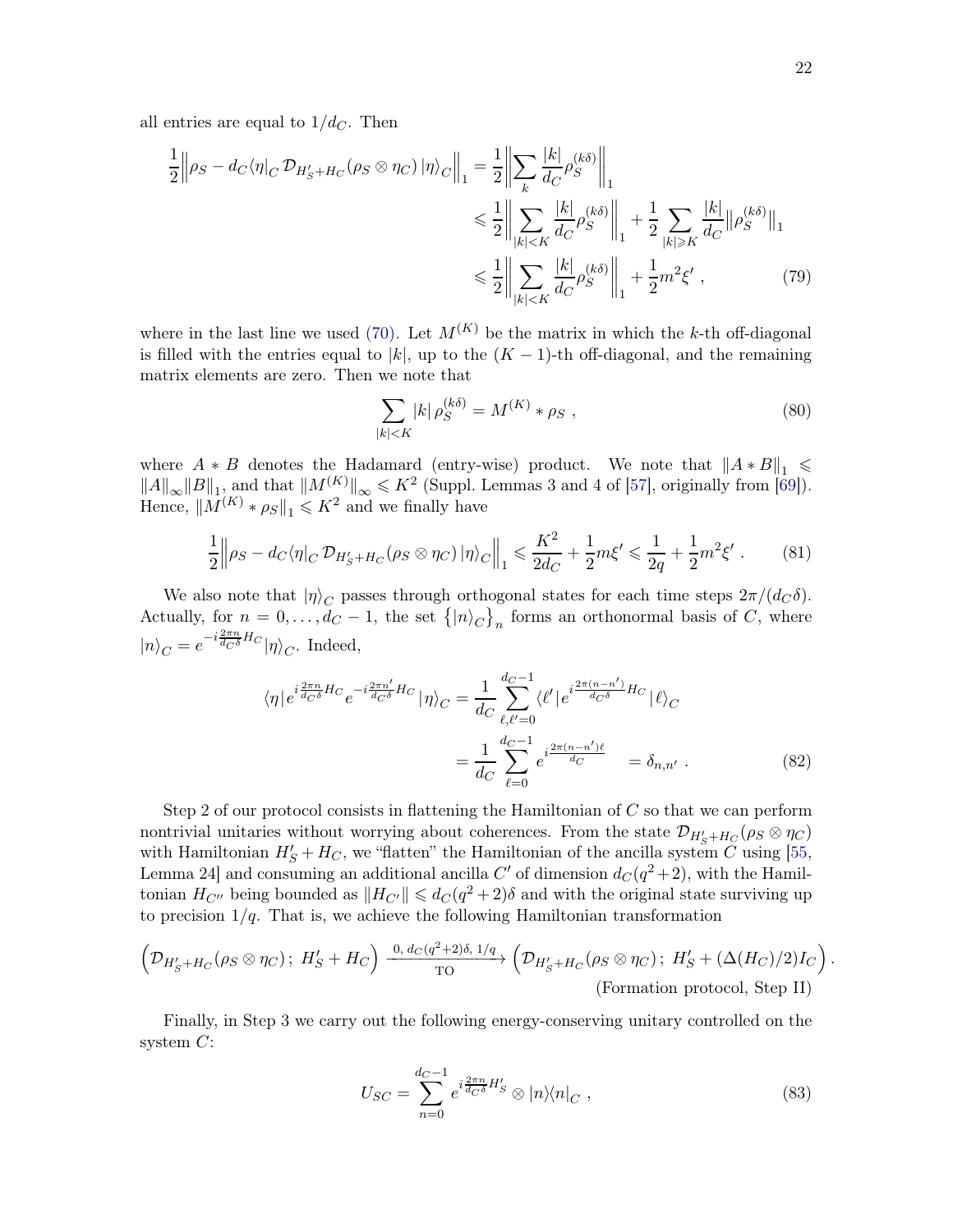and we then use Landauer erasure to reset  $C$  to a pure state and to trace it out. Note that  $e^{-iH'_{S}t} \mathcal{D}_{H'_{S}+H_{C}}(\rho_{S} \otimes \eta_{C}) e^{iH'_{S}t} = e^{-iH'_{S}t} e^{i(H'_{S}+H_{C})t} \mathcal{D}_{H'_{S}+H_{C}}(\rho_{S} \otimes \eta_{C}) e^{-i(H'_{S}+H_{C})t} e^{iH'_{S}t} =$  $e^{iH_Ct} \mathcal{D}_{H'_S+H_C}(\rho_S \otimes \eta_C) e^{-iH_Ct}$  because the dephased state is invariant under time evolution. Then, the application of the unitary  $U_{SC}$  to  $\mathcal{D}_{H'_{S}+H_{C}}(\rho_{S} \otimes \eta_{C})$ , and tracing out C, yields

$$
\text{tr}_{C}\left[U_{SC}\mathcal{D}_{H'_{S}+H_{C}}(\rho_{S}\otimes\eta_{C})U_{SC}^{\dagger}\right] = \sum_{n=0}^{d_{C}-1} \left(e^{i\frac{2\pi n}{d_{C}\delta}H'_{S}}\otimes\langle n|)\mathcal{D}_{H'_{S}+H_{C}}(\rho_{S}\otimes\eta_{C})\left(e^{-i\frac{2\pi n}{d_{C}\delta}H'_{S}}\otimes|n\rangle\right)\right)
$$

$$
=\sum_{n=0}^{d_{C}-1} \langle n|_{C}e^{-i\frac{2\pi n}{d_{C}\delta}H_{C}}\mathcal{D}_{H'_{S}+H_{C}}(\rho_{S}\otimes\eta_{C})e^{i\frac{2\pi n}{d_{C}\delta}H_{C}}|n\rangle_{C}
$$

$$
= d_{C}\langle \eta|_{C}\mathcal{D}_{H'_{S}+H_{C}}(\rho_{S}\otimes\eta_{C})|\eta\rangle_{C}. \tag{84}
$$

Recalling [\(81\),](#page-21-0) we know that this state is close to the required  $\rho_S$ . Noting that we need  $\beta^{-1}\ln(d_C)$  work to reset C to a pure state, we find:

$$
\left(\mathcal{D}_{H'_S+H_C}(\rho_S \otimes \eta_C)\; ;\; H'_S + (\Delta(H_C)/2)I_C\right) \xrightarrow{\beta^{-1}\ln(d_C), 0, 1/(2q)+m\xi'/2} (\rho_S\; ;\; H'_S).
$$
\n(Formation protocol, Step III)

Note that the final uniform Hamiltonian on the system  $C$  can be restored to the original Hamiltonian at no work or coherence cost, by keeping the state of  $C$  at a pure state of constant energy and changing the other levels to match those of the original Hamiltonian  $H_C$ .

Combining together these three steps, we see that

$$
\gamma'' \xrightarrow{\beta^{-1}S_{\infty}(\rho_S \parallel e^{-\beta H_S'}) + qK^2\delta + \beta^{-1}\ln(qK^2), \ qK^2(q^2+2)\delta, \ 3/(2q) + m^2\xi'/2} \rho_S. \tag{85}
$$

Recalling  $K = [c/(\beta \delta)] \leq 2c/(\beta \delta)$  while assuming  $c \geq \beta \delta$ , we obtain [\(69\).](#page-18-2)

#### <span id="page-22-0"></span>III.3.3. Collapse of the min and max divergences suppresses coherence

Here we show that the difference between (alternative) min-divergence and the maxdivergence is a quantity that provides a characterization of how much coherence there is in the state. Namely, if the divergences do not differ by more than  $2\Delta'$ , then the one-norm of off-diagonal energy blocks  $P_k \hat{\rho} P_{k'}$  is exponentially suppressed in  $|E_k - E_{k'}|$  as long as  $|E_k - E_{k'}| \gtrsim \Delta'.$ 

<span id="page-22-1"></span>**Lemma 4.** Let  $\rho$  be a quantum state. Suppose there are  $S \in \mathbb{R}$  and  $\Delta' > 0$  such that

$$
S_{\infty}(\rho \parallel e^{-\beta H'}) \leq S + \Delta' \ ; \qquad \text{and} \qquad S_{1/2}(\rho \parallel e^{-\beta H'}) \geq S - \Delta' \ . \tag{86}
$$

Then for any  $k, k'$ , we have

$$
||P_k \rho P_{k'}||_1 \leqslant e^{-\beta |E_k - E_{k'}|/2 + \Delta'} \tag{87}
$$

Proof. Using Hölder's inequality, we have

$$
||P_k \rho P_{k'}||_1 \le ||P_k \rho^{1/2}||_1 ||P_{k'} \rho^{1/2}||_{\infty}.
$$
\n(88)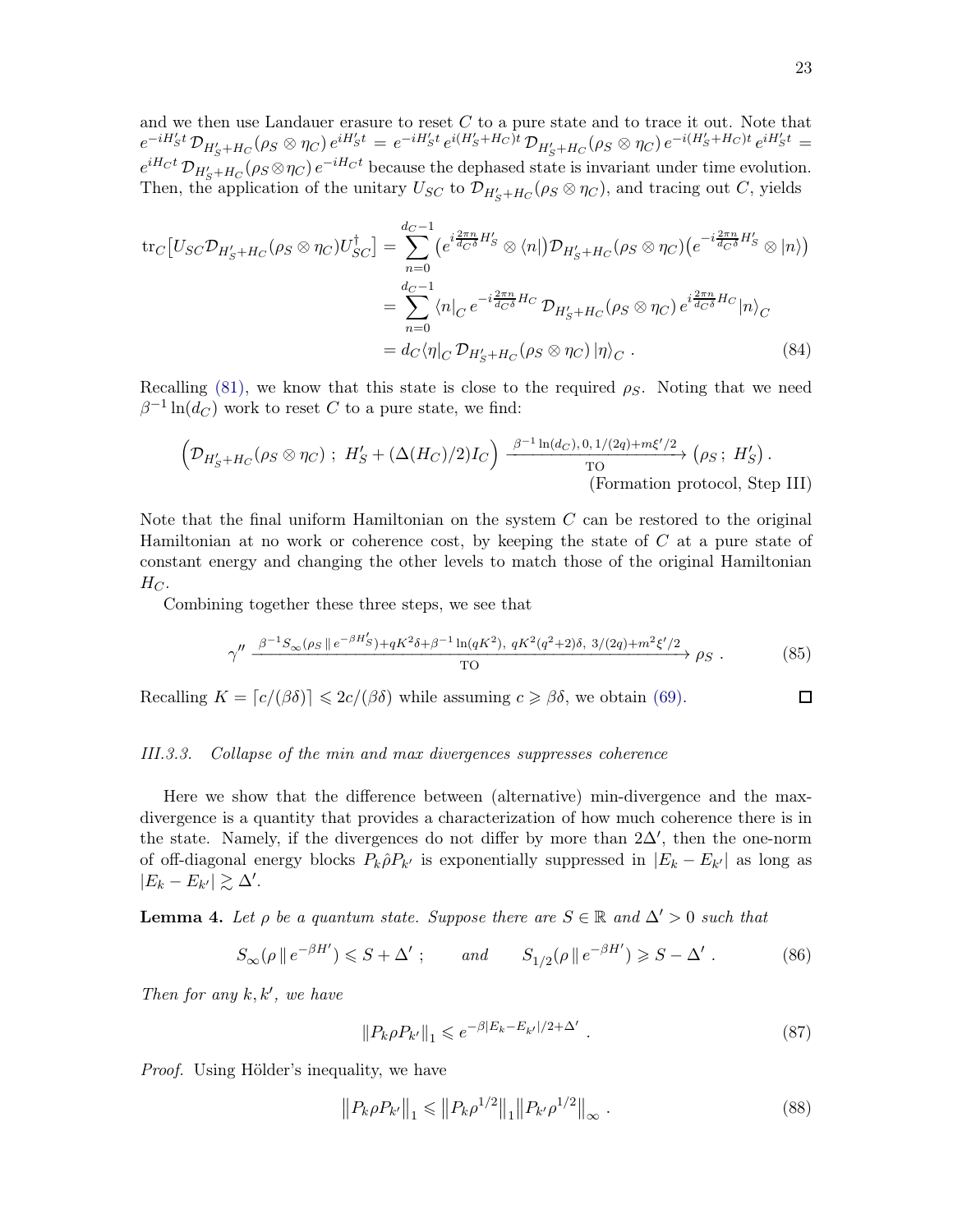$\Box$ 

By definition of the Rényi-1/2 divergence, we have for any  $k$ ,

$$
S_{1/2}(\rho \parallel e^{-\beta H'}) = -2 \ln \text{tr} \sqrt{\rho^{1/2} e^{-\beta H'} \rho^{1/2}}
$$
  
\n
$$
\leq -2 \ln \left[ e^{-\beta E_k/2} \text{tr} \sqrt{\rho^{1/2} P_k \rho^{1/2}} \right]
$$
  
\n
$$
= \beta E_k - 2 \ln \| P_k \rho^{1/2} \|_1 , \qquad (89)
$$

and hence

$$
||P_k \rho^{1/2}||_1^2 \le \exp\{-S_{1/2}(\rho || e^{-\beta H'}) + \beta E_k\} \le \exp\{-S + \Delta' + \beta E_k\}.
$$
 (90)

On the other hand, we have

$$
||P_{k'}\rho^{1/2}||_{\infty}^2 = ||P_{k'}\rho P_{k'}||_{\infty} \leq e^{S_{\infty}(\rho || e^{-\beta H'})} ||P_{k'}e^{-\beta H'}P_{k'}||_{\infty} \leq \exp\{S + \Delta' - \beta E_{k'}\}, \quad (91)
$$

recalling that the square of the largest singular value of a matrix  $A$  is the maximum eigenvalue of AA† . Putting these together, and noting that the same argument holds if we exchange  $k$  and  $k'$ , we obtain

$$
||P_k \rho P_{k'}||_1 \leqslant e^{-\beta |E_k - E_{k'}|/2 + \Delta'}, \qquad (92)
$$

as claimed.

## <span id="page-23-0"></span>III.3.4. Proof of [Theorem 1](#page-13-1)

Finally, we can prove [Theorem 1.](#page-13-1) If the smooth min and max Rényi divergences coincide approximately, we use the above lemmas to conclude that there exist protocols for work distillation and state formation with approximately matching work costs. The difficult part of the proof is to show that there is a single state that is a good enough smoothing candidate simultaneously in both  $(16a)$  and  $(16b)$ .

Proof. First, we need to connect the assumption on the smoothed entropy measures to a specific state which has a small gap between its non-smoothed min and max-divergences. Our specific goal below is to construct a state  $\tilde{\rho}$  that satisfies the conditions of [Lemma 4](#page-22-1) and is sufficiently close to  $\rho$ .

Because  $H' \leq H + \delta$  and  $H \leq H' + \delta$ , we have

$$
S_{1/2}^{\varepsilon}(\rho \parallel e^{-\beta H'}) \geqslant S_{1/2}^{\varepsilon}(\rho \parallel e^{-\beta H}) - \beta \delta \geqslant S_{0}^{\varepsilon}(\rho \parallel e^{-\beta H}) - \beta \delta \geqslant S - \Delta - \beta \delta ;
$$
  

$$
S_{\infty}^{\varepsilon}(\rho \parallel e^{-\beta H'}) \leqslant S_{\infty}^{\varepsilon}(\rho \parallel e^{-\beta H}) + \beta \delta \leqslant S + \Delta + \beta \delta .
$$
 (93)

Both protocols, work extraction and state formation, start by shifting the Hamiltonian  $H \to H'$ , and at the end shifting the Hamiltonian back  $H' \to H$ . Thanks to [Proposition 7,](#page-15-1) this can be done at a cost in the total coherence parameter of  $(q^2+1)\delta$  and at a precision cost  $1/q$  in each way.

Let  $\rho'$  be the optimal subnormalized quantum state for  $S^{\varepsilon}_{1/2}(\rho \, \| \, e^{-\beta H'}) = S_{1/2}(\rho' \, \| \, e^{-\beta H'}),$ satisfying  $D(\rho, \rho') \leq \varepsilon$  and  $tr(\rho') \geq 1 - \varepsilon$ .

Let  $\gamma' = e^{-\beta H'} / \text{tr}(e^{-\beta H'})$  and write

$$
S_{\infty}^{2\varepsilon}(\rho' \|\gamma') = \min_{\text{s.t. : } \rho'' \leq \alpha \gamma'} \ln(\alpha) \geq \min_{\rho' \leq \alpha \gamma' + F} \ln(\alpha) \tag{94}
$$
  

$$
D(\rho'', \rho') \leq 2\varepsilon \quad \text{st. : } \rho' \leq \alpha \gamma' + F
$$
  

$$
\text{tr}(F) \leq 2\varepsilon \text{ and } F \geq 0 .
$$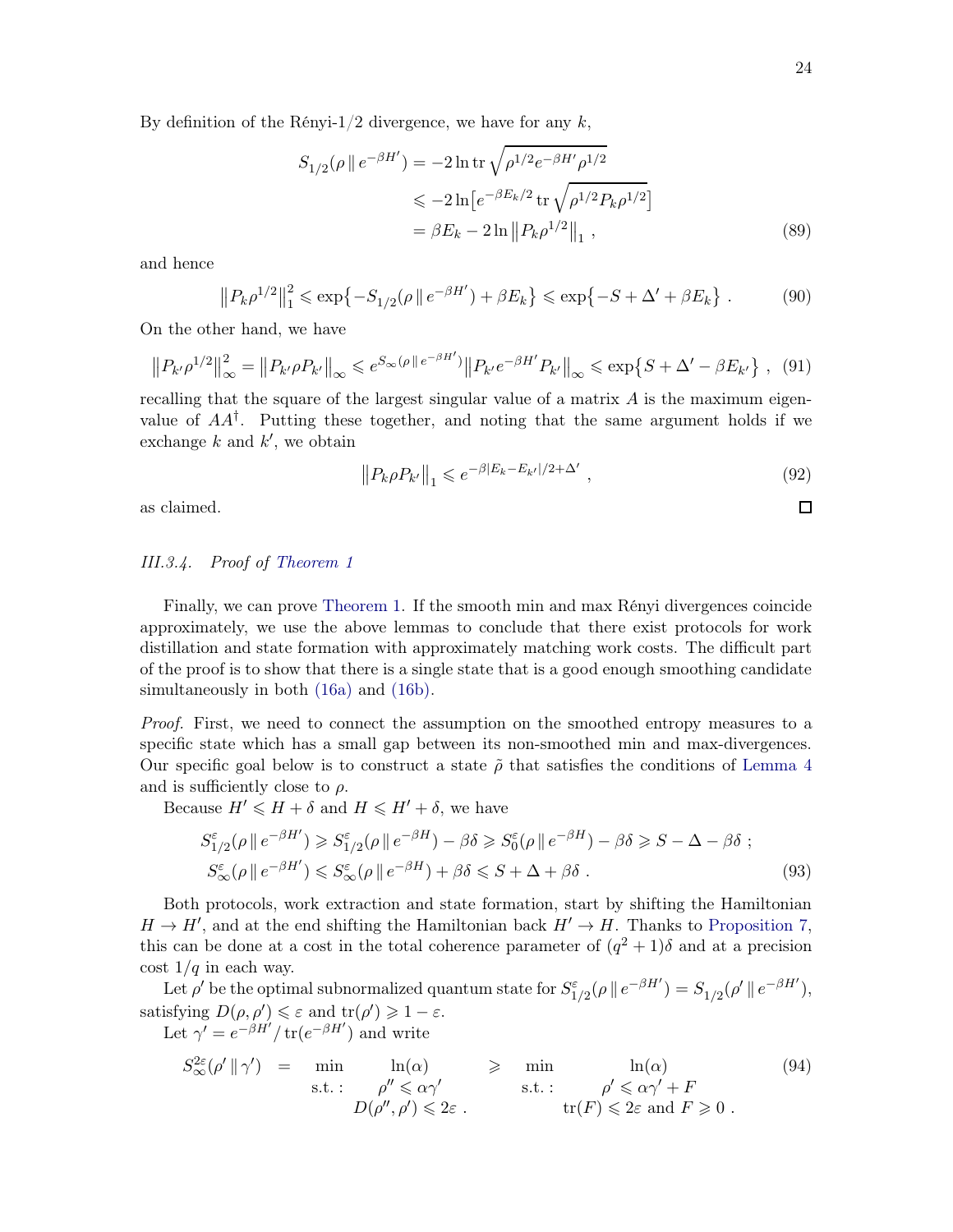$$
G = \gamma^{1/2} (\gamma' + \alpha^{-1} \mathcal{D}_{H'}(F))^{-1/2} , \qquad (95)
$$

where  $\mathcal{D}_{H'}(\cdot)$  denotes the dephasing operation in the eigenspaces of H'. Then, using the pinching inequality, and because  $G$  commutes with time evolution,

$$
G\rho' G^{\dagger} \leq G(\alpha\gamma' + F)G^{\dagger} \leq m \mathcal{D}_{H'}[G(\alpha\gamma' + F)G^{\dagger}] = m G \mathcal{D}_{H'}[\alpha\gamma' + F] G^{\dagger}
$$
  
=  $m G(\alpha\gamma' + \mathcal{D}_{H'}[F]) G^{\dagger} = m\alpha\gamma'$ , (96)

and thus  $S_{\infty}(G\rho'G^{\dagger} \parallel \gamma') \leq \ln(m) + \ln(\alpha) \leq \ln(m) + S_{\infty}^{2\varepsilon}(\rho' \parallel \gamma')$ . Shifting back the normalization of the second argument gives

$$
S_{\infty}(G\rho'G^{\dagger} \parallel e^{-\beta H'}) \le \ln(m) + S_{\infty}^{2\varepsilon}(\rho' \parallel e^{-\beta H'}) \le \ln(m) + S_{\infty}^{\varepsilon}(\rho \parallel e^{-\beta H'})
$$
  
\$\leq S + \Delta + \beta \delta + \ln(m)\$ , (97)

because the optimal state in the last max-divergence is a candidate in the optimization for  $S^2_{\infty}(\rho' \parallel e^{-\beta H'})$ . Also, taking the trace of the constraint  $\rho' \leq \alpha \gamma' + F$  we obtain  $\alpha \geq 1-4\varepsilon$ , and then using [\[53,](#page-59-8) Lemma A.4], we have  $P(G\rho'G^{\dagger}/\text{tr}(\rho'), \rho'/\text{tr}(\rho')$  $\sqrt{ }$  $)) \le$  $\frac{2 \operatorname{tr}(\alpha^{-1} \mathcal{D}[F])/ \operatorname{tr}(\rho')}{2 \sqrt{\varepsilon / [(1-4\varepsilon)(1-\varepsilon)]}} \leq 4 \sqrt{\varepsilon} \text{ (using } \varepsilon \leq 1/8), \text{ where}$  $P(\sigma, \sigma') := \sqrt{1 - F(\sigma, \sigma')^2} \geqslant D(\sigma, \sigma')$  is the purified distance for  $\sigma, \sigma' \in \mathcal{S}(\mathcal{H})$ . Hence,  $D(G\rho'G^{\dagger}/\text{tr}(\rho'),\rho'/\text{tr}(\rho')) \leq 4\sqrt{\varepsilon}$  and thus  $D(G\rho'G^{\dagger},\rho') \leq 4\text{tr}(\rho')\sqrt{\varepsilon} \leq 4\sqrt{\varepsilon}$ .

On the other hand, we have

$$
F\left(G\rho'G^{\dagger},\gamma'\right) = \text{tr}\,\sqrt{\gamma'^{1/2}G\rho'G^{\dagger}\gamma'^{1/2}} = \left\|\rho'^{1/2}G^{\dagger}\gamma'^{1/2}\right\|_{1} \leqslant \left\|\rho'^{1/2}\gamma'^{1/2}\right\|_{1}\left\|\gamma'^{-1/2}G^{\dagger}\gamma'^{1/2}\right\|_{\infty},\tag{98}
$$

using Hölder's inequality. Conveniently,  $[G, \gamma'] = 0$  by construction, and thus also  $[G, \gamma'^{1/2}] = 0$  and  $[G, \gamma'^{-1/2}] = 0$ , and  $\|\gamma'^{-1/2}G^{\dagger}\gamma'^{1/2}\|_{\infty} = \|G\|_{\infty} \leq 1$ , since G is a contraction (because  $G^{\dagger}G \leq I$ ). Hence

$$
S_{1/2}(G\rho'G^{\dagger} \|\gamma') = -\ln F^2(G\rho'G^{\dagger}, \gamma') \ge -\ln F^2(\rho', \gamma') = S_{1/2}(\rho' \|\gamma') ,\qquad (99)
$$

and thus

$$
S_{1/2}(G\rho'G^{\dagger} \parallel e^{-\beta H'}) \ge S_{1/2}(\rho' \parallel e^{-\beta H'}) = S_{1/2}^{\varepsilon}(\rho \parallel e^{-\beta H'}) \ge S - \Delta - \beta \delta.
$$
 (100)

Finally, we define

$$
\tilde{\rho} = \frac{G\rho' G^{\dagger}}{\text{tr}(G\rho' G^{\dagger})} \ . \tag{101}
$$

We have  $tr(G\rho' G^{\dagger}) \geq 1 - \varepsilon - 4\sqrt{\varepsilon} \geq 1 - 5\sqrt{\varepsilon}$ , and thus

$$
D(\tilde{\rho}, G\rho' G^{\dagger}) = 1 - \text{tr}(G\rho' G^{\dagger}) \leq 1 - (1 - \varepsilon - 4\sqrt{\varepsilon}) = \varepsilon + 4\sqrt{\varepsilon} , \qquad (102)
$$

and by a chain of triangle inequalities

$$
D(\tilde{\rho}, \rho) \le D(\tilde{\rho}, G\rho' G^{\dagger}) + D(G\rho' G^{\dagger}, \rho') + D(\rho', \rho) \le 2\varepsilon + 8\sqrt{\varepsilon} \le 10\sqrt{\varepsilon}.
$$
 (103)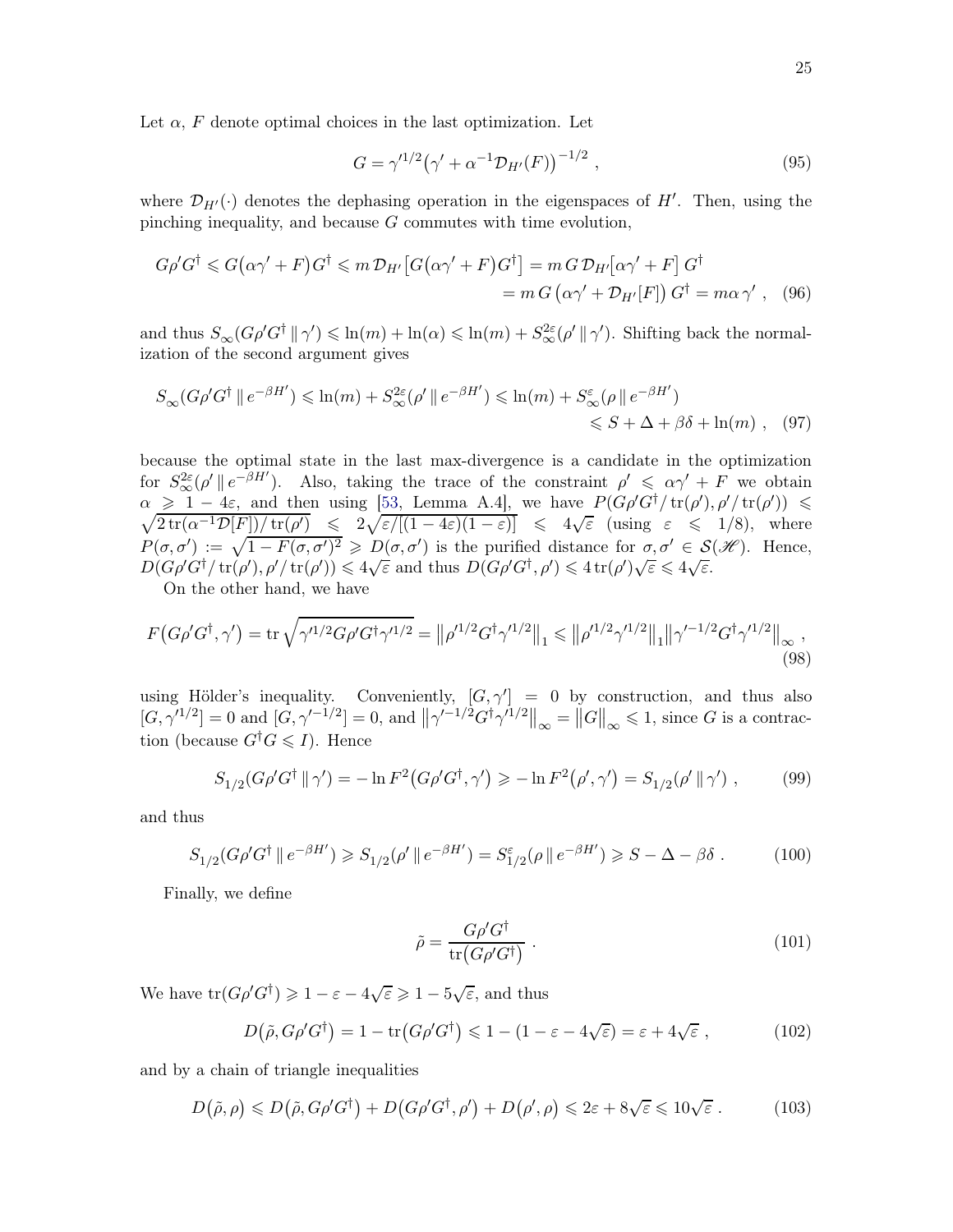We can define  $\Delta' = \Delta + \beta \delta + \ln(m) - \ln(1 - 5\sqrt{\varepsilon})$ , while noting that  $-\ln(1 - 5\sqrt{\varepsilon}) \leq \ln(2)$ as  $\varepsilon < 1/100$ . Then, the state  $\tilde{\rho}$  satisfies

$$
S_{\infty}(\tilde{\rho} \parallel e^{-\beta H'}) \leqslant S + \Delta + \beta \delta + \ln(m) - \ln \text{tr}(G \rho' G^{\dagger}) \leqslant S + \Delta' ; \qquad (104)
$$

$$
S_{1/2}(\tilde{\rho} \parallel e^{-\beta H'}) \ge S - \Delta - \beta \delta + \ln \text{tr}(G \rho' G^{\dagger}) \ge S - \Delta' \ . \tag{105}
$$

We then have  $\Delta' \leq \Delta + \beta \delta + \ln(2m)$  and  $\Delta' \geq \Delta + \beta \delta + \ln(m)$ .

Then, the conditions of [Lemma 4](#page-22-1) are fulfilled, and for any  $k, k'$ , we have that

$$
||P_k\tilde{\rho}P_{k'}||_1 \le \exp(-|k-k'|)\delta + \Delta'). \tag{106}
$$

Now, for any  $r > 1$  we set  $c = r\Delta'$ . For any  $k, k'$  with  $|k - k'| \beta \delta \geq c$ , [Equation \(106\)](#page-25-1) tells us that  $||P_k \tilde{\rho} P_{k'}||_1 \leqslant e^{-(r-1)\Delta'} =: \xi'.$  We set  $r = 2$  in the following for convenience.

The conclusions of [Lemma 3](#page-18-3) apply to the interconversion of  $\tilde{\rho}$  to and from the thermal state.

Distilling work from  $\rho$ . Work can be distilled, i.e., the transition  $\rho \to \gamma''$  is possible, with the parameters (we have set  $\varepsilon' = \sqrt{\varepsilon}$  in [Lemma 3\)](#page-18-3)

$$
\begin{cases}\nw = \beta^{-1} [-S + \Delta] + \delta + \beta^{-1} \ln(2m^2 (36/\varepsilon)^3) \\
\eta = 2(q^2 + 1)\delta \\
\varepsilon = 11\sqrt{\varepsilon} + 2/q .\n\end{cases}
$$
\n(107)

*Preparing the state*  $\rho$ *.* The state  $\rho$  can be prepared, i.e., the transition  $\gamma'' \to \rho$  is possible, with the parameters

$$
\begin{cases}\nw = \beta^{-1} [S + \Delta] + \delta + \beta^{-1} \ln(2qm^3) + 16q(\Delta + \beta\delta + \ln(2m))^2 / (\beta^2\delta) \\
\eta = 16q(q^2 + 2)(\Delta + \beta\delta + \ln(2m))^2 / (\beta^2\delta) \\
\varepsilon = 10\sqrt{\varepsilon} + 7/(2q) + m^2 e^{-(\Delta + \delta + \ln(m))}.\n\end{cases} (108)
$$

Finally, letting  $q \geq 2$ , we obtain the slightly simplified parameters in [Theorem 1.](#page-13-1)

<span id="page-25-1"></span> $\Box$ 

(112)

### <span id="page-25-0"></span>III.3.5. Proof of [Theorem 2](#page-13-2)

We now present the proof of [Theorem 2,](#page-13-2) the main theorem of the first part of our main result. The proof proceeds by applying [Theorem 1](#page-13-1) in the thermodynamic limit.

*Proof.* We use [Theorem 1](#page-13-1) to show asymptotic convertibility of  $\widehat{P}$  (relative to  $\widehat{\Sigma}$ ) to and from the Gibbs state  $\gamma''$  on a trivial system at zero energy. We write  $\Sigma'' = {\gamma''}$  the trivial sequence of trivial Gibbs states. For  $\varepsilon > 0$ , let

$$
S_{n,\varepsilon} := \frac{1}{2} \left\{ S_{\infty}^{\varepsilon}(\rho_n \, \| \, e^{-\beta H_n}) + S_0^{\varepsilon}(\rho_n \, \| \, e^{-\beta H_n}) \right\} \;, \tag{109}
$$

$$
\Delta_{n,\varepsilon} := \max \left\{ S_{\infty}^{\varepsilon}(\rho_n \, \| \, e^{-\beta H_n}) - S_0^{\varepsilon}(\rho_n \, \| \, e^{-\beta H_n}), \sqrt{n} \right\} \geqslant 0 \; ; \tag{110}
$$

and let  $\Delta_{\infty,\varepsilon} := \limsup_{n \to \infty} \Delta_{n,\varepsilon}/n$ . We have

$$
\lim_{\varepsilon \to 0} \limsup_{n \to \infty} \frac{1}{n} S_{n,\varepsilon} = \lim_{\varepsilon \to 0} \limsup_{n \to \infty} \frac{1}{2n} \left\{ S_{\infty}^{\varepsilon}(\rho_n \parallel e^{-\beta H_n}) + S_0^{\varepsilon}(\rho_n \parallel e^{-\beta H_n}) \right\} =: \bar{S} ; \quad (111)
$$
\n
$$
\lim_{\varepsilon \to 0} \limsup_{n \to \infty} \frac{1}{n} \Delta_{n,\varepsilon} \leq \max \left\{ \lim_{\varepsilon \to 0} \limsup_{n \to \infty} \frac{1}{n} \left[ S_{\infty}^{\varepsilon}(\rho_n \parallel e^{-\beta H_n}) - S_0^{\varepsilon}(\rho_n \parallel e^{-\beta H_n}) \right], 0 \right\} = 0 .
$$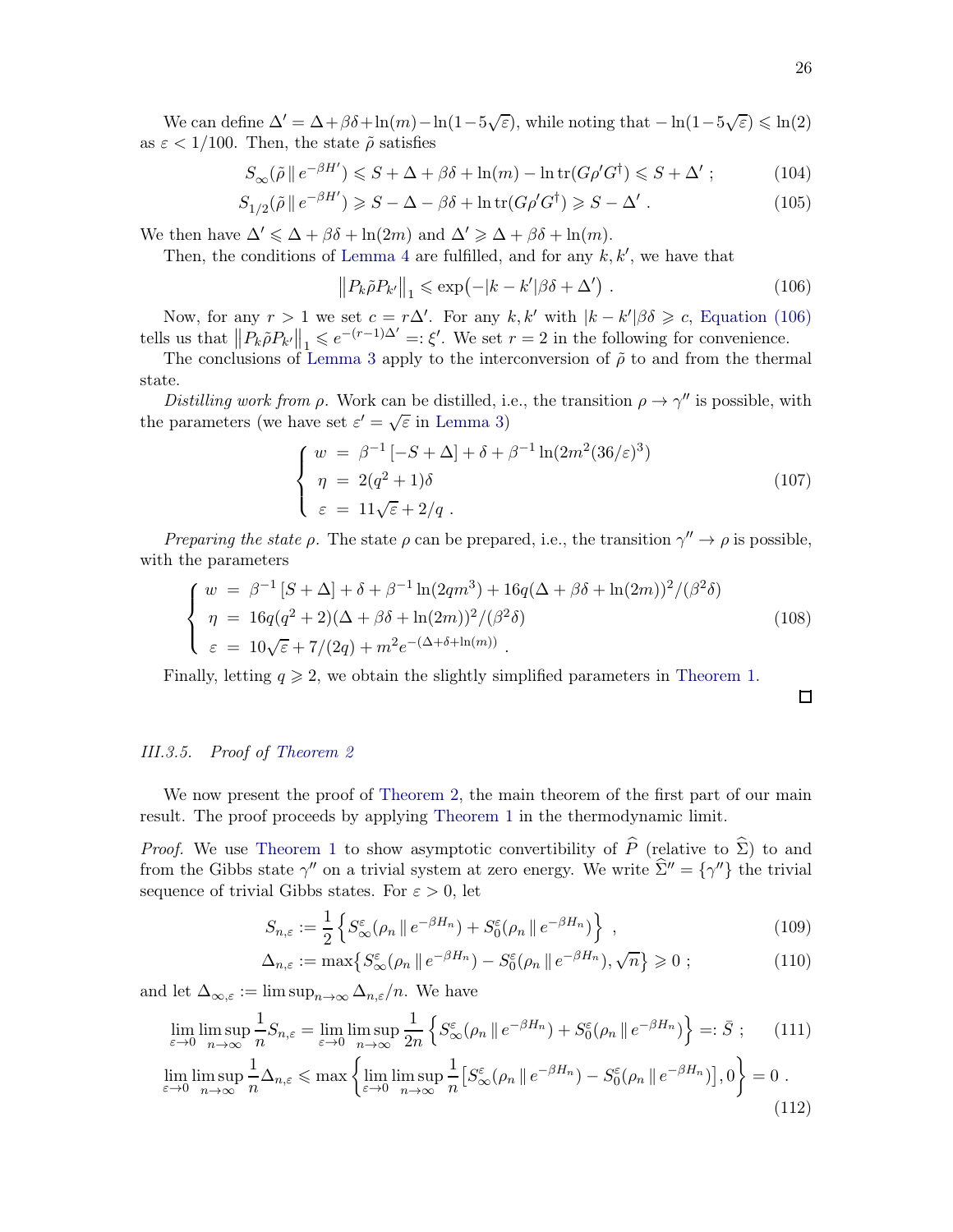For  $\varepsilon > 0$  and for each n, we apply [Theorem 1](#page-13-1) with the choices  $S = S_{n,\delta}$ ,  $\Delta = \Delta_{n,\delta}$ ,  $\delta = \beta^{-1} \Delta_{n,\varepsilon}$  and  $q = (\Delta_{\infty,\varepsilon})^{-1/4}$ . Then  $m = O(\text{poly}(n))/\Delta_{n,\varepsilon}$ . Observe that  $\Delta_{n,\varepsilon} = O(n)$ and that  $\Delta_{n,\varepsilon}$  increases at least as fast as  $\sqrt{n}$  by definition; thus  $m = O(\text{poly}(n))$ . Let  $w_{n,\varepsilon}, \eta_{n,\varepsilon}, \bar{\varepsilon}_{n,\varepsilon}$  be the parameters of the work extraction process given by [Theorem 1](#page-13-1) for these choices. Then

$$
\lim_{\varepsilon \to 0} \limsup_{n \to \infty} \frac{w_{n,\varepsilon}}{n} = -\beta^{-1} \bar{S} ; \qquad \lim_{\varepsilon \to 0} \limsup_{n \to \infty} \frac{\eta_{n,\varepsilon}}{n} = \lim_{\varepsilon \to 0} 3(\Delta_{\infty,\varepsilon})^{1/2} = 0 ;
$$
  
\n
$$
\lim_{\varepsilon \to 0} \limsup_{n \to \infty} \bar{\varepsilon}_{n,\varepsilon} = 0 + \lim_{\varepsilon \to 0} (\Delta_{\infty,\varepsilon})^{1/4} = 0 ,
$$

and we can apply [Lemma 13](#page-44-0) in [Appendix A](#page-37-1) to conclude that  $\hat{P} \frac{-\beta^{-1}\bar{S}}{T\Omega}$  $\frac{-\rho}{TQ} \to \Sigma''$ .

For the work extraction process, we define  $S'_{n,\varepsilon}$ ,  $\bar{S}'$ ,  $\Delta'_{n,\varepsilon}$ , and  $\Delta'_{\infty,\varepsilon}$  similarly. Then the parameters  $w'_{n,\varepsilon}$ ,  $\eta'_{n,\varepsilon}$ ,  $\bar{\varepsilon}'_{n,\varepsilon}$  given by [Theorem 1](#page-13-1) satisfy

$$
\lim_{\varepsilon \to 0} \limsup_{n \to \infty} \frac{w'_{n,\varepsilon}}{n} = \beta^{-1} \bar{S}' ; \qquad \lim_{\varepsilon \to 0} \limsup_{n \to \infty} \frac{\eta'_{n,\varepsilon}}{n} = \lim_{\varepsilon \to 0} 32 \beta^{-2} (\Delta'_{\infty,\varepsilon})^{-3/4} \Delta'_{\infty,\varepsilon} = 0 ;
$$
  
\n
$$
\lim_{\varepsilon \to 0} \limsup_{n \to \infty} \bar{\varepsilon}'_{n,\varepsilon} = 0 ,
$$

where we used the fact that sublinear terms are suppressed, that  $\limsup_{n\to\infty} [\Delta'_{n,\varepsilon} + \beta \delta +$  $\ln(am^b]/n = 2\Delta'_{\infty,\varepsilon}$  for any  $a, b \geq 0$ , and that  $\limsup_{n\to\infty} m^2 e^{-(\Delta+\delta+\ln(m))}/n = 0$  because  $\Delta'_{n,\varepsilon} + \delta + \ln(m)$  grows at least as fast as  $\sqrt{n}$  and the exponential takes over the polynomial. Thus from [Lemma 13](#page-44-0) in [Appendix A](#page-37-1) we see that  $\hat{\Sigma}'' \xrightarrow[\text{TO}]{\beta^{-1}\bar{S}} \hat{P}$ . Combining these two TO processes for different states immediately yields  $\hat{P} \frac{\beta^{-1}[S(\hat{P}' || \hat{\Sigma}') - S(\hat{P} || \hat{\Sigma})]}{TO}$  $\xrightarrow{p} \xrightarrow{p} \xrightarrow{p} \xrightarrow{p} P'.$ 

It is clear that if  $S(P \parallel \Sigma) \ge S(P' \parallel \Sigma')$ , then  $P \longrightarrow P'$  from the above, using Property [\(e\)](#page-42-0) of [Proposition 14](#page-42-1) in [Appendix A.](#page-37-1) Also, if  $P \longrightarrow P'$ , then monotonicity of the spectral rates imply that  $S(P \| \Sigma) \geqslant S(P' \| \Sigma').$  $\Box$ 

# <span id="page-26-0"></span>IV. COLLAPSE OF THE MIN AND MAX DIVERGENCES FOR ERGODIC STATES RELATIVE TO LOCAL GIBBS STATES

In this section, we prove the second main theorem of our main result [\(Theorem 3\)](#page-31-0): For any  $\hat{P}$  that is translation-invariant ergodic and for any local translation-invariant Gibbs state  $\Sigma$ , then we have  $S(P||\Sigma) = S(P||\Sigma) = S_1(P||\Sigma)$ . Combined with [Theorem 2,](#page-13-2) this implies that all such states can be reversibly converted into one another with thermal operations and a negligible amount of coherence.

We prove this assertion in two steps. First, we formulate a generalized version of Stein's lemma [\[24](#page-58-2)[–27](#page-58-1), [37](#page-58-14)]. We derive a sufficient condition for the min and max divergence converge to the same value that is heavily inspired by these references. The condition is the existence of an operator obeying a simple set of properties, that plays the role of a typical projector. In a second step, we prove that for ergodic states and local Gibbs translation-invariant states, this condition is fulfilled.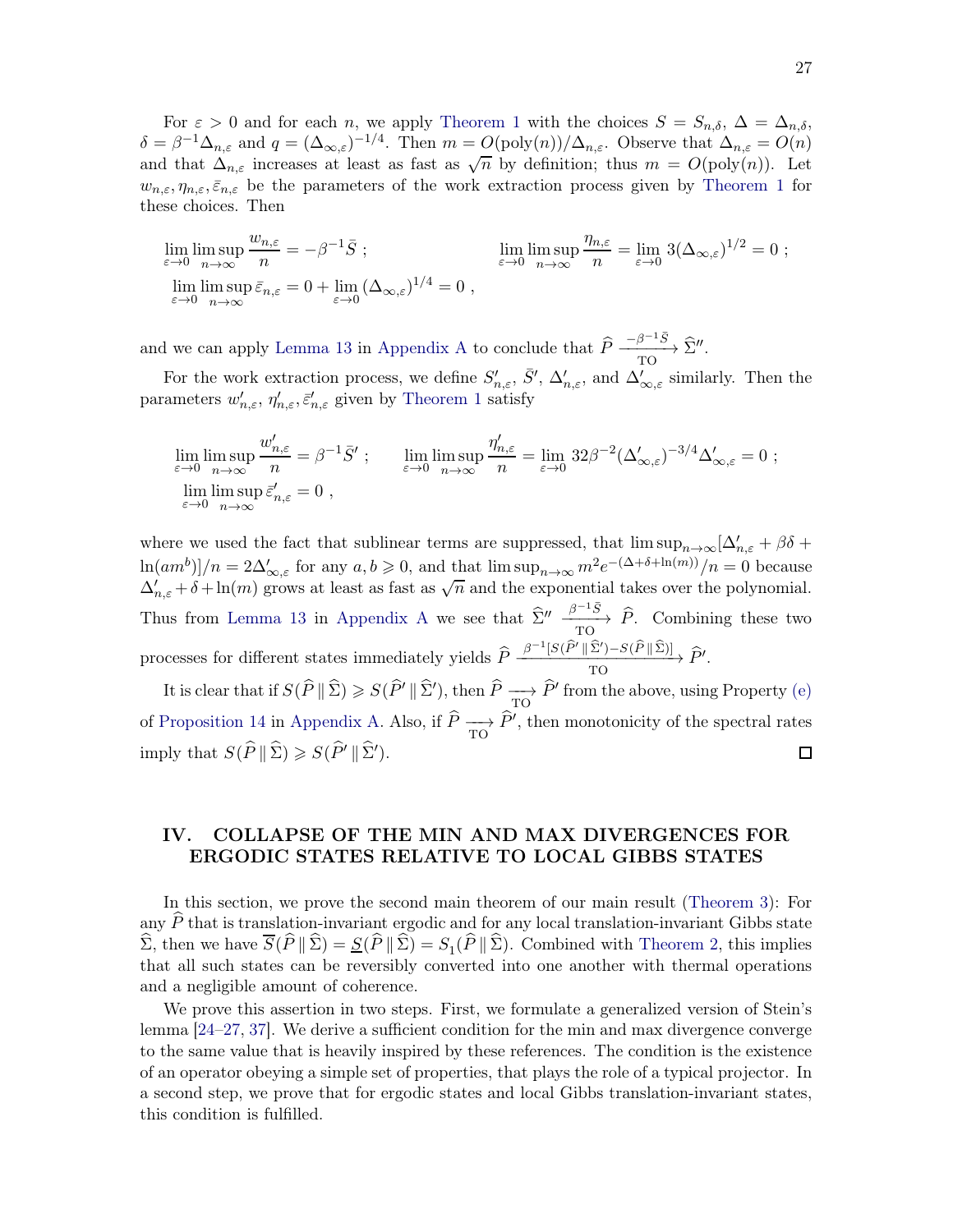#### <span id="page-27-0"></span>IV.1. A sufficient condition for quantum Stein's lemma

The quantum Stein's lemma relates to a hypothesis test between two states  $\hat{\rho}_n$  and  $\hat{\sigma}_n$  using a single measurement. If we employ the optimal strategy that correctly reports  $\rho_n$  with probability at least  $\eta$ , then the probability of erroneously reporting  $\rho_n$  decreases exponentially as  $\exp(-nS_1(\hat{\rho}_n \|\hat{\sigma}_n))$ , with the rate being given by the KL divergence. This statement holds in several known cases, such as for i.i.d. states, or if  $\hat{\rho}_n$  is ergodic and  $\hat{\sigma}_n$  is i.i.d. [\[25\]](#page-58-3).

Quantum Stein's lemma can be formulated in terms of the hypothesis testing divergence. For sequences  $\widehat{P}$ ,  $\widehat{\Sigma}$ , a quantum Stein's lemma would state that for all  $0 < \eta < 1$ ,

<span id="page-27-1"></span>
$$
S_{\rm H}^{\eta}(\widehat{P} \parallel \widehat{\Sigma}) = S_1(\widehat{P} \parallel \widehat{\Sigma}) \ . \tag{113}
$$

Because the hypothesis testing divergence is monotonic in  $\eta$ , and because it interpolates between the min and max divergences [cf. [Eq. \(33\)\]](#page-8-2), we see that the hypothesis testing divergence converges to the KL divergence as per [\(113\),](#page-27-1) if and only if the min and max divergences converge to the KL divergence,

$$
\underline{S}(\widehat{P} \|\widehat{\Sigma}) = \overline{S}(\widehat{P} \|\widehat{\Sigma}) = S_1(\widehat{P} \|\widehat{\Sigma}) . \tag{114}
$$

Therefore, to prove [\(114\)](#page-27-2) for a class of states it suffices to prove [\(113\).](#page-27-1)

A simplest situation where the quantum Stein's lemma holds is the i.i.d. setting, i.e.,  $\widehat{P} := \{\widehat{\rho}^{\otimes n}\}\$  and  $\widehat{\Sigma} := \{\widehat{\sigma}^{\otimes n}\}\$ . In this situation, for any  $0 < \eta < 1$ ,

<span id="page-27-2"></span>
$$
S_{\rm H}^{\eta}(\widehat{P} \|\widehat{\Sigma}) = S_1(\widehat{\rho} \|\widehat{\sigma}) \;, \tag{115}
$$

and consequently,

$$
\overline{S}(\hat{P} \| \hat{\Sigma}) = \underline{S}(\hat{P} \| \hat{\Sigma}) = S_1(\hat{\rho} \| \hat{\sigma}), \qquad (116)
$$

as was proved in [\[37](#page-58-14), Theorem 2].

<span id="page-27-4"></span>We now derive a sufficient condition for the convergence [\(113\),](#page-27-1) providing a generalization of the quantum Stein's lemma beyond i.i.d. states.

**Lemma 5.** Let  $\widehat{P}$  and  $\widehat{\Sigma}$  be any sequences of states. Suppose that there exists  $c \in \mathbb{R}$  such that for any  $\varepsilon > 0$ , there exists a sequence of operators  $\hat{W}_n^{\varepsilon}$  that satisfy, for sufficiently large  $n,$ 

<span id="page-27-8"></span><span id="page-27-7"></span><span id="page-27-6"></span><span id="page-27-5"></span>
$$
\hat{W}_n^{\varepsilon \dagger} \hat{W}_n^{\varepsilon} \leqslant \hat{I} \tag{117a}
$$

$$
\text{tr}\left[\hat{W}_n^{\varepsilon} \hat{\sigma}_n \hat{W}_n^{\varepsilon\dagger}\right] \leqslant e^{-n(c-2\varepsilon)} \tag{117b}
$$

$$
\hat{W}_n^{\varepsilon \dagger} \hat{\rho}_n \hat{W}_n^{\varepsilon} \leqslant e^{n(c+2\varepsilon)} \hat{\sigma}_n ; \qquad (117c)
$$

$$
\lim_{n \to \infty} \text{Re}\big(\text{tr}\big[\hat{W}_n^{\varepsilon}\hat{\rho}_n\big]\big) = 1 \tag{117d}
$$

Then, for any  $0 < \eta < 1$ , we have

<span id="page-27-3"></span>
$$
S_{\rm H}^{\eta}(\widehat{P} \parallel \widehat{\Sigma}) = c \tag{118}
$$

Our proof is based on tools from semidefinite programming [\[13,](#page-57-14) [53,](#page-59-8) [70\]](#page-60-2), which imply that the hypothesis testing divergence is equivalently expressed using two different optimizations:

$$
S_{\mathrm{H}}^{\eta}(\hat{\rho} \parallel \hat{\sigma}) = -\ln \min_{\substack{0 \leq \hat{Q} \leq \hat{I} \\ \text{tr}[\hat{Q}\hat{\rho}] \geq \eta}} \left\{ \eta^{-1} \operatorname{tr}[\hat{Q}\hat{\sigma}] \right\} = -\ln \sup_{\substack{\mu \geq 0, \ \hat{X} \geq 0 \\ \mu \hat{\rho} \leq \hat{\sigma} + \hat{X}}} \left\{ \mu - \frac{\operatorname{tr}[\hat{X}]}{\eta} \right\} . \tag{119}
$$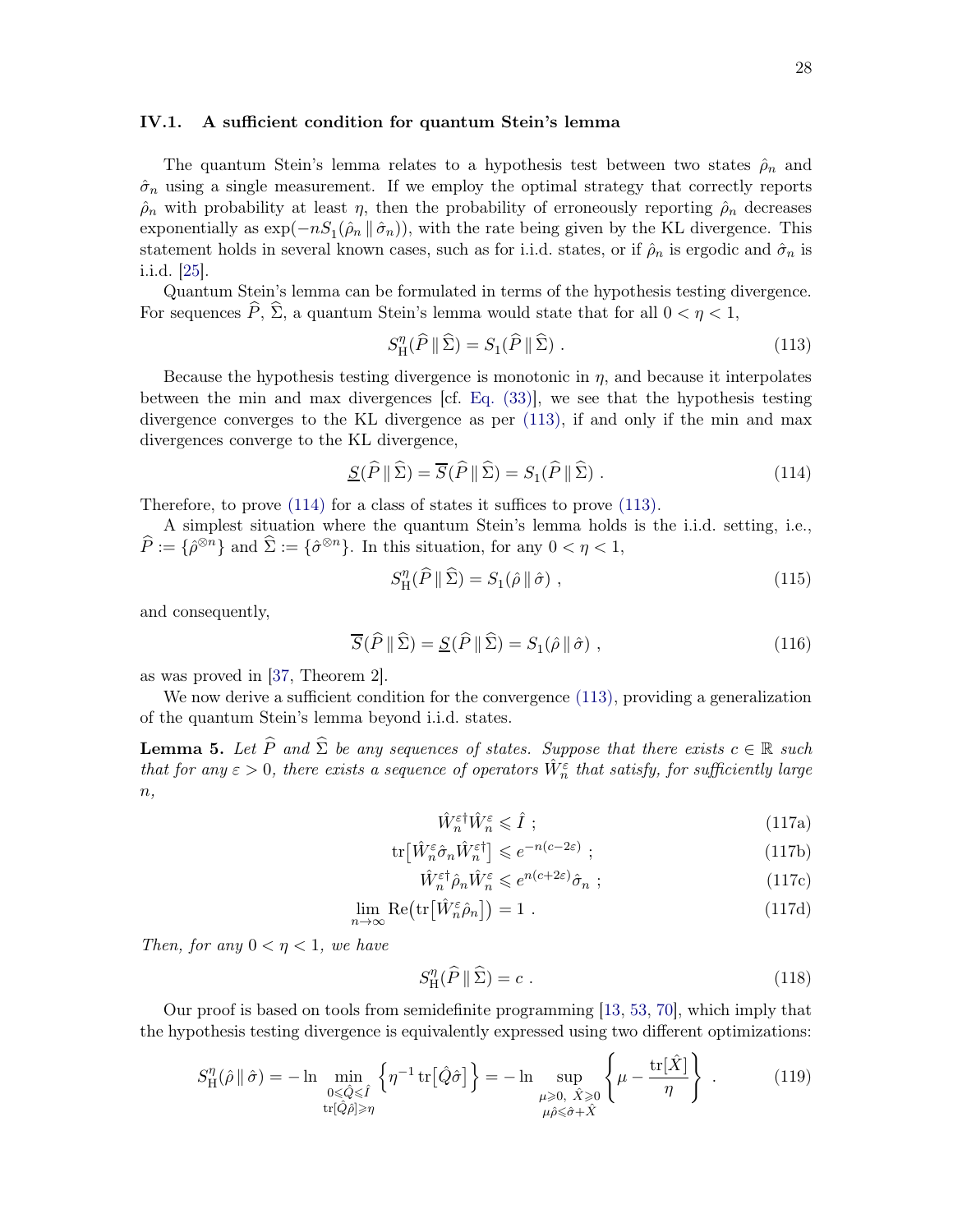The optimizations are called the *primal problem* and *dual problem* respectively. We note that our proof below only requires the so-called *weak duality* between the minimization and the maximization, which states that the optimal value of the minimization problem is an upper bound to the optimal value of the maximization problem.

The reason that we have equality in [\(119\)](#page-27-3) is that for the hypothesis testing divergence, the stronger notion of *strong duality* holds, which states that both optimization problems have the same optimal value. We note that the reason we write a supremum for the dual problem is that for  $\eta = 1$ , even as strong duality holds, we are not guaranteed that the supremum is achieved by a specific choice of  $\mu$  and X. In the primal problem the minimum is always achieved. This can be seen using Slater's conditions [\[70\]](#page-60-2), noting that we can restrict the optimization to the support of  $\hat{\sigma}$ .

Proof of [Lemma 5.](#page-27-4) Our proof proceeds by exhibiting explicit candidates in both optimiza-tions in [\(119\),](#page-27-3) yielding upper and lower bounds that both converge to c as  $n \to \infty$ .

Let  $\hat{Q}_n^{\varepsilon} := \hat{W}_n^{\varepsilon \dagger} \hat{W}_n^{\varepsilon}$ . From condition [\(117d\)](#page-27-5) and [Lemma 9](#page-38-0) (a) in [Appendix A,](#page-37-1) we have

$$
\lim_{n \to \infty} \text{tr} \left[ \hat{Q}_n^{\varepsilon} \hat{\rho}_n \right] = 1 \tag{120}
$$

which implies that for any  $0 < \eta < 1$ , we have  $\text{tr}\left[ \hat{Q}_{n}^{\varepsilon} \hat{\rho}_{n} \right] > \eta$  for sufficiently large n, and  $\hat{Q}_n$  is a valid optimization candidate in [\(119\).](#page-27-3) Using [\(117b\),](#page-27-6) the value attained by this candidate is

$$
e^{-S_{\mathcal{H}}^{\eta}(\hat{\rho}_n \, \|\, \hat{\sigma}_n)} \leqslant \eta^{-1} \, e^{-n(c-2\varepsilon)} \;, \tag{121}
$$

and thus

<span id="page-28-0"></span>
$$
\frac{1}{n}S_{\mathrm{H}}^{\eta}(\hat{\rho}_n \mid \hat{\sigma}_n) \geqslant c - 2\varepsilon + \frac{1}{n}\ln(\eta) . \tag{122}
$$

By taking  $n \to \infty$  and then  $\varepsilon \to +0$ , we conclude that  $S_{\text{H}}^{\eta}$  $_{\rm H}^{\eta}(P \parallel \Sigma) \geqslant c.$ 

Now we consider the second optimization in [\(119\).](#page-27-3) First, we note that using a generalization of the Pinching inequality (Lemma 26 of Ref. [\[55](#page-59-10)]),

$$
\hat{\rho}_n \leq 2 \left[ \hat{W}_n^{\varepsilon \dagger} \hat{\rho}_n \hat{W}_n^{\varepsilon} + (\hat{I} - \hat{W}_n^{\varepsilon \dagger}) \hat{\rho}_n (\hat{I} - \hat{W}_n^{\varepsilon}) \right]. \tag{123}
$$

Let  $\mu := e^{-n(c+2\varepsilon)}/2 > 0$  and  $\hat{X} := 2\mu(\hat{I} - \hat{W}_{n}^{\varepsilon\dagger})\hat{\rho}_{n}(\hat{I} - \hat{W}_{n}^{\varepsilon}) \geq 0$ . From inequality [\(123\)](#page-28-0) and condition [\(117c\),](#page-27-7) we have  $\mu \hat{\rho} \leq \hat{\sigma} + \hat{X}$ , and hence  $\mu, \hat{X}$  are valid optimization candidates in the maximization in [\(119\).](#page-27-3) From [Lemma 9](#page-38-0) (b) in [Appendix A,](#page-37-1) we have  $\text{tr}\big[(\hat{I} - \hat{W}_n^{\varepsilon\dagger})\hat{\rho}_n(\hat{I} - \hat{W}_n^{\varepsilon})\big] \to 0$  as  $n \to \infty$ , and therefore, for sufficiently large n, we have  $\text{tr}\big[(\hat{I} - \hat{W}_n^{\varepsilon\dagger})\hat{\rho}_n(\hat{I} - \hat{W}_n^{\varepsilon})\big] \geqslant \eta/4.$  Therefore, for sufficiently large n,

$$
\mu - \frac{\text{tr}[\hat{X}]}{\eta} = \mu \left( 1 - \frac{2 \text{tr}[(\hat{I} - \hat{W}_n^{\varepsilon\dagger})\hat{\rho}_n(\hat{I} - \hat{W}_n^{\varepsilon})]}{\eta} \right) \geqslant \frac{\mu}{2} . \tag{124}
$$

The value attained by the maximization is then

$$
S_{\mathrm{H}}^{\eta}(\hat{\rho}_n \mid \hat{\sigma}_n) \leq -\ln\left\{\mu - \frac{\mathrm{tr}[\hat{X}]}{\eta}\right\} \leq -\ln\left\{\frac{1}{4}e^{-n(c+2\varepsilon)}\right\} \,. \tag{125}
$$

Dividing by n, taking  $n \to \infty$  and then  $\varepsilon \to +0$ , we deduce that  $S_{\text{H}}^{\eta}$  $_{\rm H}^{\eta}(P \parallel \Sigma) \leqslant c.$  $\Box$ 

In fact, one can see that the product of two typical projectors constructed in Ref. [\[27](#page-58-1)] for the i.i.d. case satisfies the conditions  $(117a)-(117d)$  $(117a)-(117d)$  above, with  $c = S_1(\hat{\rho} \|\hat{\sigma})$ .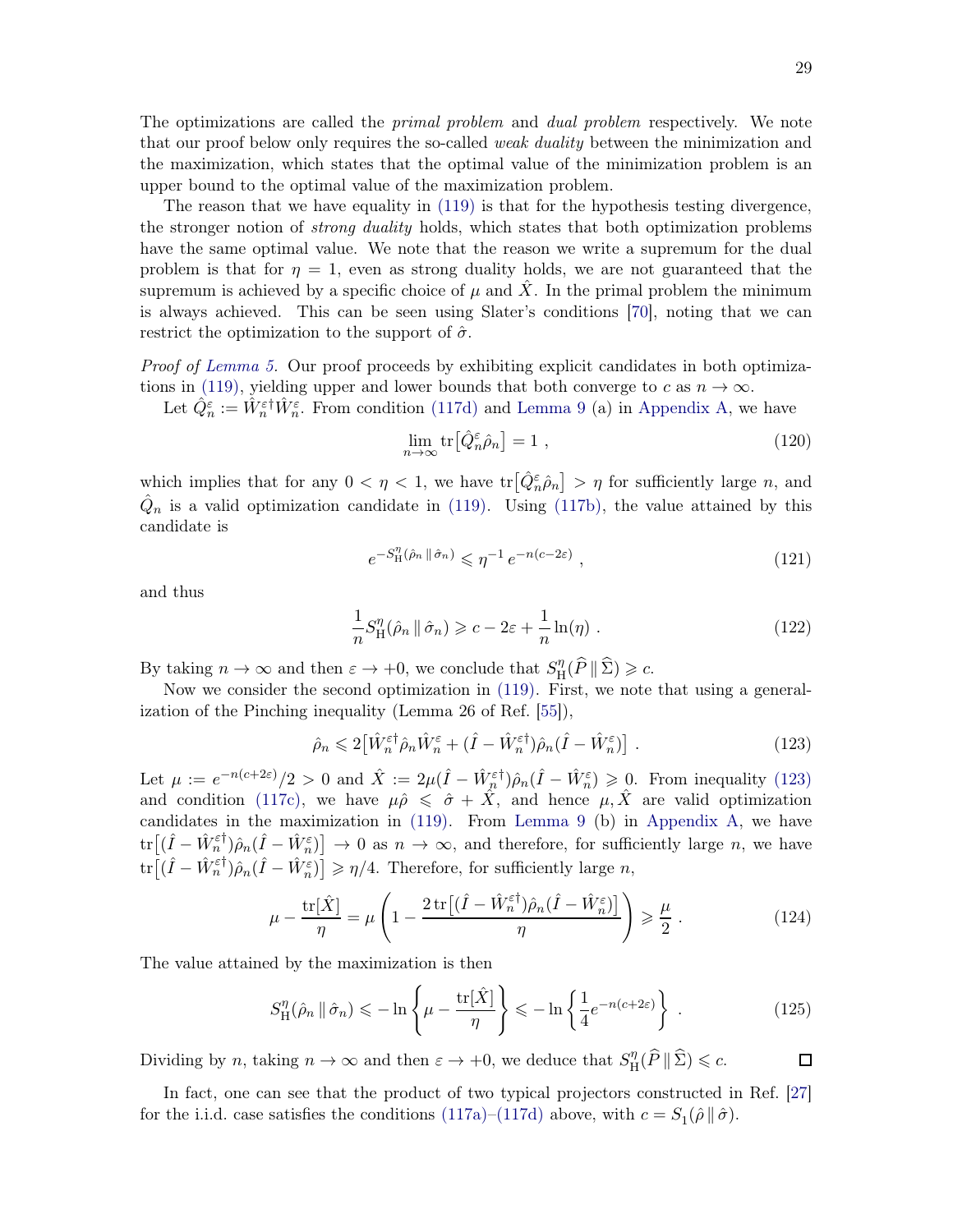#### <span id="page-29-0"></span>IV.2. Formulation of ergodic states and local Gibbs states

In a second step of our main result, we consider ergodic states and local Gibbs states. Here we show that for these states, it is possible to construct an operator that satisfies the conditions in [Lemma 5,](#page-27-4) in turn proving the collapse of the min and max divergences to the KL divergence.

The standard way to rigorously formulate ergodicity invokes infinite-dimensional  $C^*$ algebras [\[28](#page-58-4), [29](#page-58-16), [31](#page-58-5)]. Here, for the sake of broad readability, we introduce the relevant concepts directly in an equivalent — albeit perhaps less elegant — formulation that does not require the use of  $C^*$  algebras. For completeness, we provide the construction based on  $C^*$  algebras in [Appendix C.](#page-47-0)

We consider a spatially d-dimensional system on the lattice  $\mathbb{Z}^d$ . To each site  $i \in \mathbb{Z}^d$ , we assign a copy  $\mathcal{H}_i$  of a finite-dimensional Hilbert space, such that the Hilbert spaces for all sites are isomorphic. We denote the set of operators acting on  $\mathcal{H}_i$  by  $\mathcal{A}_i$ . For a bounded region  $\Lambda \subset \mathbb{Z}^d$ , we define  $\mathscr{H}_{\Lambda} := \bigotimes_{i \in \Lambda} \mathscr{H}_i$  and  $\mathcal{A}_{\Lambda} := \bigotimes_{i \in \Lambda} \mathcal{A}_i$ . We note that these are finite-dimensional spaces because  $\Lambda$  is bounded.

For a bounded region  $\Lambda \subset \mathbb{Z}^d$ , we consider a density operator  $\hat{\rho}_{\Lambda}$  whose support is  $\Lambda$ , i.e.,  $\rho_{\Lambda} \in \mathcal{S}(\mathscr{H}_{\Lambda})$ . We assume that we are given a collection  $\{\hat{\rho}_{\Lambda}\}\$ for all bounded subregions of the lattice, which furthermore obey the consistency condition, namely,

<span id="page-29-1"></span>
$$
\hat{\rho}_{\Lambda} = \text{tr}_{\Lambda' \setminus \Lambda} [\hat{\rho}_{\Lambda'}] \ . \tag{126}
$$

This condition is necessary to ensure that all  $\hat{\rho}_{\Lambda}$  are obtained from a common global state defined on the entire infinite lattice (see [Appendix C\)](#page-47-0).

Consider now a sequence of bounded regions of the lattice defined as follows. For any  $\ell \in \mathbb{N}$ , let  $[-\ell, \ell] := \{-\ell, -\ell + 1, \cdots, \ell-1, \ell\} \subset \mathbb{Z}$  and  $\Lambda_{\ell} := [-\ell, \ell]^d \subset \mathbb{Z}^d$ . We define the sequence of quantum states  $\hat{P} = \{\hat{\rho}_n\}$  by  $\hat{\rho}_n := \hat{\rho}_{\Lambda_\ell}$ , where we set  $n := (2\ell + 1)^d = |\Lambda_\ell|$ . While  $n = (2\ell + 1)^d$  with  $\ell = 1, 2, \cdots$  does not run over all of the elements of N, it does not affect our following argument; indeed, it is straightforward to complete the sequence with intermediate states for all  $n \in \mathbb{N}$  such that the limits that we derive are unaffected.

Before we can formulate ergodicity, we consider the shift superoperator. The shift superoperator  $T_i$  is defined such that for any local operator  $\hat{A}_j$  whose support is  $j \in \mathbb{Z}^d$ , it is mapped by  $T_i$  to the same operator at site  $j + i \in \mathbb{Z}^d$ , i.e.,  $T_i(\hat{A}_j) = \hat{A}_{j+i}$ , where we regard  $i \in \mathbb{Z}^d$  as a d-dimensional vector with the standard addition for such vectors.

**Definition 8** (Translation invariance). A sequence  $\hat{P}$  of the form above is translation in-variant, if it satisfies the consistency condition [\(126\)](#page-29-1), and for all  $n = (2\ell + 1)^d$ , all  $\hat{A} \in \mathcal{A}_{\Lambda}$ with  $\Lambda$  being bounded, and all  $i \in \mathbb{Z}^d$  satisfying  $T_i(\hat{A}) \in \mathcal{A}_{\Lambda_l}$ , we have

<span id="page-29-2"></span>
$$
\operatorname{tr}\left[\hat{\rho}_n T_i(\hat{A})\right] = \operatorname{tr}\left[\hat{\rho}_n \hat{A}\right] \,. \tag{127}
$$

We note that "translation invariant" is often referred to as "stationary" in the context of ergodic theory. In our setup, we interpret  $i \in \mathbb{Z}^d$  as a coordinate of the spatial potition instead of time, and therefore we prefer the denomination "translation invariant."

<span id="page-29-3"></span>Translation invariance is a central ingredient for the definition of ergodicity:

**Definition 9** (Ergodicity). A sequence  $\hat{P}$  is translation-invariant and ergodic, if it is translation invariant, and for all self-adjoint  $\hat{A} \in A_{\Lambda}$  for a bounded region  $\Lambda$  we have

$$
\lim_{m \to \infty} \text{tr}\left[\hat{\rho}_n \left(\frac{1}{(2m+1)^d} \sum_{i \in \Lambda_m} T_i(\hat{A})\right)^2\right] = \lim_{n \to \infty} \left(\text{tr}\left[\hat{\rho}_n \hat{A}\right]\right)^2, \tag{128}
$$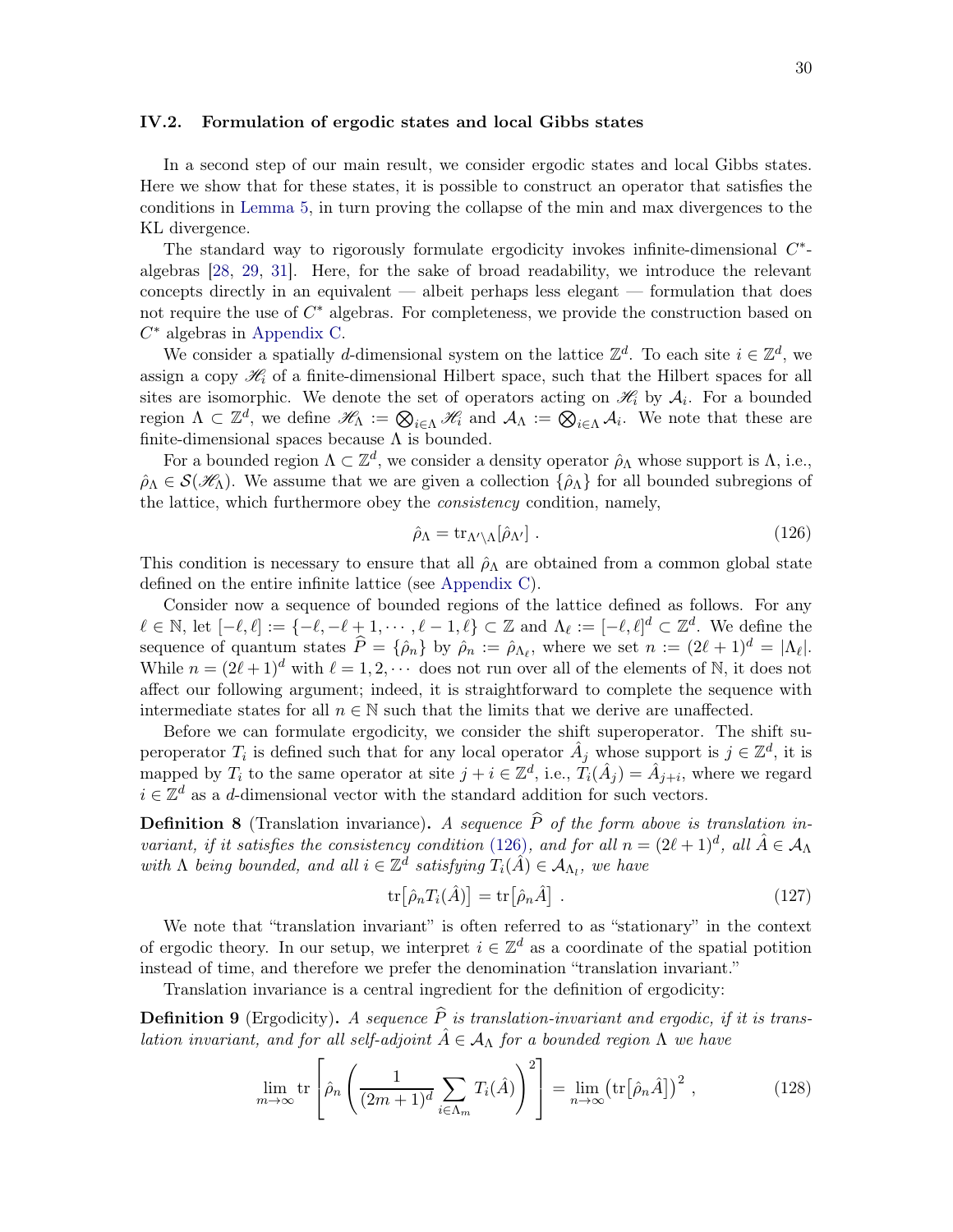where  $n = (2\ell + 1)^d$  on the left-hand side is taken such that  $T_i(\hat{A}) \in A_{\Lambda_{\ell}}$  for all  $i \in \Lambda_m$ .

The limit on the right-hand side of [\(128\)](#page-29-2) is not actually necessary, because the consis-tency condition [\(126\)](#page-29-1) implies that  $tr[\hat{\rho}_nA]$  does not depend on n for large  $n = (2\ell + 1)^d$ satisfying  $\Lambda \subset \Lambda_{\ell}$ . The equivalence of this definition and the standard definition is proved in [Appendix C.](#page-47-0)

This definition implies that the variance of the shift average (i.e., the spatial average) of any local observable vanishes in the thermodynamic limit. We emphasize that an ergodic state can be out of equilibrium, because ergodicity is defined with respect to the spatial shift instead of time evolution.

We now define the Hamiltonian of the system which determines the Gibbs state. Let  $\hat{h}_i$ be a local operator describing interaction, whose support is a bounded region around site  $i \in \mathbb{Z}^d$ . More precisely, we assume that the support of  $\hat{h}_i$  is in  $\{j : |j_k - i_k| \leq r, \forall k\} \subset \mathbb{Z}^d$ , where  $0 \leq r < \infty$  is an integer and  $i_k$ ,  $j_k$  describe the k-th components of  $i, j \in \mathbb{Z}^d$  $(k = 1, \dots, d)$ . We note that r represents the interaction length, where  $r = 0$  describes non-interacting cases.

Then, for a bounded region  $\Lambda \subset \mathbb{Z}^d$ , the truncated Hamiltonian is given by

$$
\hat{H}_{\Lambda} := \sum_{i \in \Lambda} \hat{h}_i \tag{129}
$$

A Hamiltonian of this form is referred to as a local Hamiltonian. The Hamiltonian is translation invariant, if it can be written in the form

$$
\hat{H}_{\Lambda} = \sum_{i \in \Lambda} T_i(\hat{h}_0) , \qquad (130)
$$

for some fixed operator  $h_0$ .

Let  $\beta > 0$  be the inverse temperature. The *truncated* Gibbs state on a bounded region  $\Lambda$  is given by the density operator

<span id="page-30-1"></span>
$$
\hat{\sigma}_{\Lambda}^{\Box} := \exp(\beta (F_{\Lambda} - \hat{H}_{\Lambda})), \tag{131}
$$

where  $F_{\Lambda} := -\beta^{-1} \ln \text{tr}[\exp(-\beta \hat{H}_{\Lambda})]$  is the truncated free energy. We note that  $\hat{\sigma}_{\Lambda}^{\Box}$  does not satisfy the consistency condition [\(126\),](#page-29-1) because of the effects on the edges of the region  $\Lambda$ where we have truncated the Hamiltonian.

We consider a sequence of the truncated Gibbs states: We define  $\widehat{\Sigma}^{\square} := {\{\widehat{\sigma}_n^{\square}\}}$  with  $\hat{\sigma}_n^{\square} := \hat{\sigma}_{\Lambda_m}^{\square}$ , where  $n := (2\ell + 1)^d$  and  $m := \ell - r$ . We note that, with this definition, the supports of  $\hat{\sigma}_n^{\square}$  and  $\hat{\rho}_n$  are the same. In the following we use the shorthands  $\hat{H}_n := \hat{H}_{\Lambda_m}$ and  $F_n := F_{\Lambda_m}$ .

#### <span id="page-30-0"></span>IV.3. Generalized Stein's lemma for ergodic states relative to local Gibbs states

We now consider a proof of a generalization of the quantum Stein's lemma for ergodic states relative to local Gibbs states. We begin by proving that the limiting KL divergence is well defined:

<span id="page-30-2"></span>**Lemma 6.** Suppose that  $\widehat{P}$  is translation invariant and  $\widehat{\Sigma}^{\square}$  is the truncated Gibbs state of a local and translation-invariant Hamiltonian in any dimensions. Then  $S_1(\widehat{P}||\widehat{\Sigma}^{\Box})$  exists.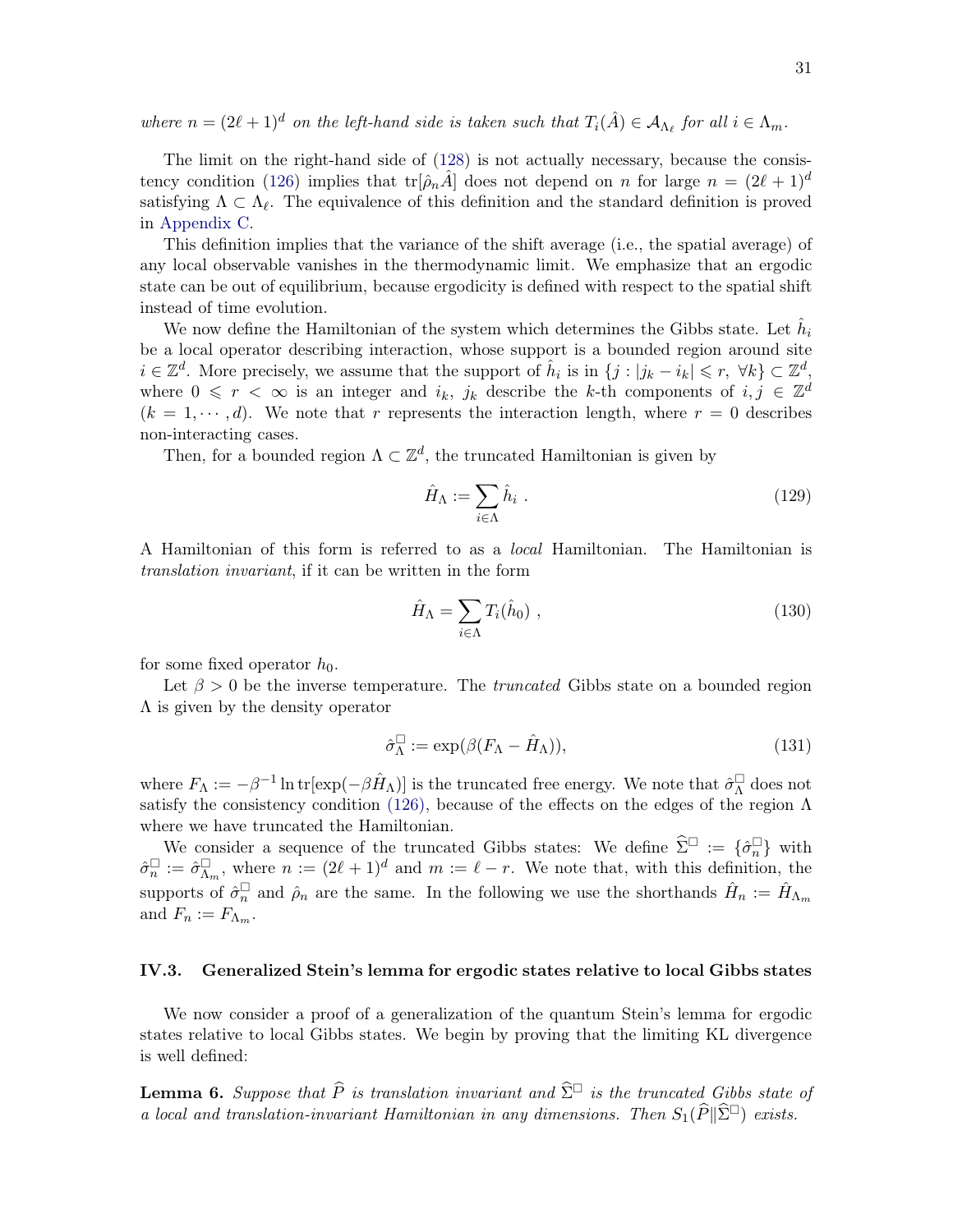Proof. This follows from the following well-known facts. From [Eq. \(131\),](#page-30-1)

$$
\frac{1}{|\Lambda|}S_1(\hat{\rho}_\Lambda \|\hat{\sigma}_\Lambda^\square) = -\frac{1}{|\Lambda|}S_1(\hat{\rho}_\Lambda) - \beta \frac{F_\Lambda}{|\Lambda|} + \beta \frac{\text{tr}\big[\hat{H}_\Lambda \hat{\rho}_\Lambda\big]}{|\Lambda|} \,. \tag{132}
$$

The first term on the right-hand side converges to  $S_1(P)$  because P is translation invariant (Proposition 6.2.38 of Ref. [\[29](#page-58-16)]). It is also known that the second term converges to the free energy density (Theorem 6.2.40 of Ref. [\[29](#page-58-16)]). The third term also converges, because  $\hat{H}_{\Lambda}$  is local and translation invariant, and  $\hat{P}$  is translation invariant. □

One important ingredient in the proof of our generalization of the quantum Stein's lemma is the following typical projector for ergodic states (Theorem 2.1 of Ref. [\[20](#page-57-9)]; see also Theorem 5.1 of Ref. [\[21](#page-57-17)] and Theorem 1.4 of Ref. [\[22\]](#page-57-10)).

<span id="page-31-6"></span>**Proposition 8** (Quantum Shannon-McMillan Theorem). Suppose that  $\widehat{P}$  is ergodic. Then  ${\it for~any~} \varepsilon > 0 ~ there~ exists~ a~ sequence~ of~ projectors~ ${\hat \Pi}^\varepsilon_{{\hat P},n}~(called~ typical~projectors)~that~satisfy,$$ for sufficiently large n,

$$
e^{-n(s+\varepsilon)}\hat{\Pi}^{\varepsilon}_{\hat{P},n} \leq \hat{\Pi}^{\varepsilon}_{\hat{P},n} \,\hat{\rho}_n \,\hat{\Pi}^{\varepsilon}_{\hat{P},n} \leqslant e^{-n(s-\varepsilon)}\hat{\Pi}^{\varepsilon}_{\hat{P},n} \tag{133}
$$

$$
e^{n(s-\varepsilon)} \leqslant \text{tr}\left[\hat{\Pi}^{\varepsilon}_{\hat{P},n}\right] \leqslant e^{n(s+\varepsilon)} \tag{134}
$$

<span id="page-31-5"></span><span id="page-31-4"></span><span id="page-31-2"></span>
$$
\lim_{n \to \infty} \text{tr} \left[ \hat{\Pi}^{\varepsilon}_{\hat{P},n} \hat{\rho}_n \right] = 1 \tag{135}
$$

where  $s := S_1(P)$ .

<span id="page-31-0"></span>We now consider our main theorem for ergodic states and for the truncated Gibbs state.

Theorem 3 (Collapse of the spectral rates for the truncated Gibbs state). Consider a lattice  $\mathbb{Z}^d$  of spatial dimension d and suppose that  $\widehat{P}$  is translation invariant and ergodic, as in [Section IV.2.](#page-29-0) Let  $\widehat{\Sigma}^{\square}$  be the sequence of truncated Gibbs states of a local and translation invariant Hamiltonian on the lattice. Then, for any  $0 < \eta < 1$ ,

<span id="page-31-1"></span>
$$
S_{\rm H}^{\eta}(\widehat{P} \parallel \widehat{\Sigma}^{\square}) = S_1(\widehat{P} \parallel \widehat{\Sigma}^{\square}) \tag{136}
$$

and as a consequence,

$$
\underline{S}(\widehat{P} \|\widehat{\Sigma}^{\square}) = \overline{S}(\widehat{P} \|\widehat{\Sigma}^{\square}) = S_1(\widehat{P} \|\widehat{\Sigma}^{\square}) . \tag{137}
$$

Proof. From the proof of [Lemma 6,](#page-30-2) the following limit exists,

<span id="page-31-3"></span>
$$
m := \lim_{n \to \infty} \frac{1}{n} \left( -\operatorname{tr}[\hat{\rho}_n \ln \hat{\sigma}_n^{\Box}] \right) \tag{138}
$$

Let  $s := S_1(\widehat{P})$ . We define relative typical projectors (as inspired by Refs. [\[25](#page-58-3), [27](#page-58-1)]) as

$$
\hat{\Pi}_{\hat{P}|\hat{\Sigma}^{\Box},n}^{\varepsilon} := \text{Proj}\left\{-\frac{1}{n}\ln \hat{\sigma}_n^{\Box} \in [m-\varepsilon, m+\varepsilon]\right\} \tag{139}
$$

which satisfy by definition

$$
e^{-n(m+\varepsilon)}\,\hat{\Pi}^{\varepsilon}_{\hat{P}|\hat{\Sigma}^{\square},n} \leqslant \hat{\Pi}^{\varepsilon}_{\hat{P}|\hat{\Sigma}^{\square},n} \,\hat{\sigma}_n^{\square}\,\hat{\Pi}^{\varepsilon}_{\hat{P}|\hat{\Sigma}^{\square},n} \leqslant e^{-n(m-\varepsilon)}\,\hat{\Pi}^{\varepsilon}_{\hat{P}|\hat{\Sigma}^{\square},n} \,.
$$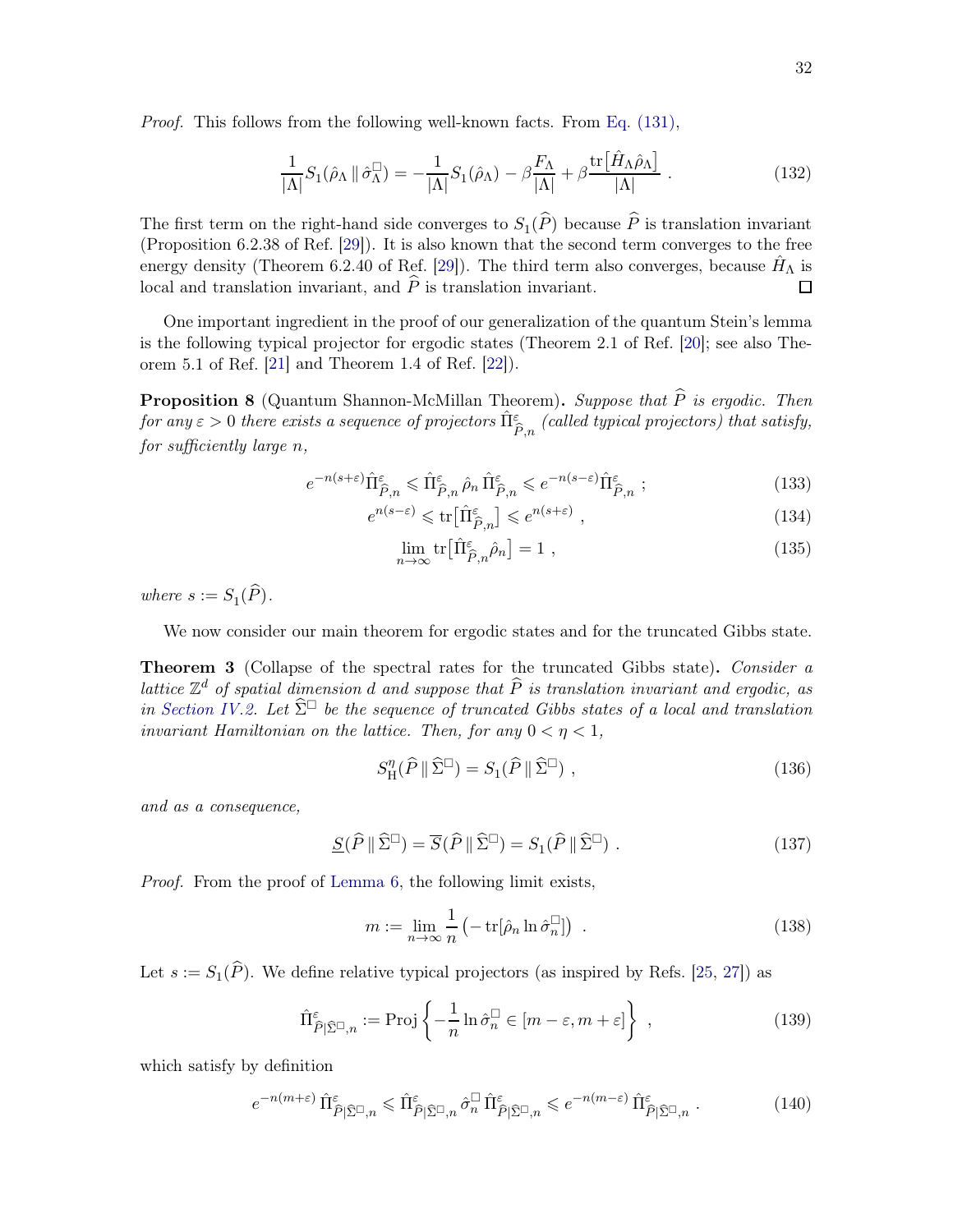We then define

$$
\hat{W}_n^{\varepsilon} := \hat{\Pi}_{\hat{P},n}^{\varepsilon} \hat{\Pi}_{\hat{P}|\hat{\Sigma}^{\square},n}^{\varepsilon} .
$$
\n(141)

The remainder of the proof is devoted to showing that the operator  $\hat{W}_n^{\varepsilon}$  satisfies the four conditions [\(117a\)](#page-27-8)[–\(117d\)](#page-27-5) in [Lemma 5](#page-27-4) with

$$
c := -s + m = S_1(\widehat{P} \parallel \widehat{\Sigma}^{\square}) \tag{142}
$$

These conditions then immediately imply [Eq. \(136\),](#page-31-1) as discussed in [Section IV.1.](#page-27-0)

The condition [\(117a\)](#page-27-8) is clear by definition. Condition [\(117b\)](#page-27-6) is obtained from inequalities  $(134)$  and  $(140)$  as

$$
\operatorname{tr}\left[\hat{\Pi}_{\hat{P},n}^{\varepsilon}\hat{\Pi}_{\hat{P}|\hat{\Sigma}^{\square},n}^{\varepsilon}\hat{\sigma}_{n}^{\square}\hat{\Pi}_{\hat{P}|\hat{\Sigma}^{\square},n}^{\varepsilon}\hat{\Pi}_{\hat{P},n}^{\varepsilon}\right] \leqslant e^{-n(m-\varepsilon)}\operatorname{tr}\left[\hat{\Pi}_{\hat{P},n}^{\varepsilon}\hat{\Pi}_{\hat{P}|\hat{\Sigma}^{\square},n}^{\varepsilon}\hat{\Pi}_{\hat{P},n}^{\varepsilon}\right]
$$

$$
\leqslant e^{-n(m-\varepsilon)}\operatorname{tr}\left[\hat{\Pi}_{\hat{P},n}^{\varepsilon}\right]
$$

$$
\leqslant e^{-n(m-s-2\varepsilon)}.
$$
(143)

The third condition [\(117c\)](#page-27-7) is obtained from inequalities [\(133\)](#page-31-4) and [\(140\)](#page-31-3) as

$$
\hat{\Pi}^{\varepsilon}_{\hat{P}|\hat{\Sigma}^{\square},n} \hat{\Pi}^{\varepsilon}_{\hat{P},n} \hat{\rho}_n \hat{\Pi}^{\varepsilon}_{\hat{P}|\hat{\Sigma}^{\square},n} \leq e^{-n(s-\varepsilon)} \hat{\Pi}^{\varepsilon}_{\hat{P}|\hat{\Sigma}^{\square},n} \hat{\Pi}^{\varepsilon}_{\hat{P}|\hat{\Sigma}^{\square},n}
$$
\n
$$
\leq e^{-n(s-\varepsilon)} \hat{\Pi}^{\varepsilon}_{\hat{P}|\hat{\Sigma}^{\square},n}
$$
\n
$$
\leq e^{-n(s-\varepsilon)} e^{+n(m+\varepsilon)} \hat{\Pi}^{\varepsilon}_{\hat{P}|\hat{\Sigma}^{\square},n} \hat{\sigma}_n^{\square} \hat{\Pi}^{\varepsilon}_{\hat{P}|\hat{\Sigma}^{\square},n}
$$
\n
$$
\leq e^{+n(m-s+2\varepsilon)} \hat{\sigma}_n^{\square} .
$$
\n(144)

The final condition [\(117d\)](#page-27-5) follows from [Lemma 8](#page-38-1) in [Appendix A,](#page-37-1) [Eq. \(135\)](#page-31-5) in [Proposition 8,](#page-31-6) and from

$$
\lim_{n \to \infty} \text{tr} \left[ \hat{\Pi}^{\varepsilon}_{\hat{P} | \hat{\Sigma}^{\Box}, n} \hat{\rho}_n \right] = 1 \tag{145}
$$

To show [Eq. \(145\),](#page-32-0) we use the assumption of ergodicity of  $\hat{P}$ . Since the Hamiltonian is local and translation invariant, we have

<span id="page-32-1"></span><span id="page-32-0"></span>
$$
\hat{H}_n = \sum_{i \in \Lambda_\ell} T_i(\hat{h}_0) \tag{146}
$$

where  $T_i$  is the shift operator. Then, denoting by  $\text{Proj}\{\cdots\}$  the projection operator onto a subspace satisfying the corresponding condition, we have

$$
\hat{\Pi}_{\hat{P}|\hat{\Sigma}^{\Box},n}^{\varepsilon} = \text{Proj}\left\{\frac{1}{n}\sum_{i\in\Lambda_{\ell}}T_{i}(\hat{h}_{0}) - \frac{F_{n}}{n}\in[h-f-\varepsilon,h-f+\varepsilon]\right\},\qquad(147)
$$

where  $h := \lim_{n \to \infty} \frac{1}{n}$  $\frac{1}{n}$  tr $\left[\hat{\rho}_n\hat{H}_n\right]$  and  $f := \lim_{n\to\infty} \frac{F_n}{n}$ . For sufficiently large n, we have  $\left|\frac{F_n}{n} - f\right| < \frac{\varepsilon}{2}$  $\frac{\varepsilon}{2}$ , and therefore,

$$
\hat{\Pi}_{\hat{P}|\hat{\Sigma}^{\Box},n}^{\varepsilon} \ge \operatorname{Proj}\left\{\frac{1}{n}\sum_{i\in\Lambda_{\ell}}T_{i}(\hat{h}_{0})\in[h-\varepsilon/2,h+\varepsilon/2]\right\}.
$$
\n(148)

By definition of ergodicity, observables of the form [\(146\)](#page-32-1) converge in probability; we have proven [Eq. \(145\).](#page-32-0)口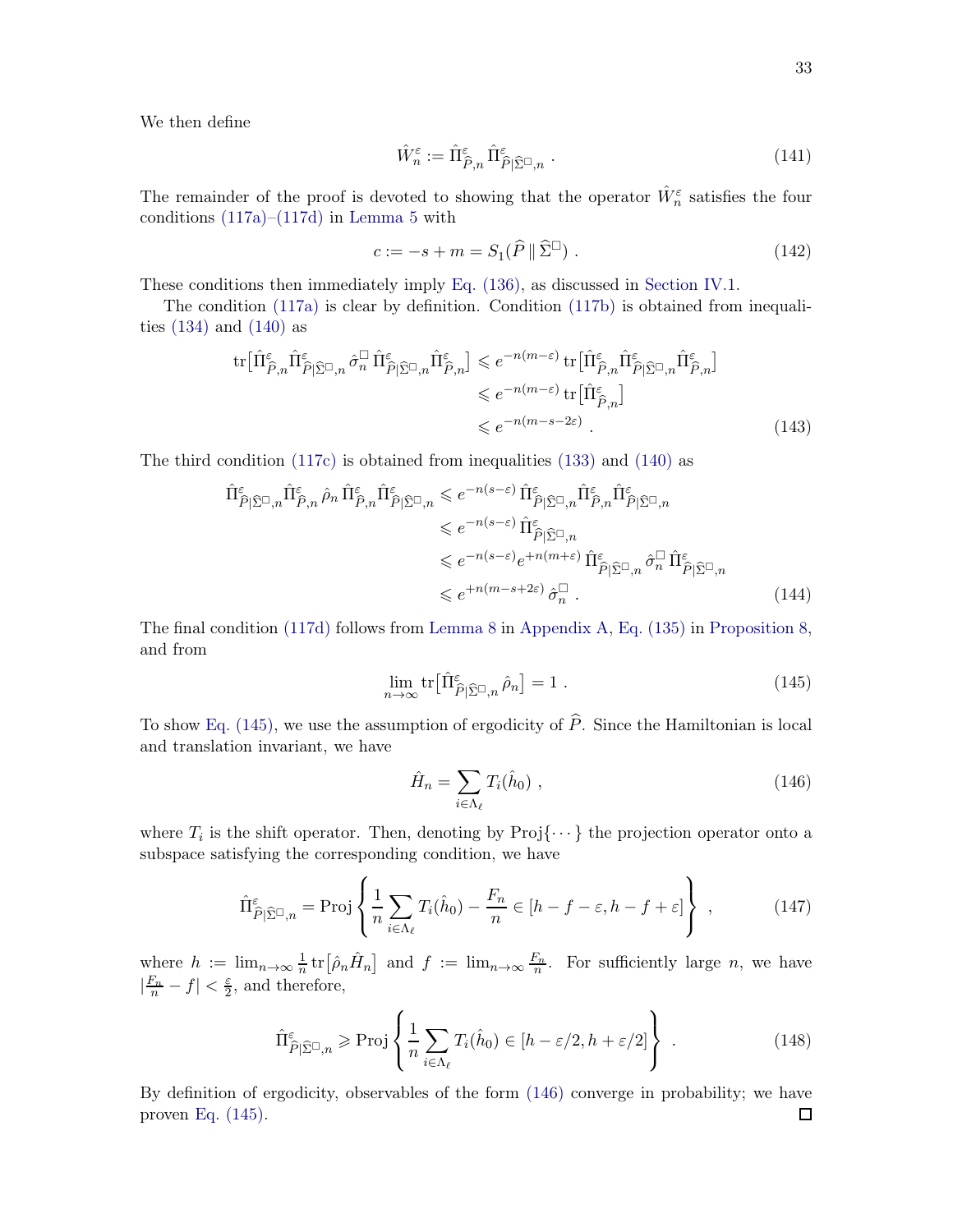The above proof reduces to the main theorem of Ref. [\[25](#page-58-3)] in the special case where  $\widehat{\Sigma}^{\square}$  is i.i.d., i.e., if the system has a strictly local Hamiltonian with no interaction terms  $(r = 0)$ .

Finally, we can ask whether the same theorem holds also for the sequence  $\Sigma$  of reduced states of the full Gibbs state on the infinite lattice. We show that this is indeed the case. Because this theorem requires a rigorous formulation in terms of  $C^*$ -algebras, we defer the precise claim and proof to [Theorem 4](#page-51-0) in [Appendix C](#page-47-0) .

#### <span id="page-33-0"></span>IV.4. Remarks on ergodicity, mixtures, and the KL divergence

#### <span id="page-33-1"></span>IV.4.1. The mixing property

A local Gibbs state with a mixing (or clustering) property is ergodic. However, we emphasize that the converse is false; ergodicity does not necessarily imply that the state can be written as a Gibbs state of a local Hamiltonian.

**Definition 10** (Mixing). Let  $T_{(k)} := T_{(0,\cdots,0,1,0,\cdots,0)}$  be the shift operator corresponding to the one-step shift to the k-th direction  $(k = 1, 2, \dots, d)$ . A sequence  $\widehat{P}$  has the mixing (or clustering) property, if it satisfies the consistency condition [\(126\)](#page-29-1), and if for all  $\hat{A}, \hat{B} \in A_{\Lambda}$ with  $\Lambda$  being bounded and if for all k, we have

<span id="page-33-4"></span>
$$
\lim_{m \to \infty} \text{tr} \left[ \hat{\rho}_n T_{(k)}^m(\hat{A}) \,\hat{B} \right] = \lim_{n \to \infty} \text{tr} \left[ \hat{\rho}_n \hat{A} \right] \text{tr} \left[ \hat{\rho}_n \hat{B} \right] \;, \tag{149}
$$

where  $n = (2\ell + 1)$  on the left-hand side is taken such that the supports of  $T_{(k)}^m(\hat{A})$  and  $\hat{B}$ are included in  $\Lambda_{\ell}$ .

The equivalence of this definition and the standard definition is proven in [Appendix C.](#page-47-0) It is well-known that mixing implies ergodicity (cf. Ref. [\[31](#page-58-5)]):

#### **Proposition 9.** Any translation-invariant and mixing state is ergodic.

For local operators and the Gibbs state of a local and translation-invariant Hamiltonian, a stronger property called the exponential clustering property has been proven for any  $\beta > 0$ in one dimension [\[71](#page-60-3)] and in higher dimensions for sufficiently high temperature (see, for example, Ref. [\[72\]](#page-60-4) and references therein). Therefore, the quantum Stein's lemma is proved for two local Gibbs states  $\widehat{P}$  and  $\widehat{\Sigma}$  at least for sufficiently high temperature.

#### <span id="page-33-2"></span>IV.4.2. Mixtures of ergodic states

Consider now the situation in which the state is a mixture of different ergodic states. In this setting, ergodicity is broken, and the existence of a thermodynamic potential is no longer guaranteed.

<span id="page-33-3"></span>Let  $\widehat{P}^{(k)} := \{ \widehat{\rho}_n^{(k)} \}$  be ergodic states  $(k = 1, 2, \dots, K < \infty)$ , and consider their mixture  $\widehat{P} := \{\hat{\rho}_n\}$  with  $\hat{\rho}_n := \sum_k r_k \hat{\rho}_n^{(k)}$ , where  $r_k > 0$  and  $\sum_k r_k = 1$ . We continue to suppose that  $\Sigma$  is given by the Gibbs state of a local and translation-invariant Hamiltonian. In this setting, we can show that the min and max divergences are given by the minimal and maximal value of the KL divergence of the states in the mixture, respectively: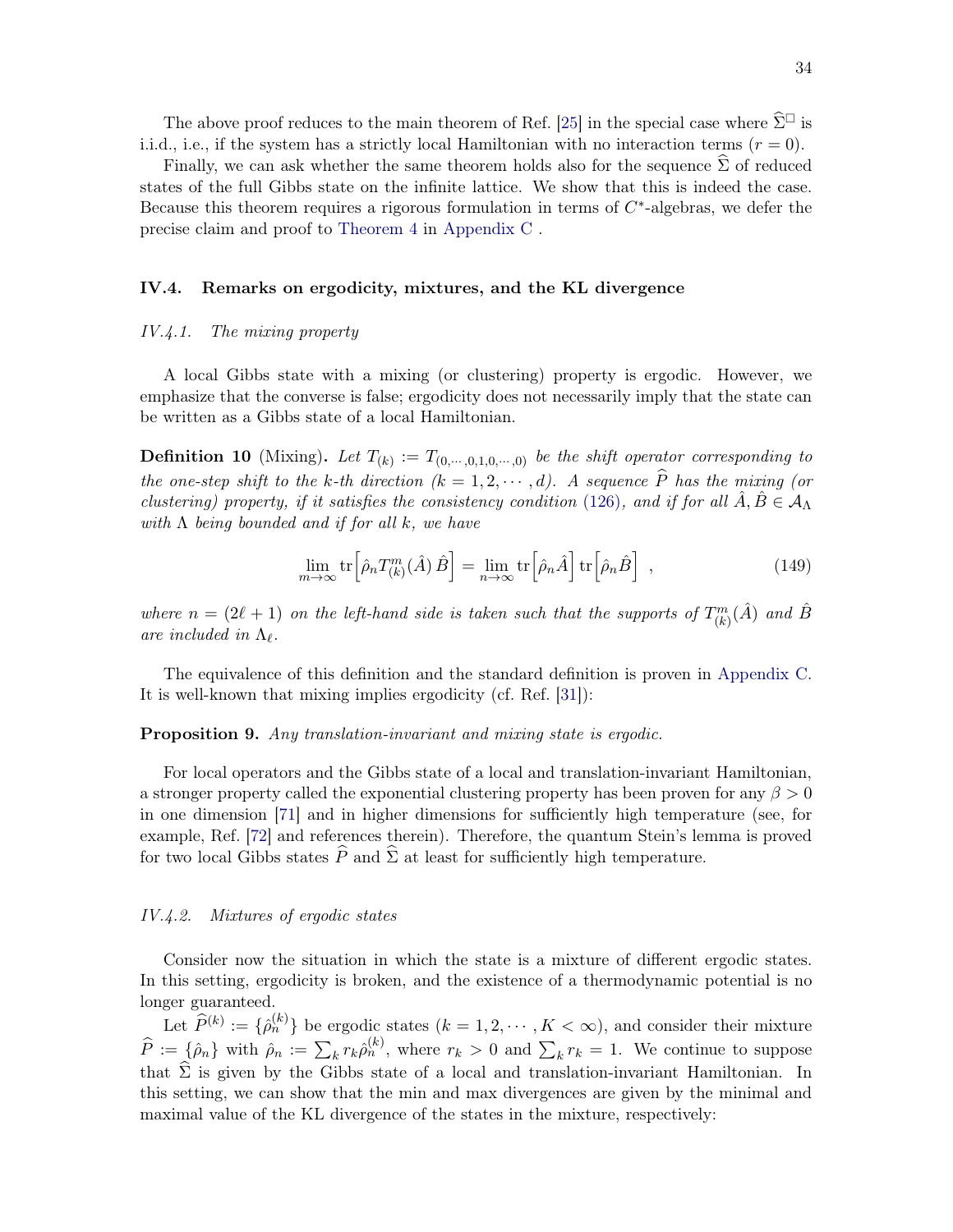Lemma 7. The spectral divergence rates are split as

$$
\underline{S}(\widehat{P} \|\widehat{\Sigma}) = \min_{k} \{ S_1(\widehat{P}^{(k)} \|\widehat{\Sigma}) \} ; \qquad \overline{S}(\widehat{P} \|\widehat{\Sigma}) = \max_{k} \{ S_1(\widehat{P}^{(k)} \|\widehat{\Sigma}) \} , \qquad (150)
$$

while the KL divergence rate is given by

<span id="page-34-2"></span><span id="page-34-1"></span>
$$
S_1(\widehat{P} \parallel \widehat{\Sigma}) = \sum_k r_k S_1(\widehat{P}^{(k)} \parallel \widehat{\Sigma}) . \tag{151}
$$

Proof. [Equation \(150\)](#page-34-1) immediately follows from [Proposition 11](#page-38-2) in [Appendix A.](#page-37-1) To prove [\(151\),](#page-34-2) we note that  $-\text{tr}\left[\hat{\rho}_n^{(k)}\ln\hat{\sigma}_n\right]$  is additive with respect to k, and thus we only need to show  $S_1(\widehat{P}) = \sum_k r_k S_1(\widehat{P}^{(k)})$ . This in turn follows from the fact that the von Neumann entropy satisfies the following inequalities,  $\sum_k r_k S_1(\hat{\rho}_n^{(k)}) \leqslant S_1(\hat{\rho}_n) \leqslant \sum_k r_k S_1(\hat{\rho}_n^{(k)}) + S_1({r_k}).$ 

#### <span id="page-34-0"></span>IV.4.3. The role of the KL divergence for the thermodynamic potential

Usually, we have that if the min and max divergences coincide, then the limiting values coincide with the limiting value of the KL divergence. This is because in usual cases, the asymptotic divergences obey

<span id="page-34-3"></span>
$$
\underline{S}(\widehat{P} \|\widehat{\Sigma}) \leqslant S_1(\widehat{P} \|\widehat{\Sigma}) \leqslant \overline{S}(\widehat{P} \|\widehat{\Sigma}) . \tag{152}
$$

Indeed, this inequality follows in usual cases from the fact that  $S_0(\hat{\rho} \|\hat{\sigma}) \leq S_1(\hat{\rho} \|\hat{\sigma}) \leq$  $S_{\infty}(\hat{\rho} \|\hat{\sigma})$  combined with a continuity argument of the KL divergence in  $\hat{\rho}$  which ensures the inequality persists after smoothing with  $\varepsilon > 0$ . Indeed, for  $D(\hat{\rho}', \hat{\rho}) \leq \varepsilon$ , we have  $|S_1(\hat{\rho} \parallel \hat{\sigma}) - S_1(\hat{\rho}' \parallel \hat{\sigma})| \leq |S_1(\hat{\rho}) - S_1(\hat{\rho}')| + 2\varepsilon \|\ln \hat{\sigma}\|_{\infty}$ , where the first term can be bounded using the Fannes-Audenaert inequality [\[73,](#page-60-5) [74\]](#page-60-6) and where the second term behaves as  $O(\varepsilon n)$ as long as  $\|\ln \hat{\sigma}\|_{\infty}$  is at most linear in n. In this case,  $\frac{1}{n} S_0^{\varepsilon}(\hat{\rho}_n \|\hat{\sigma}_n) \leq \frac{1}{n} S_1(\hat{\rho}_n \|\hat{\sigma}_n) + O(\varepsilon)$ and  $\frac{1}{n}S_1(\hat{\rho}_n \mid \hat{\sigma}_n) - O(\varepsilon) \leq \frac{1}{n}$  $\frac{1}{n}S_{\infty}^{\varepsilon}(\hat{\rho}_n \|\hat{\sigma}_n)$ , which ensures that [\(152\)](#page-34-3) holds. Notably, while this is the case in most usual settings such as the one considered in the present paper, this continuity argument does not hold in general for arbitrary sequences of states and operators.

As a simple toy example, consider a two-level system with states  $|0\rangle, |1\rangle$ , fix an inverse temperature  $\beta > 0$ , and let  $\{\varepsilon_n\}$  be a sequence of small positive nonzero reals with  $\lim_{n\to\infty} \varepsilon_n = 0$ . We consider the sequence of states  $\hat{P}$  with  $\hat{\rho}_n = \varepsilon_n|1\rangle\langle1| + (1 - \varepsilon_n)|0\rangle\langle0|$ and a sequence of Hamiltonians  $\hat{\mathcal{H}}$  with  $\hat{H}_n = (n/\varepsilon_n)|1\rangle\langle 1|$ . (The sequence is defined on a single copy of the Hilbert space; it is straightforward to embed these operators in  $\mathscr{H}^{\otimes n}$ , though perhaps not in a local and translation-invariant way.) The corresponding sequence  $\hat{\Sigma}$  of Gibbs weights is  $\hat{\sigma}_n = e^{-\beta \hat{H}_n} = e^{-(\beta n/\varepsilon_n)}|1\rangle\langle 1| + (\hat{I} - |1\rangle\langle 1|)$ . We can calculate

$$
S_1(\widehat{P} \|\widehat{\Sigma}) = \lim_{n \to \infty} \frac{1}{n} S_1(\widehat{\rho}_n \|\widehat{\sigma}_n) = \lim_{n \to \infty} \left\{ -\frac{1}{n} S_1(\widehat{\rho}_n) + \frac{\beta}{\varepsilon_n} \operatorname{tr}[\widehat{\rho} \, | \, 1 \rangle \langle 1| \right\} = \beta \; . \tag{153}
$$

For the min divergence and for any  $\varepsilon > 0$  we have

$$
\frac{1}{n}S_0^{\varepsilon}(\hat{\rho}_n \parallel \hat{\sigma}_n) \ge \frac{1}{n}S_0(\hat{\rho}_n \parallel \hat{\sigma}_n) = -\frac{1}{n}\ln\left(1 + e^{-\beta n/\varepsilon_n}\right) \ge \frac{1}{n}\ln(2) \xrightarrow{n \to \infty} 0 ,\qquad (154)
$$

and hence  $\underline{S}(\widehat{P} \|\widehat{\Sigma}) \geq 0$ . On the other hand, for any  $\varepsilon > 0$  we have that  $\varepsilon_n \leqslant \varepsilon$  for n large enough; then for *n* large enough,  $D(|0\rangle\langle 0|, \hat{\rho}_n) \leq \varepsilon$  and

$$
\frac{1}{n} S_{\infty}^{\varepsilon}(\hat{\rho}_n \parallel \hat{\sigma}_n) \leq \frac{1}{n} \ln \left\| \hat{\sigma}_n^{-1/2} \right\| 0 \rangle \langle 0 \vert \hat{\sigma}_n^{-1/2} \right\|_{\infty} = 0 , \qquad (155)
$$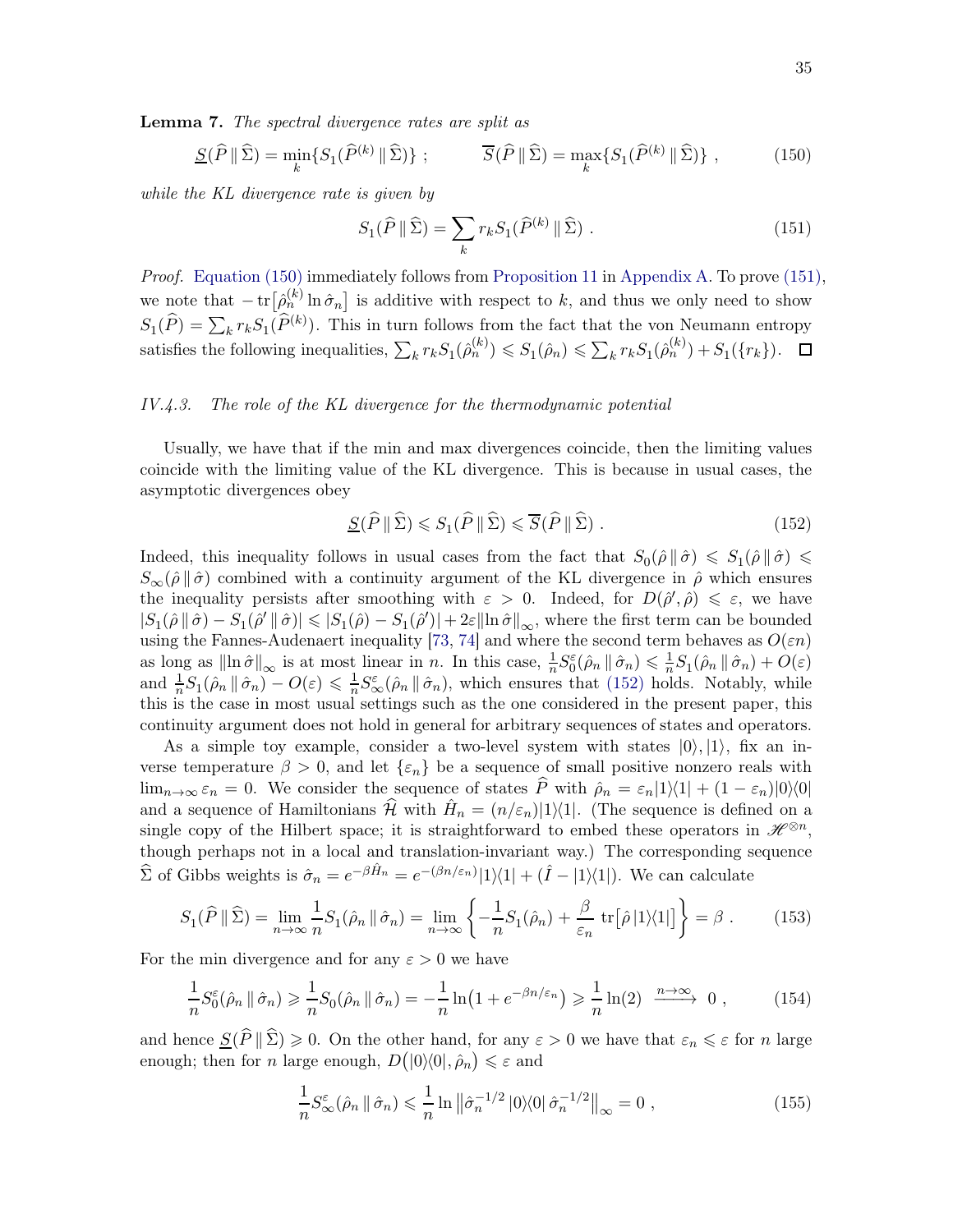and hence  $\overline{S}(\widehat{P} \parallel \widehat{\Sigma}) \leq 0$ . Finally, recalling [\(30\),](#page-8-3) we find

$$
\underline{S}(\widehat{P} \|\widehat{\Sigma}) = \overline{S}(\widehat{P} \|\widehat{\Sigma}) = 0.
$$
 (156)

Crucially, the operator  $\hat{\sigma}_n$  has an eigenvalue that is at least exponentially small in n, and  $\left\| \ln \hat{\sigma} \right\|_{\infty}$  is superlinear in n. This invalidates the usual continuity argument described above. Having  $\|\ln \hat{\sigma}\|_{\infty}$  with such a behavior amounts to having a Hamiltonian (such as  $\hat{H}_n$  in our example) with an energy level that scales superlinearly in  $n$ . Physically, this means that the system does not have a sound thermodynamic limit; in practice, for instance in the case of all-to-all coupling, one prefers to normalize the full Hamiltonian to ensure a good behavior in the thermodynamic limit. Nevertheless, our toy example shows that in full generality, the min- and max-divergences can collapse to a single value and define a thermodynamic potential which does not coincide with the KL divergence in the thermodynamic limit.

We emphasize that this issue does not appear in usual settings such as the one considered in the present paper, where the energy is extensive. Also, this issue cannot appear with the spectral entropy rates (i.e., if  $\hat{\sigma} = I$ ), because of the argument above, or alternatively, thanks to Lemma 3 of Ref. [\[41\]](#page-58-17). In those cases, the Kullback-Leibler divergence (or the von Neumann entropy rate) is the relevant thermodynamic potential that emerges from the reversibility of the resource theory.

## <span id="page-35-0"></span>V. DISCUSSION

Our two main theorems on one hand advance our understanding of the possible interconversion of states with thermal operations and a limited source of coherence, and on the other hand establish a generalized quantum Stein's lemma for lattice systems with local and translation-invariant Hamiltonians. Together, these theorems prove our main result, namely, that a thermodynamic potential emerges in the resource theory of thermal operations for all ergodic states in lattices with a translation-invariant local Hamiltonian.

Thermal operations involving nonsemiclassical states. While the possible state transformations under thermal operations are well understood for semiclassical states thanks to the notion of thermomajorization [\[9](#page-57-15)], the picture becomes significantly more involved if we consider states that present coherences between energy eigenspaces [\[11,](#page-57-18) [45\]](#page-59-0). The minand max-divergence no longer represent the distillable work and the work cost of formation of a state, because in general one requires a suitable reference frame to accurately carry out those transformations [\[11](#page-57-18), [58](#page-59-21), [68,](#page-60-0) [75](#page-60-7)]. Our [Theorem 2](#page-13-2) shows, however, that if the two divergences coincide approximately, then the coherences that are present in the state are necessarily small in a suitable sense, such that these transformations become approximately possible after all with only a small reference frame. In the thermodynamic limit, the size of the reference frame becomes negligible.

Our theorem provides a conceptually clear characterization of which states can be reversibly converted to the thermal state, and hence, for which class of states the thermodynamic potential emerges. Namely, approximately reversible conversion to the thermal state is possible if and only if the min and max divergences coincide approximately (although the error terms have to be adjusted in each direction of the proof).

We resort to a crude metric for the amount of coherence that was used in a process: We allow the use of an ancilla whose Hamiltonian is suitably bounded. Recently, more refined methods of accounting for coherence have been introduced, such as via coherent work [\[76](#page-60-8)]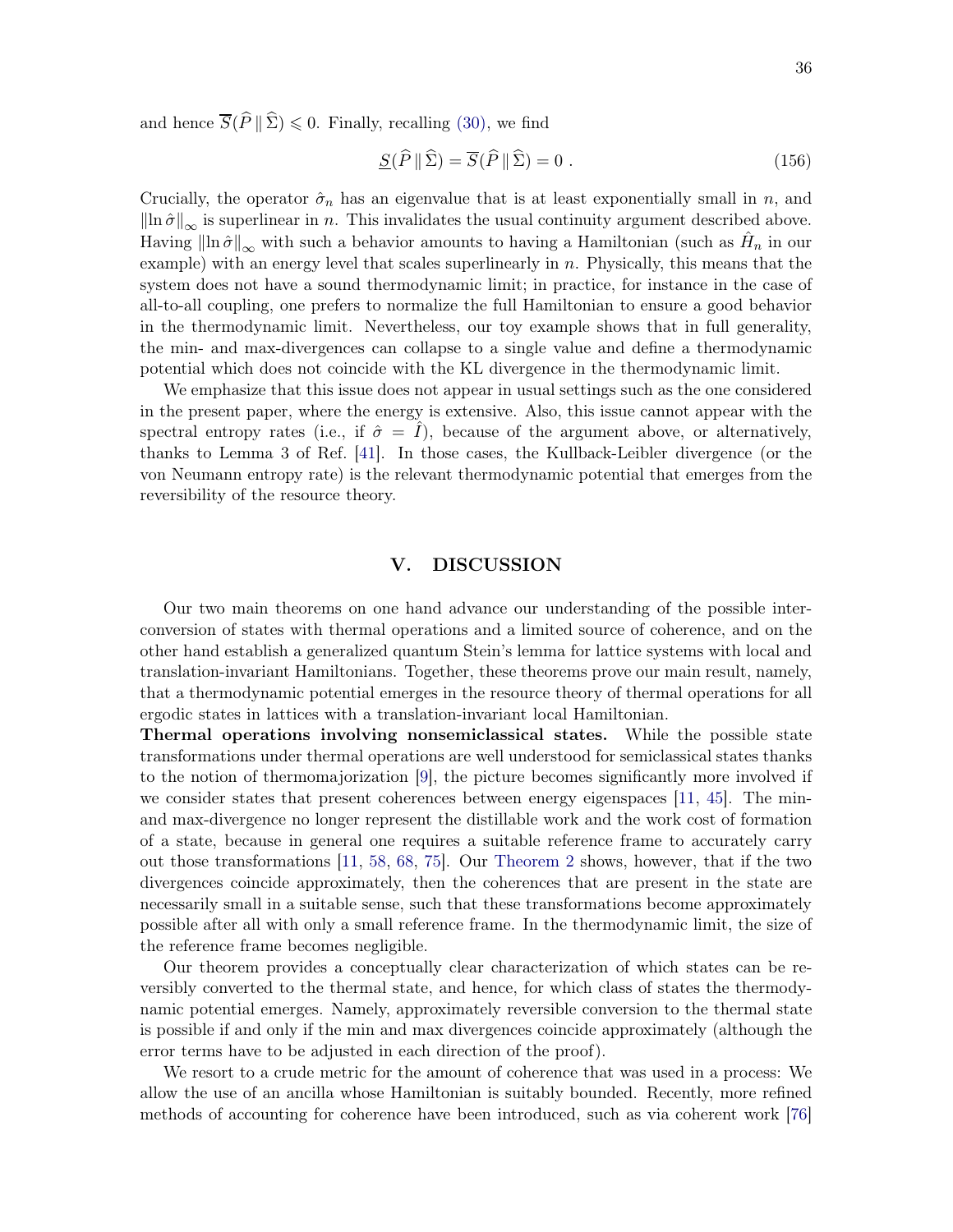or with a more traditional resource-theoretic approach [\[60](#page-59-13)]. Using an improved measure of coherence would allow to clarify the amount of coherence used in the processes of [Theorem 2.](#page-13-2)

One could ask for a characterization of which classes of states can be reversibly converted into one another, without being necessarily reversibly convertible to the thermal state. Consider for instance two states with the same spectrum that is not uniform, both living within a fixed energy subspace: They can be related by an energy-conserving unitary, but they cannot be reversibly converted to the thermal state. In this paper, we have adopted the convention that a thermodynamic potential should be well defined for the thermal state itself. Curiously however, it is also possible to define some kind of "alternative thermodynamic potentials" for such classes of states which cannot include the thermal state. It is not clear to us what the physical relevance of such classes of states would be.

We also note that ergodic states have off-diagonal elements that vanish exponentially, similarly to the behavior encountered in states obeying the eigenstate thermalization hypothesis [\(Lemma 4](#page-22-1) combined with [Theorem 3\)](#page-31-0). It is then natural to ask whether there are properties of states that obey the eigenstate thermalization hypothesis (such as errorcorrecting properties [\[77](#page-60-9)]) that can be carried over to ergodic states.

Asymptotic Equipartition, the Shannon-McMillan theorem, and Stein's lemma. The classical Shannon-McMillan theorem along with its quantum counterparts provide a collection of AEP statements that play an important role in information theory, statistics, and statistical physics, where ergodic processes are naturally encountered. Because of the stark formal differences between the quantum and the classical definitions of Markovianity, the quantum versions of these AEP theorems do not follow directly from their classical counterparts. Building on earlier proofs of the quantum Shannon-McMillan theorem [\[20](#page-57-9)[–22](#page-57-10)] and a relative AEP theorem with respect to product states [\[25\]](#page-58-3), we finally provide the full quantum version of the classical relative AEP theorem mentioned above, which applies to ergodic states relative to Gibbs states of a local Hamiltonian.

A main component of the proof of our main result is a generalized version of Stein's lemma which is tightly related to the proof techniques of Ref. [\[27\]](#page-58-1). Namely, it suffices to find an operator obeying a set of simple conditions to conclude that the min and max divergences collapse, which can be seen partly thanks to ideas from semidefinite programming [\[52](#page-59-7), [53](#page-59-8)]. By constructing suitable typical projectors using the ergodicity property of the state, our [Theorem 3](#page-31-0) exploits this characterization and provides a new version of Stein's lemma. The latter applies to situations beyond i.i.d. states, since we may consider any ergodic state with respect to any Gibbs state that arises from a local Hamiltonian.

Crucially, the states we consider are spatially ergodic, rather than ergodic with respect to time evolution. Spatially ergodic states can have a nontrivial time evolution, even producing significant changes of macroscopic quantities in time [\[78](#page-60-10)]. Importantly, this shows that one can define a thermodynamic potential that has a operational interpretation even for certain states that are not in thermodynamic equilibrium.

By endowing a new class of states with a rigorous, well-justified thermodynamic potential, one may ask whether or not it is possible to find even larger classes of states that can be reversibly converted into one another. Thanks to [Lemma 7,](#page-33-3) the thermodynamic potential also emerges for all finite mixtures of ergodic states with the same thermodynamic potential. Whether there are more translation-invariant states that have a well-defined thermodynamic potential in the sense of the present paper is an open question.

One may ask whether or not our results could be generalized to systems that violate translation-invariance. It might be possible to treat a weak violation by adapting the present argument with a suitable control of the relevant error terms. For systems that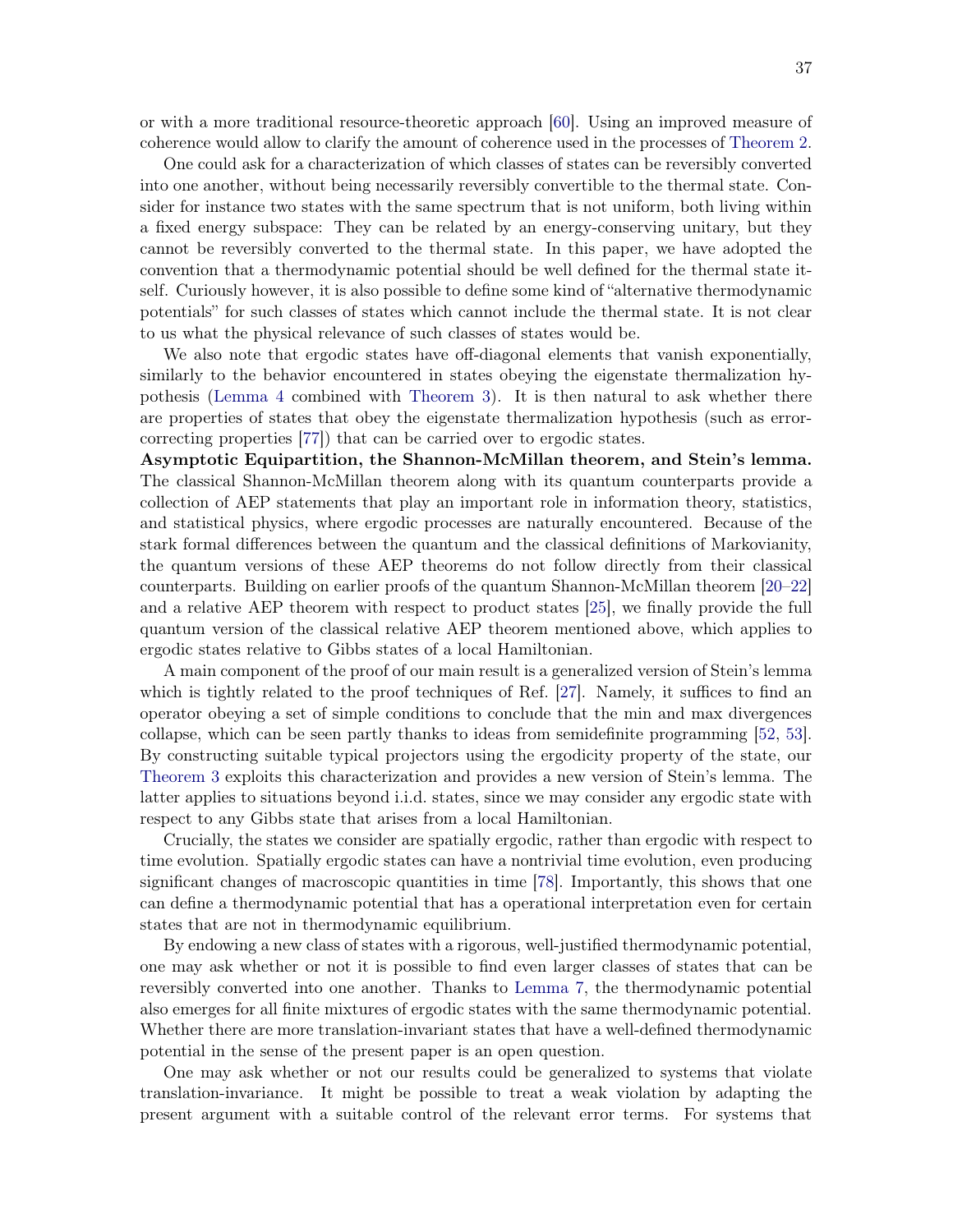are fundamentally not translation-invariant, one could instead ask whether ideas from entropy accumulation could be leveraged to prove bounds on the min and max spectral rates in the thermodynamic limit, using local properties of the state (or of the local process that generates the state) rather than symmetry considerations [\[79](#page-60-11), [80](#page-60-12)]. Conversely, insights gained from the behavior of the spectral rates in statistical mechanical systems might provide new ways of proving more general entropy accumulation theorems which might involve the divergence, the mutual information, or a channel capacity.

A further natural extension of our work would be to lift our results from transformations of quantum states to transformations of quantum channels, in line of the results of Ref. [\[55](#page-59-10)]. Can non-i.i.d. quantum channels that have a suitable ergodic property be reversibly converted into one another?

The quantum Shannon-McMillan theorem moreover holds in a more general and abstract operator algebra context [\[22\]](#page-57-10). We might expect that additional AEP results in such settings can be shown using ideas put forward in the present paper.

Finally, one could attempt to further characterize the min and max divergence rates in natural situations where they do not coincide. These quantities are known to bound any extension of the thermodynamic potential outside of the set of reversibly interconvertible states [\[34\]](#page-58-8), and as such, the interval  $[S(\hat{P} \|\hat{\Sigma}), \overline{S}(\hat{P} \|\hat{\Sigma})]$  provides a "best possible characterization" of the thermodynamic behavior of such states that takes into account the fluctuations in thermodynamic quantities that persist in the thermodynamic limit. We expect this to be the case, for instance, for many-body-localized states, or for states at critical points immediately before spontaneous symmetry breaking. The techniques put forward in the present paper might help derive bounds in such cases, which, while falling short of a collapse of the min and max divergences, would still provide a useful characterization for a greater class of states that are far out of equilibrium.

## <span id="page-37-0"></span>ACKNOWLEDGMENTS

The authors are grateful to Hiroyasu Tajima, Yoshiko Ogata and Matteo Lostaglio for valuable discussions. TS is supported by JSPS KAKENHI Grant Number JP16H02211 and JP19H05796. PhF is supported by the Institute for Quantum Information and Matter (IQIM) at Caltech which is a National Science Foundation (NSF) Physics Frontiers Center (NSF Grant PHY-1733907), from the Department of Energy Award [de-sc0018407,](http://arxiv.org/abs/de-sc/0018407) and acknowledges contributions from the Swiss National Science Foundation (SNSF) via the NCCR QSIT as well as project No. 200020\_165843. KK is supported by the Institute for Quantum Information and Matter (IQIM) at Caltech which is a National Science Foundation (NSF) Physics Frontiers Center (NSF Grant PHY-1733907). FB is is supported by the NSF.

## <span id="page-37-1"></span>Appendix A: General technical lemmas

<span id="page-37-2"></span>The following *gentle measurement lemma* states that a measurement effect that is almost certain to appear does not disturb the state much [\[81](#page-60-13), [82](#page-60-14)].

**Proposition 10.** For a state  $\hat{\rho}$  and any operator with  $0 \leq \hat{Q} \leq \hat{I}$ , if  $tr[\hat{\rho}\hat{Q}] \geq 1 - \varepsilon$ , then

$$
\left\|\hat{\rho} - \hat{Q}^{1/2} \,\hat{\rho} \,\hat{Q}^{1/2}\right\|_{1} \leqslant 2\sqrt{\varepsilon} \; . \tag{A1}
$$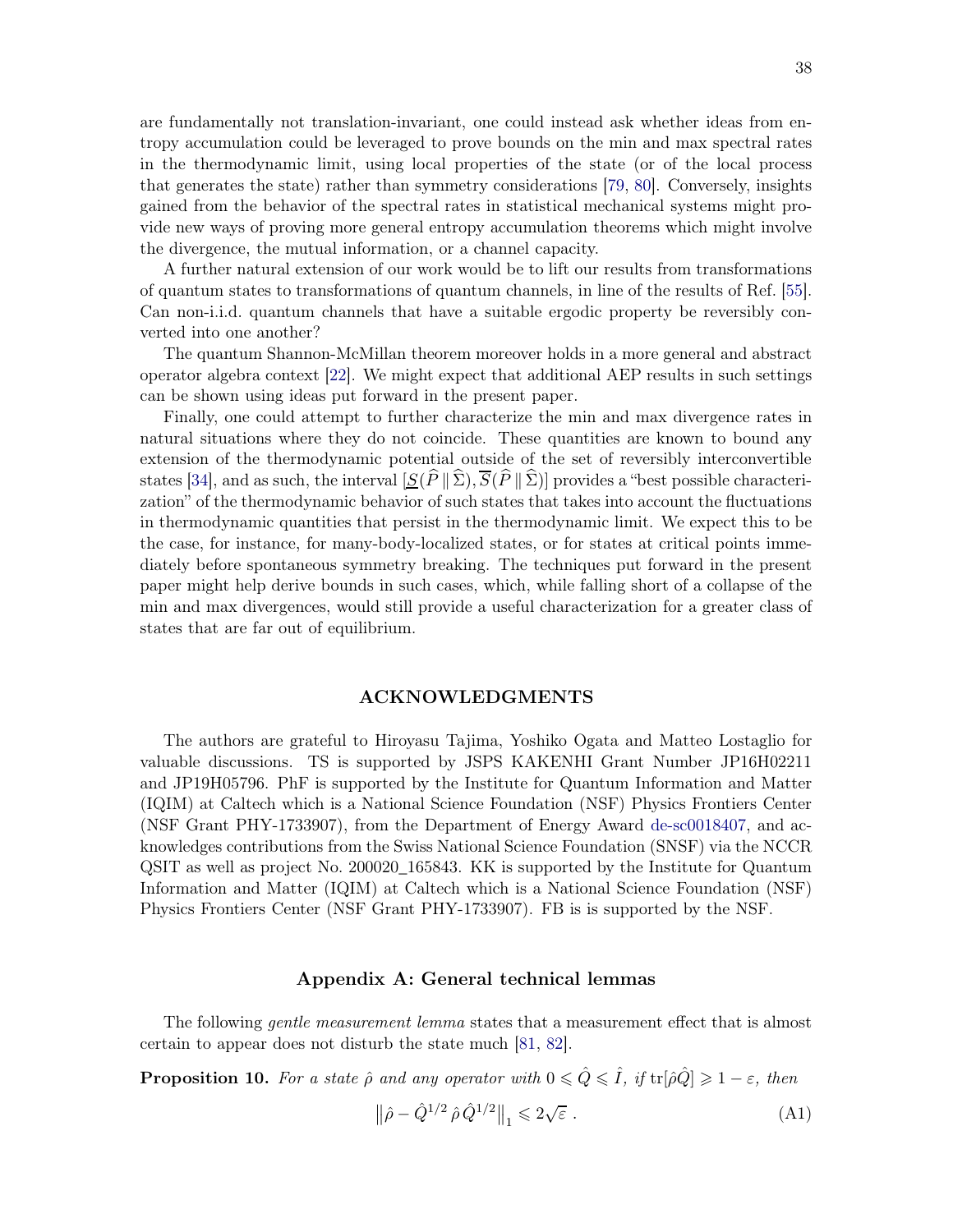<span id="page-38-1"></span>The following technical lemmas provide a few variations around the gentle measurement lemma, dealing with operators that capture most of the weight of a state.

**Lemma 8.** Let  $\hat{Q}$  and  $\hat{Q}'$  be projectors. Suppose that a state  $\hat{\rho}$  satisfies  $tr[\hat{Q}\hat{\rho}] \geq 1-\varepsilon$  and  $\text{tr}\big[\hat{Q}'\hat{\rho}\big] \geqslant 1-\varepsilon'$  for  $\varepsilon > 0$ ,  $\varepsilon' > 0$ . Then,

$$
Re\bigl(\mathrm{tr}\bigl[\hat{Q}\hat{Q}'\hat{\rho}\bigr]\bigr) \geqslant 1 - \varepsilon - \sqrt{\varepsilon'} . \tag{A2}
$$

Proof. We first note that

$$
\operatorname{Re}\operatorname{tr}\big[\hat{Q}\hat{Q}'\hat{\rho}\big] = \operatorname{tr}\big[\hat{Q}\hat{\rho}\big] - \operatorname{Re}\operatorname{tr}\big[\hat{Q}(\hat{I} - \hat{Q}')\hat{\rho}\big] \ge 1 - \varepsilon - \operatorname{Re}\operatorname{tr}\big[\hat{Q}(\hat{I} - \hat{Q}')\hat{\rho}\big] \ . \tag{A3}
$$

From the Schwarz inequality, we have

$$
\operatorname{Re}\operatorname{tr}\big[\hat{Q}(\hat{I} - \hat{Q}')\hat{\rho}\big] \leq \sqrt{\operatorname{tr}[\hat{Q}\hat{\rho}]\operatorname{tr}[(\hat{I} - \hat{Q}')\hat{\rho}]} \leq \sqrt{\varepsilon'},\tag{A4}
$$

<span id="page-38-0"></span>where we used that  $\hat{Q}$  and  $\hat{I} - \hat{Q}'$  are projectors. Therefore, we obtain [Eq. \(A2\).](#page-38-3)

**Lemma 9.** Let  $\hat{W}$  be an operator with  $\|\hat{W}\|_{\infty} \leq 1$ . Suppose that a subnormalized state  $\hat{\rho} \in \mathcal{S}_{\leqslant}(\mathcal{H})$  satisfies  $\text{Re}(\text{tr}\big[\hat{W}\hat{\rho}\big]) \geqslant 1-\varepsilon$  with  $\varepsilon > 0$ . Then, both following statements are true:

- (a)  $\text{tr}\big[\hat{W}^{\dagger}\hat{W}\hat{\rho}\big] \geqslant 1 2\varepsilon$  and  $\text{tr}\big[\hat{W}\hat{W}^{\dagger}\hat{\rho}\big] \geqslant 1 2\varepsilon$ ;
- (b)  $\text{tr}\left[ (\hat{I} \hat{W})(\hat{I} \hat{W}^{\dagger})\hat{\rho} \right] \leq 2\varepsilon$ .

Proof. (a) From the Cauchy-Schwarz inequality,

$$
\text{tr}\big[\hat{W}^{\dagger}\hat{W}\hat{\rho}\big] \geqslant \text{tr}[\hat{\rho}] \cdot \text{tr}\big[\hat{W}^{\dagger}\hat{W}\hat{\rho}\big] \geqslant \left(\text{Re}\,\text{tr}[\hat{W}\hat{\rho}]\right)^{2} \geqslant 1 - 2\varepsilon .\tag{A5}
$$

We can show the second inequality in the same manner.

(b) This follows from

$$
\operatorname{tr}\left[ (\hat{I} - \hat{W})(\hat{I} - \hat{W}^{\dagger})\hat{\rho} \right] = 1 - 2 \operatorname{Re} \operatorname{tr}[\hat{W}\hat{\rho}] + \operatorname{tr}[\hat{W}\hat{W}^{\dagger}\hat{\rho}] \le 1 - 2(1 - \varepsilon) + 1 = 2\varepsilon ,
$$
\n(A6)

where we used  $\|\hat{W}\|_{\infty} \leq 1$ .

<span id="page-38-2"></span>Next we show that for a mixture of states, the min and max spectral rates are given by the smallest or largest spectral rate in the mixture, respectively.

**Proposition 11.** Consider a sequence of states  $\hat{P} := \{\hat{\rho}_n\}$  where each state is given by a mixture  $\hat{\rho}_n = \sum_{k=1}^K r_k \hat{\rho}_n^{(k)}$  for a given probability distribution  $\{r_k\}_{k=1}^K$  independent of n, and consider the individual sequences  $\widehat{P}^{(k)} = {\widehat{\rho}_n^{(k)}}$ . Then, the lower and the upper divergence rates of P relative to a sequence of positive operators  $\Sigma$  are given by

$$
\underline{S}(\widehat{P} \|\widehat{\Sigma}) = \min_{k} \left\{ \underline{S}(\widehat{P}^{(k)} \|\widehat{\Sigma}^{(k)}) \right\}; \qquad \overline{S}(\widehat{P} \|\widehat{\Sigma}) = \max_{k} \left\{ \overline{S}(\widehat{P}^{(k)} \|\widehat{\Sigma}^{(k)}) \right\}. \tag{A7}
$$

<span id="page-38-4"></span>This proposition immediately follows from the following three lemmas.

<span id="page-38-3"></span> $\Box$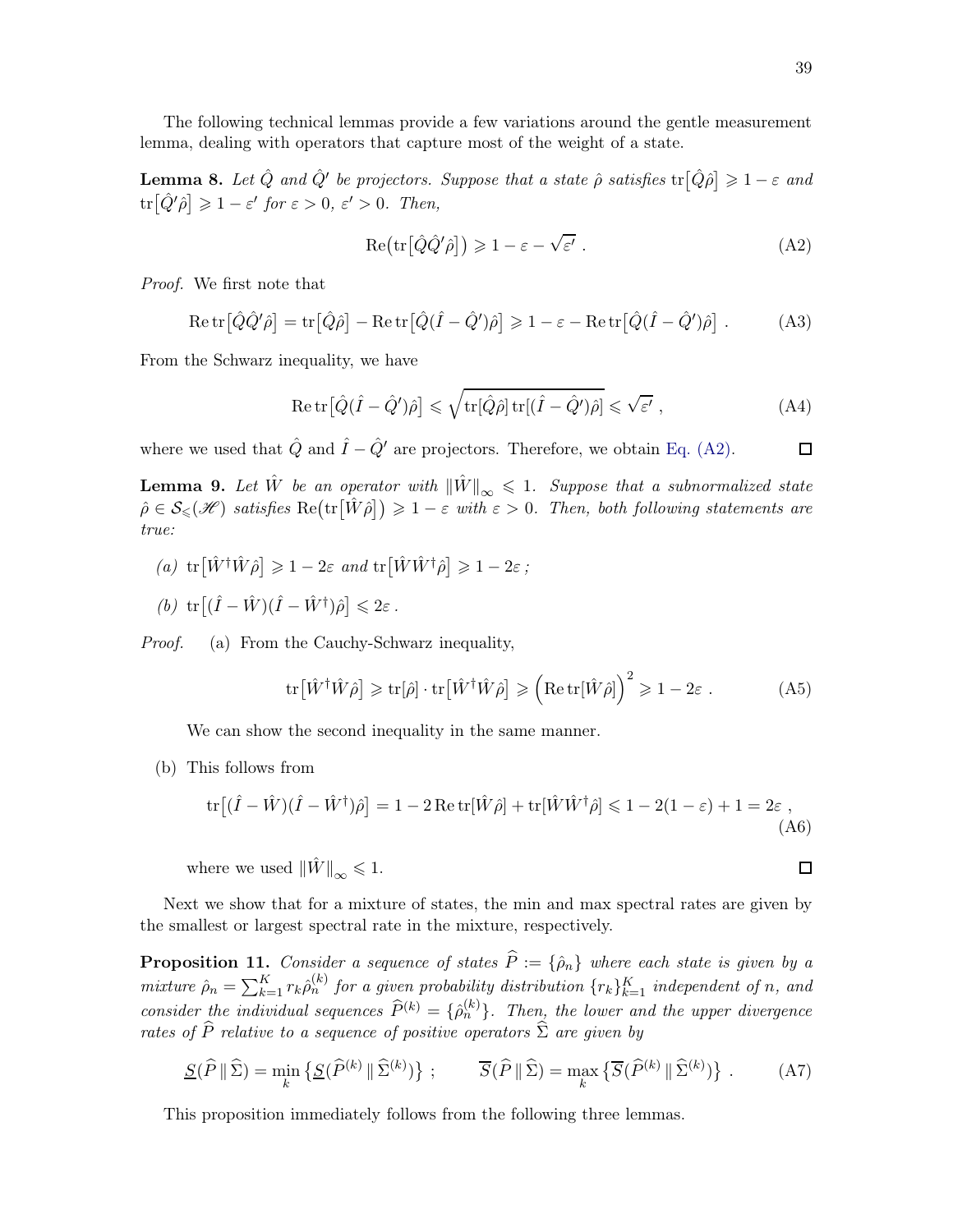**Lemma 10.** Consider a mixture of states  $\hat{\rho} = \sum r_k \hat{\rho}^{(k)}$  with a probability distribution  $\{r_k\}$ . Let  $\hat{\tau}$  be a quantum state such that  $F^2(\hat{\rho}, \hat{\tau}) \geq 1 - \varepsilon^2$ . Then there exists a probability distribution  $\{r'_k\}$  and a collection of states  $\hat{\tau}^{(k)'}$  such that

$$
\hat{\tau} = \sum_{k} r'_{k} \hat{\tau}^{(k)} ; \qquad D(\{r_{k}\}, \{r'_{k}\}) \leq \varepsilon ; \qquad D(\hat{\rho}^{(k)}, \hat{\tau}^{(k)}) \leq \frac{2\varepsilon}{r_{k}} . \qquad (A8)
$$

*Proof.* Call our system of interest A, and consider a copy  $B \simeq A$ . Let  $\{|j\rangle_A\}, \{|j\rangle_B\}$  be orthonormal bases of A and B, respectively, and let  $|\Phi\rangle := \sum_j |j\rangle_A |j\rangle_B$  be the reference unnormalized maximally entangled state. Consider the following purification of  $\hat{\rho}^{(k)}$ ,

$$
|\hat{\rho}^{(k)}\rangle_{AB} = ((\hat{\rho}_A^{(k)})^{1/2} \otimes \hat{I}_B) | \Phi \rangle_{AB} . \tag{A9}
$$

Let C be a register with an orthonormal basis  $\{ |k\rangle_C \}$  and consider the following purification of  $\rho_C$ ,

$$
|\hat{\rho}\rangle_{AB} = \sum_{k} \sqrt{r_k} |\rho^{(k)}\rangle |k\rangle_C . \tag{A10}
$$

From Uhlmann's theorem, there exists a purification  $|\hat{\tau}\rangle_{ABC}$  of  $\hat{\tau}_A$  such that

$$
F(|\hat{\rho}\rangle,|\hat{\tau}\rangle) = F(\hat{\rho},\hat{\tau}) \ge \sqrt{1 - \varepsilon^2} \ . \tag{A11}
$$

Invoking the Fuchs-van de Graaf relations between the fidelity and the trace distance [\[46](#page-59-1), [83](#page-60-15)],  $1 - F(\cdot, \cdot) \leq D(\cdot, \cdot) \leq \sqrt{1 - F^2(\cdot, \cdot)}$ , we find that  $D(|\hat{\rho}\rangle, |\hat{\tau}\rangle) \leq \varepsilon$ . Now, define

$$
r'_{k} := \text{tr}(|k\rangle\langle k|_{C}|\hat{\tau}\rangle\langle\hat{\tau}|_{ABC}) ; \qquad \hat{\tau}^{(k)} := \frac{1}{r'_{k}} \text{tr}_{BC}(|k\rangle\langle k|_{C}|\hat{\tau}\rangle\langle\hat{\tau}|_{ABC}) . \qquad (A12)
$$

From the monotonicity of the trace norm under CPTP maps, we have  $D({r_k}, {r'_k}) \le \varepsilon$ , where here the trace distance is calculated between the two classical probability distributions, which is known as the total variational distance. Furthermore, the trace norm cannot increase under any CP and trace-nonincreasing maps, and hence,

$$
\frac{1}{2} \left\| r_k \hat{\rho}^{(k)} - r'_k \hat{\tau}^{(k)} \right\|_1 \leq \frac{1}{2} \left\| |\hat{\rho}\rangle\langle\hat{\rho}| - |\hat{\tau}\rangle\langle\hat{\tau}| \right\|_1 = D(|\hat{\rho}\rangle, |\hat{\tau}\rangle) \leq \varepsilon \tag{A13}
$$

This implies

$$
D(\hat{\rho}^{(k)}, \hat{\tau}^{(k)}) = \frac{1}{2r_k} ||r_k \hat{\rho}^{(k)} - r_k \hat{\tau}^{(k)}||_1
$$
  

$$
\leq \frac{1}{r_k} \left( \frac{1}{2} ||r_k \hat{\rho}^{(k)} - r'_k \hat{\tau}^{(k)}||_1 + \frac{|r'_k - r_k|}{2} ||\hat{\tau}^{(k)}||_1 \right) \leq \frac{2\varepsilon}{r_k}, \quad (A14)
$$

which completes the proof.

**Lemma 11.** Consider a mixture of states  $\hat{\rho} = \sum_{k=1}^{K} r_k \hat{\rho}^{(k)}$  with a probability distribution  ${r_k}$ . Let  $\varepsilon > 0$  be such that  $2\sqrt{\varepsilon} < r_k$  for all k. Then

<span id="page-39-0"></span>
$$
S_{\infty}^{\varepsilon}(\hat{\rho} \, \| \, \hat{\sigma}) \leq \max_{k} S_{\infty}^{\varepsilon}(\hat{\rho}^{(k)} \, \| \, \hat{\sigma}) \; ; \tag{A15}
$$

<span id="page-39-1"></span>
$$
S_{\infty}^{\varepsilon}(\hat{\rho} \, \| \, \hat{\sigma}) \ge \max_{k} \left\{ S_{\infty}^{2\sqrt{2\varepsilon}/r_k}(\hat{\rho}^{(k)} \, \| \, \hat{\sigma}) + \ln(r_k - 2\sqrt{\varepsilon}) \right\} \ . \tag{A16}
$$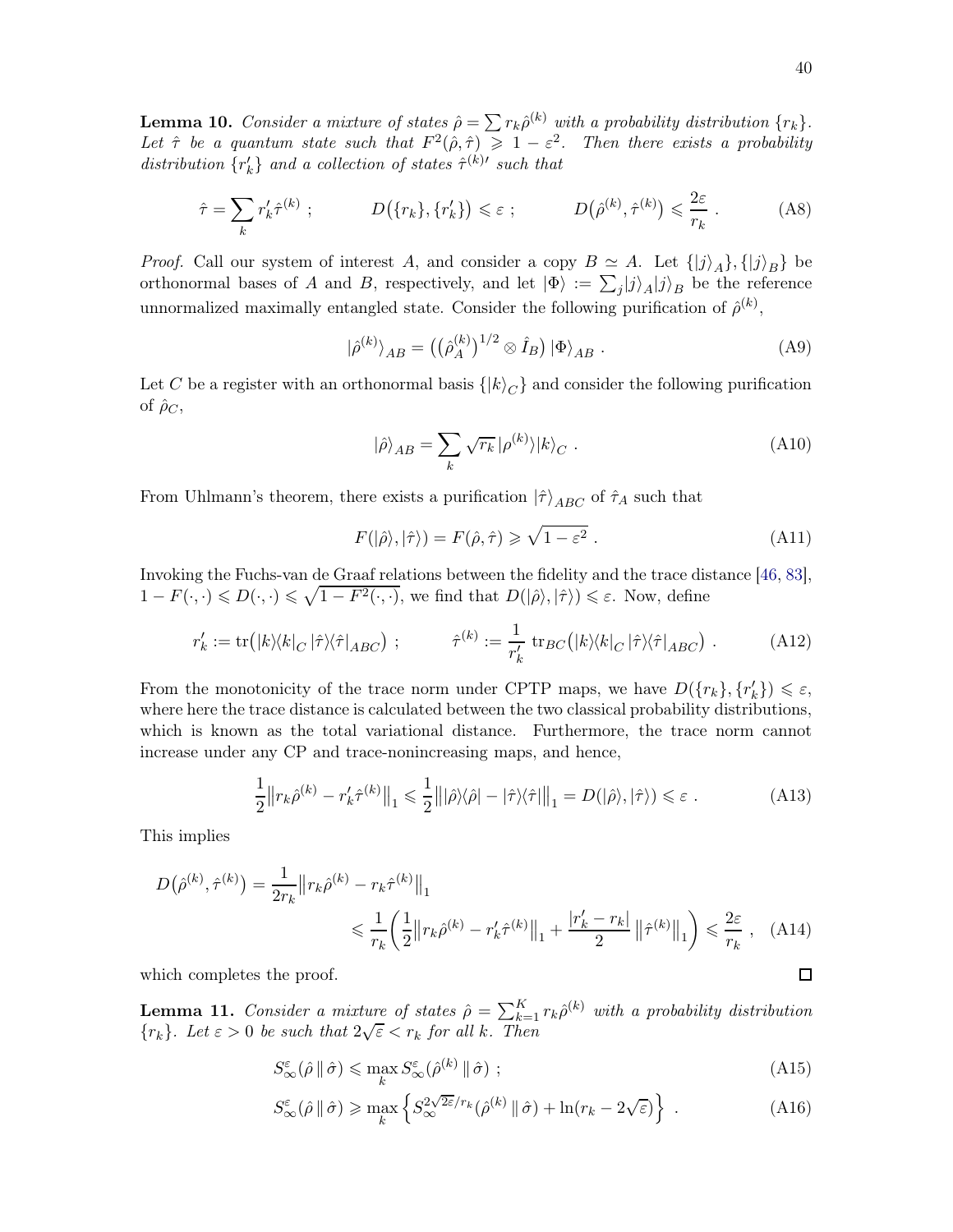*Proof.* We first show inequality [\(A15\).](#page-39-0) For each k, there exists  $\hat{\tau}^{(k)} \in B^{\varepsilon}(\hat{\rho}^{(k)})$  such that  $S^{\varepsilon}_{\infty}(\hat{\rho}^{(k)} \| \hat{\sigma}) = S_{\infty}(\hat{\tau}^{(k)} \| \hat{\sigma}).$  Let  $\hat{\tau} := \sum_{k} r_k \hat{\tau}^{(k)}$ , which is a candidate for minimization in  $S^{\varepsilon}_{\infty}(\hat{\rho} \|\hat{\sigma})$ , because  $D(\hat{\tau}, \hat{\rho}) \leq \sum_{k} r_k D(\hat{\tau}^{(k)}, \hat{\rho}^{(k)}) \leq \varepsilon$ , using the joint convexity of the trace distance. Then,

$$
S_{\infty}^{\varepsilon}(\hat{\rho} \parallel \hat{\sigma}) \leq S_{\infty}(\hat{\tau} \parallel \hat{\sigma}) \leq \ln \sum_{k} r_{k} \|\hat{\sigma}^{-1/2} \hat{\tau}^{(k)} \hat{\sigma}^{-1/2} \|_{\infty}
$$
  

$$
\leq \max_{k} \ln \|\hat{\sigma}^{-1/2} \hat{\tau}^{(k)} \hat{\sigma}^{-1/2} \|_{\infty} = \max_{k} S_{\infty}^{\varepsilon}(\hat{\rho}^{(k)} \parallel \hat{\sigma}). \quad (A17)
$$

We next show inequality [\(A16\).](#page-39-1) There exists  $\hat{\tau} \in B^{\varepsilon}(\hat{\rho})$  such that  $S^{\varepsilon}_{\infty}(\hat{\rho} \|\hat{\sigma}) = S_{\infty}(\hat{\tau} \|\hat{\sigma})$ . By the Fuchs-van de Graaf inequalities [\[46,](#page-59-1) [83](#page-60-15)], we have  $F(\hat{\rho}, \hat{\tau}) \geq 1 - D(\hat{\rho}, \hat{\tau})$  and thus  $F^2(\hat{\rho}, \hat{\tau}) \geq 1 - 2\varepsilon$ . Let  $\{\hat{\tau}^{(k)}\}$  be quantum states and  $\{r_k^{\prime}\}\$ be a probability distribution that are given by [Lemma 10,](#page-38-4) such that  $D({r_k}, {r'_k}) \leq \sqrt{2\varepsilon}$  and  $D(\hat{\rho}^{(k)}, \hat{\tau}^{(k)}) \leq 2\sqrt{2\varepsilon}/r_k$ . Noting that  $r'_k \hat{\tau}^{(k)} \leq \hat{\tau}$ , we have

$$
S_{\infty}(\hat{\tau} \parallel \hat{\sigma}) \ge \ln \left\| \hat{\sigma}^{-1/2} r'_{k} \hat{\tau}^{(k)} \hat{\sigma}^{-1/2} \right\|_{\infty} = S_{\infty}(\hat{\tau}^{(k)} \parallel \hat{\sigma}) + \ln r'_{k}
$$
  

$$
\ge S_{\infty}^{2\sqrt{2\varepsilon}}/r_{k}(\hat{\rho}^{(k)} \parallel \hat{\sigma}) + \ln(r_{k} - 2\sqrt{\varepsilon}), \quad (A18)
$$

which implies inequality  $(A16)$ .

**Lemma 12.** Consider a mixture of states  $\hat{\rho} = \sum_{k=1}^{K} r_k \hat{\rho}^{(k)}$  with a probability distribution  ${r_k}$ , and let  $\varepsilon > 0$ . Then

$$
S_0^{\varepsilon}(\hat{\rho} \parallel \hat{\sigma}) \geqslant \min_{k} \left\{ S_0^{\varepsilon}(\hat{\rho}^{(k)} \parallel \hat{\sigma}) - \ln K \right\} \ . \tag{A19}
$$

$$
S_0^{\varepsilon}(\hat{\rho} \, \| \, \hat{\sigma}) \leqslant \min_k S_0^{2\sqrt{2\varepsilon}/r_k}(\hat{\rho}^{(k)} \, \| \, \hat{\sigma}) \; . \tag{A20}
$$

*Proof.* We first show inequality [\(A19\).](#page-40-0) For each k, there exists  $\hat{\tau}^{(k)} \in B^{\varepsilon}(\hat{\rho}^{(k)})$  such that  $S_0^{\varepsilon}(\hat{\rho}^{(k)} \| \hat{\sigma}) = S_0(\hat{\tau}^{(k)} \| \hat{\sigma})$ . Let  $\hat{\tau} := \sum_k r_k \hat{\tau}^{(k)}$ , which is a candidate for maximization in  $S_0^{\varepsilon}(\hat{\rho} \|\hat{\sigma})$ . We note that  $\hat{P}_{\hat{\tau}} \leq \sum_k \hat{P}_{\hat{\tau}^{(k)}}$ , because the kernel of  $\hat{\tau}$  is larger than the intersection of the kernels of  $\hat{\tau}^{(k)}$ 's. Therefore,

$$
S_0^{\varepsilon}(\hat{\rho} \parallel \hat{\sigma}) \geq S_0(\hat{\tau} \parallel \hat{\sigma}) = -\ln \text{tr}[\hat{P}_{\hat{\tau}} \hat{\sigma}] \geq -\ln \sum_{k} \text{tr}[\hat{P}_{\hat{\tau}^{(k)}} \hat{\sigma}]
$$

$$
\geq -\ln \left( K \max_{k} \text{tr}[\hat{P}_{\hat{\tau}^{(k)}} \hat{\sigma}] \right) = \min_{k} \left\{ S_0^{\varepsilon}(\hat{\rho}^{(k)} \parallel \hat{\sigma}) - \ln K \right\} . \quad (A21)
$$

We next show inequality [\(A20\).](#page-40-1) There exists  $\hat{\tau} \in B^{\varepsilon}(\hat{\rho})$  such that  $S_0^{\varepsilon}(\hat{\rho} \|\hat{\sigma}) = S_0(\hat{\tau} \|\hat{\sigma})$ . By the Fuchs-van de Graaf inequalities, we have  $F^2(\hat{\rho}, \hat{\tau}) \geq 1 - 2\varepsilon$  as above. Let  $\{\hat{\tau}^{(k)}\}$  be states and  $\{r'_{k}\}\$ be a probability distribution given by [Lemma 10.](#page-38-4) For all k,

$$
\text{tr}[\hat{P}_{\hat{\tau}}\hat{\sigma}] \geqslant \text{tr}[\hat{P}_{\hat{\tau}^{(k)}}\hat{\sigma}], \qquad (A22)
$$

and therefore

$$
S_0(\hat{\tau} \parallel \hat{\sigma}) \leqslant S_0(\hat{\tau}^{(k)} \parallel \hat{\sigma}) \leqslant S_0^{2\sqrt{2\varepsilon}/r_k}(\hat{\rho}^{(k)} \parallel \hat{\sigma}), \qquad (A23)
$$

which implies inequality [\(A20\).](#page-40-1)

<span id="page-40-1"></span><span id="page-40-0"></span> $\Box$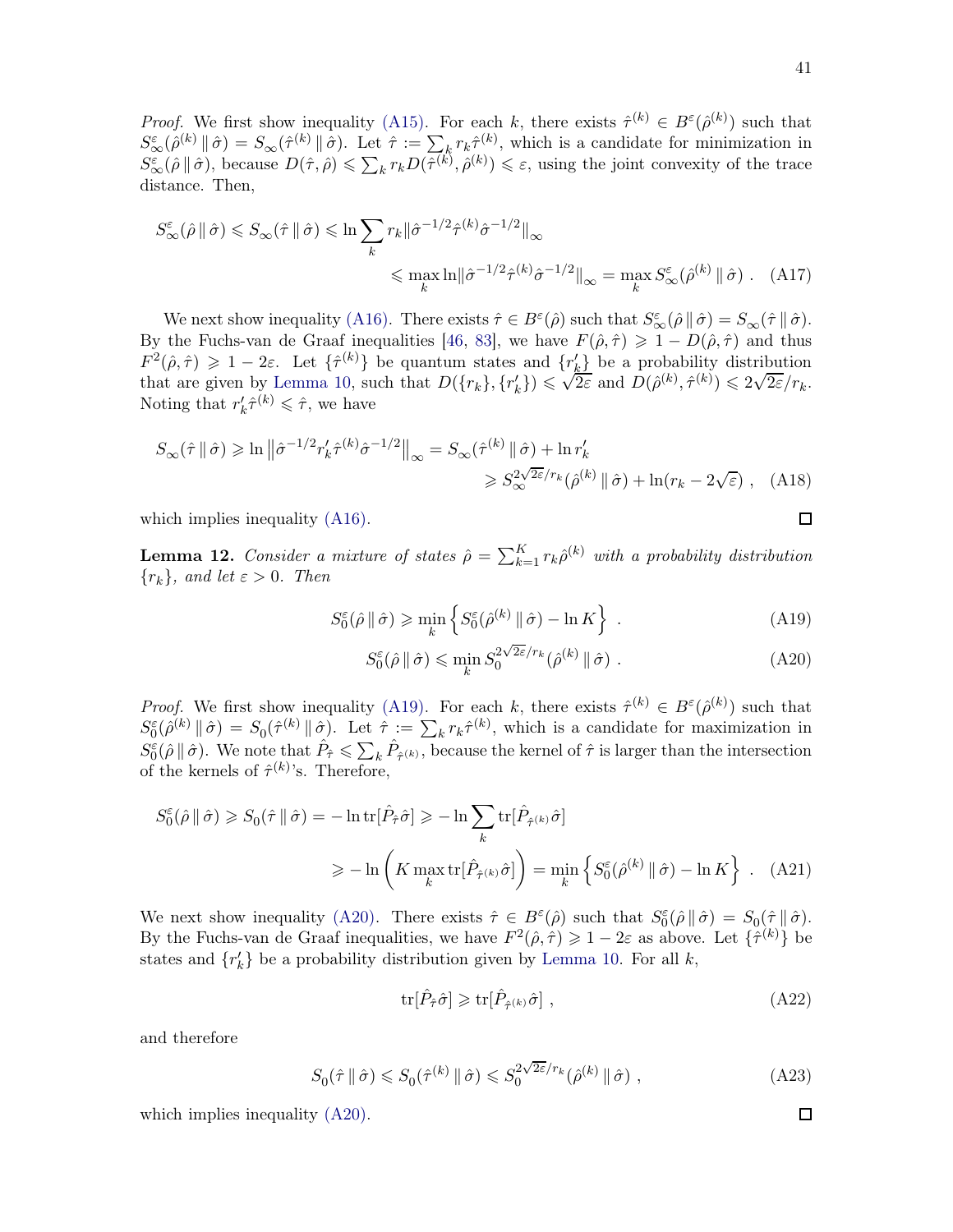# <span id="page-41-0"></span>Appendix B: Properties of our thermodynamic framework and convertibility proof for Gibbs-preserving maps

In this section we derive a collection of useful properties of thermodynamic transformations that were introduced in [Section III.1,](#page-8-1) and provide a simplified version of [Theorem 1](#page-13-1) that is specialized to Gibbs-preserving maps.

<span id="page-41-2"></span>The partial isometry in the definition of a thermal operation commutes with the systemand-bath Hamiltonian in the following sense.

**Proposition 12.** Let K, L be systems with Hamiltonians  $\hat{H}_K$ ,  $\hat{H}_L$  and let  $\hat{V}_{K\to L}$  be a partial isometry such that  $\hat{V}_{K\to L}\hat{H}_K = \hat{H}_L\hat{V}_{K\to L}$ . Then

$$
[\hat{V}_{K \leftarrow L}^{\dagger} \hat{V}_{K \rightarrow L}, \hat{H}_{K}] = 0 ; \qquad [\hat{V}_{K \rightarrow L} \hat{V}_{K \leftarrow L}^{\dagger}, \hat{H}_{L}] = 0 . \qquad (B1)
$$

In consequence,  $V_{K\to L}$  is a mapping of a subset of initial energy eigenstates on K to some final energy eigenstates on L.

Proof. We compute directly  $[\hat{V}_{K\leftarrow L}^{\dagger} \hat{V}_{K\rightarrow L}, \hat{H}_{K}^{\dagger} = \hat{V}_{K\leftarrow L}^{\dagger} (\hat{V}_{K\rightarrow L} \hat{H}_{K} - \hat{H}_{L} \hat{V}_{K\rightarrow L}) + (\hat{V}_{K\leftarrow L}^{\dagger} \hat{H}_{L} - \hat{H}_{K\leftarrow L} \hat{V}_{K\leftarrow L})]$  $\hat{H}_K \hat{V}_{K \leftarrow L}^{\dagger} \hat{V}_{K \rightarrow L} = 0$  and similarly  $[\hat{V}_{K \rightarrow L} \hat{V}_{K \leftarrow L}^{\dagger}, \hat{H}_L] = 0.$ 

Now we show that any partial isometry that is compatible with the system Hamiltonian (i.e., one that maps the input Hamiltonian to the output Hamiltonian on the range of the partial isometry) can be dilated into a full energy-conserving unitary on a larger system from which the partial isometry is recovered by preparing an ancilla in a pure state and post-selecting on a specific measurement outcome of an ancilla on the output of the unitary. The present proof is partly adapted from [\[55,](#page-59-10) Proposition 29].

<span id="page-41-1"></span>**Proposition 13** (Dilation of a partial energy-conserving isometry). Consider systems  $K, L$  with Hamiltonians  $\hat{H}_K, \hat{H}_L$ . Let  $\hat{V}_{K\to L}$  be a partial isometry such that  $\hat{V}_{K\to L}\hat{H}_K =$  $\hat{H}_L \hat{V}_{K\to L}$ . Let  $\ket{{\rm f}}_K, \ket{{\rm i}}_L$  be two energy eigenstates of K and L of respective energies  $e_f = \langle f | \hat{H}_K | f \rangle_K$  and  $e_i = \langle i | \hat{H}_L | i \rangle_L$ . Let W be any system with a Hamiltonian H<sub>W</sub> and two energy eigenstates  $|E\rangle_W$ ,  $|E'\rangle_W$  of respective energies  $q_i$ ,  $q_f$  such that  $e_i + q_i = e_f + q_f$ . Then there exists a unitary  $\hat{U}_{KLW}$  such that  $[\hat{U}_{KLW}, \hat{H}_K + \hat{H}_L + \hat{H}_W] = 0$  and

$$
\hat{V}_{K \to L} |\psi\rangle_K = (\langle E' |_{W} \otimes \langle f |_{K}) \hat{U}_{KLW} (|E\rangle_W \otimes |i\rangle_L) |\psi\rangle_K ,
$$
\n(B2)

for all  $|\psi\rangle_K$  in the support of  $\hat{V}$ .

Note that the role of the system  $W$  is simply to absorb any constant shift in energy. That is, if  $e_f = e_i$  already, then we can take W to be a trivial system with  $E = E' = 0$ .

*Proof.* Let  $\hat{W}_{KLW\to KLW} = \hat{V}_{K\to L} \otimes (f_K\langle i_L \rangle) \otimes |E'\rangle \langle E|_W$  which is a partial isometry. Then we have  $\hat{W}(\hat{H}_K + \hat{H}_L + \hat{H}_W) = (\hat{H}_K + \hat{H}_L + \hat{H}_W)\hat{W}$  because global energy eigenstates are mapped onto global energy eigenstates. Using [Proposition 12](#page-41-2) we further see that  $[\hat{W}^{\dagger} \hat{W}, \hat{H}_K + \hat{H}_L + \hat{H}_W] = 0$  and  $[\hat{W} \hat{W}^{\dagger}, \hat{H}_K + \hat{H}_L + \hat{H}_W] = 0$ . Let  $\{ |\phi_m\rangle_{KLW} \}$  be an energy eigenbasis of  $K \otimes L \otimes W$  in which  $\hat{W}^{\dagger} \hat{W}$  is diagonal. Then we may write

<span id="page-41-3"></span>
$$
\hat{W} = \sum_{m} a_{m} |\chi_{m}\rangle_{KLW} \langle \phi_{m}|_{KLW} , \qquad (B3)
$$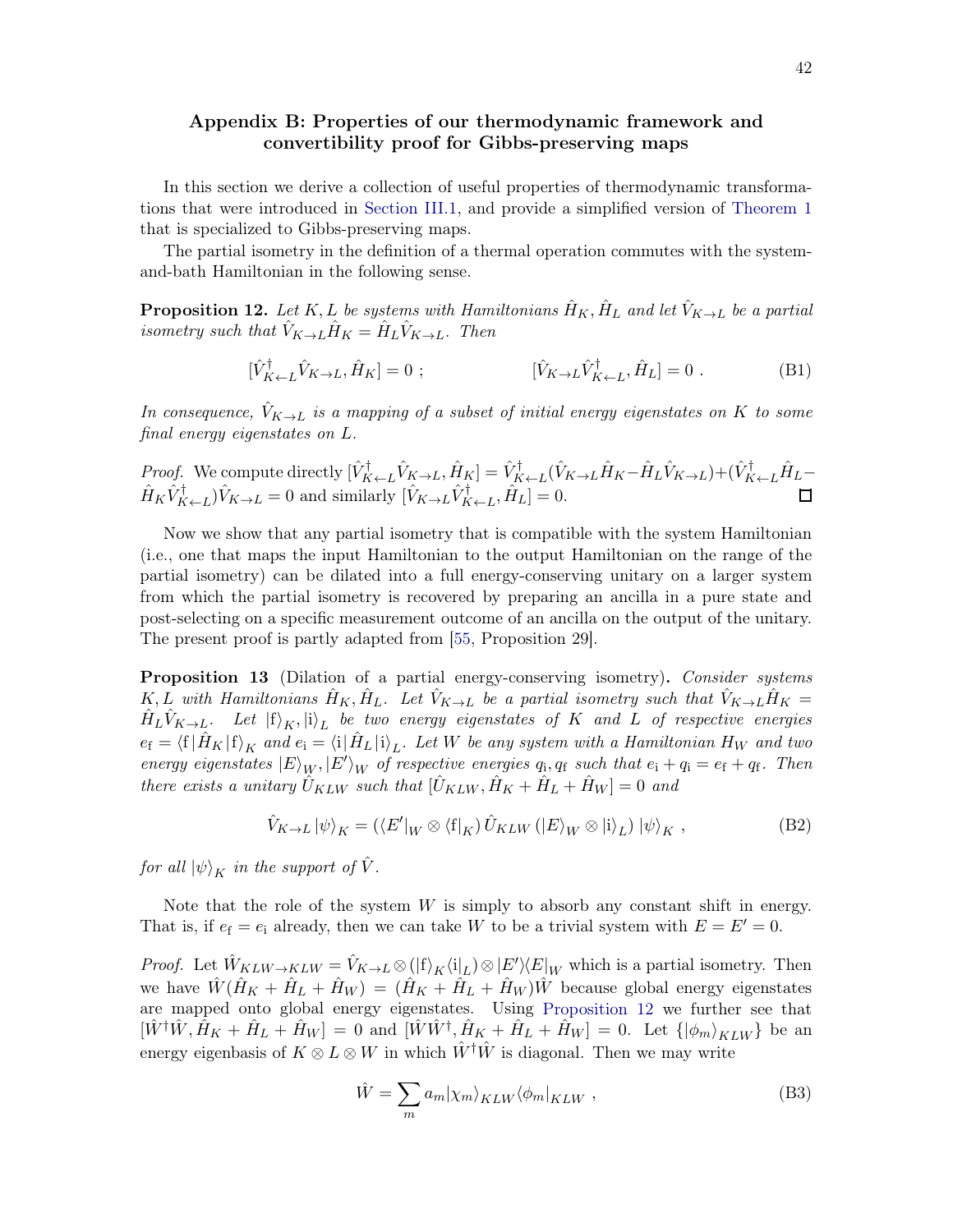for normalized global energy eigenstates  $|\chi_m\rangle$  and for numbers  $a_m \in \{0,1\}$  since W is an energy-conserving partial isometry. Now define

$$
\hat{U}_{KLW} = \sum_{m} |\chi_m\rangle_{KLW} \langle \phi_m|_{KLW} , \qquad (B4)
$$

which is a unitary operator that is energy-preserving since  $\hat{U}_{KLW}|\phi_m\rangle_{KLW}$  is an eigenvector of  $\hat{H}_K + \hat{H}_L + \hat{H}_W$  with the same energy as  $|\phi_m\rangle_{KLW}$ . Finally, for any  $|\psi\rangle_K$  in the support of  $\hat{V}$ , we have that  $|\psi\rangle_K \otimes |i\rangle_L \otimes |E\rangle_W$  is in the support of  $\hat{W}$ , and hence  $\hat{U}_{KLW} (|\psi\rangle_K \otimes$  $|i\rangle_L \otimes |E\rangle_W$ ) =  $\hat{W}_{KLW} (|\psi\rangle_K \otimes |i\rangle_L \otimes |E\rangle_W) = (\hat{V}_{K \to L} |\psi\rangle_K) \otimes |f\rangle_K \otimes |E'\rangle_W$ , from which [\(B2\)](#page-41-3) follows.

<span id="page-42-1"></span>Now we present some general properties of the thermodynamic operations introduced in [Section III.1.](#page-8-1)

**Proposition 14** (Elementary properties of thermodynamic operations). Consider systems  $S, S'$  with corresponding Hamiltonians  $\hat{H}_S, \hat{H}'_{S'}$ . Let  $*$  denote either TO or GPM. The following hold:

- <span id="page-42-2"></span>(a) If  $S \simeq S'$  and  $H'_{S'} = H_S + c$  for some  $c \in \mathbb{R}$ , the identity process is a  $(c, 0)$ . work/coherence-assisted process in either model TO or GPM;
- <span id="page-42-3"></span>(b) For two energy eigenstates  $|E\rangle_{S}, |E'\rangle_{S'}$ , we have  $|E\rangle_{S} \xrightarrow{w,0,0}$  $\frac{(-\infty,0,0)}{*}$  |E''s<sub>S'</sub> if and only if  $w \geqslant E'-E$ ;

<span id="page-42-4"></span>(c) For any  $w \in \mathbb{R}, \eta > 0, \varepsilon > 0$ , we have  $\hat{\rho}_S \otimes |E\rangle\langle E|_A \frac{w, \eta, \varepsilon}{*}$  $\longrightarrow \frac{\omega, \eta, c}{\ast}$   $\hat{\rho}'_{S'} \otimes |E'\rangle\langle E'|_{A'}$  for energy eigenstates on ancillas A, A' if and only if  $\hat{\rho}_S \frac{E+w-E',\eta,\varepsilon}{\varepsilon}$  $\frac{D+w-D}{\rightarrow} \hat{\rho}'_{S'}$ 

- <span id="page-42-5"></span>(d) We have  $\hat{\gamma} \frac{F'-F,0,0}{r}$  $\frac{F'-F,0,0}{\ast}$   $\hat{\gamma}'$ , where  $\hat{\gamma} = e^{\beta(F-\hat{H})}$ ,  $\hat{\gamma}' = e^{\beta(F'-\hat{H}')}$  with  $F = -\beta^{-1} \ln \text{tr}(e^{-\beta \hat{H}})$ ,  $F' = -\beta^{-1} \ln \text{tr}(e^{-\beta \hat{H}'})$ ;
- <span id="page-42-0"></span>(e)  $\hat{\rho} \frac{w, \eta, \varepsilon}{\hat{\rho}}$  $\frac{w, \eta, \varepsilon}{\ast}$   $\hat{\rho}'$  implies  $\hat{\rho}$   $\frac{w', \eta', \varepsilon'}{\ast}$  $\frac{w, \eta, \varepsilon}{\ast}$   $\hat{\rho}'$  for any  $w' \geq w$ ,  $\eta' \geq \eta$  and  $\varepsilon' \geq \varepsilon$ ;
- <span id="page-42-6"></span>(f) If  $\hat{\rho} \xrightarrow{w, \eta, \varepsilon} \hat{\rho}'$  and  $\hat{\rho}' \xrightarrow{w', \eta', \varepsilon'}$  $\frac{w', \eta', \varepsilon'}{\ast}$   $\hat{\rho}''$ , then  $\hat{\rho} \xrightarrow{w+w', \eta+\eta', \varepsilon+\varepsilon'}$  $\frac{w+w, \eta+\eta, \varepsilon+c}{*}$   $\hat{\rho}''$ .

*Proof.* Property [\(a\)](#page-42-2) for  $H' = H$  is obvious because the identity process is itself both a thermal operation and a Gibbs preserving map. For  $H'_{S'} = H_S + c\hat{I}$  with  $c \neq 0$  we use a twolevel battery W with energy eigenstates  $|0\rangle_W, |c\rangle_W$  and  $H_W = c |c\rangle\langle c|_W$ ; then  $I_{S\rightarrow S'} \otimes |0\rangle\langle c|$ is an energy-conserving partial isometry, and thus a thermal operation, on the system S and the battery  $W$  with c work expended. The statement in the GPM model follows from [Lemma 1.](#page-10-0) Property [\(b\)](#page-42-3) is clear; the only nontrivial aspect is that we may have strict inequality. That a thermal operation can perform this transformation can be seen using thermo-majorization [\[9](#page-57-15)]. The statement for GPM follows because a thermal operation is also Gibbs-preserving. Property [\(c\)](#page-42-4) holds by definition of a  $(w, \eta)$ -work/coherence-assisted process; the systems  $A, A'$  may be combined together with the battery system W in the transformation. Property [\(d\)](#page-42-5) holds because the thermo-majorization curve of the thermal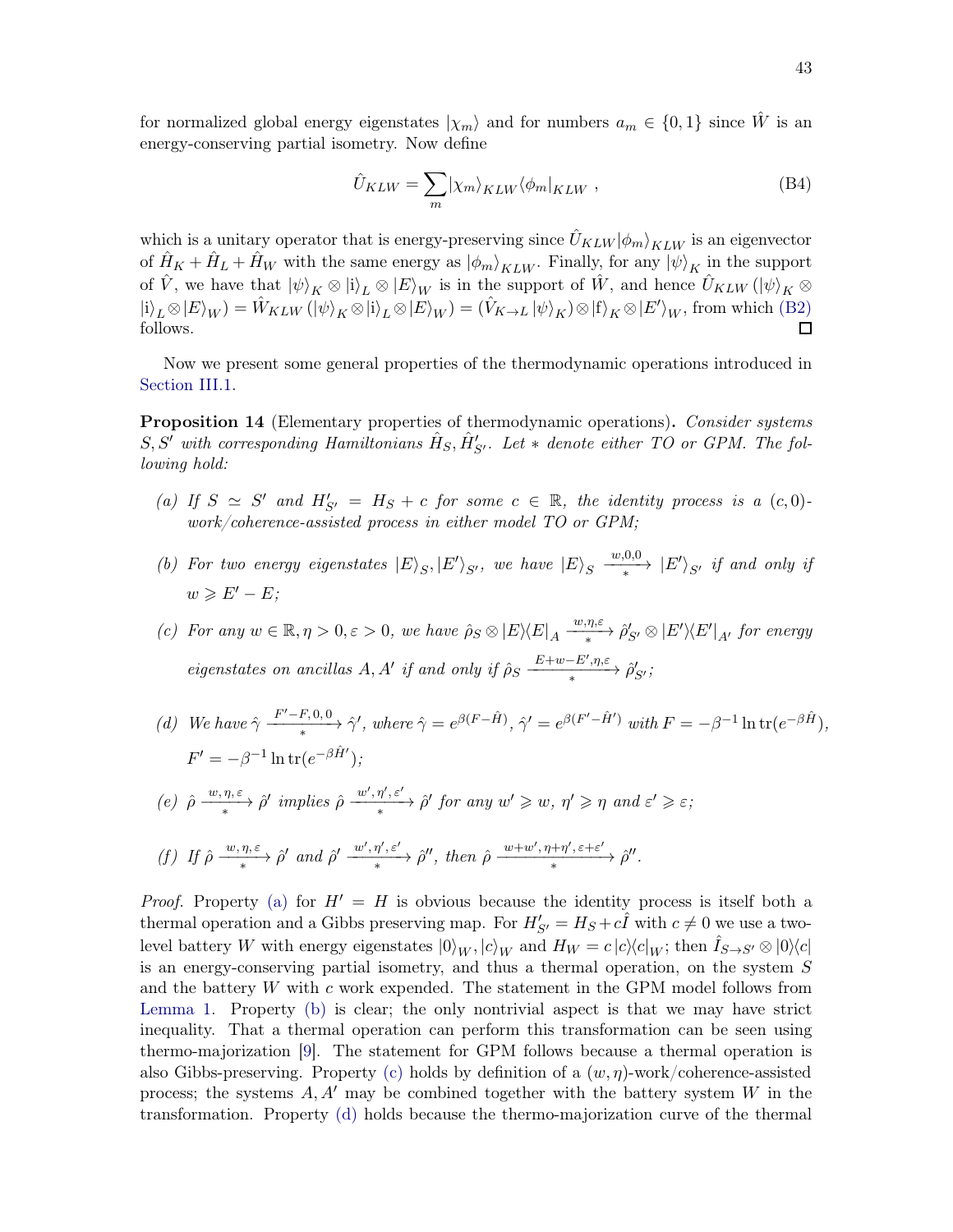state is the line connecting  $(0,0)$  to  $(e^{\beta F},1)$  [\[9\]](#page-57-15). Property [\(e\)](#page-42-0) follows from [\(b\).](#page-42-3) To show Property [\(f\),](#page-42-6) let  $\Phi$  (respectively  $\Phi'$ ) be a work/coherence-assisted-process with parameters  $(w, \eta)$  (respectively  $(w', \eta')$ ). Then  $\Phi' \circ \Phi$  is a  $(w + w', \eta + \eta')$ -work/coherence-assisted process, and we have  $D(\Phi'(\Phi(\hat{\rho})), \hat{\rho}'') \leq D(\Phi'(\Phi(\hat{\rho})), \Phi'(\hat{\rho}')) + D(\Phi'(\hat{\rho}'), \hat{\rho}'') \leq D(\Phi(\hat{\rho}), \hat{\rho}') +$  $\Box$  $D(\Phi'(\hat{\rho}'), \hat{\rho}'') \leqslant \varepsilon + \varepsilon'.$ 

Now we present the proofs of [Propositions 3](#page-10-1) and [4](#page-12-0) stated in [Section III.1](#page-8-1) regarding the monotonicity of the various divergences under thermodynamic operations.

*Proof of [Proposition 3.](#page-10-1)* We have  $\hat{\rho}_S \longrightarrow \hat{\rho}'_{S'}$  (invoking [Lemma 1](#page-10-0) if necessary); let  $\Phi^{[\text{GPM}]}$ be the corresponding Gibbs-sub-preserving map. The monotonicity of the hypothesis testing divergence follows directly from the properties [\(19\)](#page-51-2) and [\(21\).](#page-46-0)

The monotonicity of the Rényi divergences is trickier to prove because the corresponding data processing inequality only holds for trace-preserving mappings. Using [\[13](#page-57-14), Proposition 2, there exists a qubit system Q with a basis  $\{|i\rangle_{Q},|f\rangle_{Q}\}$  and with a Hamiltonian  $H_Q = q_i|i\rangle\langle i| + q_f|f\rangle\langle f|_Q$ , as well as eigenstates  $|i\rangle_{S'}$ ,  $|f\rangle_S$  of  $\hat{H}_S$ ,  $\hat{H}'_{S'}$ , and a trace-preserving  $\mathrm{map}~\mathcal{K}_{SS'Q-}^{[\text{GPM}]}$  $SS'Q \rightarrow SS'Q$  such that

$$
\Phi_{S \to S'}^{[\text{GPM}]}(\cdot) = \left\langle f, f \right|_{SQ} \mathcal{K}^{[\text{GPM}]}((\cdot) \otimes |i, i \rangle \langle i, i|_{S'Q}) \left| f, f \right\rangle_{SQ};
$$
\n(B5a)

$$
\mathcal{K}_{SS'Q \to SS'Q}^{[\text{GPM}]}(e^{-\beta(\hat{H}_S + \hat{H}'_{S'} + \hat{H}_Q)}) = e^{-\beta(\hat{H}_S + \hat{H}'_{S'} + \hat{H}_Q)} \text{; and} \tag{B5b}
$$

<span id="page-43-0"></span>
$$
q_{\rm i} + \langle \rm i | \hat{H}'_{S'} | \rm i \rangle = q_{\rm f} + \langle \rm f | \hat{H}_S | \rm f \rangle . \tag{B5c}
$$

Since  $\text{tr}(\Phi^{\text{[GPM]}}(\hat{\rho}_S)) = \text{tr}(\hat{\rho}'_{S'}) = 1$ , we can invoke [\[13,](#page-57-14) Corollary 3(b)] to see that

$$
\mathcal{K}^{[\text{GPM}]}(\hat{\rho}_S \otimes |i, i\rangle\langle i, i|_{S'Q}) = \Phi_{S \to S'}^{[\text{GPM}]}(\hat{\rho}_S) \otimes |f, f\rangle\langle f, f|_{SQ}.
$$
 (B6)

Also, using [\[13,](#page-57-14) Proposition 17] and [\(B5c\),](#page-43-0) we have that

$$
S_{\alpha}(|i,i\rangle\langle i,i|_{S'Q} || e^{-\beta(\hat{H}'_{S'} + \hat{H}_Q)}) = S_{\alpha}(|f,f\rangle\langle f,f|_{SQ} || e^{-\beta(\hat{H}_S + \hat{H}_Q)}) =: C.
$$
 (B7)

Then using the property  $(14)$  of the Rényi  $\alpha$ -entropies and the above identities, we have

$$
S_{\alpha}(\hat{\rho}'_{S'} \parallel e^{-\beta \hat{H}'_{S'}}) = S_{\alpha}(\Phi^{[\text{GPM}]}(\hat{\rho}_S) \otimes |f, f\rangle \langle f, f|_{SQ} \parallel e^{-\beta(\hat{H}_S + \hat{H}'_{S'} + \hat{H}_Q)}) - C
$$
  
\n
$$
= S_{\alpha}(\mathcal{K}^{[\text{GPM}]}(\hat{\rho}_S \otimes |i, i\rangle \langle i, i|_{S'Q}) \parallel \mathcal{K}^{[\text{GPM}]}(e^{-\beta(\hat{H}_S + \hat{H}'_{S'} + \hat{H}_Q)})) - C
$$
  
\n
$$
\leq S_{\alpha}(\hat{\rho}_S \otimes |i, i\rangle \langle i, i|_{S'Q} \parallel e^{-\beta(\hat{H}_S + \hat{H}'_{S'} + \hat{H}_Q)}) - C
$$
  
\n
$$
= S_{\alpha}(\hat{\rho}_S \parallel e^{-\beta \hat{H}_S}), \tag{B8}
$$

where the inequality holds by the data processing inequality [\(10\).](#page-5-1)

Proof of [Proposition 4.](#page-12-0) We prove the statement for the GPM model, invoking [Lemma 1](#page-10-0) if necessary. Let  $C, C', W, W'$  [be systems with Hamiltonians](#page-11-0)  $\hat{H}_C, \hat{H}_{C'}, \hat{H}_W, \hat{H}_{W'}$  from Definition 5 and let  $\tilde{\Phi}_{SCW \to S'C'W'}^{[\text{GPM}]}$  be the GPM operation in [\(38\).](#page-11-1) Let  $\tilde{\rho}_{S'C'W'} = \tilde{\Phi}_{SCW \to S'C'W'}^{[\text{GPM}]}(\hat{\rho}_{S} \otimes$  $|E\rangle\langle E|_W \otimes |\zeta\rangle\langle\zeta|_C$ , with  $D(\langle E', \zeta'|_{W'C'}\hat{\tilde{\rho}}_{S'C'W'}|E', \zeta'\rangle_{W'C'} , \hat{\rho}'_{S'} ) \leq \varepsilon$ . Using property [\(22\)](#page-46-1) we have

$$
S_{\mathrm{H}}^{\xi+\varepsilon}(\hat{\rho}'_{S'}\parallel e^{-\beta\hat{H}_{S'}}) - \ln\left(\frac{\xi+\varepsilon}{\xi}\right) \leqslant S_{\mathrm{H}}^{\xi}(\langle E',\zeta'|_{W'C'}\hat{\tilde{\rho}}_{S'C'W'}|E',\zeta'\rangle_{W'C'}\parallel e^{-\beta\hat{H}_{S'}}) \ . \tag{B9}
$$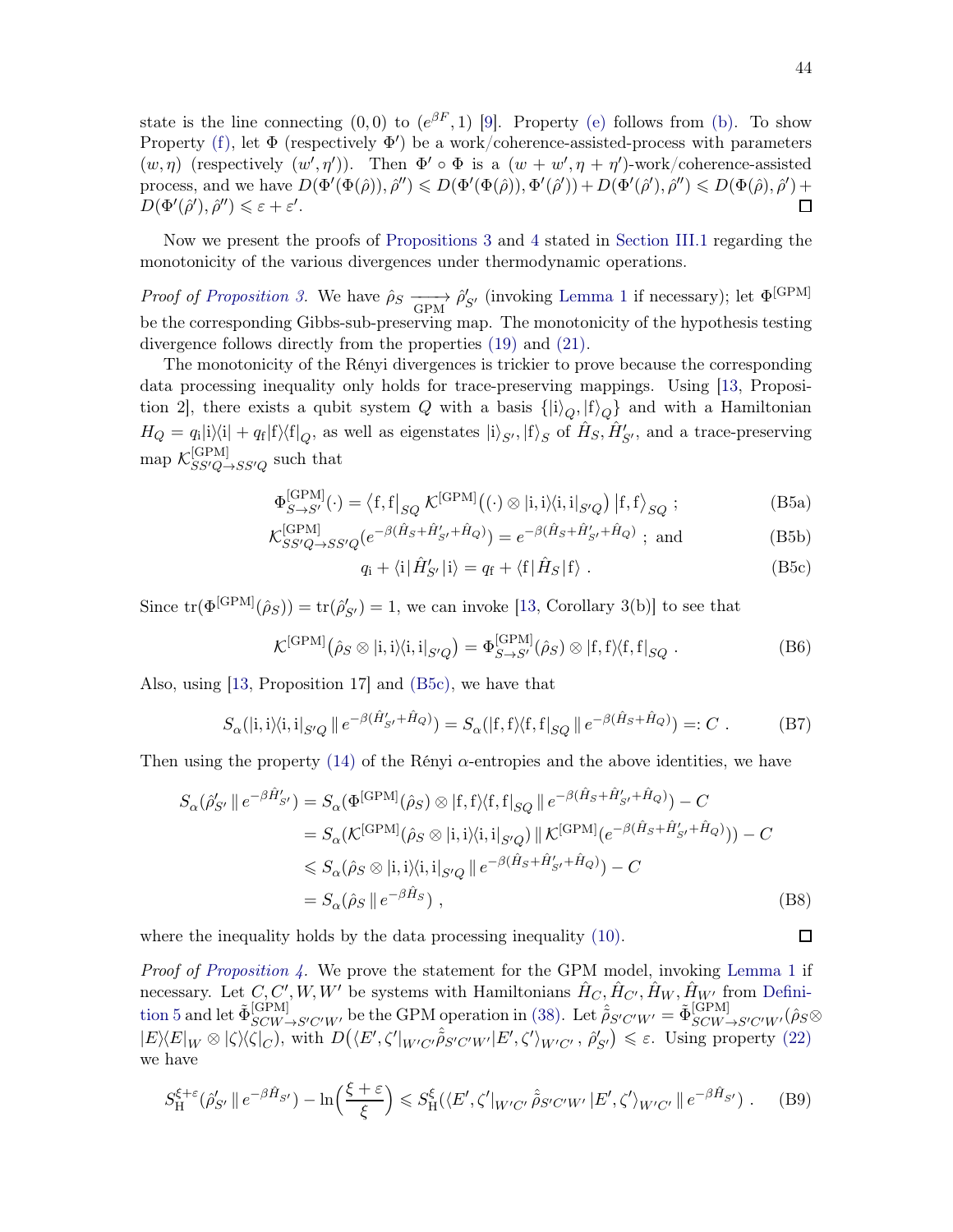Now compute

$$
\text{tr}_{C'W'}\big[|E,\zeta'\rangle\langle E,\zeta'|_{W'C'}e^{-\beta(\hat{H}_{S'}+\hat{H}_{C'}+\hat{H}_{W'})}\big] = e^{-\beta\hat{H}_{S'}}e^{-\beta E'}\langle\zeta'|e^{-\beta H_C}|\zeta'\rangle
$$
  

$$
\geq e^{-\beta(E'+\eta)}e^{-\beta\hat{H}_{S'}}, \quad \text{(B10)}
$$

because  $\langle \zeta' | e^{-\beta H_C} | \zeta' \rangle \geq \lambda_{\min} (e^{-\beta H_C}) \geq e^{-\beta \| H_C \|_{\infty}} \geq e^{-\beta \eta}$  where  $\lambda_{\min}(\cdot)$  denotes the smallest eigenvalue of its argument. Observe that the operation  $\text{tr}_{C'W'}([E',\zeta'\rangle\langle E',\zeta'|_{W'C'}(\cdot)]$  is a completely positive, trace-nonincreasing map. Then thanks to [\(19\)](#page-51-2) and [\(B10\)](#page-55-0) along with the scaling property [\(20\),](#page-51-3)

$$
(B9) \leq S_{\text{H}}^{\xi}(\hat{\rho}_{S'C'W'} || e^{\beta(E'+\eta)} e^{-\beta(\hat{H}_{S'} + \hat{H}_{W'} + \hat{H}_{C'})})
$$
  
\n
$$
= S_{\text{H}}^{\xi}(\hat{\rho}_{S'C'W'} || e^{-\beta(\hat{H}_{S'} + \hat{H}_{W'} + \hat{H}_{C'})}) - \beta(E' + \eta)
$$
  
\n
$$
\leq S_{\text{H}}^{\xi}(\tilde{\Phi}^{[\text{GPM}]}(\hat{\rho}_{S} \otimes | E, \zeta) \langle E, \zeta |_{WC}) || \tilde{\Phi}^{[\text{GPM}]}(e^{-\beta(\hat{H}_{S} + \hat{H}_{W} + \hat{H}_{C})})) - \beta(E' + \eta)
$$
  
\n
$$
\leq S_{\text{H}}^{\xi}(\hat{\rho}_{S} \otimes | E, \zeta) \langle E, \zeta |_{WC} || e^{-\beta(\hat{H}_{S} + \hat{H}_{W} + \hat{H}_{C})}) - \beta(E' + \eta),
$$
\n(B11)

where the two last inequalities hold using respectively [\(21\)](#page-46-0) noting that  $\tilde{\Phi}_{SCW \to S'C'W'}^{[\text{GPM}]}$  is Gibbs-sub-preserving, and the data processing inequality [\(19\).](#page-51-2)

Let  $\hat Q_{SCW}$  with  $0 \leqslant \hat Q_{SCW} \leqslant \hat I$  be an optimal choice for the last divergence term in [\(B11\),](#page-55-2) such that  $S_{\rm F}^{\xi}$  $\frac{\partial \xi}{\partial H}(\hat{\rho}_S \otimes |E,\zeta\rangle \langle E,\zeta|_{WC} \parallel e^{-\beta(\hat{H}_S+\hat{H}_W+\hat{H}_C)}) = -\ln \text{tr}(\hat{Q}_{SCW}e^{-\beta(\hat{H}_S+\hat{H}_W+\hat{H}_C)})$ . Let  $\hat{Q}'_{S} = \langle E, \zeta |_{WC} \hat{Q}_{SCW} | E, \zeta \rangle_{WC},$  noting that  $0 \le \hat{Q}'_{S} \le \hat{I}_{S}.$  Then we have  $\text{tr}(\hat{Q}'_{S}\hat{\rho}_{S}) =$  $\text{tr}(\hat{Q}_{SCW}(\hat{\rho}_S \otimes |E,\zeta\rangle\langle E,\zeta|_{WC})) \geq \xi$ , and thus

$$
S_{\mathrm{H}}^{\xi}(\hat{\rho}_{S} \parallel e^{-\beta \hat{H}_{S}}) \ge -\ln\left(\frac{1}{\xi} \operatorname{tr}(\hat{Q}_{S}^{\prime} e^{-\beta \hat{H}_{S}})\right)
$$
  
\n
$$
= -\ln\left(\frac{1}{\xi} \operatorname{tr}(\hat{Q}_{SCW} \left(e^{-\beta \hat{H}_{S}} \otimes |E, \zeta \rangle \langle E, \zeta|_{WC}\right))\right)
$$
  
\n
$$
\ge -\ln\left(e^{\beta(E+\eta)} \frac{1}{\xi} \operatorname{tr}(\hat{Q}_{SCW} e^{-\beta(\hat{H}_{S} + \hat{H}_{C} + \hat{H}_{W})})\right)
$$
  
\n
$$
= S_{\mathrm{H}}^{\xi}(\hat{\rho}_{S} \otimes |E, \zeta \rangle \langle E, \zeta|_{WC} \| e^{-\beta(\hat{H}_{S} + \hat{H}_{W} + \hat{H}_{C})}) - \beta(E + \eta), \qquad (B12)
$$

where in the last inequality we used  $e^{-\beta \hat{H}_C} \geq \lambda_{\min}(e^{-\beta \hat{H}_C}) |\zeta\rangle\langle\zeta|_C \geq e^{-\beta ||\hat{H}_C||_{\infty}} |\zeta\rangle\langle\zeta|_C \geq$  $e^{-\beta \eta} |\zeta\rangle \langle \zeta|_C$  and  $e^{-\beta \hat{H}_W} \geq e^{-\beta E} |E\rangle \langle E|_W$  which imply together that  $|E, \zeta\rangle \langle E, \zeta|_{WC} \leq$  $e^{\beta(E+\eta)} e^{-\beta(\hat{H}_C+\hat{H}_W)}$ . Finally,

$$
(B11) \leq S_{\mathcal{H}}^{\xi}(\hat{\rho} \parallel e^{-\beta \hat{H}_S}) + \beta(E + \eta) - \beta(E' + \eta) \leq S_{\mathcal{H}}^{\xi}(\hat{\rho} \parallel e^{-\beta \hat{H}_S}) + \beta(w + 2\eta) \tag{B13}
$$

Following the chain of inequalities proves the claim.

We present a convenient lemma that can ensure asymptotic convertibility if good enough asymptotic convertibility can be achieved for any fixed  $\varepsilon > 0$ . We first note that, thanks to Property [\(e\)](#page-42-0) of [Proposition 14](#page-42-1)[, we may equivalently replace all limits "](#page-12-1) $\lim_{n\to\infty}$ " in Definition 7 by "lim  $\sup_{n\to\infty}$ ".

<span id="page-44-0"></span>**Lemma 13.** For sequences of states  $P = {\hat{\rho}_n}$ ,  $P' = {\hat{\rho}'_n}$  and sequences of Hamiltonians  $\hat{\mathcal{H}} = {\hat{H}_n}, \hat{\mathcal{H}}' = {\hat{H}'_n},$  suppose that for all  $\varepsilon > 0$  there exists  $w_{n,\varepsilon}, \eta_{n,\varepsilon}, \bar{\varepsilon}_{n,\varepsilon}$  such that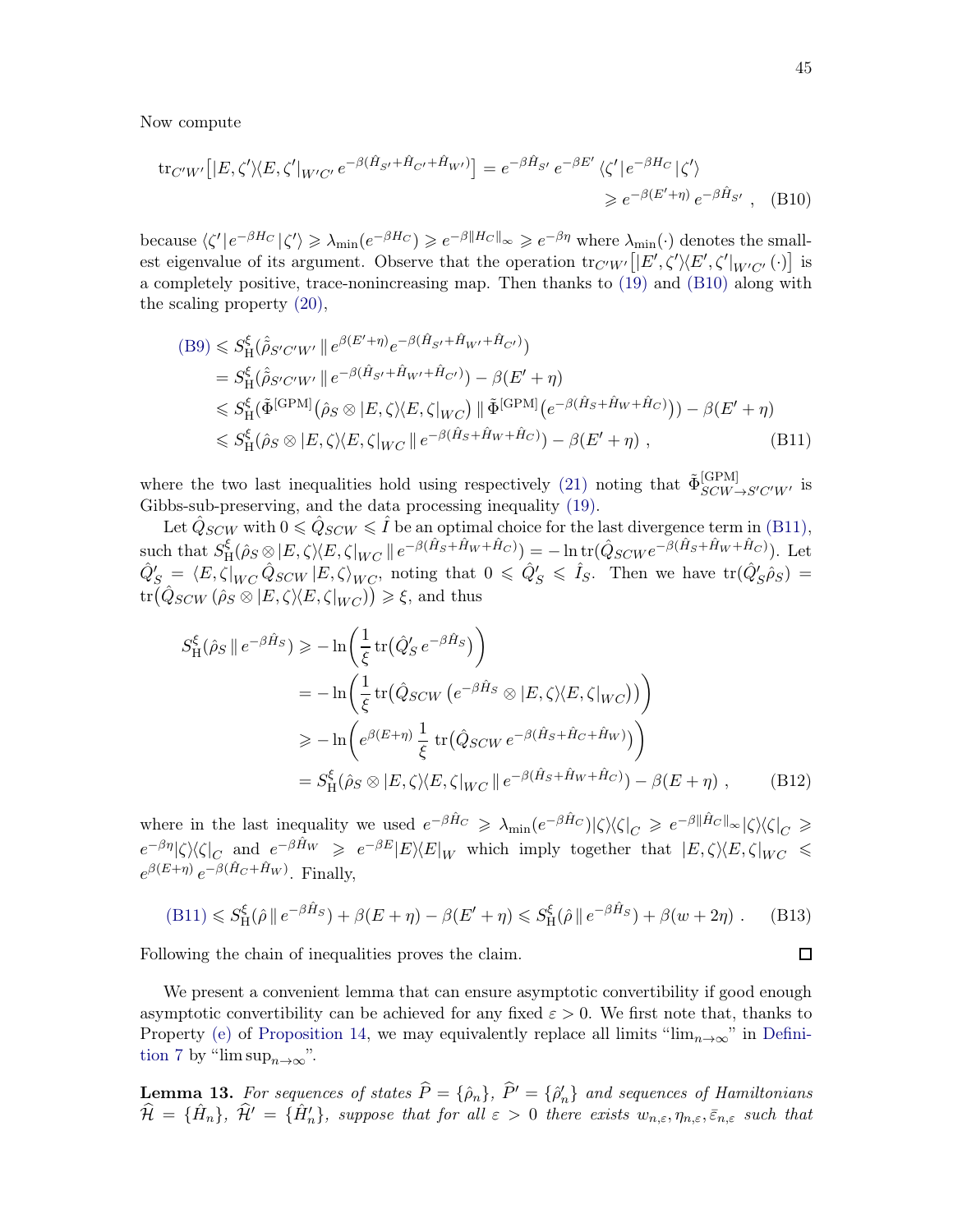$\hat{\rho}_n \stackrel{w_{n,\varepsilon},\eta_{n,\varepsilon},\bar{\varepsilon}_{n,\varepsilon}}{\vphantom{\sum\limits_{\alpha\in\mathbb{R}}}}$  $\frac{w_{n,\varepsilon},\eta_{n,\varepsilon},\varepsilon_{n,\varepsilon}}{*}$   $\hat{\rho}'_n$  for all n, where  $*$  denotes TO or GPM. If  $r \in \mathbb{R}$  is such that

$$
\lim_{\varepsilon \to 0} \limsup_{n \to \infty} \frac{w_{n,\varepsilon}}{n} = r \; ; \qquad \lim_{\varepsilon \to 0} \limsup_{n \to \infty} \frac{\eta_{n,\varepsilon}}{n} = 0 \; ; \qquad \lim_{\varepsilon \to 0} \limsup_{n \to \infty} \bar{\varepsilon}_{n,\varepsilon} = 0 \; , \qquad \text{(B14)}
$$
\n
$$
\text{then } \hat{P} \xrightarrow[\varepsilon]{r} \hat{P'}.
$$

*Proof.* From  $(B14)$  and Property [\(e\)](#page-42-0) of [Proposition 14](#page-42-1) in [Appendix A,](#page-37-1) for any n, there exist  $\varepsilon(n)$  and  $m(n)$  such that  $|w_{m(n),\varepsilon(n)}/m(n) - r| < 1/n$ ,  $\eta_{m(n),\varepsilon(n)}/m(n) < 1/n$ , and  $\bar{\varepsilon}_{m(n),\varepsilon(n)} < 1/n$  hold at the same time (without loss of generality). Then by defining  $w_n := nw_{m(n),\varepsilon(n)}/m(n)$ , we have  $\lim_{n\to\infty} w_n/n = r$ , and the same argument applies to  $\eta_n$  and  $\bar{\varepsilon}_n$ . and  $\bar{\varepsilon}_n$ .

An important known result is the fact that the min and max divergences quantify the amount of work that is necessary to convert a semiclassical state  $\hat{\rho}$  to and from the thermal state.

**Proposition 15** (Work distillation and state formation for semiclassical states [\[8](#page-57-16), [9](#page-57-15)]). Let  $\hat{\rho}$  be a quantum state on a system with Hamiltonian  $\hat{H}$ , and suppose that  $[\hat{\rho}, \hat{H}_S] = 0$ . Let  $\gamma'' = 1$  denote the trivial thermal state on the trivial system  $\mathbb C$  with the trivial Hamiltonian  $\ddot{H}'' = 0$ . Then

$$
\hat{\rho} \xrightarrow{\quad -\beta^{-1}S_0^{\varepsilon}(\hat{\rho} \parallel e^{-\beta \hat{H}}), 0, \varepsilon} \gamma'' ; \qquad \text{and} \qquad \gamma'' \xrightarrow{\quad \beta^{-1}S_{\infty}^{\varepsilon}(\hat{\rho} \parallel e^{-\beta \hat{H}}), 0, \varepsilon} \hat{\rho} . \qquad (B15)
$$

We now present a central proposition of this appendix, namely a simplified form of [Theorem 1](#page-13-1) that is specific to Gibbs-preserving maps. The error terms as well as the proof itself are significantly simpler than the full result for thermal operations.

**Proposition 16** (Work distillation and state formation [\[9,](#page-57-15) [13](#page-57-14)]). Let  $\hat{\rho}$  be a quantum state on a system with a Hamiltonian  $\hat{H}$ . Let  $\gamma'' = 1$  denote the trivial thermal state on the trivial system C with the trivial Hamiltonian  $\hat{H}'' = 0$ . Then for any  $\varepsilon \geq 0$  we have

$$
\hat{\rho} \xrightarrow{\quad -\beta^{-1}S_0^{\varepsilon}(\hat{\rho} \parallel e^{-\beta \hat{H}}), 0, \varepsilon} \hat{\gamma}'' ; \qquad \text{and} \qquad \hat{\gamma}'' \xrightarrow{\quad \beta^{-1}S_{\infty}^{\varepsilon}(\hat{\rho} \parallel e^{-\beta \hat{H}}), 0, \varepsilon} \hat{\rho} . \qquad (B16)
$$

Consequently, for any  $\hat{\rho}, \hat{\rho}'$ , and for any Hamiltonians  $\hat{H}, \hat{H}'$ ,

 $\overline{I}$ 

$$
\hat{\rho} \xrightarrow{\beta^{-1}[S_{\infty}^{\varepsilon}(\hat{\rho}' \parallel e^{-\beta \hat{H}'}) - S_{0}^{\varepsilon}(\hat{\rho} \parallel e^{-\beta \hat{H}})], 0, 2\varepsilon} \hat{\rho}'.
$$
\n(B17)

For asymptotic sequences of states  $P = {\hat{\rho}_n}$ ,  $P' = {\hat{\rho}'_n}$  and sequences of Hamiltonians  $\widehat{\mathcal{H}} = {\hat{H}_n}, \widehat{\mathcal{H}}' = {\hat{H}'_n},$  we have

$$
\hat{P} \xrightarrow{\beta^{-1} [\overline{S}(\hat{P}' \parallel \hat{\Sigma}') - \underline{S}(\hat{P} \parallel \hat{\Sigma})]} \hat{P}',
$$
\n(B18)

where we denote by  $\widehat{\Sigma}$  (respectively  $\widehat{\Sigma}'$ ) the sequence  $\{e^{-\beta \hat{H}_n}\}\$  (respectively  $\{e^{-\beta \hat{H}'_n}\}\$ ).

Proof. The statements [\(B16\)](#page-56-4) are proven in Ref. [\[13](#page-57-14)]. The result for semiclassical states and thermal operations was shown in the earlier Ref. [\[9\]](#page-57-15). The statement [\(B17\)](#page-56-5) follows directly by combining the processes in [\(B16\).](#page-56-4) To prove [\(B18\),](#page-56-2) observe that for any  $\varepsilon > 0$ , we have for sufficiently large n that  $[S^{\varepsilon}_{\infty}(\hat{\rho}'_{n} \|\hat{\sigma}'_{n}) - S^{\varepsilon}_{0}(\hat{\rho}_{n} \|\hat{\sigma}_{n})]/n \leq \overline{S}(\hat{P}' \|\hat{\Sigma}') - \underline{S}(\hat{P} \|\hat{\Sigma}) + g(\varepsilon)$ where  $g(\varepsilon)$  is some function of  $\varepsilon$  with  $g(\varepsilon) \to 0$  as  $\varepsilon \to 0$ . Then [\(B18\)](#page-56-2) follows from [\(B17\)](#page-56-5) and Lemma 13. and [Lemma 13.](#page-44-0)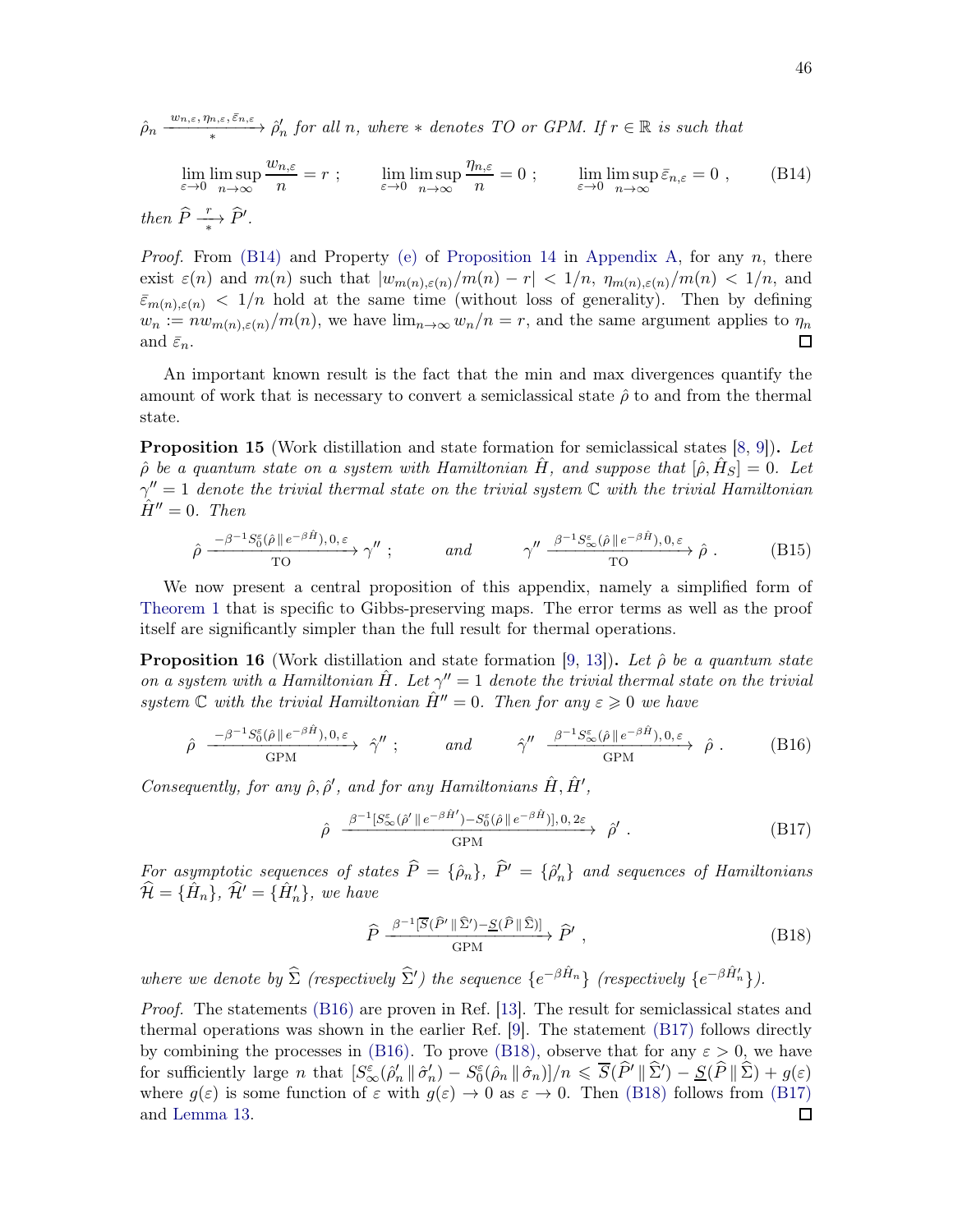For completeness, we prove [\(B17\)](#page-56-5) directly with an explicit transformation.

Alternative direct proof of  $(B17)$ . We prove the following equivalent statement: Assuming that  $S_0^{\varepsilon}(\hat{\rho} \parallel e^{-\beta \hat{H}}) \geq S_{\infty}^{\varepsilon}(\hat{\rho}' \parallel e^{-\beta \hat{H}'}),$  we explicitly construct a Gibbs-preserving operation that performs the given transformation using a hypothesis test. The equivalence with [\(B17\)](#page-56-5) follows from [Proposition 14](#page-42-1) [\(c\),](#page-42-4) the scaling property [\(13\)](#page-5-0) of the divergences, and their additivity under tensor products [\(14\).](#page-5-4) Without loss of generality we may assume that  $\text{tr}(e^{-\beta \hat{H}}) = \text{tr}(e^{-\beta \hat{H}'} ) = 1$ ; otherwise, shift the Hamiltonians by suitable constants and apply [Proposition 14](#page-42-1) [\(a\)](#page-42-2) whose cost cancels the shift [\(13\).](#page-5-0) Let  $\hat{\sigma} = e^{-\beta \hat{H}}$  and  $\hat{\sigma}' = e^{-\beta \hat{H}'}$ , which are now quantum states.

First, consider the case  $\varepsilon = 0$ . We explicitly construct a CPTP map E that maps  $(\hat{\rho}, \hat{\sigma})$ to  $(\hat{\rho}', \hat{\sigma}')$ , by using a "measure-and-prepare" method. Let  $c := e^{-S_0(\hat{\rho} \parallel \hat{\sigma})}$ , and let  $\hat{P}_{\rho}$  be the projection onto the support of  $\hat{\rho}$ . We consider the situation that one wants to distinguish the two states,  $\hat{\rho}$  or  $\hat{\sigma}$ , just by performing the projection measurement  $\{\hat{P}_{\rho}, \hat{I} - \hat{P}_{\rho}\}$ . We label the measurement outcome corresponding to  $\hat{P}_{\rho}$  and  $\hat{I} - \hat{P}_{\rho}$  by 0 and 1, respectively. Then, the conditional probabilities that one gets the outcomes are given by

$$
P(0|\hat{\rho}) = 1
$$
;  $P(1|\hat{\rho}) = 0$ ;  $P(0|\hat{\sigma}) = c$ ;  $P(1|\hat{\sigma}) = 1 - c$ . (B19)

Next, let  $c' := e^{-S_{\infty}(\hat{\rho}' \|\hat{\sigma}')}$ . From the definition of  $S_{\infty}(\hat{\rho}' \|\hat{\sigma}')$ , we have  $\hat{\sigma}' - c'\hat{\rho}' \ge 0$ . Therefore,  $\hat{\sigma}'' := (\hat{\sigma}' - c'\hat{\rho}')/(1 - c') \geq 0$  is a quantum state, and satisfies

<span id="page-46-0"></span>
$$
c'\hat{\rho}' + (1 - c')\hat{\sigma}'' = \hat{\sigma}'.
$$
 (B20)

The operation  $E$  is constructed according to the following protocol. First, we perform the projection measurement  $\{\hat{P}_{\rho}, \hat{I} - \hat{P}_{\rho}\}$  on the input state. We then map the obtained outcome  $0,1$  to another bit  $0',1'$  by a (classical) stochastic matrix M satisfying

$$
\begin{bmatrix} 1 \\ 0 \end{bmatrix} = M \begin{bmatrix} 1 \\ 0 \end{bmatrix}, \qquad \begin{bmatrix} c' \\ 1 - c' \end{bmatrix} = M \begin{bmatrix} c \\ 1 - c \end{bmatrix}.
$$
 (B21)

Such an M indeed exists, if  $c' \geq c$  or equivalently  $S_{\infty}(\hat{\rho}' \parallel \hat{\sigma}') \leqslant S_0(\hat{\rho} \parallel \hat{\sigma})$  holds. In fact, we can explicitly write down the matrix as

<span id="page-46-1"></span>
$$
M = \begin{bmatrix} 1 & 1 - (1 - c')/(1 - c) \\ 0 & (1 - c')/(1 - c) \end{bmatrix}.
$$
 (B22)

Finally, we prepare  $\hat{\rho}'$  (or  $\hat{\sigma}''$ ) if we have  $0'$  (or 1'). By combining the foregoing operations, we obtain the desired CPTP map E. In fact, we have  $E(\hat{\rho}) = \hat{\rho}'$  from  $P(0|\hat{\rho}) = 1$ , and also have  $E(\hat{\sigma}) = c'\hat{\rho}'' + (1 - c')\hat{\sigma}'' = \hat{\sigma}'.$ 

Now we consider the case  $\varepsilon > 0$ . By definition of the smooth entropies, there exist  $\hat{\tau}, \hat{\tau}'$  such that  $S^{\varepsilon}_{\infty}(\hat{\rho}' \|\hat{\sigma}') = S_{\infty}(\hat{\tau}' \|\hat{\sigma}')$  and  $S^{\varepsilon}_{\infty}(\hat{\rho} \|\hat{\sigma}) = S_{\infty}(\hat{\tau} \|\hat{\sigma})$ , with  $D(\hat{\tau}, \hat{\rho}) \leq \varepsilon$ ,  $D(\hat{\tau}', \hat{\rho}') \leq \varepsilon$ . From the case  $\varepsilon = 0$  we have that  $\hat{\tau} \longrightarrow \hat{\tau}'$  with respect to the thermal states  $\hat{\sigma}, \hat{\sigma}'$ . By triangle inequality and because quantum operations can only decrease the trace distance, we have that  $D(E(\hat{\rho}), \hat{\rho}') \leq D(E(\hat{\rho}), E(\hat{\tau})) + D(E(\hat{\tau}), \hat{\rho}') \leq D(\hat{\rho}, \hat{\tau}) + D(\hat{\tau}', \hat{\rho}') \leq 2\varepsilon$ . Hence  $\hat{\rho} \xrightarrow[\text{GPM}]{0,0,2\varepsilon} \hat{\rho}'.$  $\Box$ 

As an immediate consequence, any state that satisfies  $S_0(\hat{\rho} \parallel e^{-\beta \hat{H}}) = S_{\infty}(\hat{\rho} \parallel e^{-\beta \hat{H}})$  can be reversibly converted to and from the thermal state  $e^{-\beta \hat{H}}/\text{tr}(e^{-\beta \hat{H}})$  with Gibbs-preserving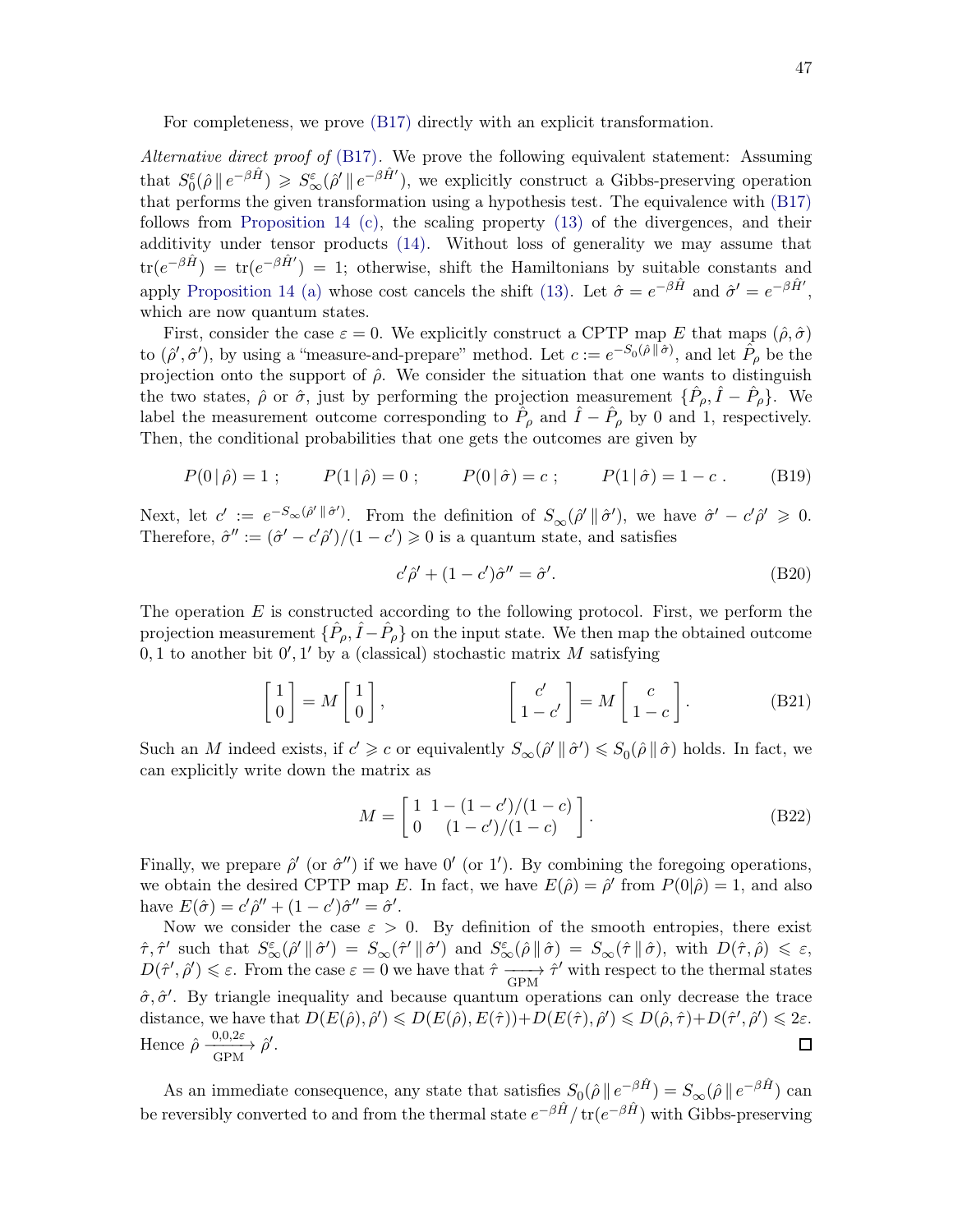operations. The same holds for thermal operations if the state is semiclassical. Consequently, the common value of the divergences, which we can denote as  $S(\hat{\rho})$ , is the thermodynamic potential: It characterizes exactly which state transformations are possible within this class of states.

## <span id="page-47-0"></span>Appendix C:  $C^*$ -algebra formulation

In this appendix, we provide an overview of the standard formulation of ergodicity with  $C^*$ -algebras [\[28,](#page-58-4) [29,](#page-58-16) [31](#page-58-5)], and prove that it is equivalent to our formulation in [Section IV.](#page-26-0) Furthermore, we prove [Theorem 3](#page-31-0) in the alternative setting where we consider a sequence of reduced states of the infinite Gibbs state, rather than a sequence of finite Gibbs states corresponding to Hamiltonians truncated to finite regions. In the following, we use the notation of [Section IV.](#page-26-0)

The set of local operators is given by  $\mathcal{A}_{loc} := \cup_{\Lambda} \mathcal{A}_{\Lambda}$  for a bounded lattice region  $\Lambda \subset \mathbb{Z}^d$ . Then, the C<sup>\*</sup>-algebra A is defined as the C<sup>\*</sup>-inductive limit of  $A_{loc}$ , which is often written as  $A = \overline{\bigotimes_{i \in \mathbb{Z}^d} A_i}$ .

We consider a (normal) state  $\Psi : \mathcal{A} \to \mathbb{C}$ , where  $\Psi(\hat{A}) \in \mathbb{C}$  is interpreted as the expectation value of observable  $\hat{A}$ . We consider a reduced state to a bounded region  $\Lambda \subset \mathbb{Z}^d$ . By definition, the reduced density operator on this region, written as  $\hat{\rho}_{\Lambda}$ , satisfies

$$
\Psi(\hat{A}) = \text{tr}[\hat{\rho}_\Lambda \hat{A}], \qquad (C1)
$$

for all  $\hat{A} \in \mathcal{A}_{\Lambda}$ . We note that the consistency condition [\(126\)](#page-29-1) is automatically satisfied for this  $\{\hat{\rho}_{\Lambda}\}.$ 

By using the shift superoparator  $T_i$  introduced in [Section IV.2,](#page-29-0) we first define translation invariance.

**Definition 11** (Translation invariance). A state  $\Psi$  is translation invariant, if for all  $\hat{A} \in \mathcal{A}$ and for all  $i \in \mathbb{Z}^d$ ,

$$
\Psi(T_i(\hat{A})) = \Psi(\hat{A}) . \tag{C2}
$$

The a[bove definition of translation invariance is equivalent to the definition in](#page-29-0) Section IV.2; this is guaranteed by the following lemma, which states that it is sufficient to take  $\ddot{A}$  above to be local.

<span id="page-47-1"></span>**Lemma 14.** If Eq. [\(C2\)](#page-54-0) is satisfied for all  $\hat{A} \in A_{loc}$  and all  $i \in \mathbb{Z}^d$ , then  $\Psi$  is translation invariant.

*Proof.* Suppose that [Eq. \(C2\)](#page-54-0) is satisfied for all  $\hat{A} \in \mathcal{A}_{loc}$ . For any  $\hat{A} \in \mathcal{A}$ , there exists a sequence  $\{\hat{A}_m\}_{m\in\mathbb{N}}\subset\mathcal{A}_{\text{loc}}$  such that  $\hat{A}_m\in\mathcal{A}_{\Lambda_m}$  and  $\lim_{m\to\infty}||\hat{A}-\hat{A}_m||_{\infty}=0$ . Let  $\hat{\Delta}_m := \hat{A} - \hat{A}_m$ . Then we have

$$
\left|\Psi(T_i(\hat{A})) - \Psi(\hat{A})\right| \leq \left|\Psi(T_i(\hat{A}_m)) - \Psi(\hat{A}_m)\right| + \left|\Psi(T_i(\hat{\Delta}_m)) - \Psi(\hat{\Delta}_m)\right|.
$$
 (C3)

The first term on the right-hand side vanishes. The second term is bounded as

$$
\left|\Psi(T_i(\hat{\Delta}_m)) - \Psi(\hat{\Delta}_m)\right| \leq 2 \left\|\hat{\Delta}_m\right\|_{\infty},\tag{C4}
$$

which goes to zero as  $m \to \infty$ .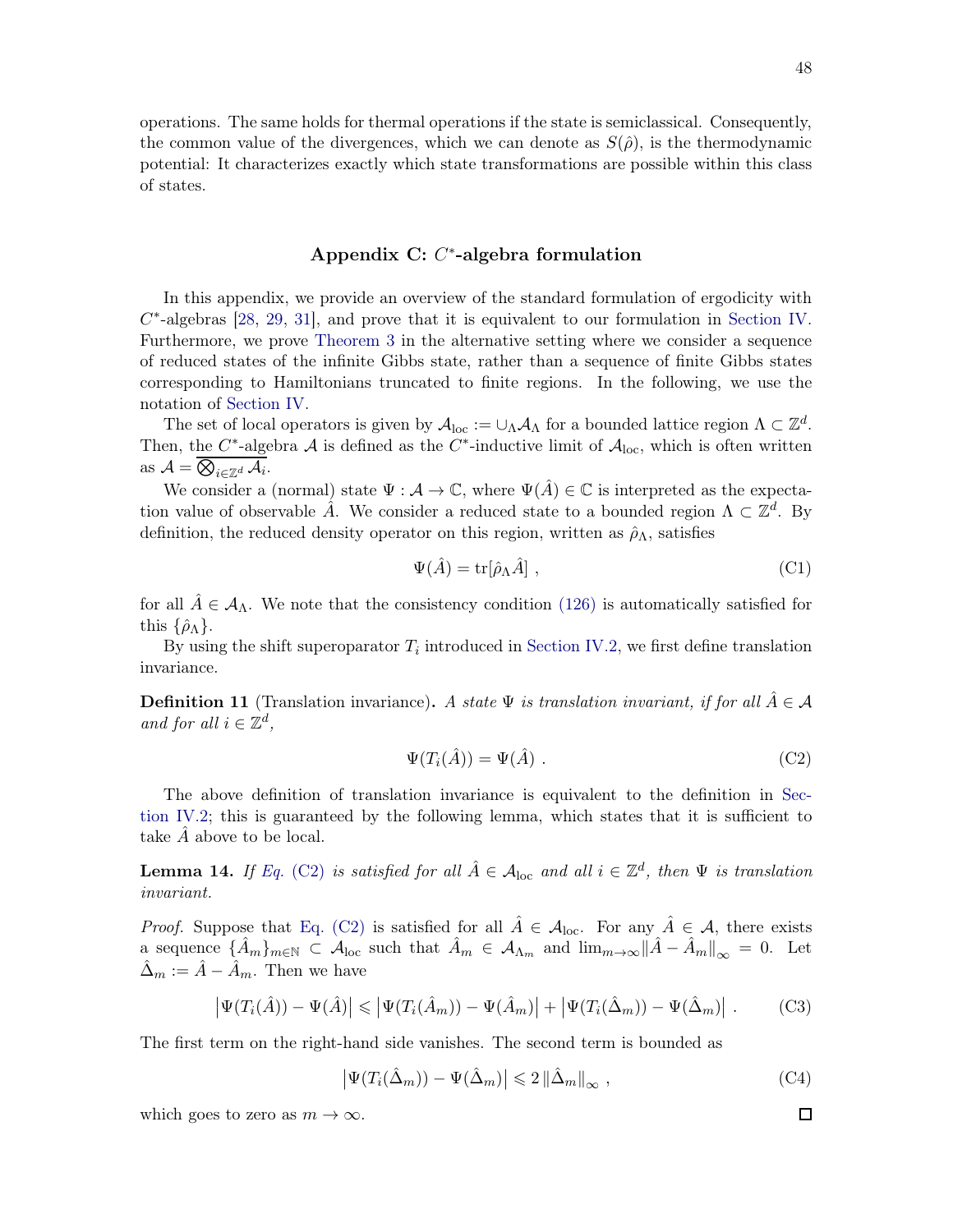We now define ergodicity in a more standard and mathematically elegant way [\[28,](#page-58-4) [31](#page-58-5)] (see also Refs. [\[20](#page-57-9), [21\]](#page-57-17)).

**Definition 12** (Ergodicity). A state  $\Psi$  is translation-invariant and ergodic, if it is an extremal point of the set of translation-invariant states.

Physically, an ergodic state corresponds to a "pure thermodynamic phase" without phase mixture, which is consistent with this mathematical definition.

The following theorem establishes the equivalence of the definition above with the definition presented in [Section IV.2.](#page-29-0) This is a reformulation of Theorem 6.3.3, Proposition 6.3.5, and Lemma 6.5.1 of Ref. [\[31\]](#page-58-5); see also Ref. [\[21](#page-57-17)].

<span id="page-48-2"></span>**Lemma 15.** Using the notation of [Section IV,](#page-26-0) the following are equivalent for any translationinvariant state Ψ:

- <span id="page-48-1"></span>(a)  $\Psi$  is ergodic;
- (b) For all self-adjoint  $\hat{A} \in \mathcal{A}$ ,

$$
\lim_{\ell \to \infty} \Psi \left( \left( \frac{1}{(2\ell + 1)^d} \sum_{i \in \Lambda_\ell} T_i(\hat{A}) \right)^2 \right) = \left( \Psi(\hat{A}) \right)^2 ; \tag{C5}
$$

(c) For all  $\hat{A}, \hat{B} \in \mathcal{A}$ ,

$$
\lim_{\ell \to \infty} \frac{1}{(2\ell+1)^d} \sum_{i \in \Lambda_\ell} \Psi(T_i(\hat{A})\hat{B}) = \Psi(\hat{A}) \Psi(\hat{B}) ;
$$
 (C6)

<span id="page-48-0"></span>(d) [Equation](#page-54-1) (C5) is satisfied for all self-adjoint  $\hat{A} \in \mathcal{A}_{loc}$ .

For completeness, we prove the equivalence of [\(d\)](#page-48-0) with the other points.

*Proof.* It suffices to check that  $(d) \Rightarrow (b)$  $(d) \Rightarrow (b)$ . The proof is similar to that of [Lemma 14,](#page-47-1) and we use the same notation: For any  $\hat{A} \in \mathcal{A}$ , there exists a sequence  $\{\hat{A}_m\}_{m\in\mathbb{N}} \subset \mathcal{A}_{loc}$  such that  $\hat{A}_m \in \mathcal{A}_{\Lambda_m}$  and  $\lim_{m \to \infty} ||\hat{A} - \hat{A}_m||_{\infty} = 0$ ; let  $\hat{\Delta}_m := \hat{A} - \hat{A}_m$ . Now suppose that [Eq. \(C5\)](#page-54-1) is satisfied for all self-adjoint  $\hat{A} \in \mathcal{A}_{loc}$ . We first note that

$$
\left(\sum_{i\in\Lambda_{\ell}}T_{i}(\hat{A})\right)^{2} = \left(\sum_{i\in\Lambda_{\ell}}T_{i}(\hat{A}_{m})\right)^{2} + \sum_{i,j\in\Lambda_{\ell}}\left(T_{i}(\hat{A}_{m})T_{j}(\hat{\Delta}_{m}) + T_{i}(\hat{\Delta}_{m})T_{j}(\hat{A}_{m})\right) + \left(\sum_{i\in\Lambda_{\ell}}T_{i}(\hat{\Delta}_{m})\right)^{2}.
$$
 (C7)

We then have

$$
\left| \Psi \left( \left( \frac{1}{(2\ell+1)^d} \sum_{i \in \Lambda_\ell} T_i(\hat{A}) \right)^2 \right) - \Psi(\hat{A}) \right|
$$
  
\$\leqslant \left| \Psi \left( \left( \frac{1}{(2\ell+1)^d} \sum\_{i \in \Lambda\_\ell} T\_i(\hat{A}\_m) \right)^2 \right) - \Psi(\hat{A}\_m) \right| + 4 \| \hat{A}\_m \|\_{\infty} \| \hat{\Delta}\_m \|\_{\infty} + 2 \| \hat{\Delta}\_m \|\_{\infty}^2 . \quad (C8)\$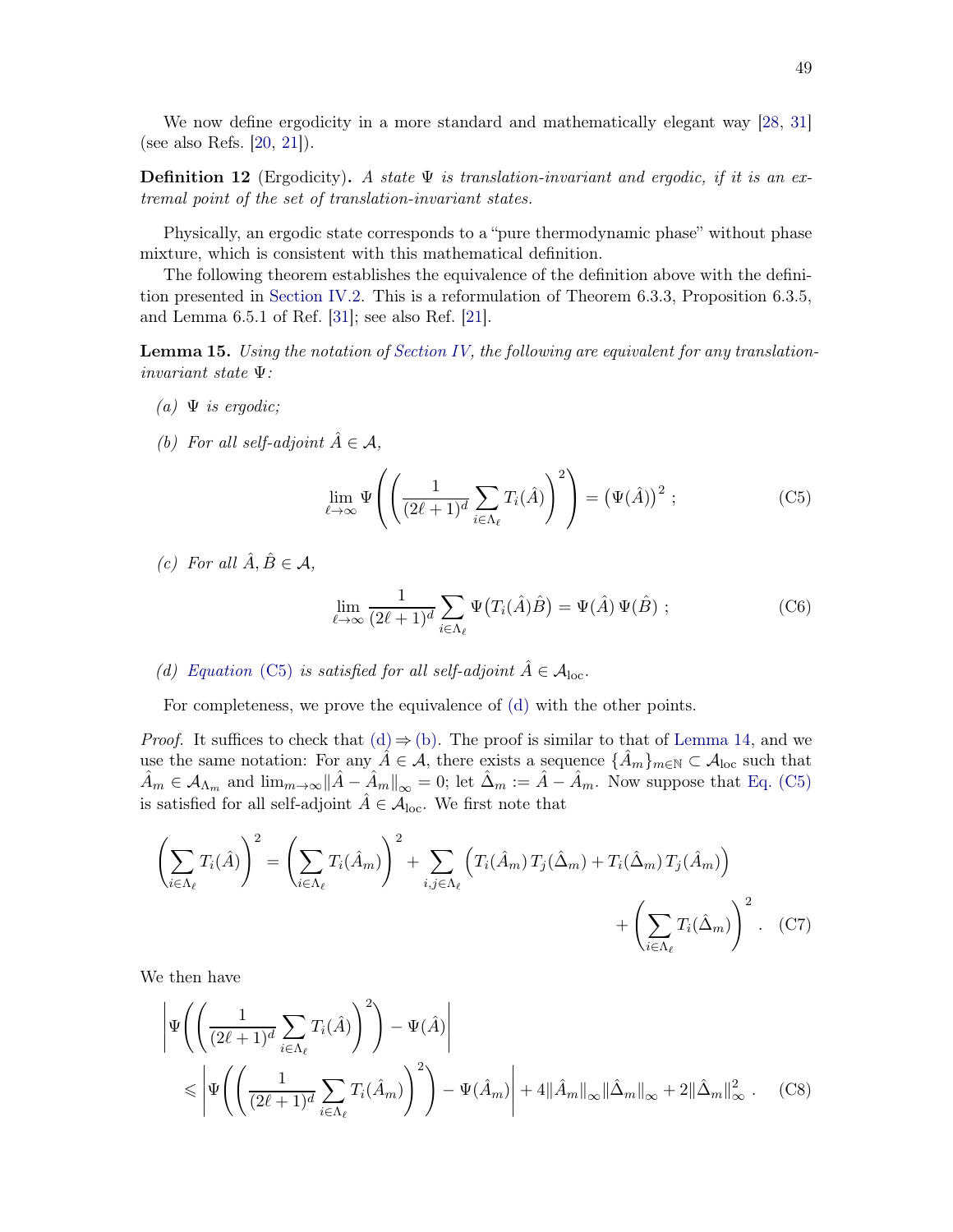From [Eq. \(C5\)](#page-54-1) for  $A_m \in \mathcal{A}_{loc}$ , we have, for a fixed m,

$$
\lim_{\ell \to \infty} \left| \Psi \left( \left( \frac{1}{(2\ell+1)^d} \sum_{i \in \Lambda_\ell} T_i(\hat{A}) \right)^2 \right) - \Psi(\hat{A}) \right| \leq 4 \| \hat{A}_m \|_\infty \| \hat{\Delta}_m \|_\infty + 2 \| \hat{\Delta}_m \|_\infty^2 . \tag{C9}
$$

Since  $m$  can be taken arbitrarily large, the right-hand side above can be arbitrarily small. Therefore, [Eq. \(C5\)](#page-54-1) is satisfied for all  $\tilde{A} \in \mathcal{A}$ .  $\Box$ 

We now provide a definition of mixing that is suited to the formalism in this section.

**Definition 13** (Mixing). Let  $T_{(k)}$  be the shift operator in [Definition 10](#page-33-4) in [Section IV.](#page-26-0) A state  $\Psi$  has the mixing property, if for all  $\hat{A}, \hat{B} \in \mathcal{A}$  and all k,

$$
\lim_{\ell \to \infty} \Psi(T_k^{\ell}(\hat{A})\hat{B}) = \Psi(\hat{A})\Psi(\hat{B}) .
$$
\n(C10)

**Definition 14** (Weak mixing). A state  $\Psi$  has the weak mixing property, if for all  $\hat{A}, \hat{B} \in \mathcal{A}$ ,

$$
\lim_{\ell \to \infty} \frac{1}{(2\ell+1)^d} \sum_{i \in \Lambda_\ell} \left| \Psi(T_i(\hat{A})\hat{B}) - \Psi(\hat{A})\Psi(\hat{B}) \right| = 0 \tag{C11}
$$

Mixing implies weak mixing, and weak mixing implies ergodicity. However, the converses of them are not true. In particular, the weak mixing in the above sense should not be confused with [Eq. \(C6\).](#page-55-3)

The following lemma guarantees that the above definition of mixing is equivalent to [Definition 10](#page-33-4) in [Section IV.](#page-26-0)

**Lemma 16.** In the definitions of mixing and weak mixing above, it is sufficient to take  $\ddot{A}, \ddot{B} \in \mathcal{A}_{loc}.$ 

*Proof.* The proof of [\(d\)](#page-48-0)⇒[\(b\)](#page-48-1) in [Lemma 15](#page-48-2) provided above can be straightforwardly adapted to prove this lemma. to prove this lemma.

We next consider the concept of local Gibbs states for the infinite-dimensional setup [\[29](#page-58-16)]. We here assume that the Kubo-Martin-Schwinger (KMS) state is unique at  $\beta$ , which physically implies no phase coexistence. This is provable for any  $\beta > 0$  in one dimension [\[84](#page-60-16)], but is true at a sufficiently high temperature in higher dimensions [\[29](#page-58-16)].

Let  $\varphi_{\Lambda}^{\Box}$ :  $\mathcal{A} \to \mathbb{C}$  be the Gibbs state corresponding to the truncated Hamiltonian associated with the region  $\Lambda$ , and represented by the density operator  $\hat{\sigma}_{\Lambda}^{\Box}$  in [Eq. \(131\)](#page-30-1) of [Section IV.2.](#page-29-0) Then, it is known that a state

$$
\Phi := \lim_{\ell \to \infty} \varphi_{\Lambda_{\ell}}^{\square} \tag{C12}
$$

exists, where the limit is given by the weak- $*$  (or ultraweak) topology of the dual of  $\mathcal{A}$  (cf. Proposition 6.2.15 of Ref. [\[29](#page-58-16)]). We can then define the global Gibbs state on the entire lattice by  $\Phi$ . This global state satisfies the following condition for any  $A \in \mathcal{A}_{loc}$ ,

$$
\Phi(\hat{A}) = \lim_{\ell \to \infty} \varphi_{\Lambda_{\ell}}^{\square}(\hat{A}) . \tag{C13}
$$

Then, we define the reduced state of  $\Phi$  on a bounded region  $\Lambda$ , which is written as  $\varphi_{\Lambda}$ . Let  $\hat{\sigma}_\Lambda$  be the corresponding reduced density operator. For any observable  $\hat{A} \in \mathcal{A}_{\Lambda}$ , we have

$$
\Phi(\hat{A}) = \varphi_{\Lambda}(\hat{A}) = \text{tr}[\hat{\sigma}_{\Lambda}\hat{A}].
$$
\n(C14)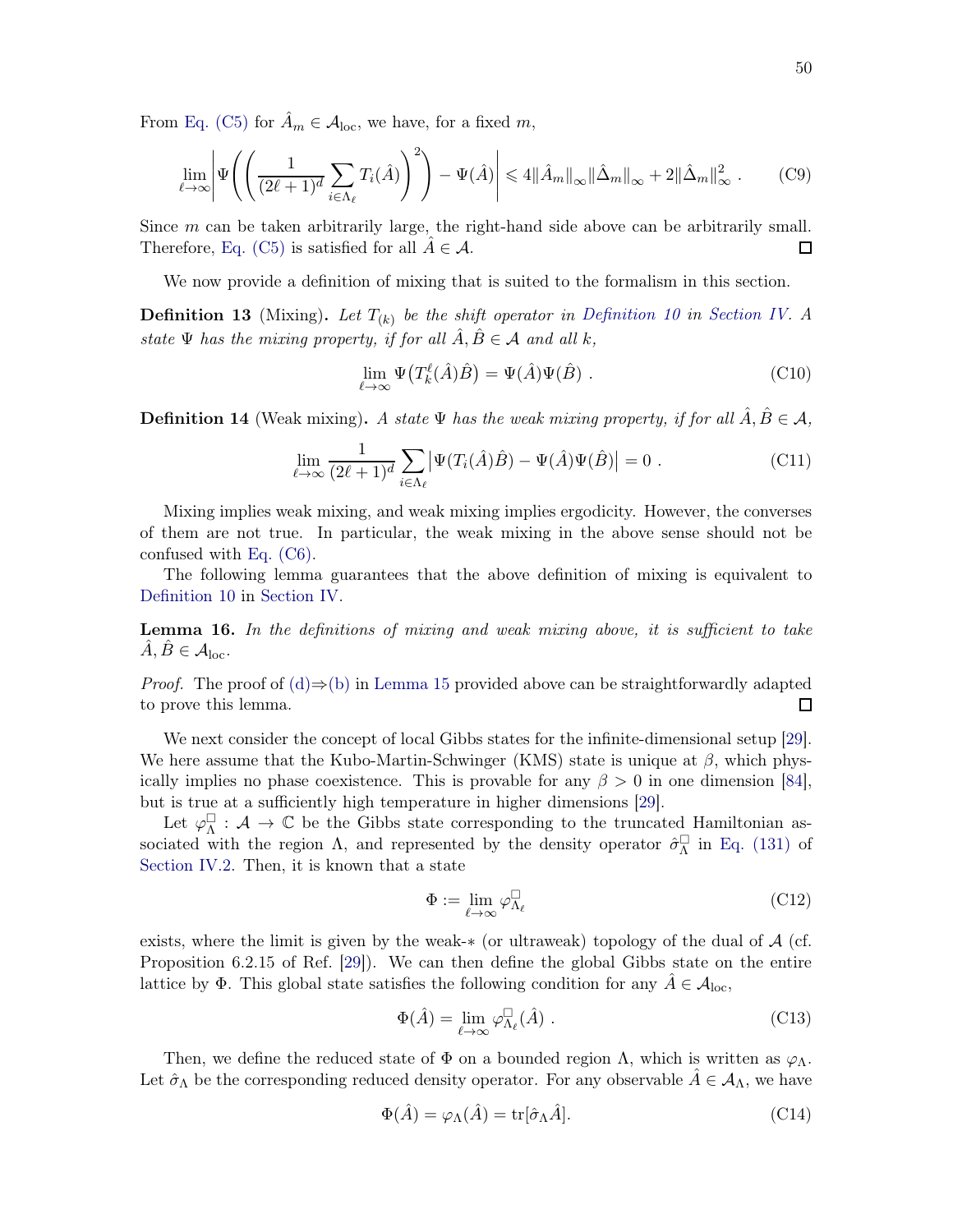In the following, let  $\hat{\Sigma} := {\hat{\sigma}_n}$  be the sequence of the *reduced* Gibbs states, where  $\hat{\sigma}_n := \hat{\sigma}_{\Lambda_\ell}$ and  $n = (2\ell + 1)^d$ . We note that the reduced state  $\hat{\sigma}_{\Lambda}$  and the truncated state  $\hat{\sigma}_{\Lambda}^{\Box}$  are different in general, where only  $\hat{\sigma}_{\Lambda}$  satisfies the consistency condition [\(126\).](#page-29-1)

We now prove another version of [Theorem 3](#page-31-0) in [Section IV,](#page-26-0) where  $\Sigma$  is the sequence of reduced states of the full Gibbs state on the infinite lattice, instead of the sequence  $\hat{\Sigma}^{\Box}$  of Gibbs states corresponding to truncated Hamiltonians associated with a sequence of finite regions.

Our proof strategy is to show that the asymptotic min divergence rate, the max divergence rate and the KL divergence rate remain unchanged if we substitute  $\hat{\Sigma}^{\Box}$  by  $\hat{\Sigma}$ . For this, we invoke the following result, given as Theorem 3.11 in Ref. [\[85\]](#page-60-17) (see in particular the second proof provided in that reference, which holds for observables that are not necessarily positive and proves the uniformity of the convergence).

<span id="page-50-0"></span>**Proposition 17** (Lenci and Rey-Bellet [\[85,](#page-60-17) Theorem 3.11]). Suppose that the KMS state is unique. For any observable  $\hat{A}_{\Lambda} \in A_{\Lambda}$  for a bounded region  $\Lambda \subset \mathbb{Z}^d$ , we have

$$
\lim_{\Lambda \to \mathbb{Z}^d} \frac{1}{|\Lambda|} \left| \ln \text{tr} \left[ \hat{A}_{\Lambda} \hat{\sigma}_{\Lambda} \right] - \ln \text{tr} \left[ \hat{A}_{\Lambda} \hat{\sigma}_{\Lambda}^{\Box} \right] \right| = 0 , \qquad (C15)
$$

where the convergence is uniform in  $\hat{A}_{\Lambda}$ .

<span id="page-50-1"></span>The above result allows us to prove that the KL divergence rate does not change if we replace the Gibbs state of the truncated Hamiltonian by the reduced state of the infinite Gibbs state.

**Lemma 17.** Suppose that the KMS state is unique and that  $S_1(\widehat{P} \|\widehat{\Sigma}^{\Box})$  exists. Then  $S_1(\widehat{P} \|\widehat{\Sigma})$  exists and equals  $S_1(\widehat{P} \|\widehat{\Sigma}^{\square})$ .

Proof. [Proposition 17](#page-50-0) implies that

$$
\lim_{\Lambda \to \mathbb{Z}^d} \frac{1}{|\Lambda|} \Big| \text{tr}[\hat{\rho}_\Lambda \ln \hat{\sigma}_\Lambda] - \text{tr}[\hat{\rho}_\Lambda \ln \hat{\sigma}_\Lambda^\square] \Big| = 0 \;, \tag{C16}
$$

which implies  $S_1(\widehat{P} \|\widehat{\Sigma}) = S_1(\widehat{P} \|\widehat{\Sigma}^{\square}).$ 

<span id="page-50-2"></span>Similarly, we may use [Proposition 17](#page-50-0) to show that the min and max divergence rates (via the hypothesis testing divergence rate) remain unchanged if we replace  $\hat{\Sigma}^{\Box}$  by  $\hat{\Sigma}$ .

**Lemma 18.** Suppose that the KMS state is unique and that  $S_{\rm H}^{\eta}$  $\lim_{\Omega} (\widehat{P} \|\widehat{\Sigma}^{\square})$  exists for any  $0 < \eta < 1$ . Then, for any  $0 < \eta < 1$ , the rate  $S_{\rm H}^{\eta}$  $H^{\eta}_{\text{H}}(\widehat{P}\,\|\,\widehat{\Sigma})$  exists and equals  $S^{\eta}_{\text{H}}$  $H^{\eta}(\widehat{P}\|\widehat{\Sigma}^{\square}).$ 

*Proof.* From [Eq. \(C15\)](#page-56-6) in [Proposition 17,](#page-50-0) there exists  $\delta_n > 0$  satisfying  $\lim_{n\to\infty} \frac{\delta_n}{n} = 0$  such that for any  $\hat{A}_n \in \mathcal{A}_{\Lambda_{\ell}},$ 

$$
e^{-\delta_n} \operatorname{tr}[\hat{A}_n \hat{\sigma}_n^{\square}] \leqslant \operatorname{tr}[\hat{A}_n \hat{\sigma}_n] \leqslant e^{+\delta_n} \operatorname{tr}[\hat{A}_n \hat{\sigma}_n^{\square}]. \tag{C17}
$$

Combined with [Eq. \(18\),](#page-56-2) this implies that

$$
S_{\mathrm{H}}^{\eta}(\hat{\rho}_n \mid \hat{\sigma}_n^{\square}) - \delta_n \leqslant S_{\mathrm{H}}^{\eta}(\hat{\rho}_n \mid \hat{\sigma}_n) \leqslant S_{\mathrm{H}}^{\eta}(\hat{\rho}_n \mid \hat{\sigma}_n^{\square}) + \delta_n . \tag{C18}
$$

The claim follows by dividing this equation by n and taking the limit  $n \to \infty$ .

 $\Box$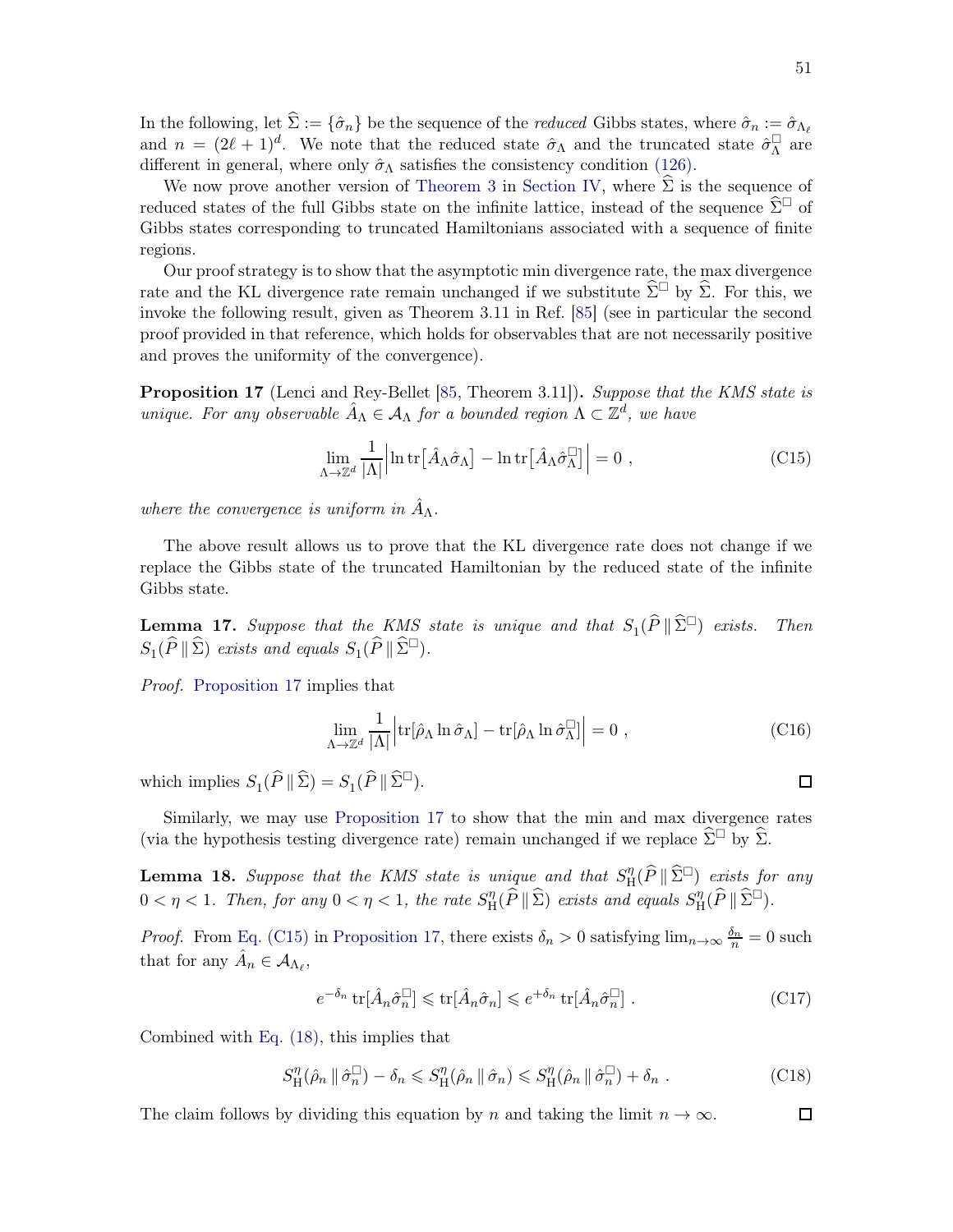It is now straightforward to combine [Lemmas 17](#page-50-1) and [18](#page-50-2) to prove another version of [Theorem 3](#page-31-0) for the infinite Gibbs state, rather than the limit of Gibbs states of the truncated Hamiltonian of increasingly large finite regions.

<span id="page-51-0"></span>**Theorem 4** (Collapse of the spectral rates for the reduced Gibbs state). Suppose that  $\widehat{P}$  is translation invariant and ergodic, and  $\Sigma$  is the reduced Gibbs state of a local and translation invariant Hamiltonian in any dimensions, where the KMS state is unique. Then, for any  $0 < \eta < 1$ ,

<span id="page-51-3"></span><span id="page-51-2"></span>
$$
S_{\rm H}^{\eta}(\widehat{P} \parallel \widehat{\Sigma}) = S_1(\widehat{P} \parallel \widehat{\Sigma}) \tag{C19}
$$

and as a consequence,

$$
\overline{S}(\widehat{P} \|\widehat{\Sigma}) = \underline{S}(\widehat{P} \|\widehat{\Sigma}) = S_1(\widehat{P} \|\widehat{\Sigma}) .
$$
 (C20)

## <span id="page-51-1"></span>Appendix D: An alternative proof of [Theorem 4](#page-51-0)

Here we provide an alternative proof of [Theorem 4](#page-51-0) presented above, in the case of a one-dimensional chain, by combining a known result by Hiai, Mosonyi, and Ogawa [\[86\]](#page-60-18) with the ergodic theorem of Bjelaković [\[25\]](#page-58-3). We state these results here:

<span id="page-51-4"></span>**Proposition 18** (Hiai, Mosonyi, and Ogawa [\[86,](#page-60-18) Lemma 4.2]). Let  $\hat{\sigma}_n$  be the reduced local Gibbs state on n sites in one dimension. There exist  $\alpha_1, \alpha_2 > 0$  and  $m_0 \in \mathbb{N}$  such that for all  $m \geqslant m_0$  and  $k \in \mathbb{N}$  we have

$$
\alpha_1^{k-1} \hat{\sigma}_m^{\otimes k} \leq \hat{\sigma}_{km} \leq \alpha_2^{k-1} \hat{\sigma}_m^{\otimes k} . \tag{D1}
$$

<span id="page-51-5"></span>**Proposition 19** (Bjelaković and Siegmund-Schultze [\[25](#page-58-3), Theorem 2.1]). Suppose that  $\hat{P}$  is translation-invariant and ergodic, and  $\widehat{\Sigma} = {\sigma^{\otimes n}}$  is i.i.d. Then, for any  $0 < \eta < 1$ ,

$$
S_{\rm H}^{\eta}(\widehat{P} \parallel \widehat{\Sigma}) = S_1(\widehat{P} \parallel \widehat{\Sigma}) \ . \tag{D2}
$$

The proof strategy is thus to use [Proposition 18](#page-51-4) to reduce the problem for a local Gibbs state to a problem with a tensor product Gibbs state, by coarse-graining the  $n$ -site chain into k blocks of m sites. The problem then falls in the scope of [Proposition 19](#page-51-5) which gives the desired result.

Alternative proof of [Theorem 4](#page-51-0) in one dimension. We fix  $m \in \mathbb{N}$ , and let  $n = km + r$  with  $1 \leq r \leq m-1$ . First we argue that we can essentially ignore the r remaining sites and focus on the  $km$  sites. From the monotonicity of the hypothesis testing divergence under CPTP maps, and therefore under the partial trace, we have for any  $0 < \eta < 1$ ,

$$
S_{\rm H}^{\eta}(\hat{\rho}_n \parallel \hat{\sigma}_n) \geqslant S_{\rm H}^{\eta}(\hat{\rho}_{km} \parallel \hat{\sigma}_{km}) . \tag{D3}
$$

Fix  $0 < \eta < 1$  and let  $\hat{Q}_{km}$  denote an optimal operator in [\(18\)](#page-56-2) such that  $\eta^{-1}$  tr $(\hat{Q}_{km}\hat{\sigma}_{km}) =$  $\exp(-S_{\rm H}^{\eta}$  $H(\hat{\rho}_{km} \mid \hat{\sigma}_m^{\otimes k})$ . Then, from [Proposition 18,](#page-51-4)

$$
S_{\mathrm{H}}^{\eta}(\hat{\rho}_{km} \parallel \hat{\sigma}_{km}) \ge -\ln(\eta^{-1} \operatorname{tr}[\hat{Q}_{km}\hat{\sigma}_{km}])
$$
  
\n
$$
\ge -\ln(\eta^{-1} \operatorname{tr}[\hat{Q}_{km}\hat{\sigma}_{m}^{\otimes k}]) - (k-1)\ln \alpha_{2}
$$
  
\n
$$
= S_{\mathrm{H}}^{\eta}(\hat{\rho}_{km} \parallel \hat{\sigma}_{m}^{\otimes k}) - (k-1)\ln \alpha_{2} .
$$
 (D4)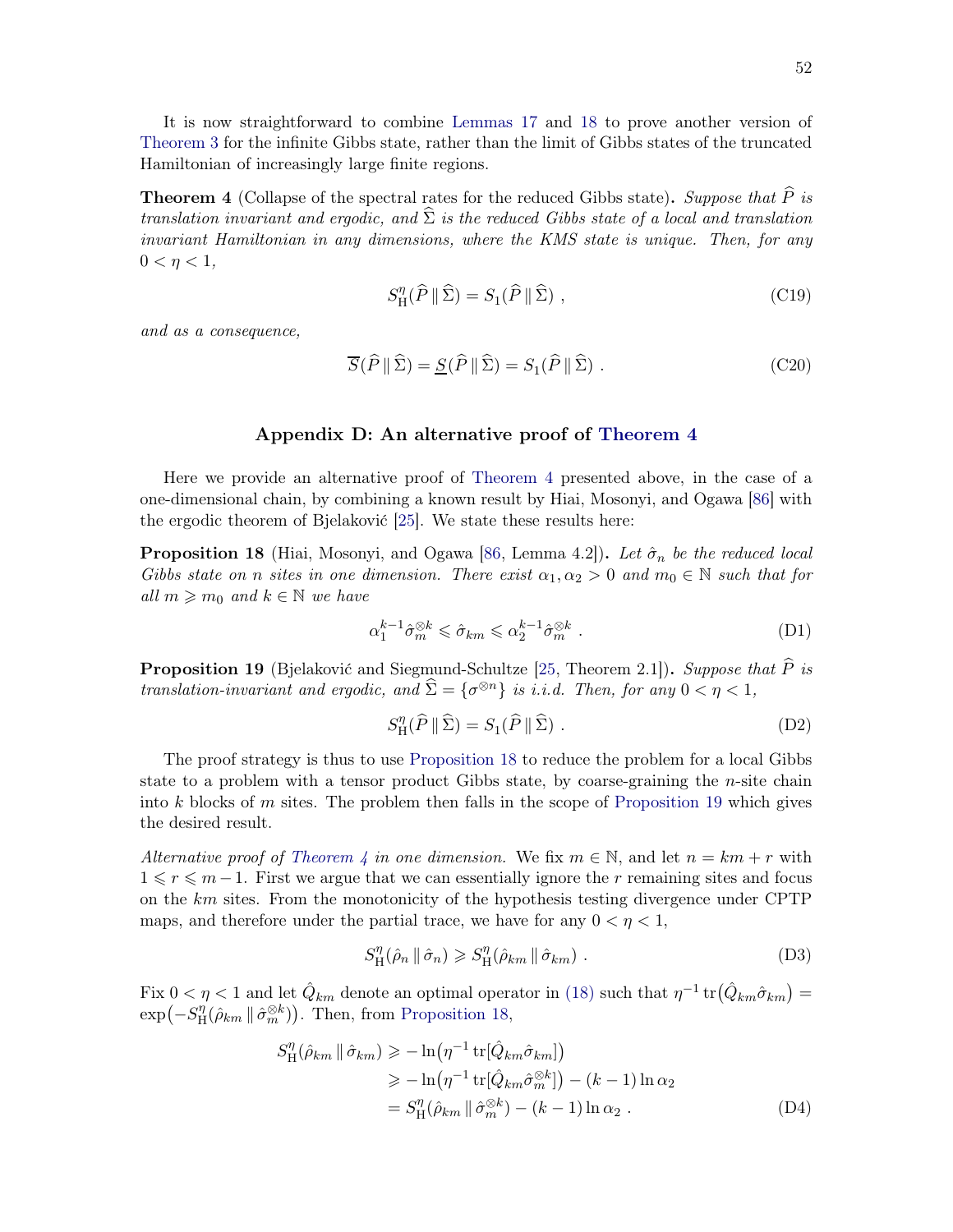Therefore,

$$
S_{\rm H}^{\eta}(\hat{\rho}_n \parallel \hat{\sigma}_n) \geqslant S_{\rm H}^{\eta}(\hat{\rho}_{km} \parallel \hat{\sigma}_m^{\otimes k}) - (k-1)\ln \alpha_2 . \tag{D5}
$$

From [Proposition 19,](#page-51-5) we have for large  $k$  and at fixed  $m$ ,

$$
\frac{1}{k}S_{\mathrm{H}}^{\eta}(\hat{\rho}_{km} \parallel \hat{\sigma}_{m}^{\otimes k}) = \frac{1}{k}S_{1}(\hat{\rho}_{km} \parallel \hat{\sigma}_{m}^{\otimes k}) + \delta_{k} , \qquad (D6)
$$

where  $\lim_{k\to\infty} \delta_k = 0$ . Using the fact that the logarithm is an operator monotone and with  $(D1)$ ,

$$
S_1(\hat{\rho}_{km} \parallel \hat{\sigma}_m^{\otimes k}) \geqslant S_1(\hat{\rho}_{km} \parallel \hat{\sigma}_{km}) + (k-1)\ln \alpha_1 . \tag{D7}
$$

Hence, we obtain

$$
\frac{1}{n}S_{\mathrm{H}}^{\eta}(\hat{\rho}_n \mid \hat{\sigma}_n) \geq \frac{1}{n}S_1(\hat{\rho}_{km} \mid \hat{\sigma}_{km}) + \frac{k-1}{n}\ln\frac{\alpha_1}{\alpha_2} + \frac{k}{n}\delta_k.
$$
 (D8)

Taking  $\liminf_{n\to\infty}$  while fixing m, we obtain

$$
\liminf_{n \to \infty} \frac{1}{n} S_H^{\eta}(\hat{\rho}_n \, \| \, \hat{\sigma}_n) \geqslant S_1(\hat{P} \, \| \, \hat{\Sigma}) + \frac{1}{m} \ln \frac{\alpha_1}{\alpha_2} \,, \tag{D9}
$$

where we used [Lemma 17](#page-50-1) to get the first term on the right-hand side. Since  $m$  can be taken arbitrarily large, we obtain

$$
\liminf_{n \to \infty} \frac{1}{n} S_H^{\eta}(\hat{\rho}_n \, \| \, \hat{\sigma}_n) \geqslant S_1(\hat{P} \, \| \, \hat{\Sigma}) \; . \tag{D10}
$$

We next show the opposite direction. Again from the monotonicity of the hypothesis testing divergence under partial trace,

$$
S_{\mathcal{H}}^{\eta}(\hat{\rho}_n \mid \hat{\sigma}_n) \leqslant S_{\mathcal{H}}^{\eta}(\hat{\rho}_{(k+1)m} \mid \hat{\sigma}_{(k+1)m}). \tag{D11}
$$

Fix  $0 < \eta < 1$  and let  $\hat{Q}'_{(k+1)m}$  denote an optimal operator in [\(18\)](#page-56-2) such that  $\eta^{-1} \, \text{tr} \big( \hat{Q}_{(k+1)m} \hat{\sigma}_{(k+1)m} \big) = \exp \big( -S_H^{\eta}$  $H(\hat{\rho}_{(k+1)m} \mid \hat{\sigma}_{(k+1)m})$ . Then, using [Proposition 18,](#page-51-4)

$$
S_{\mathrm{H}}^{\eta}(\hat{\rho}_{(k+1)m} \|\hat{\sigma}_{(k+1)m}) = -\ln(\eta^{-1} \operatorname{tr}[\hat{Q}_{(k+1)m}'\hat{\sigma}_{(k+1)m}])
$$
  
\n
$$
\leq -\ln(\eta^{-1} \operatorname{tr}[\hat{Q}_{(k+1)m}'\hat{\sigma}_m^{\otimes (k+1)}]) - k \ln \alpha_1
$$
  
\n
$$
\leq S_{\mathrm{H}}^{\eta}(\hat{\rho}_{(k+1)m} \|\hat{\sigma}_m^{\otimes (k+1)}) - k \ln \alpha_1 .
$$
 (D12)

Therefore,

$$
S_{\mathrm{H}}^{\eta}(\hat{\rho}_n \parallel \hat{\sigma}_n) \leqslant S_{\mathrm{H}}^{\eta}(\hat{\rho}_{(k+1)m} \parallel \hat{\sigma}_m^{\otimes (k+1)}) - k \ln \alpha_1 . \tag{D13}
$$

From [Proposition 19,](#page-51-5) we have for large  $k$  and for fixed  $m$ ,

$$
\frac{1}{k+1} S_{\mathrm{H}}^{\eta}(\hat{\rho}_{(k+1)m} \mid \hat{\sigma}_{m}^{\otimes (k+1)}) = \frac{1}{k+1} S_{1}(\hat{\rho}_{km} \mid \hat{\sigma}_{m}^{\otimes (k+1)}) + \delta'_{k} , \qquad (D14)
$$

where  $\lim_{k\to\infty} \delta'_k = 0$ . Since the logarithm is an operator monotone, we have from inequality [\(D1\),](#page-54-2)

$$
S_1(\hat{\rho}_{(k+1)m} \mid \hat{\sigma}_m^{\otimes (k+1)}) \leq S_1(\hat{\rho}_{(k+1)m} \mid \hat{\sigma}_{(k+1)m}) + k \ln \alpha_2.
$$
 (D15)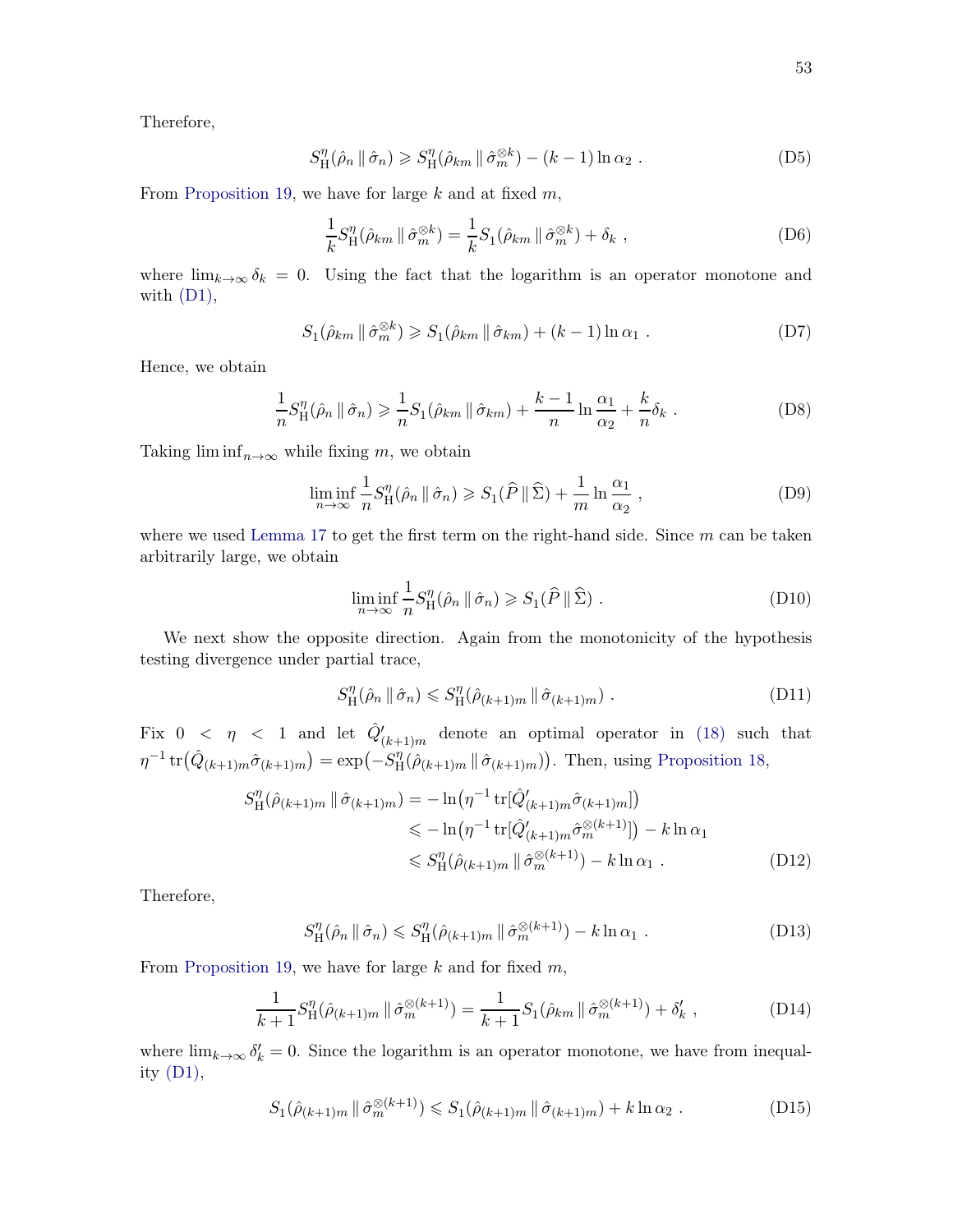Therefore, we obtain

$$
\frac{1}{n}S_{\mathrm{H}}^{\eta}(\hat{\rho}_n \, \| \, \hat{\sigma}_n) \leq \frac{1}{n}S_1(\hat{\rho}_{(k+1)m} \, \| \, \hat{\sigma}_{(k+1)m}) + \frac{k}{n} \ln \frac{\alpha_2}{\alpha_1} + \frac{k+1}{n} \delta_k' \; . \tag{D16}
$$

By taking  $\limsup_{n\to\infty}$  while fixing m, we obtain

$$
\limsup_{n \to \infty} \frac{1}{n} S_{\mathrm{H}}^{\eta}(\hat{\rho}_n \, \| \, \hat{\sigma}_n) \leqslant S_1(\hat{P} \, \| \, \hat{\Sigma}) + \frac{1}{m} \ln \frac{\alpha_2}{\alpha_1} \,, \tag{D17}
$$

where we again used [Lemma 17.](#page-50-1) Since  $m$  can be taken arbitrarily large, we obtain

$$
\limsup_{n \to \infty} \frac{1}{n} S_{\mathrm{H}}^{\eta}(\hat{\rho}_n \, \| \, \hat{\sigma}_n) \leqslant S_1(\widehat{P} \, \| \, \widehat{\Sigma}) \; . \tag{D18}
$$

[Equation \(C19\)](#page-51-2) then follows from inequalities [\(D10\)](#page-55-0) and [\(D18\).](#page-56-2)

#### $\Box$

## <span id="page-53-0"></span>Appendix E: The classical case

If we restrict the  $C^*$ -algebra  $\mathcal A$  in one dimension to a commutative subalgebra, we obtain a classical stochastic process. Here, we flesh out explicitly the classical ergodic theorem that our argument in [Section IV](#page-26-0) and [Appendix C](#page-47-0) reduces to in the classical case.

The classical counterpart of the setup in these sections is a two-sided stochastic process over Z with finite alphabets. Let  $\{x_\ell\}_{\ell \in \mathbb{Z}}$  be the stochastic process, where  $x_\ell \in B$  with B being a finite set of alphabets, and let  $X_n := (x_{-\ell}, x_{-\ell+1}, \dots, x_{\ell})$  with  $n := 2\ell + 1$ . We consider sequences of probability distributions  $P := {\rho_n(X_n)}_{n \in \mathbb{N}}$  and  $\Sigma := {\sigma_n(X_n)}_{n \in \mathbb{N}}$ .

First of all, we briefly comment on mathematical details about the correspondence be-tween the classical case and the quantum case (see also Refs. [\[20,](#page-57-9) [25](#page-58-3)]). Let  $A$  be the  $C^*$ -algebra of an infinite spin chain. We consider a unital Abelian  $C^*$ -subalgebra  $\mathcal{B} \subset \mathcal{A}$ , which is interpreted as a set of classical observables. Let  $\Phi$  be a quantum state on  $\mathcal{A}$ , and  $\Phi|_{\mathcal{B}}$  be its restriction to  $\mathcal{B}$ . From the Gelfand-Naimark theorem,  $\mathcal{B}$  is identified with the Banach space  $C_0(K)$ , which is the space of C-valued continuous functions on a compact Hausdorff space K. In our setup,  $K = B^{\mathbb{Z}}$ , which is compact from the Tychonoff's theorem. From the Riesz-Markov-Kakutani representation theorem, the dual of  $C_0(K)$  is the space of regular Borel measures on K. Thus  $\Phi|_{\mathcal{B}}$  is identified with a probability measure on K (i.e., a stochastic process over  $\mathbb{Z}$ ).

Cl[assical ergodicity can be defined in the same manner as in the quantum case \(](#page-29-3)Definition 9), i.e., as a commutative case of quantum ergodicity. On the other hand, the standard definition of classical ergodicity is that any subset of trajectories in a stochastic process that is invariant under  $T$  has measure 0 or 1. These definitions are equivalent for the finitealphabet case. In fact, a classical stochastic process is translation-invariant ergodic if and only if it is an extremal point of the set of translation-invariant processes. Also, as mentioned before, [Definition 9](#page-29-3) is equivalent to the definition by extremality for quantum spin systems [\[21](#page-57-17), [31\]](#page-58-5). I moved the above two paragraphs here.

All the quantum divergences introduced in [Section II](#page-3-0) can be computed using as arguments a probability distribution and a vector of positive entries of same length, by embedding both classical vectors into the diagonal entries of an operator in a Hilbert space whose dimension is the same as the number of entries in the vectors.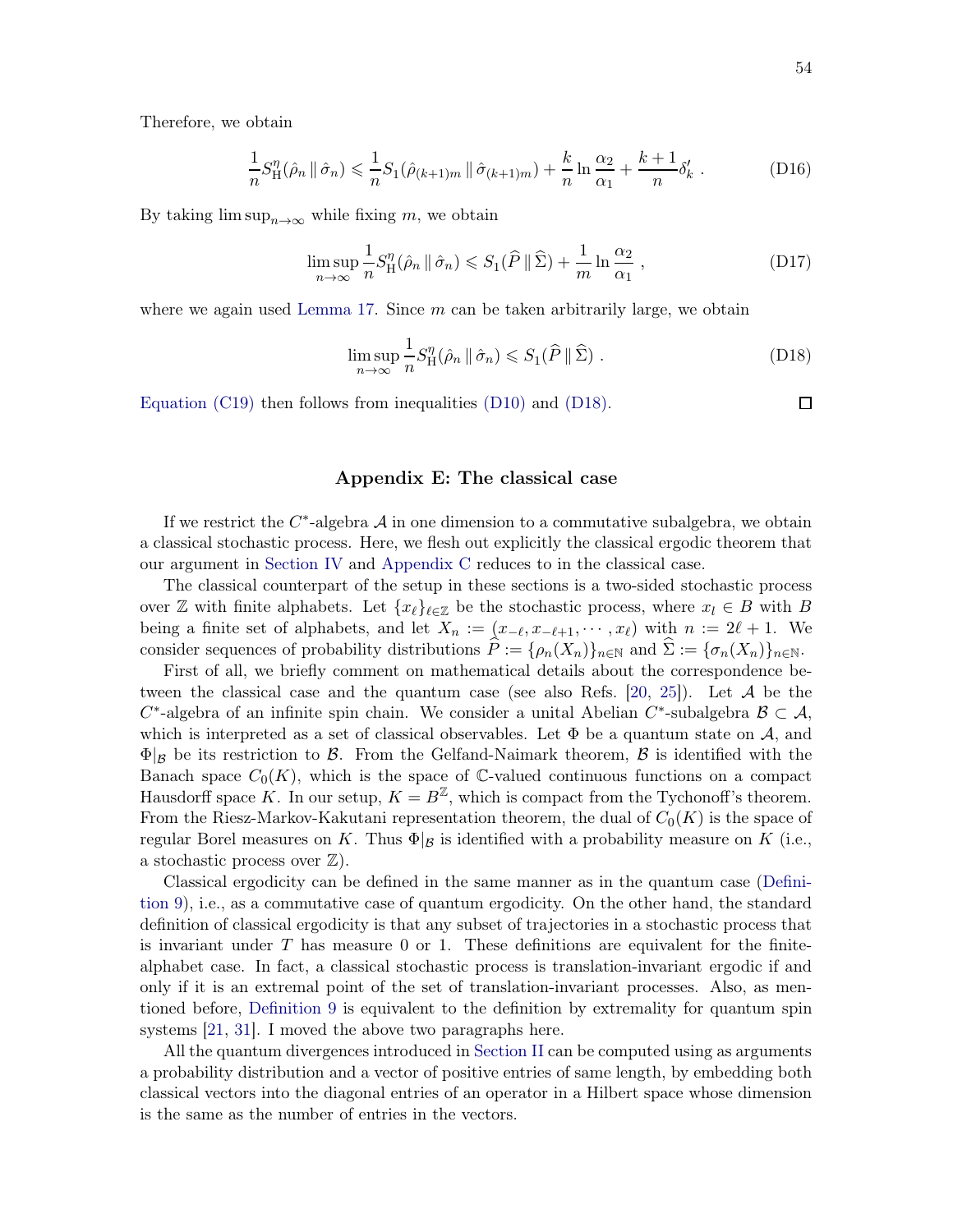In the following, we argue that, explicitly for the classical case, if  $\widehat{P}$  and  $\widehat{\Sigma}$  satisfy a relative asymptotic equipartition property (relative AEP), then the lower and the upper divergence rates coincide, and they must equal the KL divergence. We first define the relative AEP in the form of a convergence in probability, a classical counterpart of our quantum formulation in [Section IV.](#page-26-0)

**Definition 15** (Relative asymptotic equipartition property (relative AEP)). We say that  $\widehat{P}$ and  $\widehat{\Sigma}$  satisfy the relative AEP if the KL divergence rate  $S_1(\widehat{P} \|\widehat{\Sigma})$  exists and if  $\frac{1}{n} \ln \frac{\rho_n(X_n)}{\sigma_n(X_n)}$ converges to  $S_1(P \parallel \Sigma)$  in probability by sampling  $X_n$  according to  $\rho_n$ .

<span id="page-54-4"></span>This is equivalently formulated as follows (see, for example, Theorem 11.8.2 of Ref. [\[18\]](#page-57-7)):

**Proposition 20.** Suppose that  $S_1(P \parallel \Sigma)$  exists. The sequences P and  $\Sigma$  satisfy the relative AEP if and only if for any  $\varepsilon > 0$ , there exists a set  $Q_n \subset \{X_n\}$  (the relative typical set) such that for sufficiently large n:

<span id="page-54-5"></span>(a) For any  $X_n \in Q_n$ ,

<span id="page-54-2"></span>
$$
\exp(n(S_1(\widehat{P} \|\widehat{\Sigma}) - \varepsilon)) \leq \frac{\rho_n(X_n)}{\sigma_n(X_n)} \leq \exp(n(S_1(\widehat{P} \|\widehat{\Sigma}) + \varepsilon)) ;
$$
 (E1)

<span id="page-54-3"></span>(b)  $\rho_n[Q_n] > 1 - \varepsilon$ ; and

$$
(c) \ \ (1-\varepsilon)\exp(-n(S_1(\widehat{P} \|\widehat{\Sigma})+\varepsilon)) < \sigma_n[Q_n] < \exp(-n(S_1(\widehat{P} \|\widehat{\Sigma})-\varepsilon)).
$$

Here,  $\rho_n[Q_n]$  and  $\sigma_n[Q_n]$  represent the probability of  $Q_n$  according to distributions  $\rho_n$  and  $\sigma_n$ , respectively.

The relative AEP ensures that the min and max divergence rates converge to the KL divergence rate:

**Proposition 21.** If  $\widehat{P}$  and  $\widehat{\Sigma}$  satisfy the relative AEP, we have

<span id="page-54-0"></span>
$$
\underline{S}(\widehat{P} \|\widehat{\Sigma}) = \overline{S}(\widehat{P} \|\widehat{\Sigma}) = S_1(\widehat{P} \|\widehat{\Sigma}) .
$$
 (E2)

Proof. Although this proposition follows easily from [Eqs. \(29a\)](#page-7-1) and [\(29b\),](#page-7-2) we here note an alternative proof based on [Definition 2](#page-7-3) with a slightly different intuition. We consider a subnormalized probability distribution  $\tau_n(X_n)$  defined by  $\tau_n(X_n) := \rho_n(X_n)$  for  $X_n \in Q_n$ and  $\tau_n(X_n) := 0$  for  $X_n \notin Q_n$ . From  $\text{tr}[\tau_n] > 1 - \varepsilon$  and with [Proposition 10,](#page-37-2) we see that  $\tau_n$ is a candidate for the maximization in  $S_0^{2\sqrt{\varepsilon}}$  $\int_0^{2\sqrt{\varepsilon}} (\rho_n \, \| \, \sigma_n).$  Therefore,

$$
S_0^{2\sqrt{\varepsilon}}(\rho_n \, \|\, \sigma_n) \geqslant S_0(\tau_n \, \|\, \sigma_n) \geqslant -\ln \sigma_n[Q_n] \;, \tag{E3}
$$

where we used that  $Q_n$  cannot be smaller than the support of  $\tau_n$  to obtain the right inequality. From the right inequality of [\(c\)](#page-54-3) in [Proposition 20,](#page-54-4) we have

$$
S_0^{2\sqrt{\varepsilon}}(\rho_n \, \| \, \sigma_n) > n(S_1(\widehat{P} \, \| \, \widehat{\Sigma}) - \varepsilon) \; . \tag{E4}
$$

By taking the limit  $n \to \infty$ , we obtain

<span id="page-54-1"></span>
$$
\underline{S}(\widehat{P} \|\widehat{\Sigma}) \geqslant S_1(\widehat{P} \|\widehat{\Sigma}) . \tag{E5}
$$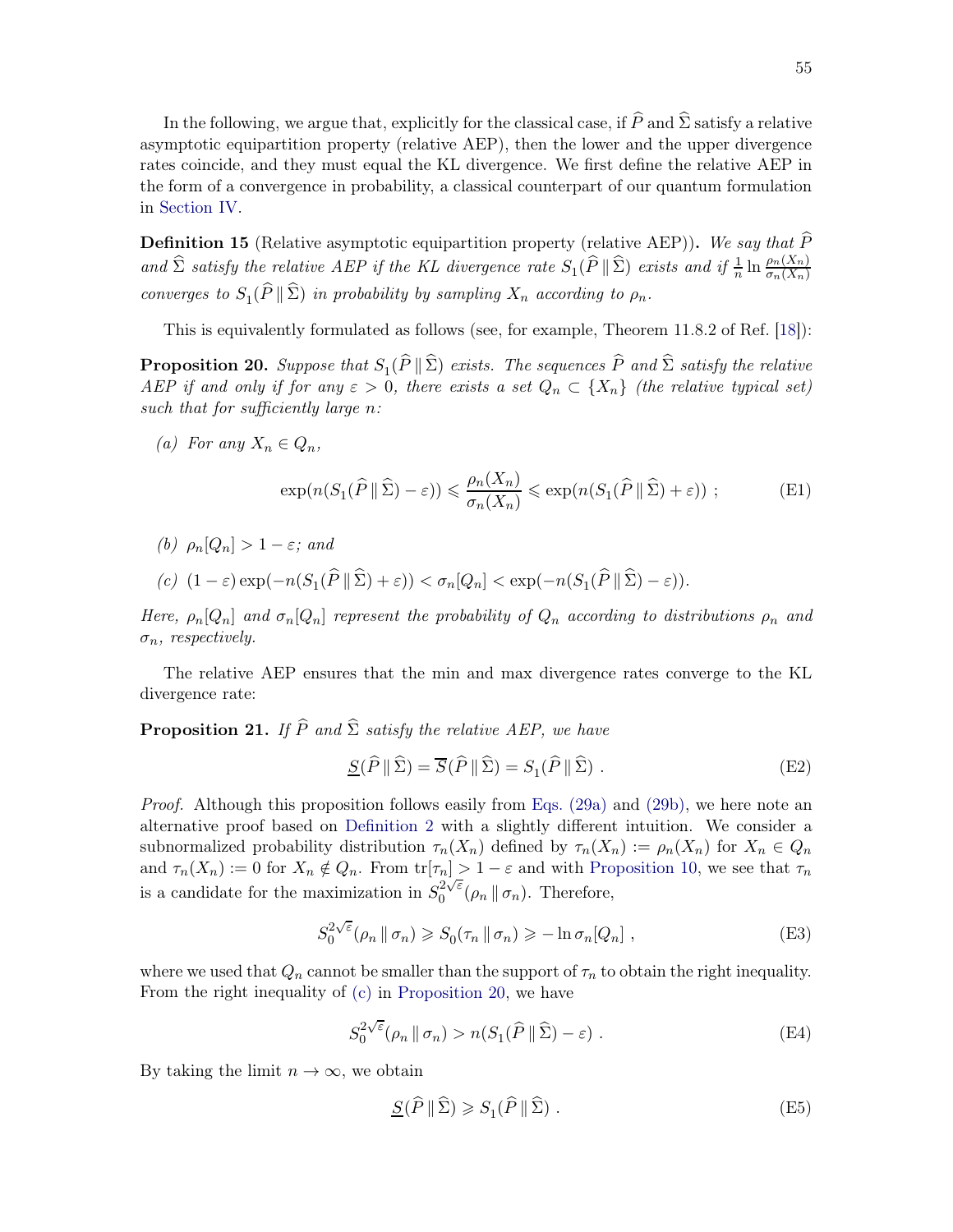Similarly, we have

$$
S_{\infty}^{2\sqrt{\varepsilon}}(\rho_n \, \|\, \sigma_n) \leqslant S_{\infty}(\tau_n \, \|\, \sigma_n) = \ln \max_{X_n \in Q_n} \frac{\rho_n(X_n)}{\sigma_n(X_n)} \,. \tag{E6}
$$

From the right hand side of [Proposition 20](#page-54-4) [\(a\),](#page-54-5) we have

$$
S_{\infty}^{2\sqrt{\varepsilon}}(\rho_n \, \|\, \sigma_n) < n(S_1(\rho_n \, \|\, \sigma_n) + \varepsilon) \tag{E7}
$$

By taking the limit, we obtain

<span id="page-55-4"></span><span id="page-55-3"></span>
$$
\overline{S}(\widehat{P} \parallel \widehat{\Sigma}) \leqslant S_1(\widehat{P} \parallel \widehat{\Sigma}) . \tag{E8}
$$

By combining [Eqs. \(E5\)](#page-54-1) and [\(E8\),](#page-55-4) we obtain [\(E2\).](#page-54-0)

In the following, we assume that  $\hat{P} := \{\rho_n\}$  is translation-invariant (i.e., stationary) and ergodic. In this case the non-relative AEP (i.e., the classical counterpart of [Proposition 8\)](#page-31-6) is satisfied, as a consequence of the Shannon-McMillan theorem.

As in the quantum case, we define the reduced state  $\Sigma := {\sigma_n}$  of the global Gibbs state  $\sigma$ of a local and translation-invariant Hamiltonian in one dimension, where  $\sigma_n(X_n) := \sigma(X_n)$ (i.e.,  $\sigma_n$  is a marginal distribution of  $\sigma$ ). We can also define the truncated Gibbs state  $\widehat{\Sigma}^{\square} := \{\sigma_n^{\square}\}.$  The global Gibbs state  $\sigma$  is obtained as the limit of the truncated Gibbs states [\[87\]](#page-60-19):

<span id="page-55-1"></span>
$$
\sigma := \lim_{n \to \infty} \sigma_n^{\square} , \tag{E9}
$$

where convergence is given by the weak-∗ topology (or the vague topology) of the dual of the Banach space  $C_0(K)$ .

We remark that the case of the reduced Gibbs state  $\hat{\Sigma}$  can also be obtained from a wellknown fact that the relative AEP is satisfied for a translation-invariant ergodic process with respect to a translation-invariant Markov process. (The relative AEP has also been proved in a stronger sense (i.e., almost surely convergence). See Ref. [\[19](#page-57-8)] and references therein. For our purpose here, however, convergence in probability is enough.) In fact, we have the following lemma.

**Lemma 19.** The global Gibbs state  $\sigma$  of a local and translation-invariant Hamiltonian in one dimension is translation-invariant Markovian.

Proof. From the Hammersley-Clifford theorem [\[88](#page-60-20)] (see also Ref. [\[89](#page-60-21)]), it is known that the Gibbs state of a local Hamiltonian on an arbitrary finite graph is Markovian. On the other hand, here we directly prove this lemma by explicitly calculating the global Gibbs distribution  $\sigma$ , without using the Hammersley-Clifford theorem.

For simplicity, we assume that the local interaction is given in the form of  $h_i = h(x_i, x_{i+1})$ and satisfies  $h(x, y) = h(y, x)$ . We introduce the transfer matrix T, whose  $(x_i, x_{i+1})$ -element is given by

$$
\langle x_i | T | x_{i+1} \rangle := \exp(-\beta h(x_i, x_{i+1})) . \tag{E10}
$$

Here, we used the bra-ket notation to represent the classical probability vectors. We denote the spectral decomposition of  $T$  as

<span id="page-55-2"></span><span id="page-55-0"></span>
$$
T = \sum_{\lambda} e^{\lambda} |\lambda\rangle\langle\lambda| \ . \tag{E11}
$$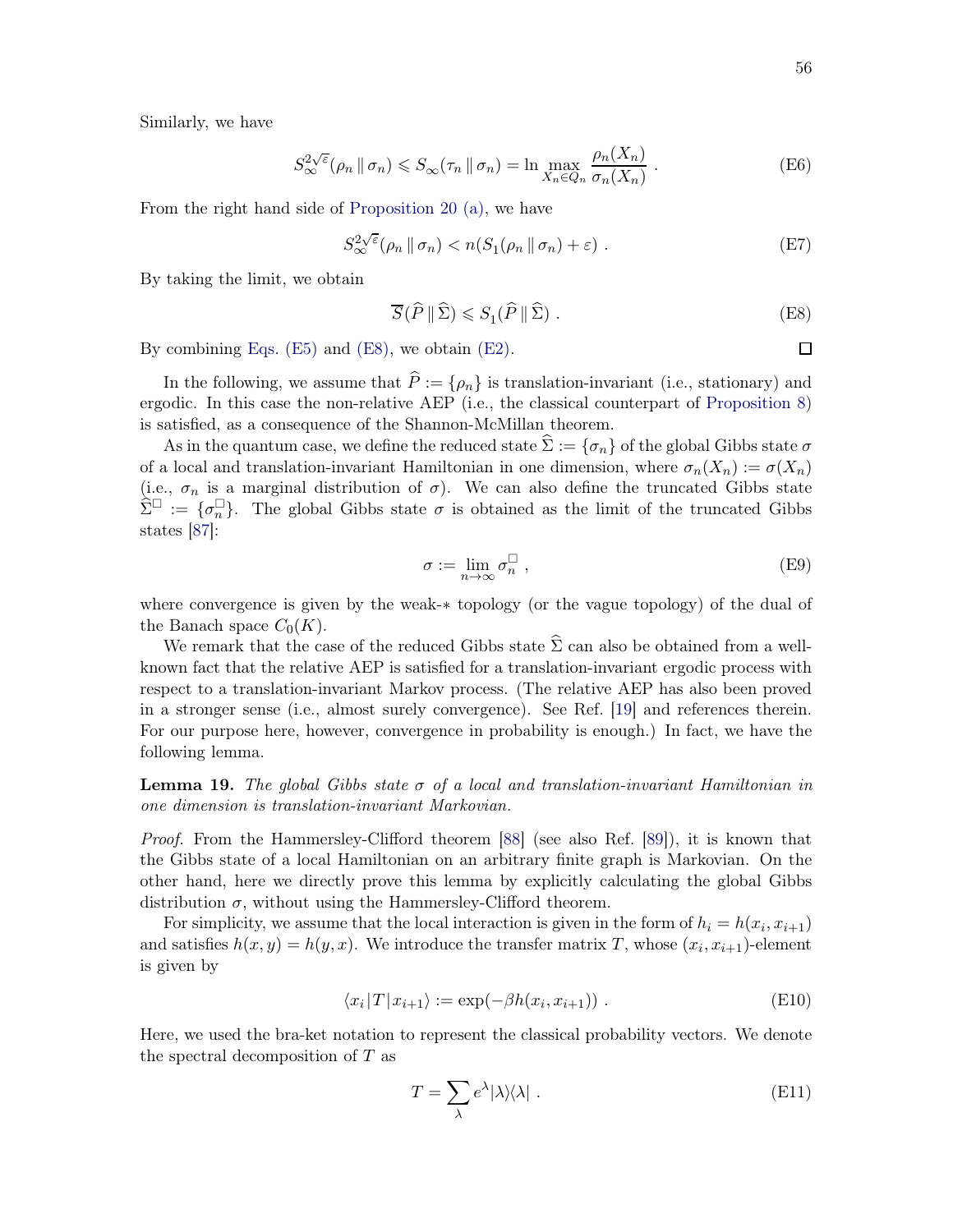We also assume that T has a non-degenerate maximum eigenvalue  $e^{\lambda_*}$ .

For the truncated Hamiltonian  $H_{[-\ell,\ell]} := \sum_{i=-\ell}^{\ell} h(x_i, x_{i+1})$ , the truncated Gibbs distribution is given by

$$
\sigma_{[-\ell,\ell]}^{\Box}(x_{-\ell},\cdots,x_{\ell},x_{\ell+1}) = \frac{\prod_{i=-\ell}^{\ell} \langle x_i | T | x_{i+1} \rangle}{\langle 1 | T^{2\ell+1} | 1 \rangle} , \qquad (E12)
$$

where  $|1\rangle := \sum_{x_i} |x_i\rangle$  is the column vector whose entries are all unity. Its marginal distribution for an interval  $[-\ell', n]$  with  $\ell' < \ell, n < \ell$  is given by

$$
\sigma_{\left[-\ell,\ell\right]}^{\square}(x_{-\ell'},\cdots,x_n) = \frac{\langle 1|T^{\ell-\ell'}|x_{-\ell'}\rangle \prod_{i=-\ell'}^{n-1} \langle x_i|T|x_{i+1}\rangle \langle x_n|T^{\ell-n}|1\rangle}{\langle 1|T^{2\ell+1}|1\rangle}.
$$
 (E13)

The conditional probability is then given by

$$
\sigma_{[-\ell,\ell]}^{\square}(x_n \mid x_{n-1}, \cdots, x_{-\ell'}) = \frac{\langle 1 | T^{\ell-\ell'} | x_{-\ell'} \rangle \prod_{i=-\ell'}^{n-1} \langle x_i | T | x_{i+1} \rangle \langle x_n | T^{\ell-n} | 1 \rangle}{\langle 1 | T^{\ell-\ell'} | x_{-\ell'} \rangle \prod_{i=-\ell'}^{n-2} \langle x_i | T | x_{i+1} \rangle \langle x_{n-1} | T^{\ell-n+1} | 1 \rangle}
$$

$$
= \frac{\langle x_n | T^{\ell-n} | 1 \rangle}{\langle x_{n-1} | T^{\ell-n+1} | 1 \rangle} \langle x_{n-1} | T | x_n \rangle , \qquad (E14)
$$

which depends only on  $x_{n-1}$  and  $x_n$  — as expected from the Hammersley-Clifford theorem with also an explicit dependency on  $n$ . From  $(E11)$ ,

$$
\sigma_{[-\ell,\ell]}^{\square}(x_n \mid x_{n-1}, \cdots, x_{-\ell'}) = \frac{\sum_{\lambda} e^{\lambda(\ell-n)} \langle x_n | \lambda \rangle \langle \lambda | 1 \rangle}{\sum_{\lambda} e^{\lambda(\ell-n+1)} \langle x_{n-1} | \lambda \rangle \langle \lambda | 1 \rangle} \langle x_{n-1} | T | x_n \rangle . \tag{E15}
$$

By taking the limit of  $\ell$  while fixing  $\ell'$  and n, we obtain

$$
\lim_{\ell \to \infty} \sigma_{[-\ell,\ell]}^{\square}(x_n \,|\, x_{n-1}, \cdots, x_{-\ell'}) = \frac{\langle x_n | \lambda_* \rangle}{e^{\lambda_*} \langle x_{n-1} | \lambda_* \rangle} \langle x_{n-1} | T | x_n \rangle \;, \tag{E16}
$$

where the right-hand side depends only on  $x_n$  and  $x_{n+1}$  and no longer explicitly depends on n. Therefore, the global Gibbs distribution  $\sigma$  satisfies

<span id="page-56-6"></span><span id="page-56-5"></span><span id="page-56-4"></span><span id="page-56-3"></span>
$$
\sigma(x_n \mid x_{n-1}, \cdots, x_{-\ell'}) = \sigma(x_n \mid x_{n-1}). \tag{E17}
$$

We note that it is straightforward to remove the assumption that  $T$  has a non-degenerate maximum eigenvalue. In fact, we can just replace the right-hand side of [\(E16\)](#page-56-4) by multiple eigenvectors with the maximum eigenvalue of T.

In general, a stochastic process  $\sigma$  is defined as Markovian, if for any n

<span id="page-56-2"></span><span id="page-56-0"></span>
$$
\sigma(x_n \, | \, x_{n-1}, x_{n-2}, \cdots) = \sigma(x_n \, | \, x_{n-1}) \tag{E18}
$$

holds almost surely (see, for example, Chapter 2 of Ref. [\[90](#page-60-22)]). Also, from the Levy's martingale convergence theorem,  $\lim_{\ell' \to \infty} \sigma(x_n | x_{n-1}, \dots, x_{-\ell'}) = \sigma(x_n | x_{n-1}, \dots)$  holds almost surely. The claim then follows from [Eq. \(E17\).](#page-56-5)

<span id="page-56-1"></span><sup>[1]</sup> H. B. Callen, *[Thermodynamics and an Introduction to Thermostatistics](https://books.google.com/books?id=XJ0RAQAAIAAJ&pgis=1)* (Wiley, 1985).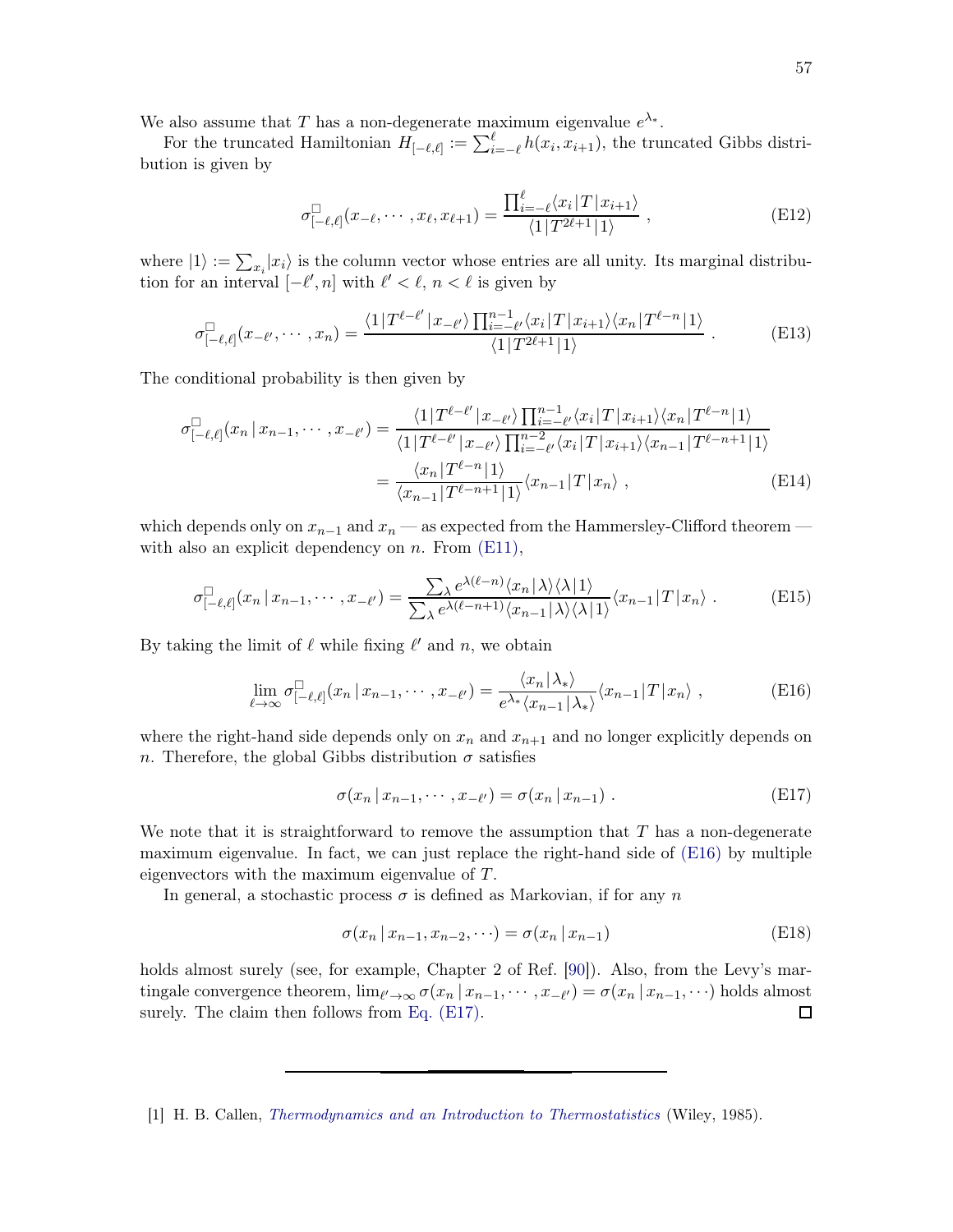- <span id="page-57-0"></span>[2] E. H. Lieb and J. Yngvason, "The physics and mathematics of the second law of thermodynamics," [Physics Reports](https://doi.org/10.1016/S0370-1573(98)00082-9) 310, 1–96 (1999), [arXiv:cond-mat/9708200.](http://arxiv.org/abs/cond-mat/9708200)
- <span id="page-57-1"></span>[3] T. Sagawa, "Second law-like inequalities with quantum relative entropy: An introduction," in *[Lectures on Quantum Computing, Thermodynamics and Statistical Physics](https://doi.org/10.1142/9789814425193_0003)*, edited by Mikio Nakahara and Shu Tanaka (World Scientific, 2012) pp. 125–190, [arXiv:1202.0983.](http://arxiv.org/abs/1202.0983)
- <span id="page-57-2"></span>[4] J. M. R. Parrondo, J. M. Horowitz, and T. Sagawa, "Thermodynamics of information," Nature Physics 11, 131–139 (2015), [arXiv:0903.2792.](http://arxiv.org/abs/0903.2792)
- <span id="page-57-3"></span>[5] J. Goold, M. Huber, A. Riera, L. del Rio, and P. Skrzypczyk, "The role of quantum information in thermodynamics—a topical review," Journal of Physics A: Mathematical and Theoretical 49, 143001 (2016), [arXiv:1505.07835.](http://arxiv.org/abs/1505.07835)
- <span id="page-57-4"></span>[6] E. Chitambar and G. Gour, "Quantum resource theories," Reviews of Modern Physics 91, 025001 (2019), [arXiv:1806.06107.](http://arxiv.org/abs/1806.06107)
- <span id="page-57-11"></span>[7] F. G. S. L. Brandão, M. Horodecki, J. Oppenheim, J. M. Renes, and R. W. Spekkens, "Resource theory of quantum states out of thermal equilibrium," Physical Review Letters 111, 250404 (2013), [arXiv:1111.3882.](http://arxiv.org/abs/1111.3882)
- <span id="page-57-16"></span>[8] J. Åberg, "Truly work-like work extraction via a single-shot analysis," Nature Communications 4, 1925 (2013), [arXiv:1110.6121.](http://arxiv.org/abs/1110.6121)
- <span id="page-57-15"></span>[9] M. Horodecki and J. Oppenheim, "Fundamental limitations for quantum and nanoscale thermodynamics," [Nature Communications](https://doi.org/10.1038/ncomms3059) 4, 2059 (2013), [arXiv:1111.3834.](http://arxiv.org/abs/1111.3834)
- <span id="page-57-12"></span>[10] F. Brandão, M. Horodecki, N. Ng, J. Oppenheim, and S. Wehner, "The second laws of quantum thermodynamics," [Proceedings of the National Academy of Sciences](https://doi.org/10.1073/pnas.1411728112) 112, 3275–3279 (2015), [arXiv:1305.5278.](http://arxiv.org/abs/1305.5278)
- <span id="page-57-18"></span>[11] G. Gour, D. Jennings, F. Buscemi, R. Duan, and I. Marvian, "Quantum majorization and a complete set of entropic conditions for quantum thermodynamics," Nature Communications 9, 5352 (2018), [arXiv:1708.04302.](http://arxiv.org/abs/1708.04302)
- [12] P. Faist, F. Dupuis, J. Oppenheim, and R. Renner, "The minimal work cost of information processing," [Nature Communications](https://doi.org/10.1038/ncomms8669) 6, 7669 (2015), [arXiv:1211.1037.](http://arxiv.org/abs/1211.1037)
- <span id="page-57-14"></span>[13] P. Faist and R. Renner, "Fundamental work cost of quantum processes," Physical Review X 8, 021011 (2018), [arXiv:1709.00506.](http://arxiv.org/abs/1709.00506)
- <span id="page-57-13"></span>[14] M. Weilenmann, L. Kraemer, P. Faist, and R. Renner, "Axiomatic relation between thermodynamic and information-theoretic entropies," [Physical Review Letters](https://doi.org/10.1103/PhysRevLett.117.260601) 117, 260601 (2016), [arXiv:1501.06920.](http://arxiv.org/abs/1501.06920)
- [15] M. Weilenmann, *Quantum Causal Structure and Quantum Thermodynamics*, Ph.D. thesis, University of York (2017), [arXiv:1807.06345.](http://arxiv.org/abs/1807.06345)
- <span id="page-57-5"></span>[16] M. Weilenmann, L. Krämer, and R. Renner, "Smooth entropy in axiomatic thermodynamics," in *[Thermodynamics in the Quantum Regime](https://doi.org/10.1007/978-3-319-99046-0_32)*, edited by Felix Binder, Luis A. Correa, Christian Gogolin, Janet Anders, and Gerardo Adesso (Springer, Cham, Heidelberg, 2018) pp. 773–798, [arXiv:1807.07583.](http://arxiv.org/abs/1807.07583)
- <span id="page-57-6"></span>[17] C. E. Shannon, "A mathematical theory of communication," The Bell System Technical Journal 27, 379–423 (1948).
- <span id="page-57-7"></span>[18] T. M. Cover and J. A. Thomas, *[Elements of Information Theory](https://books.google.com/books?id=EuhBluW31hsC&pgis=1)*, 2nd ed. (Wiley, 2006).
- <span id="page-57-8"></span>[19] P. H. Algoet and T. M. Cover, "A sandwich proof of the Shannon-McMillan-Breiman theorem," [The Annals of Probability](https://doi.org/10.1214/aop/1176991794) 16, 899–909 (1988).
- <span id="page-57-9"></span>[20] I. Bjelaković, T. Krüger, R. Siegmund-Schultze, and A. Szkoła, "The Shannon-McMillan theorem for ergodic quantum lattice systems," [Inventiones mathematicae](https://doi.org/10.1007/s00222-003-0318-3) 155, 203–222 (2004), [arXiv:math/0207121.](http://arxiv.org/abs/math/0207121)
- <span id="page-57-17"></span>[21] I. Bjelaković and A. Szkola, "The data compression theorem for ergodic quantum information sources," [Quantum Information Processing](https://doi.org/10.1007/s11128-003-3195-1) 4, 49–63 (2005), [arXiv:quant-ph/0301043.](http://arxiv.org/abs/quant-ph/0301043)
- <span id="page-57-10"></span>[22] Y. Ogata, "The Shannon-McMillan theorem for AF C\*-systems," Letters in Mathematical Physics 103, 1367–1376 (2013), [arXiv:1303.2288.](http://arxiv.org/abs/1303.2288)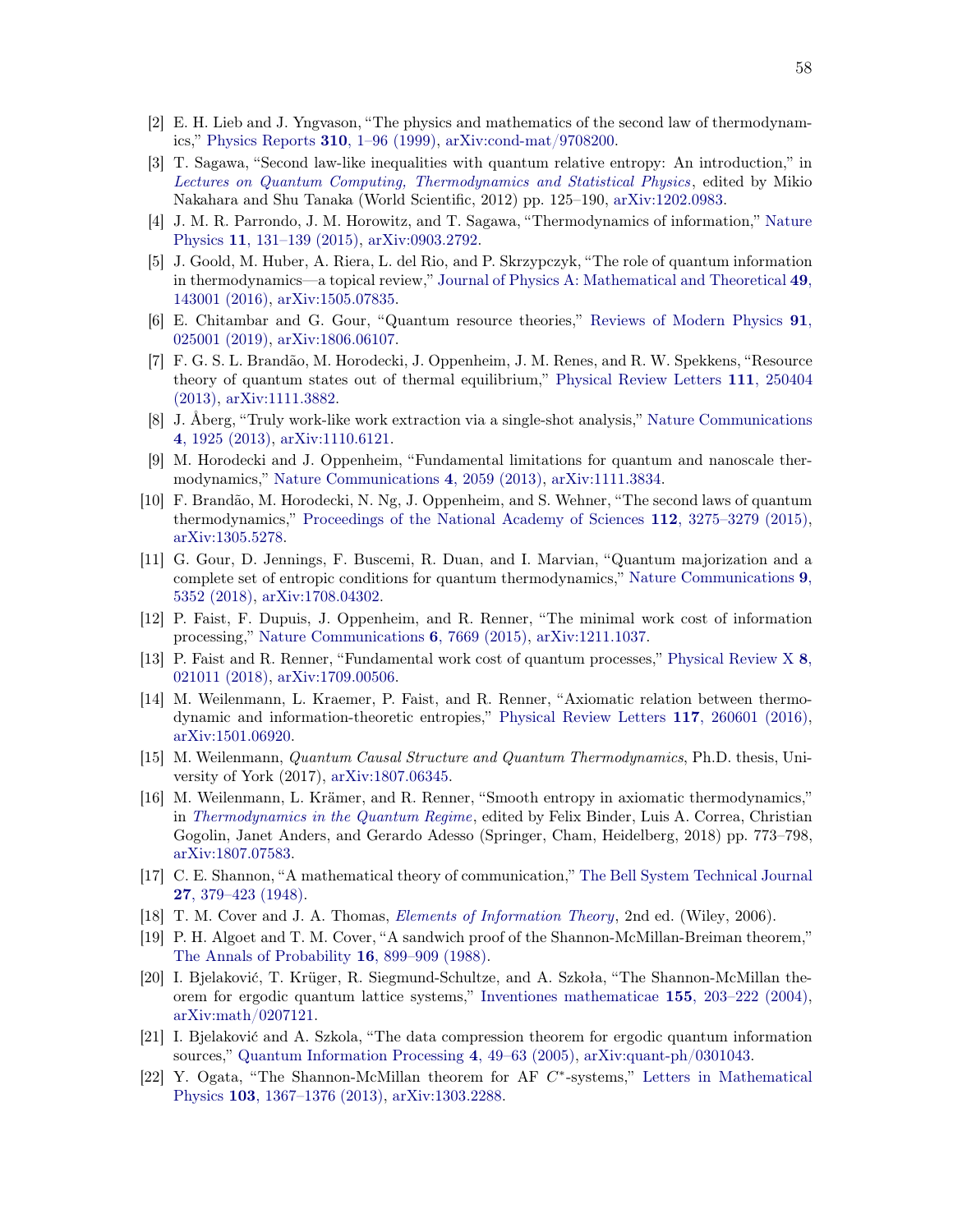- <span id="page-58-0"></span>[23] F. Hiai and D. Petz, "The proper formula for relative entropy and its asymptotics in quantum probability," [Communications in Mathematical Physics](https://doi.org/10.1007/BF02100287) 143, 99–114 (1991).
- <span id="page-58-2"></span>[24] H. Nagaoka and T. Ogawa, "Strong converse and Stein's lemma in quantum hypothesis testing," [IEEE Transactions on Information Theory](https://doi.org/10.1109/18.887855) 46, 2428–2433 (2000), [arXiv:quant-ph/9906090.](http://arxiv.org/abs/quant-ph/9906090)
- <span id="page-58-3"></span>[25] I. Bjelakovic and R. Siegmund-Schultze, "An ergodic theorem for the quantum relative entropy," [Communications in Mathematical Physics](https://doi.org/10.1007/s00220-004-1054-2) 247, 697–712 (2004), [arXiv:quant-ph/0306094.](http://arxiv.org/abs/quant-ph/0306094)
- [26] F. G. S. L. Brandão and M. B. Plenio, "A generalization of quantum Stein's lemma," Communications in Mathematical Physics 295, 791–828 (2010), [arXiv:0904.0281.](http://arxiv.org/abs/0904.0281)
- <span id="page-58-1"></span>[27] I. Bjelakovic and R. Siegmund-Schultze, "Quantum Stein's lemma revisited, inequalities for quantum entropies, and a concavity theorem of Lieb," ArXiv e-prints (2003), [arXiv:quant-ph/0307170.](http://arxiv.org/abs/quant-ph/0307170)
- <span id="page-58-4"></span>[28] O. Bratteli and D. W. Robinson, *Operator Algebras and Quantum Statistical Mechanics I: C\* and W\*-Algebras. Symmetry Groups. Decomposition of States* (Springer, Berlin, Heidelberg, 1987).
- <span id="page-58-16"></span>[29] O. Bratteli and D. W. Robinson, *Operator Algebras and Quantum Statistical Mechanics II: Equilibrium States. Models in Quantum Statistical Mechanics* (Springer, Berlin, Heidelberg, 1981).
- [30] R. B. Israel, *[Convexity in the theory of lattice gases](https://press.princeton.edu/titles/603.html)* (Princeton University Press, 2015).
- <span id="page-58-5"></span>[31] D. Ruelle, *[Statistical Mechanics: Rigorous Results](https://doi.org/10.1142/4090)* (World Scientific, 1999).
- <span id="page-58-6"></span>[32] Felix Binder, Luis A. Correa, Christian Gogolin, Janet Anders, and Gerardo Adesso, eds., *Thermodynamics in the Quantum Regime: Fundamental Aspects and New Directions*, Fundamental Theories of Physics, Vol. 195 (Springer International Publishing, Cham, 2018).
- <span id="page-58-7"></span>[33] A. Rényi, "On measures of entropy and information," in *Proceedings of the Fourth Berkeley Symposiu[m on Mathematical Statistics and Probability, Vol](http://projecteuclid.org/euclid.bsmsp/1200512181). 1: Contributions to the Theory of Statistics* (1960) pp. 547–561.
- <span id="page-58-8"></span>[34] E. H. Lieb and J. Yngvason, "The entropy concept for non-equilibrium states," Proceedings of the Royal Society A 469, 20130408 (2013), [arXiv:1305.3912.](http://arxiv.org/abs/1305.3912)
- <span id="page-58-9"></span>[35] T. S. Han, *[Information-Spectrum Methods in Information Theory](https://doi.org/10.1007/978-3-662-12066-8)*, Vol. 50 (Springer, Berlin, Heidelberg, 2003) series Title: Stochastic Modelling and Applied Probability.
- [36] T. S. Han, "Hypothesis testing with the general source," IEEE Transactions on Information Theory 46, 2415–2427 (2000), [arXiv:math/0004121.](http://arxiv.org/abs/math/0004121)
- <span id="page-58-14"></span>[37] H. Nagaoka and M. Hayashi, "An information-spectrum approach to classical and quantum hypothesis testing for simple hypotheses," IEEE Transactions on Information Theory 53, 534–549 (2007), [arXiv:quant-ph/0206185.](http://arxiv.org/abs/quant-ph/0206185)
- [38] N. Datta and R. Renner, "Smooth entropies and the quantum information spectrum," IEEE Transactions on Information Theory 55, 2807–2815 (2009), [arXiv:0801.0282.](http://arxiv.org/abs/0801.0282)
- <span id="page-58-13"></span>[39] N. Datta, "Min- and max-relative entropies and a new entanglement monotone," IEEE Transactions on Information Theory 55, 2816–2826 (2009), [arXiv:0803.2770.](http://arxiv.org/abs/0803.2770)
- <span id="page-58-15"></span>[40] G. Bowen and N. Datta, "Beyond i.i.d. in quantum information theory," in *IEEE International Symposium on Information Theory (ISIT)* (IEEE, 2006) pp. 451–455, [arXiv:quant-ph/0604013.](http://arxiv.org/abs/quant-ph/0604013)
- <span id="page-58-17"></span>[41] G. Bowen and N. Datta, "Quantum coding theorems for arbitrary sources, channels and entanglement resources," ArXiv e-prints (2006), [arXiv:quant-ph/0610003.](http://arxiv.org/abs/quant-ph/0610003)
- <span id="page-58-10"></span>[42] B. Schoenmakers, J. Tjoelker, P. Tuyls, and E. Verbitskiy, "Smooth Rényi entropy of ergodic quantum information sources," in *IEEE International Symposium on Information Theory (ISIT)* (IEEE, 2007) pp. 256–260, [arXiv:0704.3504.](http://arxiv.org/abs/0704.3504)
- <span id="page-58-11"></span>[43] R. Renner, *Security of Quantum Key Distribution*, [Ph.D. thesis,](https://doi.org/10.3929/ethz-a-005115027) ETH Zürich (2005), [arXiv:quant-ph/0512258.](http://arxiv.org/abs/quant-ph/0512258)
- <span id="page-58-12"></span>[44] M. Tomamichel, *[Quantum Information Processing with Finite Resources](https://doi.org/10.1007/978-3-319-21891-5)*, Vol. 5 (Springer International Publishing, Cham, 2016) series Title: SpringerBriefs in Mathematical Physics, [arXiv:1504.00233.](http://arxiv.org/abs/1504.00233)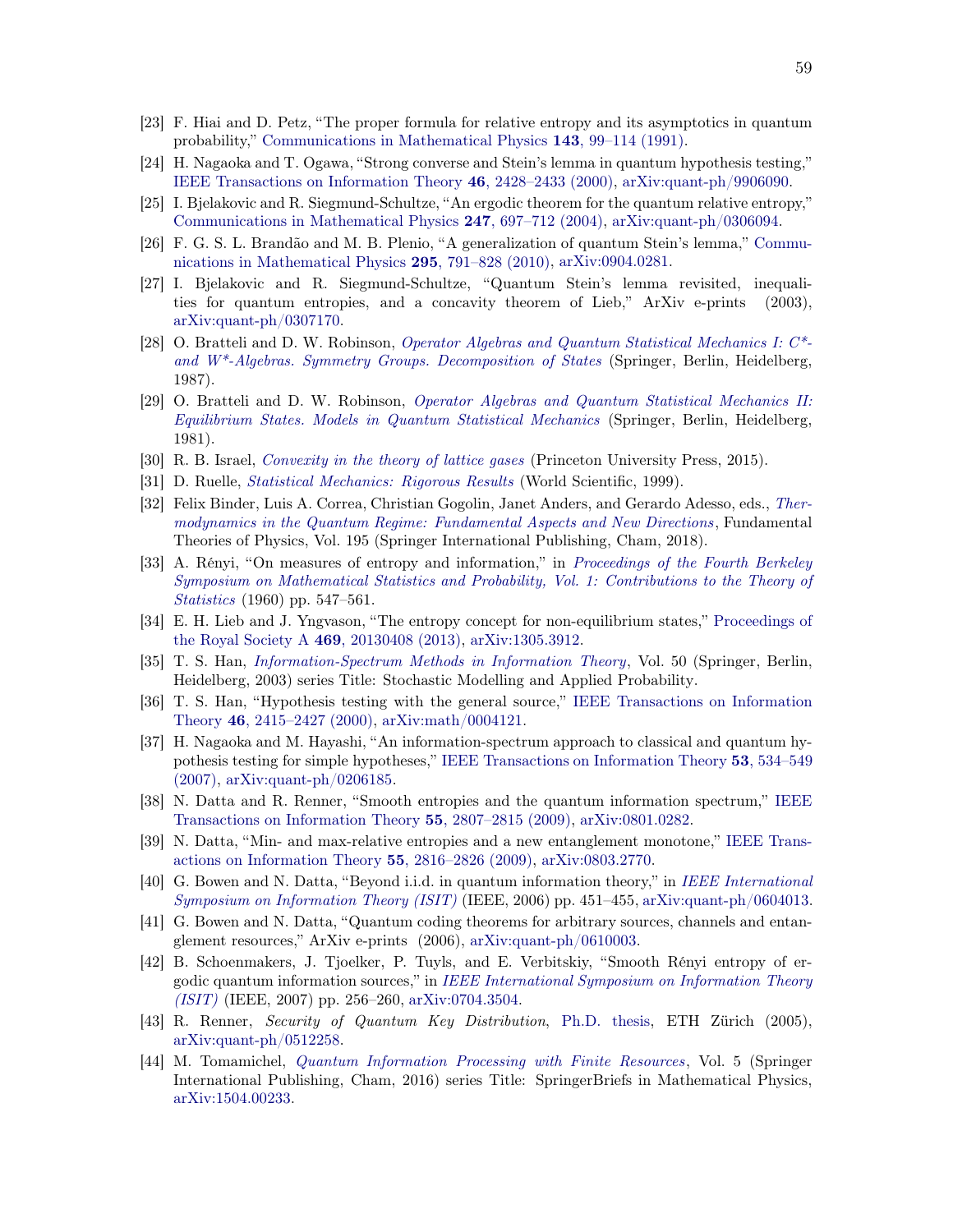- <span id="page-59-0"></span>[45] M. Lostaglio, K. Korzekwa, D. Jennings, and T. Rudolph, "Quantum coherence, timetranslation symmetry, and thermodynamics," [Physical Review X](https://doi.org/10.1103/PhysRevX.5.021001) 5, 021001 (2015), [arXiv:1410.4572.](http://arxiv.org/abs/1410.4572)
- <span id="page-59-1"></span>[46] M. A. Nielsen and I. L. Chuang, *Quantum Computation and Quantum Information* (Cambridge University Press, 2000).
- <span id="page-59-2"></span>[47] M. Tomamichel, R. Colbeck, and R. Renner, "Duality between smooth min- and max-entropies," [IEEE Transactions on Information Theory](https://doi.org/10.1109/TIT.2010.2054130) 56, 4674–4681 (2010), [arXiv:0907.5238.](http://arxiv.org/abs/0907.5238)
- <span id="page-59-3"></span>[48] M. Tomamichel, *A Framework for Non-Asymptotic Quantum Information Theory*, [Ph.D. thesis,](https://doi.org/10.3929/ethz-a-7356080) ETH Zurich (2012), [arXiv:1203.2142.](http://arxiv.org/abs/1203.2142)
- <span id="page-59-4"></span>[49] F. Hiai, M. Mosonyi, D. Petz, and C. Bény, "Quantum f-divergences and error correction," [Reviews in Mathematical Physics](https://doi.org/10.1142/S0129055X11004412) 23, 691–747 (2011), [arXiv:1008.2529.](http://arxiv.org/abs/1008.2529)
- <span id="page-59-5"></span>[50] M. M. Wilde, A. Winter, and D. Yang, "Strong converse for the classical capacity of entanglement-breaking and hadamard channels via a sandwiched Rényi relative entropy," Communications in Mathematical Physics 331, 593–622 (2014), [arXiv:1306.1586.](http://arxiv.org/abs/1306.1586)
- <span id="page-59-6"></span>[51] E. H. Lieb and M. B. Ruskai, "Proof of the strong subadditivity of quantum-mechanical entropy," [Journal of Mathematical Physics](https://doi.org/10.1063/1.1666274) 14, 1938–1941 (1973).
- <span id="page-59-7"></span>[52] M. Tomamichel and M. Hayashi, "A hierarchy of information quantities for finite block length analysis of quantum tasks," [IEEE Transactions on Information Theory](https://doi.org/10.1109/TIT.2013.2276628) 59, 7693–7710 (2013), [arXiv:1208.1478.](http://arxiv.org/abs/1208.1478)
- <span id="page-59-8"></span>[53] F. Dupuis, L. Kraemer, P. Faist, J. M. Renes, and R. Renner, "Generalized entropies," in *[XVIIth International Congress on Mathematical Physics](https://doi.org/10.1142/9789814449243_0008)* (2013) pp. 134–153, [arXiv:1211.3141.](http://arxiv.org/abs/1211.3141)
- <span id="page-59-9"></span>[54] L. Wang and R. Renner, "One-shot classical-quantum capacity and hypothesis testing," Physical Review Letters 108, 200501 (2012), [arXiv:1007.5456.](http://arxiv.org/abs/1007.5456)
- <span id="page-59-10"></span>[55] P. Faist, M. Berta, and F. Brandão, "Thermodynamic capacity of quantum processes," Physical Review Letters 122, 200601 (2019), [arXiv:1807.05610.](http://arxiv.org/abs/1807.05610)
- <span id="page-59-11"></span>[56] P. Faist, J. Oppenheim, and R. Renner, "Gibbs-preserving maps outperform thermal operations in the quantum regime," [New Journal of Physics](https://doi.org/10.1088/1367-2630/17/4/043003) 17, 043003 (2015), [arXiv:1406.3618.](http://arxiv.org/abs/1406.3618)
- <span id="page-59-12"></span>[57] J. Åberg, "Catalytic coherence," [Physical Review Letters](https://doi.org/10.1103/PhysRevLett.113.150402) 113, 150402 (2014), [arXiv:1304.1060.](http://arxiv.org/abs/1304.1060)
- <span id="page-59-21"></span>[58] K. Korzekwa, M. Lostaglio, J. Oppenheim, and D. Jennings, "The extraction of work from quantum coherence," [New Journal of Physics](https://doi.org/10.1088/1367-2630/18/2/023045) 18, 023045 (2016), [arXiv:1506.07875.](http://arxiv.org/abs/1506.07875)
- [59] A. Winter and D. Yang, "Operational resource theory of coherence," Physical Review Letters 116, 120404 (2016), [arXiv:1506.07975.](http://arxiv.org/abs/1506.07975)
- <span id="page-59-13"></span>[60] I. Marvian, "Coherence distillation machines are impossible in quantum thermodynamics," ArXiv e-prints (2018), [arXiv:1805.01989.](http://arxiv.org/abs/1805.01989)
- <span id="page-59-14"></span>[61] N. H. Y. Ng, L. Mančinska, C. Cirstoiu, J. Eisert, and S. Wehner, "Limits to catalysis in quantum thermodynamics," [New Journal of Physics](https://doi.org/10.1088/1367-2630/17/8/085004) 17, 085004 (2015), [arXiv:1405.3039.](http://arxiv.org/abs/1405.3039)
- <span id="page-59-15"></span>[62] M. Lostaglio, M. P. Müller, and M. Pastena, "Stochastic independence as a resource in smallscale thermodynamics," [Physical Review Letters](https://doi.org/10.1103/PhysRevLett.115.150402) 115, 150402 (2015), [arXiv:1409.3258.](http://arxiv.org/abs/1409.3258)
- <span id="page-59-16"></span>[63] K. Matsumoto, "Reverse test and characterization of quantum relative entropy," ArXiv e-prints (2010), [arXiv:1010.1030.](http://arxiv.org/abs/1010.1030)
- <span id="page-59-17"></span>[64] Y. Jiao, E. Wakakuwa, and T. Ogawa, "Asymptotic convertibility of entanglement: An information-spectrum approach to entanglement concentration and dilution," Journal of Mathematical Physics 59, 022201 (2018), [arXiv:1701.09050.](http://arxiv.org/abs/1701.09050)
- <span id="page-59-18"></span>[65] V. P. Belavkin, G. M. D'Ariano, and M. Raginsky, "Operational distance and fidelity for quantum channels," [Journal of Mathematical Physics](https://doi.org/10.1063/1.1904510) 46, 062106 (2005), [arXiv:quant-ph/0408159.](http://arxiv.org/abs/quant-ph/0408159)
- <span id="page-59-19"></span>[66] F. Furrer, J. Åberg, and R. Renner, "Min- and max-entropy in infinite dimensions," Communications in Mathematical Physics 306, 165–186 (2011), [arXiv:1004.1386.](http://arxiv.org/abs/1004.1386)
- <span id="page-59-20"></span>[67] K. M. R. Audenaert and M. Mosonyi, "Upper bounds on the error probabilities and asymptotic error exponents in quantum multiple state discrimination," Journal of Mathematical Physics 55, 102201 (2014), [arXiv:1401.7658.](http://arxiv.org/abs/1401.7658)